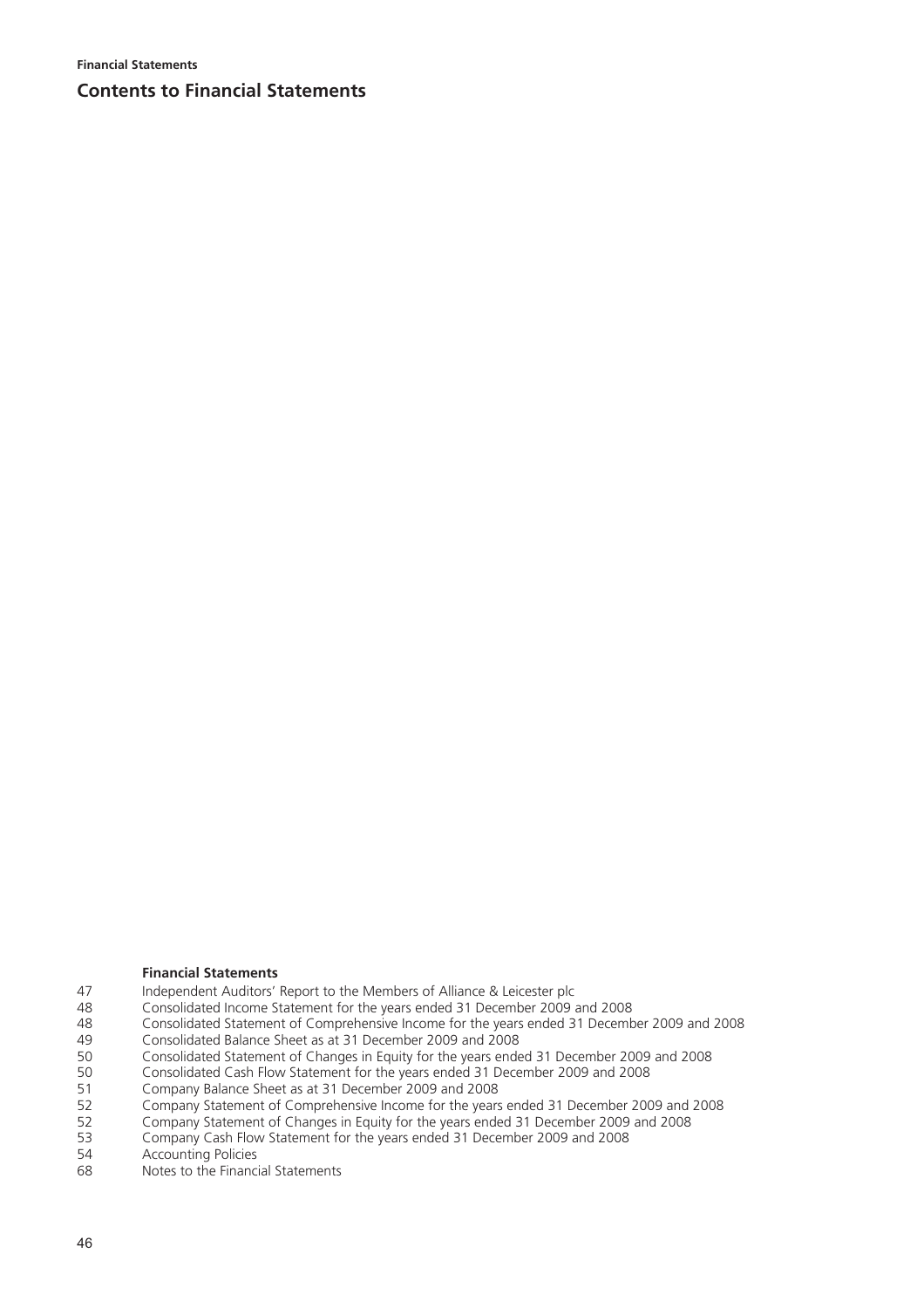# **Independent Auditors' Report to the Members of Alliance & Leicester plc**

We have audited the financial statements of Alliance & Leicester plc for the year ended 31 December 2009 which comprise the Consolidated Income Statement, the Consolidated and Company Statements of Comprehensive Income, the Consolidated and Company Balance Sheets, the Consolidated and Company Statements of Changes in Equity, the Consolidated and Company Cash Flow Statements, the Accounting Policies and the related Notes 1 to 44. The financial reporting framework that has been applied in their preparation is applicable law and International Financial Reporting Standards (IFRSs) as adopted by the European Union and as applied in accordance with the provisions of the Companies Act 2006.

This report is made solely to the Company's members, as a body, in accordance with Chapter 3 of Part 16 of the Companies Act 2006. Our audit work has been undertaken so that we might state to the Company's members those matters we are required to state to them in an auditors' report and for no other purpose. To the fullest extent permitted by law, we do not accept or assume responsibility to anyone other than the Company and the Company's members as a body, for our audit work, for this report, or for the opinions we have formed.

### **Respective responsibilities of directors and auditors**

As explained more fully in the Directors' Responsibilities Statement, the directors are responsible for the preparation of the financial statements and for being satisfied that they give a true and fair view. Our responsibility is to audit the financial statements in accordance with applicable law and International Standards on Auditing (UK and Ireland). Those standards require us to comply with the Auditing Practices Board's (APB's) Ethical Standards for Auditors.

### **Scope of the audit of the financial statements**

An audit involves obtaining evidence about the amounts and disclosures in the financial statements sufficient to give reasonable assurance that the financial statements are free from material misstatement, whether caused by fraud or error. This includes an assessment of: whether the accounting policies are appropriate to the Group's and the parent Company's circumstances and have been consistently applied and adequately disclosed; the reasonableness of significant accounting estimates made by the directors; and the overall presentation of the financial statements.

#### **Opinion on financial statements**

In our opinion:

- > the financial statements give a true and fair view of the state of the Group's and the Company's affairs as at 31 December 2009 and of the Group's profit for the year then ended;
- > the Group financial statements have been properly prepared in accordance with IFRSs as adopted by the European Union;
- > the Company financial statements have been properly prepared in accordance with IFRSs as adopted by the European Union and as applied in accordance with the provisions of the Companies Act 2006; and
- > the financial statements have been prepared in accordance with the requirements of the Companies Act 2006.

#### **Separate opinion in relation to IFRSs as issued by the IASB**

As explained in the Accounting Policies section of the financial statements, the Group, in addition to applying IFRSs as adopted by the European Union, has also applied IFRSs as issued by the International Accounting Standards Board (IASB). In our opinion the Group financial statements comply with IFRSs as issued by the IASB.

### **Modified opinion**

In forming our opinion on the financial statements, which is not qualified, we have considered the adequacy of the disclosure made in Note 1 to the financial statements, which explains that the financial statements have been prepared on a basis other than that of a going concern.

#### **Opinion on other matter prescribed by the Companies Act 2006**

In our opinion the information given in the Directors' Report for the financial year for which the financial statements are prepared is consistent with the financial statements.

### **Matters on which we are required to report by exception**

We have nothing to report in respect of the following matters where the Companies Act 2006 requires us to report to you if, in our opinion:

- > adequate accounting records have not been kept by the parent company, or returns adequate for our audit have not been received from branches not visited by us; or
- > the financial statements are not in agreement with the accounting records and returns; or
- > certain disclosures of directors' remuneration specified by law are not made; or
- > we have not received all the information and explanations we require for our audit.

 $\Lambda$ 

Manbhinder Rana (Senior Statutory Auditor) **for and on behalf of Deloitte LLP**  Chartered Accountants and Statutory Auditors London, UK 27 April 2010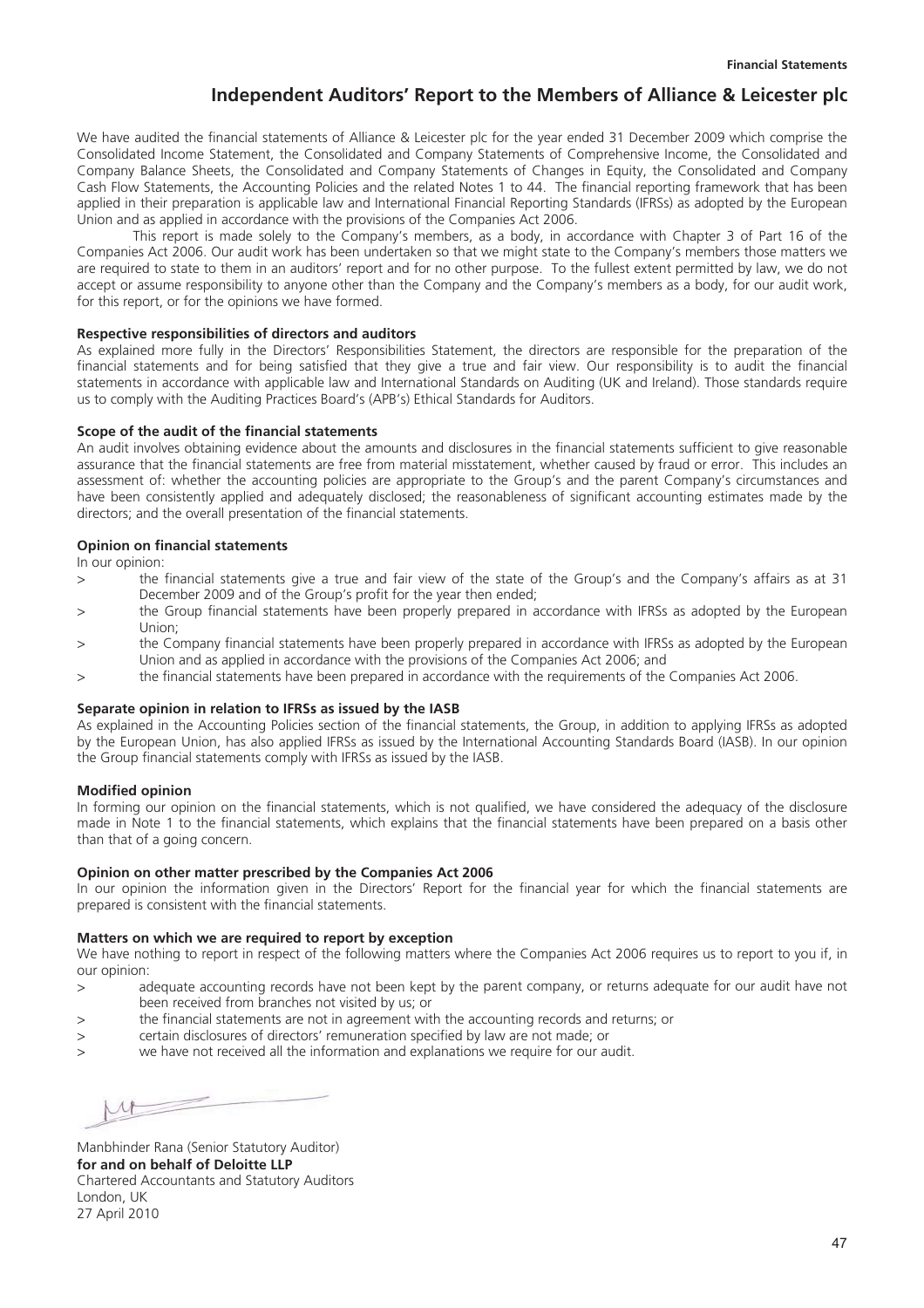# **Consolidated Income Statement**

For the years ended 31 December 2009 and 2008

|                                                           |       | 2009    | 2008    |
|-----------------------------------------------------------|-------|---------|---------|
|                                                           | Notes | £m      | £m      |
| Interest and similar income                               |       | 2,364   | 4,032   |
| Interest expense and similar charges                      |       | (1,602) | (3,648) |
| Net interest income                                       |       | 762     | 384     |
| Fee and commission income                                 | 3     | 397     | 471     |
| Fee and commission expense                                | Β     | (44)    | (79)    |
| Net fee and commission income                             |       | 353     | 392     |
| Net trading and other income                              | 4     | 98      | 48      |
| <b>Total operating income</b>                             |       | 1,213   | 824     |
| Administration expenses                                   | 5     | (606)   | (927)   |
| Depreciation and amortisation                             | 6     | (121)   | (114)   |
| Total operating expenses excluding provisions and charges |       | (727)   | (1,041) |
| Impairment losses on loans and advances                   | 8     | (348)   | (1,033) |
| Provisions for other liabilities and charges              | 31    | (81)    | (38)    |
| <b>Total operating provisions and charges</b>             |       | (429)   | (1,071) |
| Profit/(loss) before tax                                  |       | 57      | (1,288) |
| Taxation credit                                           | 9     | 3       | 370     |
| Profit/(loss) for the year                                |       | 60      | (918)   |
| Attributable to:                                          |       |         |         |
| Equity holders of the parent                              |       | 24      | (954)   |
| Innovative Tier 1 holders                                 | 34    | 17      | 17      |
| Preference shareholders                                   | 35    | 19      | 19      |

The Notes on pages 68 to 107 are an integral part of these Consolidated Financial Statements.

All profits/(losses) during the year were generated from continuing operations.

# **Consolidated Statement of Comprehensive Income**

For the years ended 31 December 2009 and 2008

|                                                                               |              | 2009  | 2008  |
|-------------------------------------------------------------------------------|--------------|-------|-------|
|                                                                               | <b>Notes</b> | £m    | fm    |
| Profit/(loss) for the year                                                    |              | 60    | (918) |
| Other comprehensive income/(loss):                                            |              |       |       |
| Actuarial losses on retirement benefit obligations                            | 32           | (192) | (60)  |
| Gains/(losses) on available-for-sale securities                               |              | 180   | (241) |
| Share-based payments                                                          |              |       | (7)   |
| (Losses)/gains on cash flow hedges taken directly to equity                   |              | (15)  | 259   |
| Tax on items taken directly to equity                                         |              |       | 8     |
| Net loss recognised directly in equity                                        |              | (24)  | (41)  |
| Losses on available-for-sale securities transferred to profit or loss on sale |              |       | 32    |
| Cash flow hedges transferred to profit or loss                                |              |       | (11)  |
| Tax on items transferred to profit                                            |              |       | (6)   |
| Net transfers to profit                                                       |              |       | 15    |
| Total other comprehensive income for the year before tax                      |              | (27)  | (28)  |
| Tax relating to components of other comprehensive income                      |              |       |       |
| Total comprehensive income/(loss) for the year                                |              | 36    | (944) |
|                                                                               |              |       |       |
| Attributable to:                                                              |              |       |       |
| Equity holders of the parent                                                  |              |       | (980) |
| Innovative Tier 1 holders                                                     | 34           | 17    |       |
| Preference shareholders                                                       | 35           | 19    | 19    |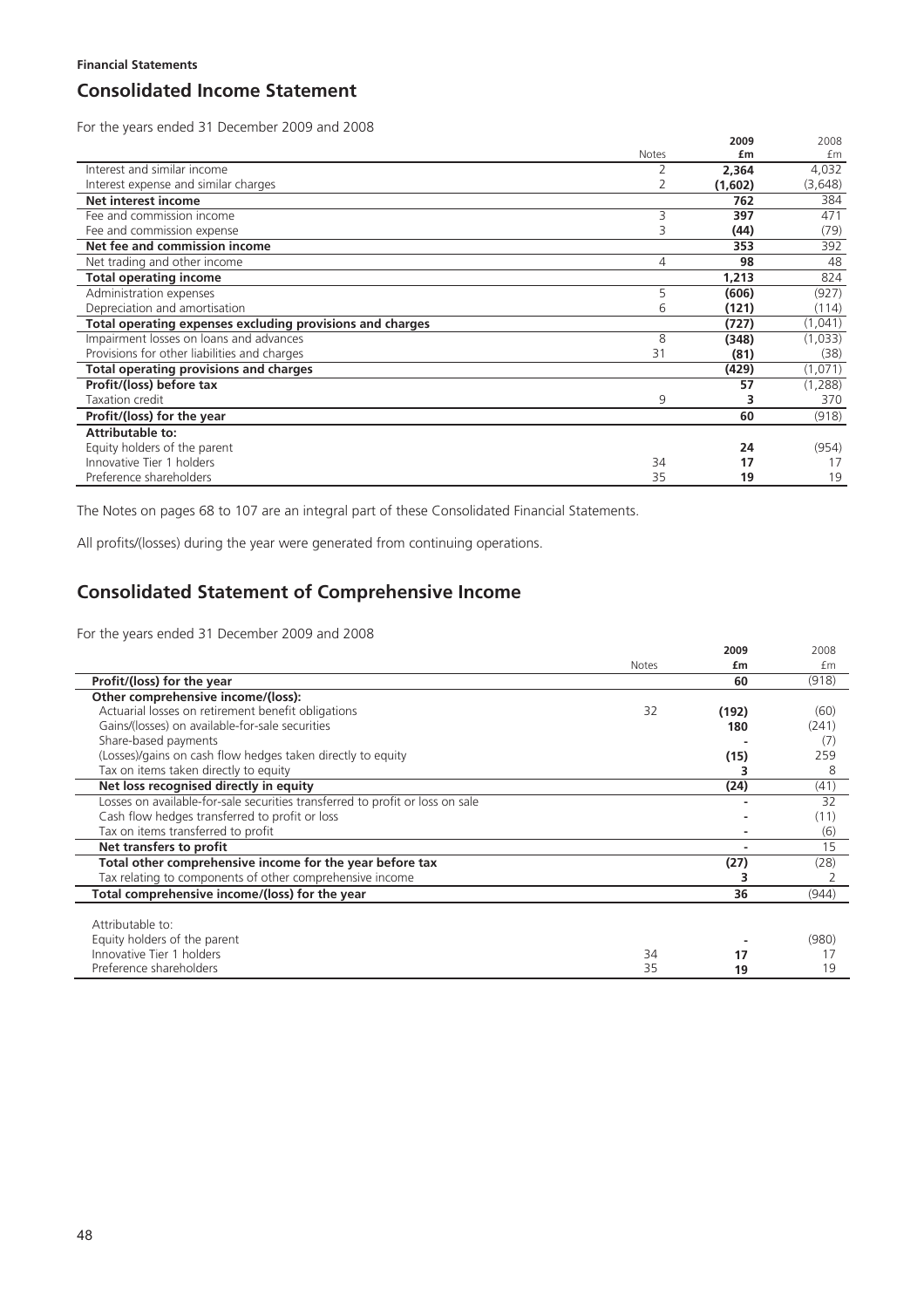# **Consolidated Balance Sheet**

As at 31 December 2009 and 2008

|                                                            | <b>Notes</b> | 2009<br>£m | 2008<br>fm   |
|------------------------------------------------------------|--------------|------------|--------------|
| <b>Assets</b>                                              |              |            |              |
| Cash and balances at central banks                         | 11           | 446        | 1,553        |
| Derivative financial instruments                           | 12           | 1.108      | 2,876        |
| Financial assets designated at fair value                  | 13           | 50         | 63           |
| Loans and advances to banks                                | 14           | 49,857     | 1,239        |
| Loans and advances to customers                            | 15           | 46,796     | 51,402       |
| Available-for-sale securities                              | 17           | 11         | 1,658        |
| Loan and receivable securities                             | 18           | 9,828      | 14,250       |
| Macro hedge of interest rate risk                          |              | 444        | 713          |
| Intangible assets                                          | 20           | 38         | 17           |
| Property, plant and equipment                              | 21           | 206        | 223          |
| Operating lease assets                                     | 22           | 312        | 348          |
| Current tax assets                                         |              | 81         | 17           |
| Deferred tax assets                                        | 23           | 409        | 626          |
| Other assets                                               | 24           | 352        | 259          |
| <b>Total assets</b>                                        |              | 109.938    | 75,244       |
| <b>Liabilities</b>                                         |              |            |              |
| Deposits by banks                                          | 25           | 52,458     | 11,516       |
| Deposits by customers                                      | 26           | 43,436     | 39,765       |
| Derivative financial instruments                           | 12           | 198        | 1,533        |
| Financial liabilities designated at fair value             | 27           | 83         | 728          |
| Debt securities in issue                                   | 28           | 9,981      | 17,477       |
| Subordinated liabilities                                   | 29           | 1,028      | 1,436        |
| Other liabilities                                          | 30           | 503        | 631          |
| Provisions                                                 | 31           | 12         | 34           |
| Current tax liabilities                                    |              | 20         | $\mathbf{1}$ |
| Deferred tax liabilities                                   | 23           | 255        | 278          |
|                                                            | 32           | 150        |              |
| Retirement benefit obligations<br><b>Total liabilities</b> |              | 108,124    | 17           |
|                                                            |              |            | 73,416       |
| <b>Equity</b><br>Innovative Tier 1                         | 34           | 297        | 311          |
| Preference shares                                          | 35           | 294        | 294          |
|                                                            |              | 591        | 605          |
|                                                            | 35           | 928        | 328          |
| Share capital                                              |              |            |              |
| Share premium account<br>Other reserves                    | 35           | 124        | 724          |
|                                                            |              | 75         | (39)         |
| Retained earnings                                          |              | 96         | 210          |
| Total ordinary shareholders' equity                        |              | 1,814      | 1,828        |
| <b>Total liabilities and equity</b>                        |              | 109.938    | 75,244       |

The Notes on pages 68 to 107 are an integral part of these Consolidated Financial Statements.

The Financial Statements on pages 48 to 107 were approved and authorised for issue by the Board on 27 April 2010 and signed on its behalf by:

Antonio Lorenzo **Chief Financial Officer**

Company Registered Number 3263713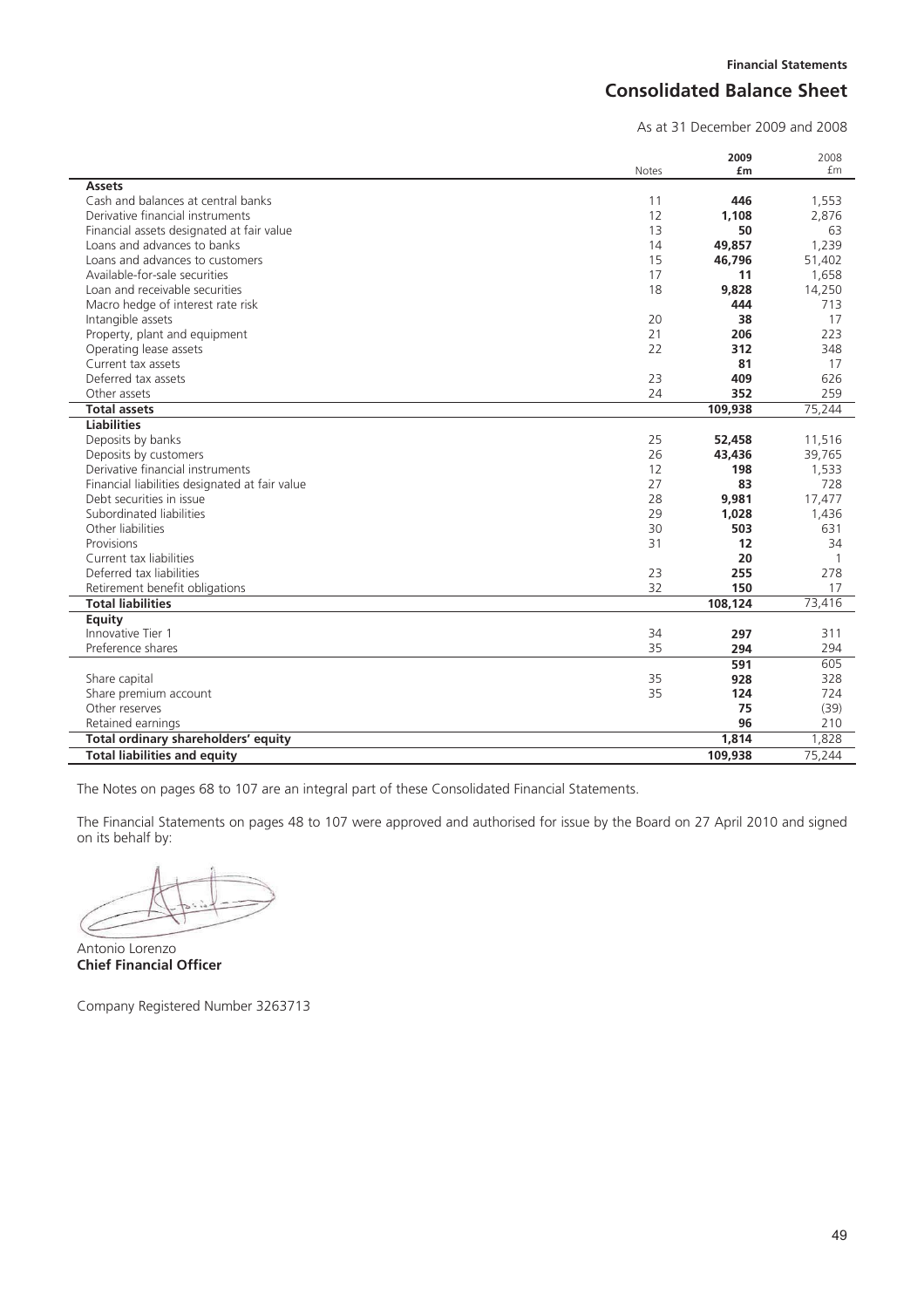## **Financial Statements**

# **Consolidated Statement of Changes in Equity**

For the years ended 31 December 2009 and 2008

|                                                                     |                        |                        |                       | <b>Other reserves</b>                  |                                        |                                          |                                            |                                   |                    |                                       |                    |
|---------------------------------------------------------------------|------------------------|------------------------|-----------------------|----------------------------------------|----------------------------------------|------------------------------------------|--------------------------------------------|-----------------------------------|--------------------|---------------------------------------|--------------------|
|                                                                     | Share<br>Capital<br>£m | Share<br>Premium<br>£m | Other<br>equity<br>£m | Capital<br>redemption<br>reserve<br>£m | Available<br>for sale<br>reserve<br>£m | Cash<br>flow<br>hedging<br>reserve<br>£m | Share<br>based<br>payment<br>reserve<br>£m | <b>Retained</b><br>earnings<br>£m | <b>Total</b><br>£m | Non-<br>controlling<br>interest<br>£m | <b>Total</b><br>£m |
| 1 January 2008                                                      | 210                    | 125                    | 605                   | 90                                     | (143)                                  | (14)                                     | 26                                         | 1,421                             | 2,320              | 4                                     | 2,324              |
| Total comprehensive income<br>(gross)<br>Tax relating to components |                        |                        |                       |                                        | (209)                                  | 248                                      | (7)                                        | (978)                             | (946)              |                                       | (946)              |
| of other comprehensive                                              |                        |                        |                       |                                        |                                        |                                          |                                            |                                   |                    |                                       |                    |
| income                                                              |                        |                        |                       |                                        | 59                                     | (70)                                     | (2)                                        | 15                                | $\overline{2}$     |                                       | 2                  |
| Dividends declared                                                  |                        |                        |                       |                                        |                                        |                                          |                                            | (265)                             | (265)              |                                       | (265)              |
| Issue of share capital                                              | 118                    | 599                    |                       |                                        |                                        |                                          |                                            |                                   | 717                |                                       | 717                |
| Transfer from share-based<br>payment reserve                        |                        |                        |                       |                                        |                                        | $\overline{\phantom{0}}$                 | (17)                                       | 17                                |                    |                                       |                    |
| Disposal                                                            |                        |                        |                       |                                        |                                        |                                          |                                            |                                   |                    | (4)                                   | (4)                |
| 31 December 2008                                                    | 328                    | 724                    | 605                   | 90                                     | (293)                                  | 164                                      | $\sim$                                     | 210                               | 1,828              |                                       | 1,828              |
| 1 January 2009<br>Total comprehensive income                        | 328                    | 724                    | 605                   | 90                                     | (293)                                  | 164                                      |                                            | 210                               | 1,828              |                                       | 1,828              |
| (gross)                                                             |                        |                        |                       |                                        | 180                                    | (15)                                     |                                            | (132)                             | 33                 |                                       | 33                 |
| Tax relating to components<br>of other comprehensive                |                        |                        |                       |                                        |                                        |                                          |                                            |                                   |                    |                                       |                    |
| income                                                              |                        |                        |                       |                                        | (55)                                   | 4                                        |                                            | 54                                | 3                  |                                       | 3                  |
| Dividends declared                                                  |                        |                        |                       |                                        |                                        |                                          | $\overline{\phantom{a}}$                   | (36)                              | (36)               |                                       | (36)               |
| Issue of share capital                                              | 600                    | (600)                  |                       |                                        |                                        |                                          |                                            |                                   |                    |                                       |                    |
| Other movements                                                     |                        |                        | (14)                  |                                        |                                        |                                          |                                            |                                   | (14)               |                                       | (14)               |
| 31 December 2009                                                    | 928                    | 124                    | 591                   | 90                                     | (168)                                  | 153                                      | ٠                                          | 96                                | 1,814              |                                       | 1,814              |

# **Consolidated Cash Flow Statement**

For the years ended 31 December 2009 and 2008

|                                                            |              | 2009      | 2008      |
|------------------------------------------------------------|--------------|-----------|-----------|
|                                                            | <b>Notes</b> | £m        | £m        |
| Net cash flow from operating activities                    |              |           |           |
| Profit/(loss) for the year                                 |              | 60        | (918)     |
| Adjustments for:                                           |              |           |           |
| Non-cash items included in net profit                      |              | 342       | 901       |
| Change in operating assets                                 |              | (23, 587) | (411)     |
| Change in operating liabilities                            |              | 37.789    | 4,059     |
| Income taxes (paid)/received                               |              | (3)       | 21        |
| Effects of exchange rate differences                       |              | (841)     |           |
| Net cash flow from operating activities                    | 37           | 13,760    | 3,652     |
| Net cash flow from investing activities                    |              |           |           |
| Acquisition of subsidiaries, net of cash acquired          |              |           | (19)      |
| Purchase of tangible and intangible fixed assets           |              | (132)     | (241)     |
| Proceeds from sale of tangible and intangible fixed assets |              | 44        | 48        |
| Purchase of non-trading securities                         |              | (3)       | (743)     |
| Proceeds from sale of non-trading securities               |              | 1,650     | 2,660     |
| Net cash flow from investing activities                    |              | 1,559     | 1,705     |
| Net cash flow (used in) financing activities               |              |           |           |
| Issue of debt securities                                   |              |           | 4,066     |
| Repayment of debt securities                               |              |           | (11, 346) |
| Issue of ordinary shares                                   |              |           | 701       |
| Repayment of loan capital                                  |              | (2,381)   |           |
| Preference dividend paid                                   |              | (19)      | (19)      |
| Interest paid on innovative Tier 1                         |              | (17)      | (17)      |
| Ordinary dividends paid                                    |              |           | (229)     |
| Net cash flow (used in) financing activities               |              | (2, 417)  | (6, 844)  |
| Net increase/(decrease) in cash and cash equivalents       |              | 12,902    | (1, 487)  |
| Cash and cash equivalents at beginning of the year         |              | 2,369     | 3,856     |
| Cash and cash equivalents at the end of the year           |              | 15,271    | 2,369     |

The Notes on pages 68 to 107 are an integral part of these Consolidated Financial Statements.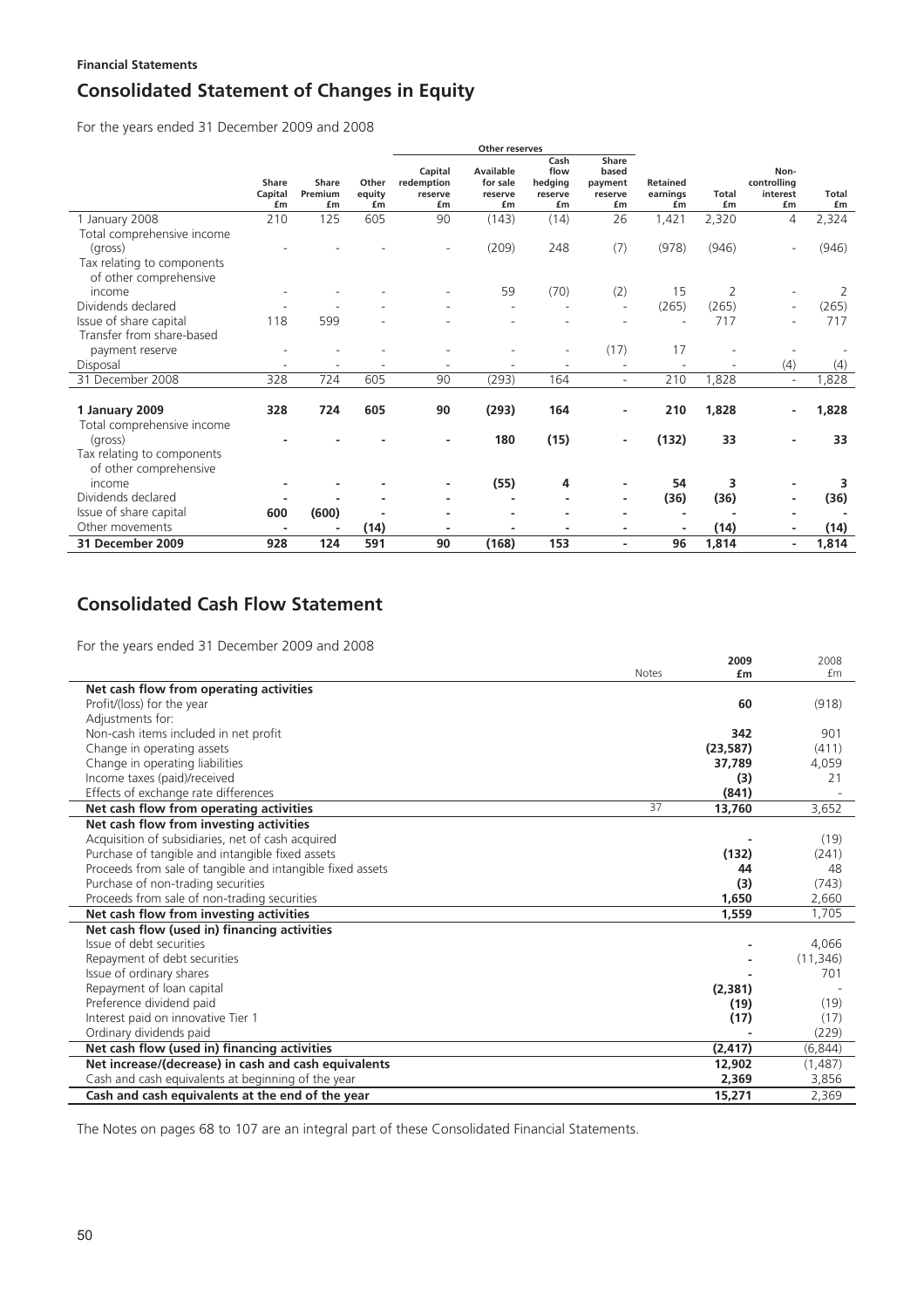# **Company Balance Sheet**

As at 31 December 2009 and 2008

|                                                | <b>Notes</b> | 2009<br>£m | 2008<br>fm |
|------------------------------------------------|--------------|------------|------------|
| <b>Assets</b>                                  |              |            |            |
| Cash and balances at central banks             | 11           | 446        | 1,553      |
| Derivative financial instruments               | 12           | 582        | 2,190      |
| Financial assets designated at fair value      | 13           | 50         | 63         |
| Loans and advances to banks                    | 14           | 46,208     | 1,236      |
| Loans and advances to customers                | 15           | 52,132     | 52,604     |
| Available-for-sale securities                  | 17           | 8          | 1,654      |
| Loan and receivable securities                 | 18           | 9,994      | 14,321     |
| Macro hedge of interest rate risk              |              | 306        | 557        |
| Investment in subsidiary undertakings          | 19           | 887        | 1,091      |
| Intangible assets                              | 20           | 38         | 16         |
| Property, plant and equipment                  | 21           | 133        | 148        |
| Current tax assets                             |              | 76         | 58         |
| Deferred tax assets                            | 23           | 286        | 358        |
| Other assets                                   | 24           | 310        | 1,431      |
| <b>Total assets</b>                            |              | 111,456    | 77,280     |
| <b>Liabilities</b>                             |              |            |            |
| Deposits by banks                              | 25           | 54,085     | 13,585     |
| Deposits by customers                          | 26           | 47,691     | 41,222     |
| Derivative financial instruments               | 12           | 318        | 1,671      |
| Financial liabilities designated at fair value | 27           | 83         | 728        |
| Debt securities in issue                       | 28           | 5,879      | 12,084     |
| Subordinated liabilities                       | 29           | 1,028      | 1,436      |
| Other liabilities                              | 30           | 540        | 4,649      |
| Provisions                                     | 31           | 11         |            |
| Deferred tax liabilities                       | 23           |            | 73         |
| Retirement benefit obligations                 | 32           | 150        | 17         |
| <b>Total liabilities</b>                       |              | 109,785    | 75,465     |
| Equity                                         |              |            |            |
| Innovative Tier 1                              | 34           | 297        | 311        |
| Preference shares                              | 35           | 294        | 294        |
|                                                |              | 591        | 605        |
| Share capital                                  | 35           | 928        | 328        |
| Share premium account                          | 35           | 124        | 724        |
| Other reserves                                 |              | 60         | (62)       |
| Retained earnings                              |              | (32)       | 220        |
| Total ordinary shareholders' equity            |              | 1,671      | 1,815      |
| <b>Total liabilities and equity</b>            |              | 111,456    | 77,280     |

The Notes on pages 68 to 107 are an integral part of these Consolidated Financial Statements.

The Financial Statements on pages 48 to 107 were approved and authorised for issue by the Board on 27 April 2010 and signed on its behalf by:

Antonio Lorenzo **Chief Financial Officer** 

Company Registered Number 3263713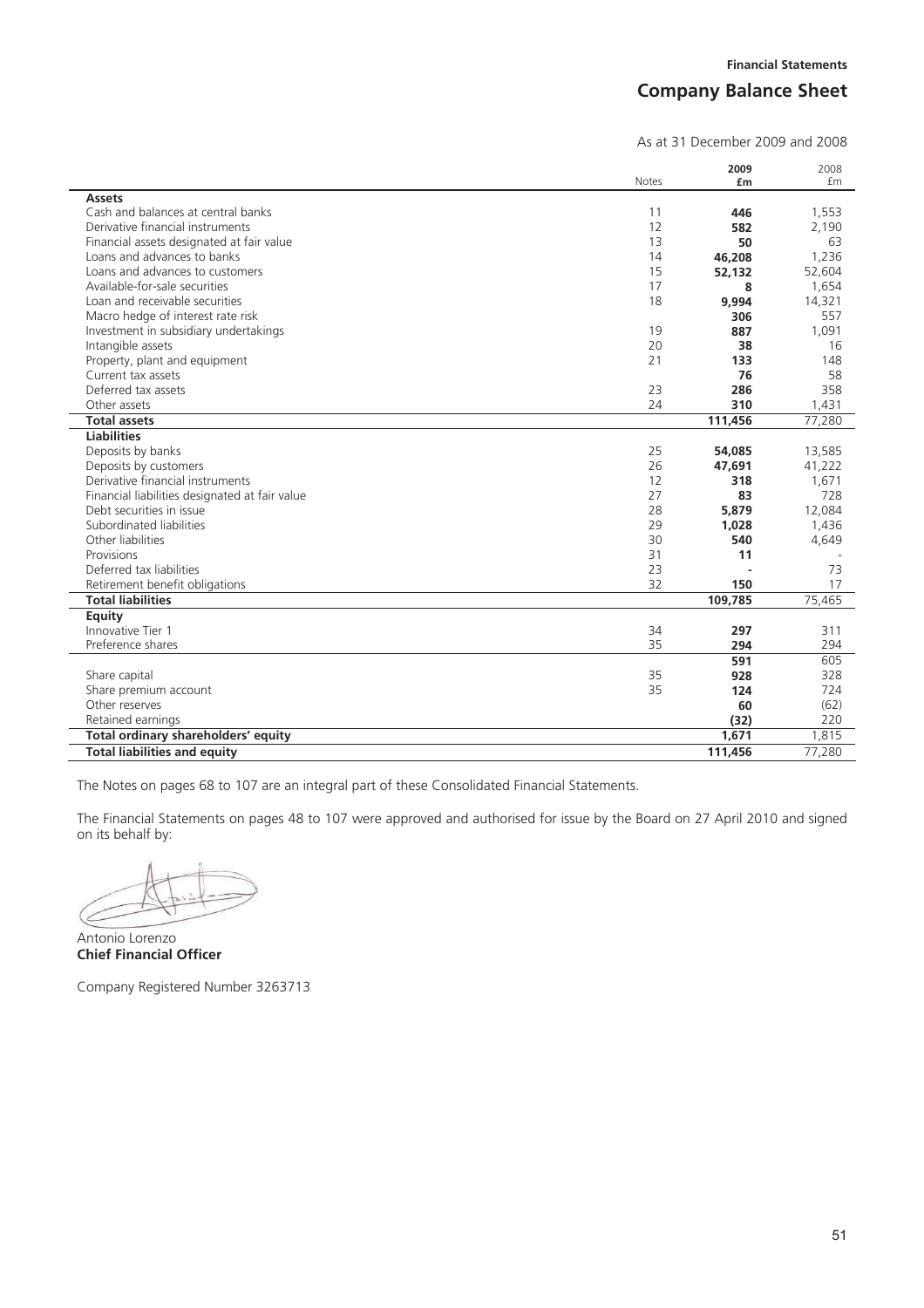# **Company Statement of Comprehensive Income**

For the years ended 31 December 2009 and 2008

|                                                                              |              | 2009  | 2008  |
|------------------------------------------------------------------------------|--------------|-------|-------|
|                                                                              | <b>Notes</b> | £m    | £m    |
| Loss for the year                                                            |              | (78)  | (275) |
| Other comprehensive income/(loss):                                           |              |       |       |
| Actuarial losses on retirement benefit obligations                           | 32           | (192) | (60)  |
| Gains/(losses) on available-for-sale securities                              |              | 180   | (241) |
| Share-based payments                                                         |              |       | (7)   |
| (Losses)/gains on cash flow hedges taken directly to equity                  |              | (4)   | 235   |
| Tax on items taken directly to equity                                        |              |       | 15    |
| Net loss recognised directly in equity                                       |              | (16)  | (58)  |
| Gains on available-for-sale securities transferred to profit or loss on sale |              |       | 14    |
| Impairment losses transferred to profit or loss                              |              |       | 18    |
| Cash flow hedges transferred to profit or loss                               |              |       | (24)  |
| Tax on items transferred to profit                                           |              |       | (2)   |
| Net transfers to profit                                                      |              |       | 6     |
| Total other comprehensive income/(loss) for the year before tax              |              | (16)  | (65)  |
| Tax relating to components of other comprehensive income                     |              |       | 13    |
| Total comprehensive income/(loss) for the year                               |              | (94)  | (327) |
|                                                                              |              |       |       |
| Attributable to:                                                             |              |       |       |
| Equity holders of the parent                                                 |              | (130) | (363) |
| Innovative Tier 1 holders                                                    | 34           | 17    |       |
| Preference shareholders                                                      | 35           | 19    | 19    |

# **Company Statement of Changes in Equity**

For the years ended 31 December 2009 and 2008

|                               |         |         |        |                  | Other reserves   |           |                          |          |       |
|-------------------------------|---------|---------|--------|------------------|------------------|-----------|--------------------------|----------|-------|
|                               |         |         |        | Capital          | <b>Available</b> | Cash flow | <b>Share based</b>       |          |       |
|                               | Share   | Share   |        | Other redemption | for sale         | hedging   | payment                  | Retained |       |
|                               | Capital | Premium | equity | reserve          | reserve          | reserve   | reserve                  | earnings | Total |
|                               | £m      | £m      | £m     | £m               | £m               | £m        | £m                       | £m       | £m    |
| 1 January 2008                | 210     | 125     | 605    | 90               | (143)            | (11)      | 26                       | 788      | 1,690 |
| Transfer from share-based     |         |         |        |                  |                  |           |                          |          |       |
| payment reserve               |         |         |        |                  |                  |           | (17)                     | 17       |       |
| Total comprehensive income    |         |         |        |                  |                  |           |                          |          |       |
| (gross)                       |         |         |        |                  | (209)            | 211       | (7)                      | (335)    | (340) |
| Tax relating to components of |         |         |        |                  |                  |           |                          |          |       |
| other comprehensive income    |         |         |        |                  | 59               | (59)      | (2)                      | 15       | 13    |
| <b>Dividends</b>              |         |         |        |                  |                  |           |                          | (265)    | (265) |
| Issue of share capital        | 118     | 599     |        |                  |                  |           | ٠                        |          | 717   |
| 31 December 2008              | 328     | 724     | 605    | 90               | (293)            | 141       | $\overline{\phantom{a}}$ | 220      | 1,815 |
|                               |         |         |        |                  |                  |           |                          |          |       |
| 1 January 2009                | 328     | 724     | 605    | 90               | (293)            | 141       | $\overline{\phantom{0}}$ | 220      | 1,815 |
| Total comprehensive income    |         |         |        |                  |                  |           |                          |          |       |
| (gross)                       |         |         |        |                  | 180              | (4)       | ٠                        | (270)    | (94)  |
| Tax relating to components of |         |         |        |                  |                  |           |                          |          |       |
| other comprehensive income    |         |         |        |                  | (55)             |           |                          | 54       |       |
| <b>Dividends</b>              |         |         |        |                  |                  |           | ٠                        | (36)     | (36)  |
| Transfer between reserves     | 600     | (600)   |        |                  |                  |           |                          |          |       |
| Other movements               |         |         | (14)   |                  |                  |           | $\blacksquare$           |          | (14)  |
| 31 December 2009              | 928     | 124     | 591    | 90               | (168)            | 138       | $\blacksquare$           | (32)     | 1,671 |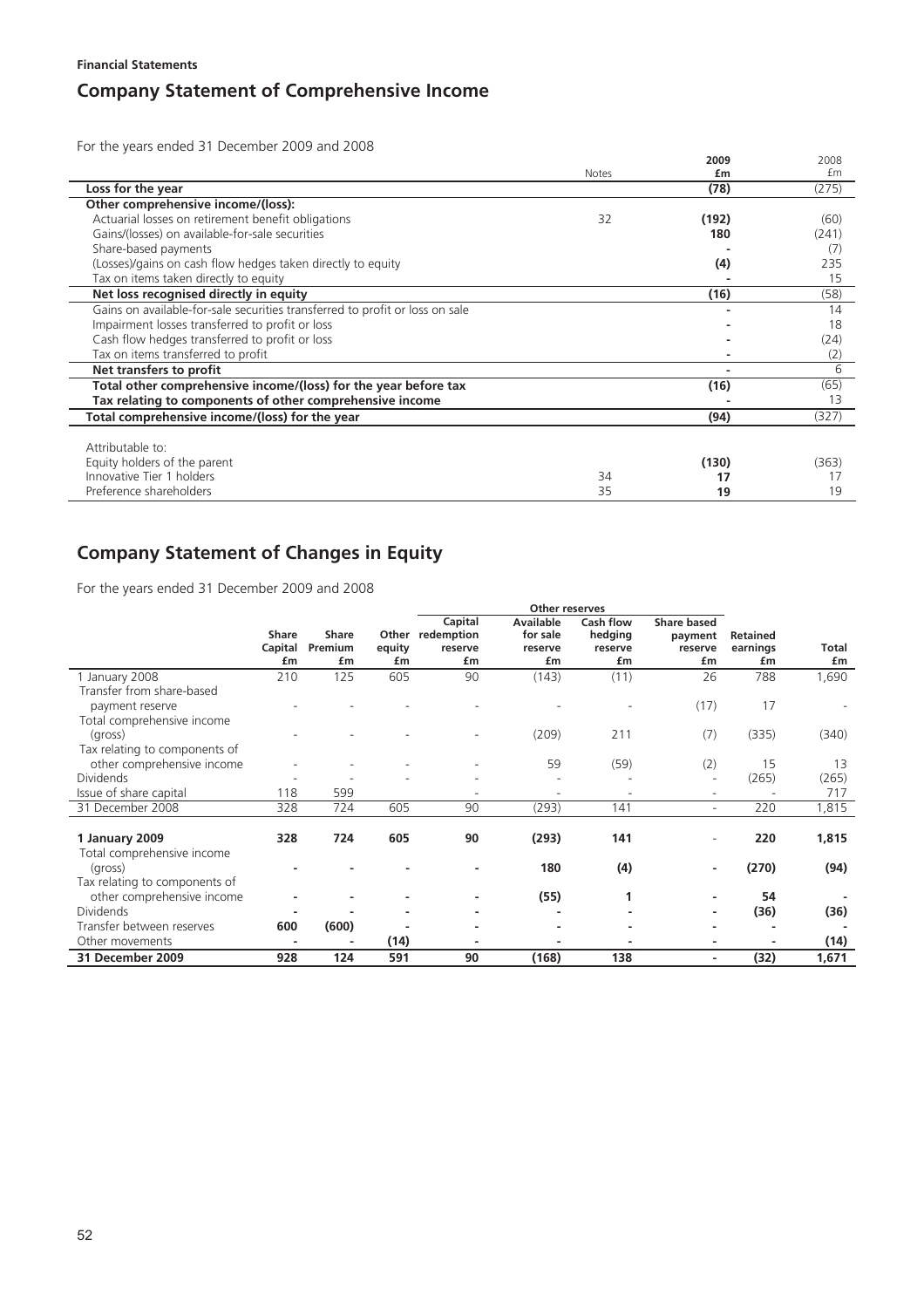# **Company Cash Flow Statement**

For the years ended 31 December 2009 and 2008

|                                                            |              | 2009      | 2008     |
|------------------------------------------------------------|--------------|-----------|----------|
|                                                            | <b>Notes</b> | £m        | £m       |
| Net cash flow from operating activities                    |              |           |          |
| Loss for the year                                          |              | (78)      | (275)    |
| Adjustments for:                                           |              |           |          |
| Non-cash items included in net loss                        |              | 854       | 619      |
| Change in operating assets                                 |              | (23, 858) | (1,937)  |
| Change in operating liabilities                            |              | 36,180    | 4,488    |
| Income taxes (paid)/received                               |              | (3)       | 32       |
| Effects of exchange rate differences                       |              | (409)     |          |
| Net cash flow from operating activities                    | 37           | 12,686    | 2,927    |
| Net cash flow from investing activities                    |              |           |          |
| Increase in investment in subsidiaries                     |              |           | (5)      |
| Purchase of tangible and intangible fixed assets           |              | (116)     | (86)     |
| Proceeds from sale of tangible and intangible fixed assets |              | 64        |          |
| Purchase of non-trading securities                         |              | (3)       | (822)    |
| Proceeds from sale of non-trading securities               |              | 1,649     | 2,463    |
| Net cash flow from investing activities                    |              | 1.594     | 1,551    |
| Net cash flow used in financing activities                 |              |           |          |
| Issue of debt securities                                   |              |           | 3,676    |
| Repayment of debt securities                               |              |           | (10,058) |
| Issue of ordinary shares                                   |              |           | 701      |
| Repayment of loan capital                                  |              | (1,749)   |          |
| Preference dividend paid                                   |              | (19)      | (19)     |
| Interest paid on innovative Tier 1                         |              | (17)      | (17)     |
| Ordinary dividends paid                                    |              |           | (229)    |
| Net cash flow used in financing activities                 |              | (1,785)   | (5,946)  |
| Net increase/(decrease) in cash and cash equivalents       |              | 12,495    | (1, 468) |
| Cash and cash equivalents at beginning of the year         |              | 2,367     | 3,835    |
| Cash and cash equivalents at the end of the year           |              | 14.862    | 2,367    |

The Notes on pages 68 to 107 are an integral part of these Consolidated Financial Statements.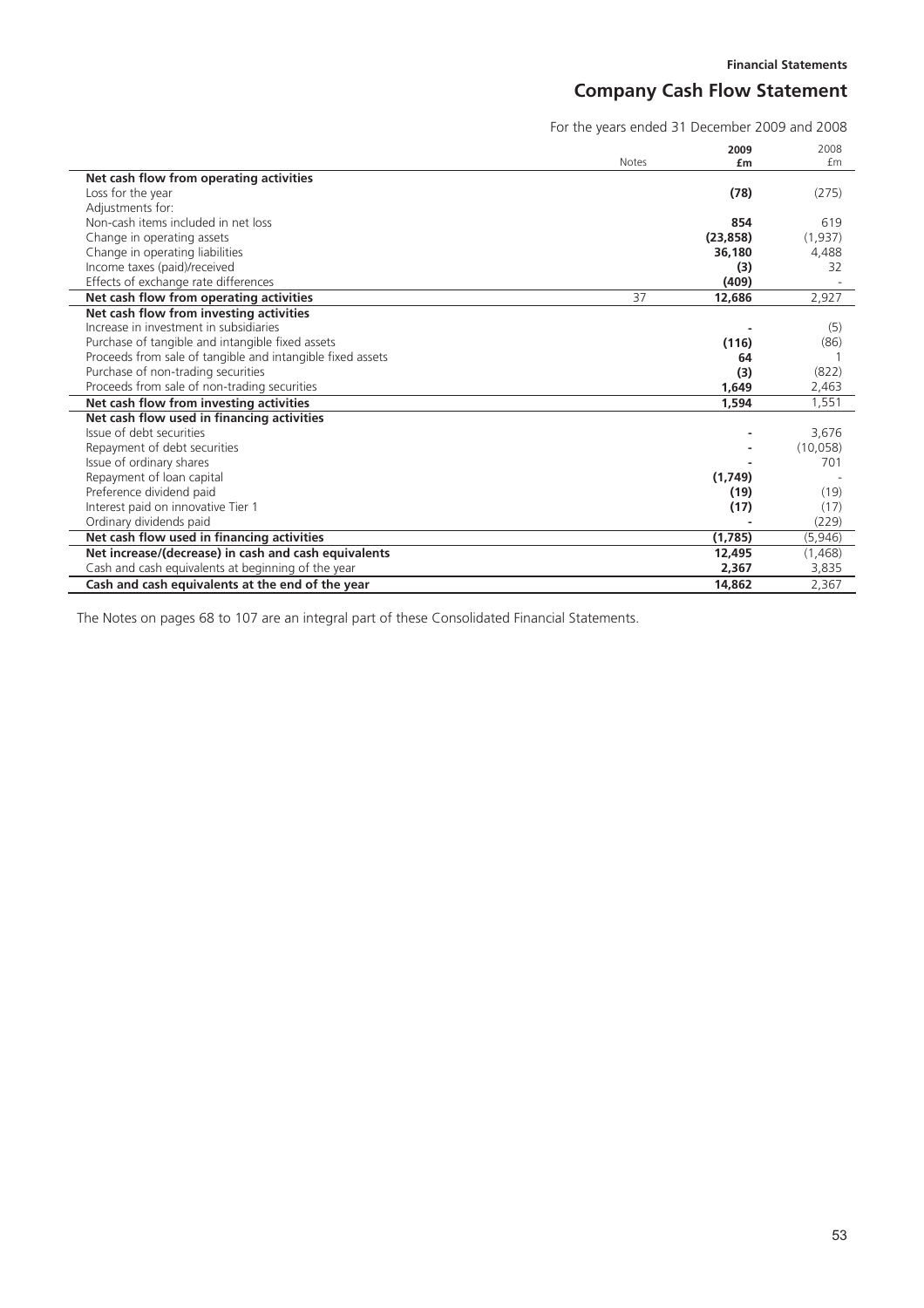# **Accounting Policies**

## **International Financial Reporting Standards**

The Consolidated Financial Statements have been prepared in accordance with International Financial Reporting Standards ('IFRS') as approved by the International Accounting Standards Board ('IASB'), and interpretations issued by the International Financial Reporting Interpretations Committee ('IFRIC') of the IASB that, under European Regulations, are effective and available for early adoption at the Group's reporting date. Alliance & Leicester plc (the 'Company') and its subsidiaries (together 'Alliance & Leicester' or the 'Group') have complied with IFRS as issued by the IASB in addition to complying with its legal obligation to comply with IFRS as adopted for use in the European Union.

Disclosures required by IFRS 7 'Financial Instruments: Disclosure' relating to the nature and extent of risks arising from financial instruments can be found in the Risk Management section on pages 15 to 37 which forms part of these Consolidated Financial Statements.

### **Recent developments**

In 2009, the Group adopted the following new or revised IFRS:

- a) IAS 23 'Borrowing Costs' On 29 March 2007, the IASB issued an amendment to IAS 23 'Borrowing costs' which removes the option to expense borrowing costs incurred during the acquisition, construction or production of a qualifying asset. The adoption of the amendment to IAS 23 did not have a material impact on the Group's profit or loss or financial position.
- b) IAS 1 'Presentation of Financial Statements' On 6 September 2007, the IASB issued an amendment to IAS 1 'Presentation of Financial Statements' which changes the way in which non-owner changes in equity are required to be presented. As a result, a 'Statement of Changes in Equity' has been included as a separate primary financial statement showing changes in equity during the periods presented. In addition, the Statement of Recognised Income and Expense has been replaced with a 'Statement of Comprehensive Income'. The adoption of the amendment to IAS 1 did not have any impact on the Group's profit or loss or financial position.
- c) IFRS 2 'Share based payments vesting conditions and cancellations' On 17 January 2008, the IASB issued an amendment to IFRS 2 'Share based payments' which requires share option awards lapsing due to a failure to meet the service condition to be treated as cancellations rather than forfeitures. The adoption of the amendment to IFRS 2 did not have a material impact on the Group's profit or loss or financial position.
- d) IFRS 7 'Financial Instruments: Disclosures Improving Disclosures about Financial Instruments' On 5 March 2009, the IASB issued an amendment to IFRS 7 'Financial Instruments: Disclosures' which requires enhanced disclosures about fair value measurements and liquidity risk. Among other things, the amendment (1) requires disclosure of any change in the method for determining fair value and the reasons for the change; (2) establishes a three-level hierarchy for making fair value measurement disclosures; (3) requires disclosure for each fair value measurement in the balance sheet of which level in the hierarchy was used, and any transfers between levels, with additional disclosures whenever level 3 of the hierarchy is used including a measure of sensitivity to a change in input data; (4) clarifies that the current maturity analysis for non-derivative financial liabilities should include issued financial guarantee contracts; and (5) amends the required disclosure of a maturity analysis for derivative financial liabilities. The disclosures required by the amendment to IFRS 7 may be found on pages 21 and 104 to 106.

### **Future developments**

The Group has not yet adopted the following new or revised IFRS or IFRIC interpretations, which have been issued but which are not yet effective for the Group:

- a) IFRS 3 'Business Combinations' On 10 January 2008, the IASB issued an amendment to IFRS 3 'Business Combinations' which clarifies and changes certain elements of accounting for a business combination, including measurement of contingent consideration, step acquisition and intangible assets and also widens the scope of this standard. There are also associated amendments to IAS 27, IAS 28 and IAS 31. The amendment to IFRS 3 is effective for periods beginning on or after 1 July 2009.
- b) IFRS 9 'Financial Instruments' On 12 November 2009, the IASB issued IFRS 9 'Financial Instruments', which significantly overhauls the accounting requirements for financial instruments under IFRS. IFRS 9 is mandatory for annual periods beginning on or after 1 January 2013, with early application permitted. IFRS 9 requires that a financial asset be classified into one of three categories for measurement and income recognition: (1) Amortised cost, (2) Fair value through profit or loss (FVTPL) and (3) Fair value through other comprehensive income. The standard requires reclassification between amortised cost and FVTPL (or vice versa) if a financial asset no longer meets the criteria for its original classification. IFRS 9 replaces the existing classification and measurement requirements in IAS 39 for financial assets. It changes the manner in which entities classify and measure investments in debt and equity securities, loan assets, trade receivables and derivative financial assets by requiring entities to classify financial assets as being measured at either amortized cost or fair value depending on the entity's business model and the contractual cash flow characteristics of the asset. The Group is currently evaluating the requirements of IFRS 9.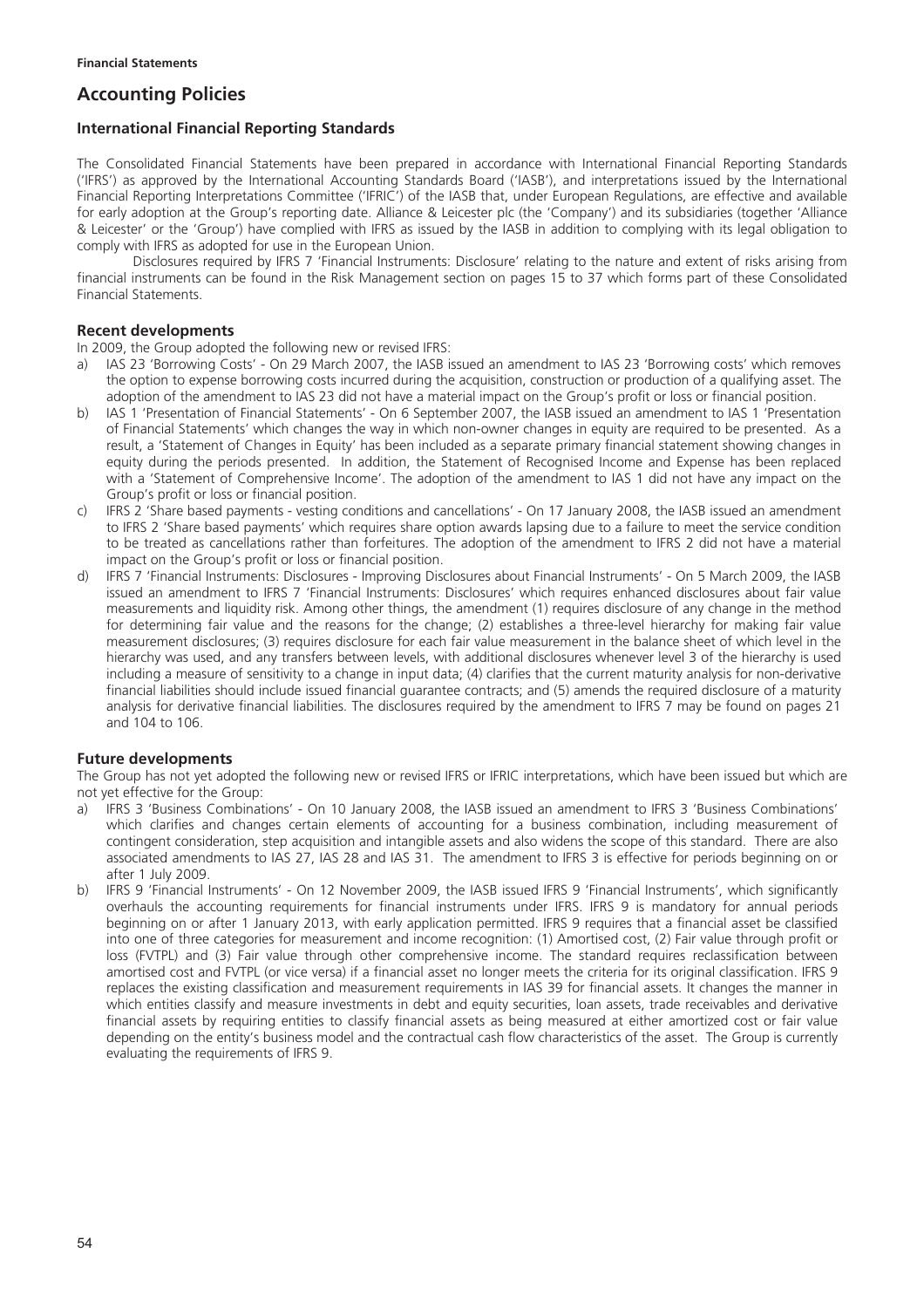### **Basis of preparation**

The Financial Statements have been prepared on an 'other than going concern' basis, under the historical cost convention, as modified by the revaluation of available-for-sale financial assets, financial assets and financial liabilities held at fair value through profit or loss, financial assets and liabilities in fair value hedges, and all derivative contracts, and on the basis of accounting as set out below.

### **Going concern**

The Company's objectives, policies and processes for managing its capital are described in Note 44. Details of the Company's financial risk management objectives, its financial instruments and hedging activities; and its exposures to credit risk, interest rate risk, liquidity risk, operational risk and other risks are set out in the Risk Management Report on pages 15 to 37.

The Company is part of the Santander UK group. The Company is reliant on Santander UK plc and other companies in the Santander UK group for a significant proportion of its funding. The Board of Santander UK plc has confirmed that Santander UK plc and the Santander UK group are going concerns, and that it will provide funding to the Company for the foreseeable future. In giving this commitment to provide funding to Alliance & Leicester plc, the Board of Santander UK plc has considered the uncertainties within Alliance & Leicester plc when preparing the forecasts and budgets of the combined business of the Santander UK group.

The Company has given a full and unconditional guarantee in respect of the unsubordinated liabilities of Santander UK plc incurred prior to 31 July 2012 under a deed poll guarantee entered into by the Company on 19 March 2009. Santander UK plc has given a reciprocal guarantee in respect of the unsubordinated liabilities of the Company incurred prior to 31 July 2012.

After making enquiries, the Directors have a reasonable expectation that the Company has adequate resources to continue in operational existence for the foreseeable future. As set out in Note 42, there is an intention to substantially reduce trading in the next twelve months, subject to UK Financial Services Authority support and Court approval, by the transfer of the Alliance & Leicester business into Santander UK plc under a scheme allowed by Part VII of the Financial Services and Markets Act 2000. IAS 1 requires that financial statements for any Company that has ceased to trade, or substantially reduced trading, or where there is an intention for the Company to cease to trade, or substantially reduce trading in the next twelve months, are prepared on an "other than going concern" basis. Accordingly the financial statements have been prepared on an "other than going concern" basis as there is the intention to substantially reduce trading in the next twelve months. In accordance with Santander UK's accounting policy of accounting for internal reorganisations, the assets and liabilities of the Alliance & Leicester business will be transferred to Santander UK at their book values in Alliance & Leicester. Preparation of the financial statements on an "other than going concern" basis has therefore had no impact on the amounts reported.

### **Consolidation**

#### a) Subsidiaries

Subsidiaries, which are those companies and other entities (including Special Purpose Entities) over which the Group, directly or indirectly, has power to govern the financial and operating policies, are consolidated. The existence and effect of potential voting rights that are presently exercisable or presently convertible are considered when assessing whether the Group controls another entity. The Company recognises investments in subsidiaries at cost less impairment.

Subsidiaries are consolidated from the date on which control is transferred to the Group and are no longer consolidated from the date that control ceases. The purchase method of accounting is used to account for the acquisition of subsidiaries. The cost of an acquisition is measured at the fair value of the assets given up, shares issued or liabilities undertaken at the date of acquisition, plus directly attributable acquisition costs. The excess of the cost of acquisition over the fair value of the tangible and intangible net assets of the subsidiary acquired is recorded as goodwill. Inter-company transactions, balances and unrealised gains on transactions between Group companies are eliminated; unrealised losses are also eliminated unless the cost cannot be recovered. The accounting reference date of the Company and its subsidiary undertakings is 31 December, with the exception of those leasing and investment companies which, because of commercial considerations, have various accounting reference dates. The Financial Statements of these subsidiaries have been consolidated on the basis of interim Financial Statements for the period to 31 December.

#### b) Jointly controlled entities

Jointly controlled entities are entities over which the Group has joint control established by contractual agreement with other parties. Interests in joint ventures through which the Group carries on its business are classified as jointly controlled entities and accounted for using the equity method. The share of any losses is restricted to a level that reflects an obligation to fund such losses.

### **Foreign currency translation**

Items included in the Financial Statements of each entity of the Group are measured using the currency that best reflects the economic substance of the underlying events and circumstances relevant to that entity ('the functional currency'). The Consolidated Financial Statements are presented in pounds sterling, which is the functional currency of the parent.

Income statements and cash flows of foreign entities are translated into the Group's reporting currency at average exchange rates for the year and their balance sheets are translated at the exchange rates ruling on 31 December. Exchange differences arising from the translation of the net investment in foreign entities are taken to shareholders' equity. When a foreign entity is sold, such exchange differences are recognised in the income statement as part of the gain or loss on sale.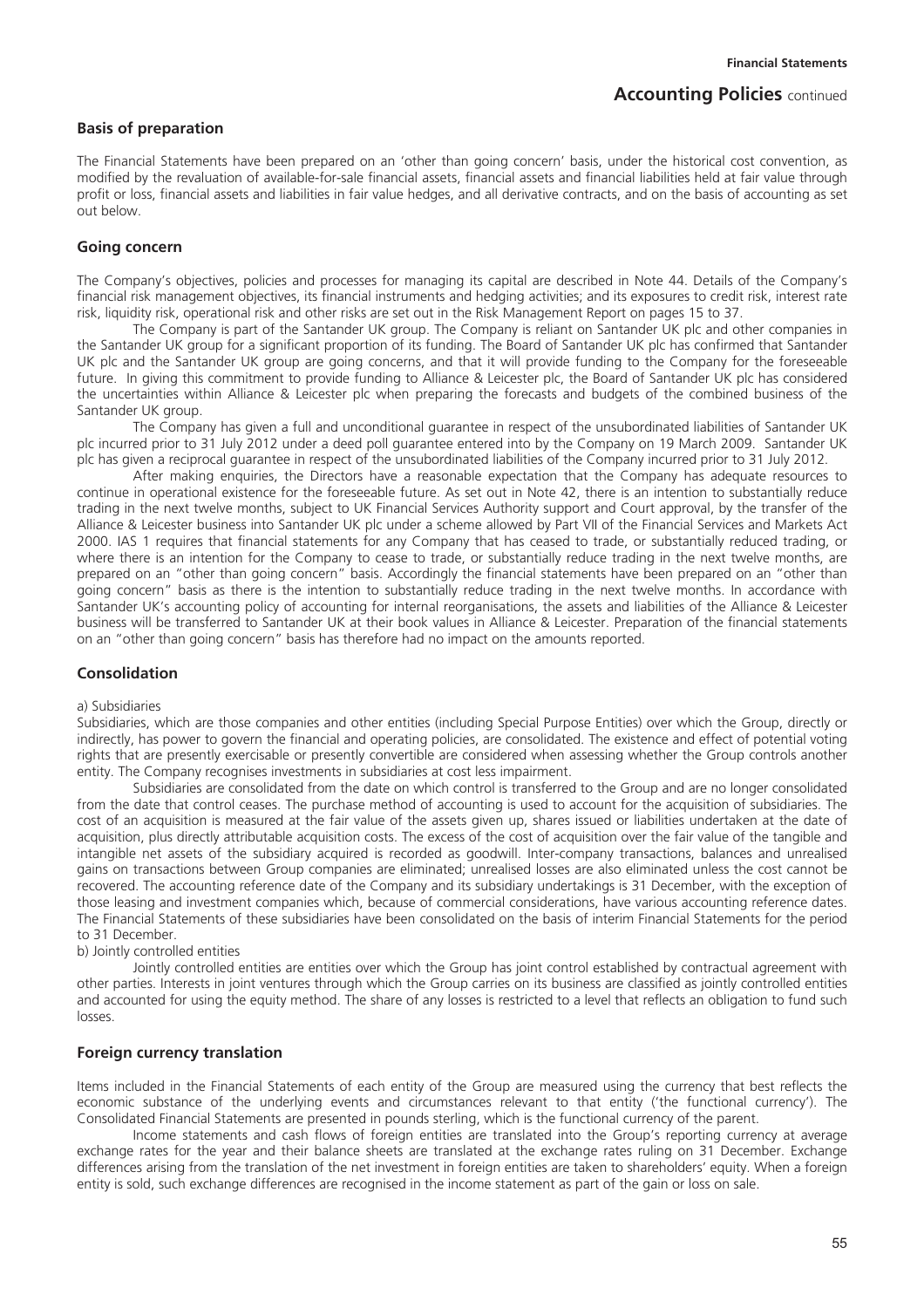Foreign currency transactions are translated into the functional currency of the Company at the exchange rates prevailing at the dates of the transactions. Foreign exchange gains and losses resulting from the settlement of such transactions and from the translation of monetary assets and liabilities denominated in foreign currencies are recognised in the income statement unless deferred in equity under the cash flow hedge.

The amount of exchange rate differences recognised in profit or loss on items not at fair value through profit and loss was £832m charge (2008: £nil ). This was offset by income/charges on items held at fair value.

### **Revenue recognition**

#### (a) Interest income and expense

Income on financial assets that are classified as loans and receivables or available-for-sale, and interest expense on financial liabilities other than those at fair value through profit and loss are determined using the effective interest method. The effective interest rate is the rate that discounts the estimated future cash payments or receipts over the expected life of the instrument or, when appropriate, a shorter period, to the net carrying amount of the financial asset or financial liability. When calculating the effective interest rate, the future cash flows are estimated after considering all the contractual terms of the instrument excluding future credit losses. The calculation includes all amounts paid or received by the Group that are an integral part of the overall return, direct incremental transaction costs related to the acquisition, issue or disposal of the financial instrument and all other premiums or discounts. Interest income on assets classified as loans and receivables or available-for-sale, interest expense on liabilities classified at amortised cost and interest income and expense on hedging derivatives are recognised in interest and similar income and interest expense and similar charges in the income statement.

### (b) Fee and commissions income

Fees and commissions that are not an integral part of the effective interest rate are recognised when the service has been provided. For retail products, fee and commission income consists principally of collection services fees, commission on foreign currencies, and fees for non-banking financial products. Revenue from these income streams is recognised as earned when the service is provided.

For insurance products, fee and commission income consists principally of commissions earned on the sale of building and contents insurance, life protection insurance and payment cover insurance.

Asset management fee and commission income comprises portfolio and other management advisory and service fees, investment fund management fees, and fees for private banking, financial planning and custody services. Portfolio and other management advisory and service fees are recognised based on the applicable service contracts. Asset management fees related to investment funds are recognised rateably over the period the service is provided. The same principle is applied for private banking, financial planning and custody services that are continuously provided over an extended period of time.

### (c) Net trading and other income

Net trading and other income comprises all gains and losses from changes in the fair value of financial assets and liabilities held at fair value through profit or loss (including financial assets and financial liabilities held for trading and designated as fair value through profit or loss), together with related interest income, expense and dividends. It also includes income from operating lease assets, and profits/(losses) on the sales of fixed assets and subsidiary undertakings.

Changes in the fair value of financial assets and liabilities held for trading, including trading derivatives, are recognised in the income statement as net trading and other income together with dividends and interest receivable and payable. Changes in the fair value of assets and liabilities designated as fair value through profit or loss are recognised in net trading and other income together with dividends, interest receivable and payable and changes in fair value of derivatives managed in conjunction with these assets and liabilities. Changes in fair value of derivatives in a designated hedging relationship are recognised in net trading and other income along with the fair value of the hedged item.

### **Pensions and other post retirement benefits**

Group companies have various pension schemes. The schemes are generally funded through payments to trustee-administered funds as determined by periodic actuarial calculations. A defined benefit plan is a pension plan that defines an amount of pension benefit to be provided, usually as a function of one or more factors such as age, years of service or compensation. A defined contribution plan is a pension plan under which the Group pays fixed contributions as they fall due into a separate entity (a fund) and will have no legal or constructive obligations to pay further contributions if the fund does not hold sufficient assets to pay all employee benefits relating to employee service in the current and prior periods.

The liability recognised in respect of defined benefit pension plans is the present value of the defined benefit obligation at the balance sheet date, less the fair value of plan assets. The defined benefit obligation is calculated annually by independent actuaries using the projected unit credit method. Full actuarial valuations of the Group's principal defined benefit schemes are carried out every year. The Group is responsible for the actuarial valuations and in doing so considers or relies in part on a report of a third party expert. The present value of the defined benefit obligation is determined by the estimated future cash outflows using interest rates of high quality corporate bonds, which have terms to maturity closest to the terms of the related liability adjusted where necessary to match those terms. The Group's consolidated income statement includes the current service cost of providing pension benefits, the expected return on schemes' assets net of expected administration costs, and the interest cost on the schemes' liabilities. Actuarial gains and losses arising from experience adjustments and changes in actuarial assumptions are taken directly to reserves and recognised in the statement of comprehensive income. Past-service costs are charged immediately to the income statement, unless the changes are conditional on the employees remaining in service for a specified period of time, known as the vesting period. In this case, the past-service costs are amortised on a straight-line basis over the average period until the benefits become vested.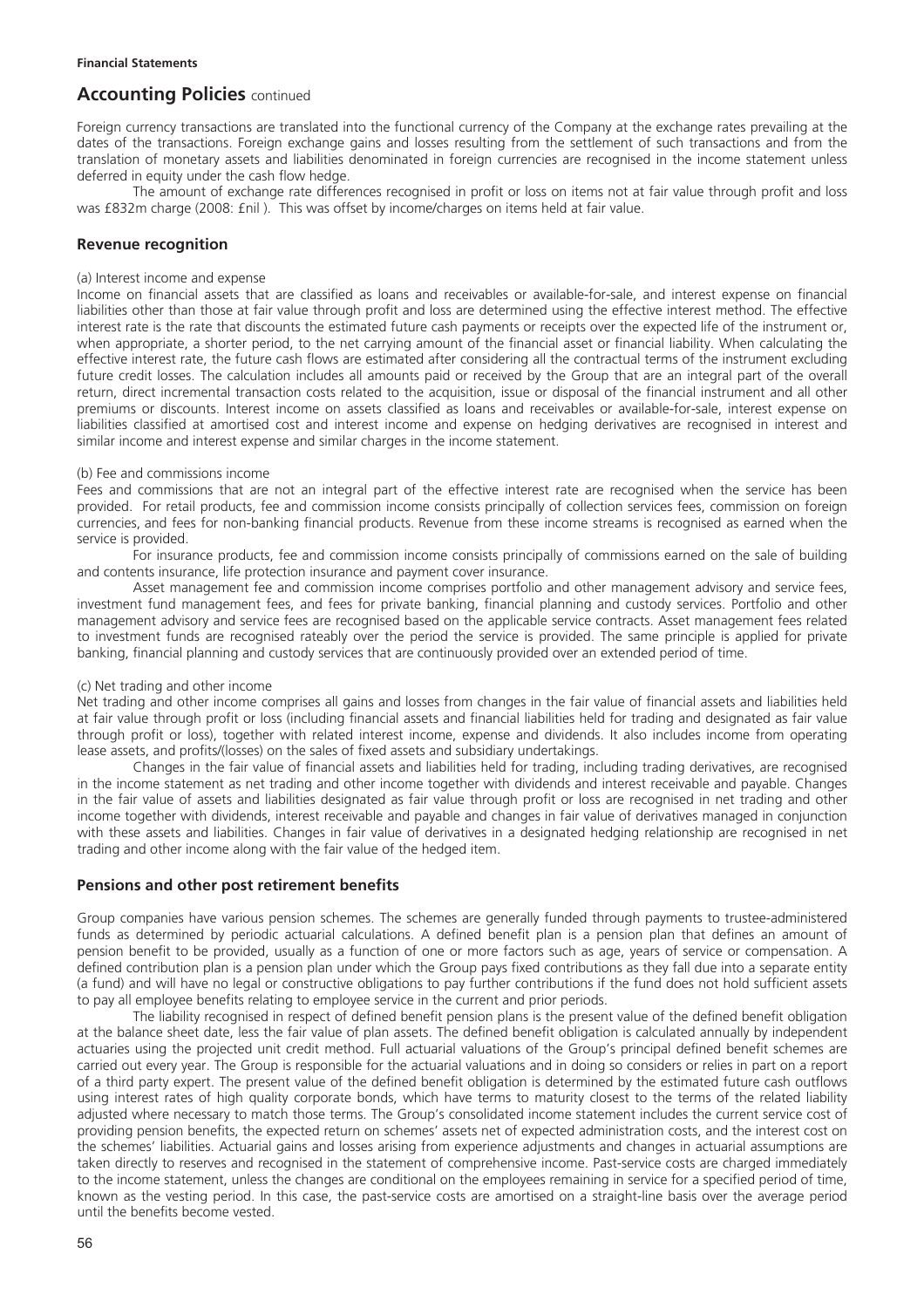For defined contribution plans, the Group pays contributions to trustee-administered funds as they fall due. Once the contributions have been paid, the Group has no further payment obligations. The regular contributions constitute net periodic costs for the year in which they are due and as such are included in staff costs.

Post-retirement medical benefit liabilities are determined using the Projected Unit Credit Method, with actuarial valuations updated at each year-end. The expected benefit costs are accrued over the period of employment using an accounting methodology similar to that for the defined benefit pension scheme.

### **Share-based payments**

Prior to the acquisition of Alliance & Leicester by Banco Santander, S.A., share options were satisfied by the issue of new Alliance & Leicester shares. The Group engaged in equity-settled share-based payment transactions in respect of services received from certain of its employees. Shares of the Company were allotted by the Company for the Share Option Plan, the ShareSave plan, the Restricted Share plan, the Share Incentive Plan, awards granted under the Long Term Incentive Plan and Deferred Bonus Plans to satisfy share options as they vested. All awards granted under the Alliance & Leicester share plans were accounted for as equity-settled share-based payment transactions. The fair value of the services received is measured by reference to the fair value of the shares or share options initially on the date of the grant. The cost of the employee services received in respect of the shares or share options granted was recognised in the income statement within administration expenses, over the period that the services are received, which is the vesting period. The fair value of the options granted under the Share Option Plan, the Restricted Share plan, awards granted under the Long Term Incentive Plan and senior manager Deferred Bonus Plan were determined using option pricing models, which take into account the exercise price of the option, the current share price, the risk free interest rate, the expected volatility of the Company's share price over the life of the option, the dividend growth rate and other relevant factors.

Non-market vesting conditions are taken into account by adjusting the number of shares or share options included in the measurement of the cost of employee service so that ultimately, the amount recognised in the income statement reflects the number of vested shares or share options. Further details on the Schemes can be found in Notes 39 and 41.

### **Goodwill and other intangible assets**

Goodwill represents the excess of the cost of an acquisition over the fair value of the Group's share of the net identifiable assets of the acquired subsidiary, associate, or business at the date of acquisition. Goodwill on the acquisition of subsidiaries and businesses is included in Intangible assets. Goodwill on acquisitions of associates is included as part of Investment in associates. Goodwill is tested for impairment at each balance sheet date, or more frequently when events or changes in circumstances dictate. It is carried at cost less accumulated impairment losses. Gains and losses on the disposal of an entity or business include the carrying amount of goodwill relating to the entity sold.

Software development costs are capitalised when they are associated with identifiable and unique software products that are expected to provide future economic benefits and the cost of these products can be measured reliably. Internally developed software meeting these criteria and externally purchased software are classified in intangible assets on the balance sheet and amortised on a straight-line basis over their useful life of three to seven years, unless the software is an integral part of the related computer hardware, in which case it is treated as property, plant and equipment as described below. Costs associated with maintaining software programmes are expensed as incurred.

### **Property, plant and equipment**

Property, plant and equipment include owner-occupied properties, office fixtures and equipment. Property, plant and equipment are carried at cost less accumulated depreciation and accumulated impairment losses. A review for indications of impairment is carried out at each reporting date. Gains and losses on disposal are determined by reference to the carrying amount and are reported in net trading and other income. Repairs and renewals are charged to the income statement when the expenditure is incurred.

Software development costs are capitalised when they are associated with identifiable and unique software products that are expected to provide future economic benefits and the cost of these products can be measured reliably. Internally developed software meeting these criteria and externally purchased software are classified in property, plant and equipment on the balance sheet where the software is an integral part of the related computer hardware. Costs associated with maintaining software programmes are expensed as incurred. Classes of property, plant and equipment are depreciated on a straight-line basis over their useful life as follows:

| Owner-occupied properties     | Not exceeding 50 years |
|-------------------------------|------------------------|
| Office fixtures and equipment | 3 to 15 years          |
| Computer software             | 3 to 7 years           |

Depreciation is not charged on freehold land and assets under construction.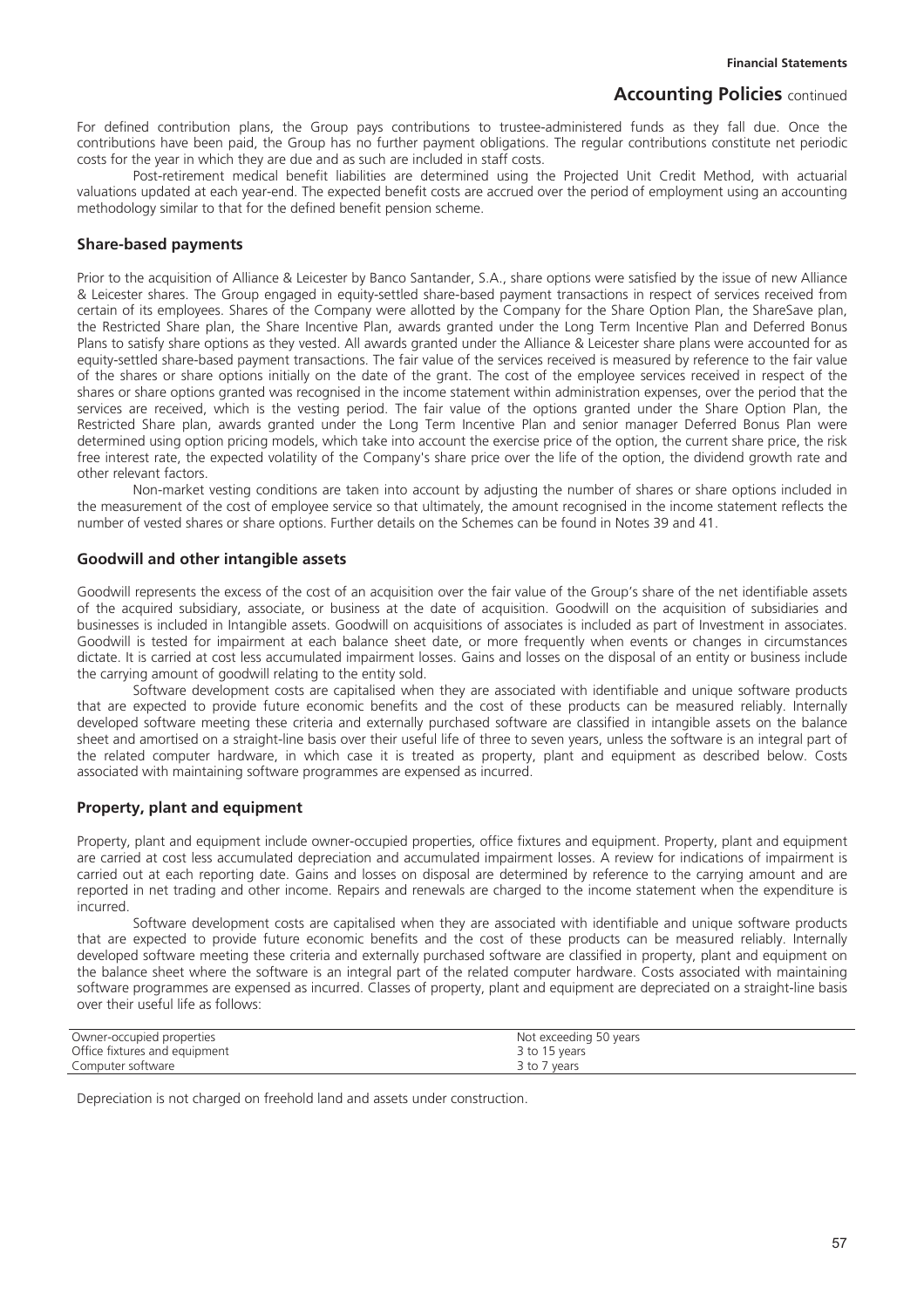## **Financial assets**

The Group classifies its financial assets as: financial assets at fair value through profit or loss, loans and receivables and availablefor-sale financial assets. Management determines the classification of its investments at initial recognition. Financial assets that are classified at fair value through profit or loss, which have not been designated as such or are not accounted for as derivatives or assets classified as 'available-for-sale', may subsequently in rare circumstances, be reclassified to the available-for-sale, loans and receivables or held to maturity categories. In order to meet the criteria for reclassification, the asset must no longer be held for the purpose of selling or repurchasing in the near term and must also meet the definition of the category into which it is to be reclassified had it not been required to classify it at fair value through profit or loss at initial recognition. The reclassified value is the fair value of the asset at the date of reclassification.

### (a) Financial assets at fair value through profit or loss

Financial assets are classified as fair value through profit or loss if they are either held for trading or otherwise designated at fair value through profit or loss on initial recognition. A financial asset is classified as held for trading if it is a derivative or it is acquired principally for the purpose of selling in the near term, or forms part of a portfolio of financial instruments that are managed together and for which there is evidence of short-term profit taking.

In certain circumstances financial assets other than those that are held for trading are designated as fair value through profit or loss where this results in more relevant information because it significantly reduces a measurement inconsistency that would otherwise arise from measuring assets or recognising the gains or losses on them on a different basis, where the assets are managed and their performance evaluated on a fair value basis, or where a financial asset contains one or more embedded derivatives which are not closely related to the host contract.

Trading assets, derivative financial instruments and financial assets designated at fair value are classified at fair value through profit or loss, except where in a hedging relationship. They are derecognised when the rights to receive cash flows from the asset have expired or when the Group has transferred substantially all the risks and rewards of ownership.

### (b) Loans and receivables

Loans and receivables are non-derivative financial assets with fixed or determinable payments, that are not quoted in an active market and which are not classified as available-for-sale or fair value through profit or loss. They arise when the Group provides money or services directly to a customer with no intention of trading the loan. Loans and receivables are initially recognised at fair value including direct and incremental transaction costs. They are subsequently valued at amortised cost, using the effective interest method. They are derecognised when the rights to receive cash flows have expired or the Group has transferred substantially all of the risks and rewards of ownership. Loans and receivables consist of Loans and advances to banks, Loans and advances to customers and Loans and receivables securities.

### (c) Available-for-sale financial assets

Available-for-sale financial assets are non-derivative financial assets that are designated as available-for-sale and are not categorised into any of the other categories described. They are initially recognised at fair value including direct and incremental transaction costs. They are subsequently held at fair value. Gains and losses arising from changes in fair value are included as a separate component of equity until sale when the cumulative gain or loss is transferred to the income statement. Interest is determined using the effective interest method.

Gains and losses arising on securities prior to reclassification in the available-for-sale reserve is being recognised on a straight-line basis over the period to maturity of the assets, which is considered to be immaterially different to using the effective interest rate basis.

Income on investments in equity shares and other similar interests is recognised in the income statement as and when dividends are declared and interest is accrued. Impairment losses and foreign exchange translation differences on monetary items are recognised in the income statement. The investments are derecognised when the rights to receive cash flows have expired or the Group has transferred substantially all the risks and rewards of ownership. Available-for-sale securities are classified as available-for-sale.

### (d) Held-to-maturity investments

Held-to-maturity investments are non-derivative financial assets with fixed or determinable payments and fixed maturity that an entity has the positive intention and ability to hold to maturity. Held-to-maturity investments are initially recognised at fair value including direct and incremental transaction costs. They are subsequently valued at amortised cost, using the effective interest method. They are derecognised when the rights to receive cash flows have expired or the Group has transferred substantially all of the risks and rewards of ownership. Were the Group to sell, other than an insignificant amount of held-to-maturity assets, the entire category would be tainted and reclassified as available-for-sale.

### **Valuation of financial instruments**

In 2008, the Group adopted the amendment to IAS 39 published on 13 October 2008 and, where permitted, reclassified financial assets held-for-trading and available-for-sale assets to loans and receivables with effect from 1 July 2008 (see Note 18). Financial instruments that are classified at fair value through profit or loss (including those held for trading purposes) or availablefor-sale, and all derivatives, are stated at fair value. The fair value of such financial instruments is the estimated amount at which the instrument could be exchanged in a current transaction between willing, knowledgeable parties, other than in a forced or liquidation sale.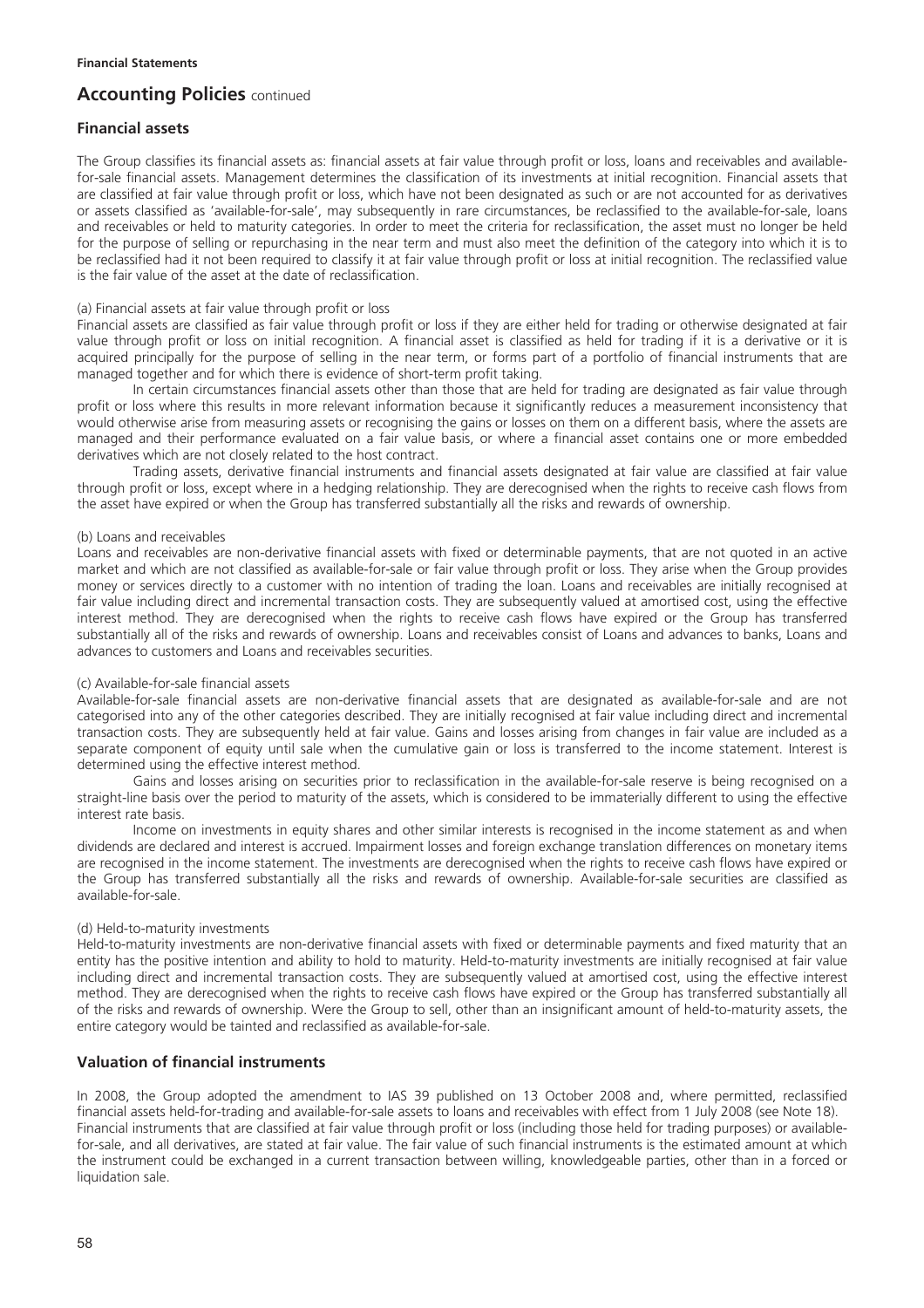### **Initial measurement**

The best evidence of the fair value of a financial instrument at initial recognition is the transaction price unless the instrument is evidenced by comparison with other observable current market transactions in the same instrument or based on a valuation technique whose variables include significant data from observable markets. Any difference between the transaction price and the value based on a valuation technique where the inputs are not based on data from observable current markets is not recognised in profit or loss on initial recognition. Subsequent gains or losses are only recognised to the extent that they arise from a change in a factor that market participants would consider in setting a price.

#### **Subsequent measurement**

#### **Fair value hierarchy**

The Group applies the following fair value hierarchy that prioritises the inputs to valuation techniques used in measuring fair value. The hierarchy establishes three categories for valuing Financial Instruments, giving the highest priority to unadjusted quoted prices in active markets for identical assets or liabilities and the lowest priority to unobservable inputs. The three categories are: quoted prices in active markets (Level 1), internal models based on observable market data (Level 2) and internal models based on other than observable market data (Level 3). If the inputs used to measure an asset or a liability fall to different levels within the hierarchy, the classification of the entire asset or liability will be based on the lowest level input that is significant to the overall fair value measurement of the asset or liability. The Group categorises assets and liabilities measured at fair value within the fair value hierarchy based on the inputs to the valuation techniques as follows:

- Level 1: Unadjusted quoted prices for identical assets or liabilities in an active market that the Group has the ability to access at the measurement date. Level 1 positions include equity securities and debt securities.
- Level 2: Quoted prices in markets that are not active, quoted prices for similar assets or liabilities, recent market transactions, inputs other than quoted market prices for the asset or liability that are observable either directly or indirectly for substantially the full term, and inputs to valuation techniques that are derived principally from or corroborated by observable market data through correlation or other statistical means for substantially the full term of the asset or liability. Level 2 positions include exchange rate derivatives, interest rate derivatives, equity and credit derivatives, debt securities, deposits by banks, deposits by customers, and debt securities in issue.
- Level 3: Inputs to the pricing or valuation techniques that are significant to the overall fair value measurement of the asset or liability are unobservable. Level 3 positions consist solely of debt securities containing embedded derivatives.

The Group assesses active markets for equity instruments based on the average daily trading volume both in absolute terms and relative to the market capitalisation for the instrument. The Group assesses active markets for debt instruments based on both the average daily trading volume and the number of days with trading activity. The Group assesses active markets for exchange traded derivatives based on the average daily trading volume both in absolute terms and relative to the market capitalisation for the instrument. Market activity and liquidity is discussed in the relevant monthly Risk Forum as well as being part of the daily update given by each business at the start of the trading day. This information, together with the observation of active trading and the magnitude of the bid-offer spreads allow consideration of the liquidity of a financial instrument.

All underlying assets and liabilities are reviewed to consider the appropriate adjustment to mark the mid price reported in the trading systems to a realisable value. This process takes into account the liquidity of the position in the size of the adjustment required. These liquidity adjustments are presented and discussed at the monthly Risk Forum.

In determining the appropriate measurement levels, the Group performs regular analyses on the assets and liabilities. All underlying assets and liabilities are regularly reviewed to determine whether a position should be regarded as illiquid; the most important practical consideration being the observability of trading. Where the bid-offer spread is observable, this is tested against actual trades. Changes in the observability of significant valuation inputs during the reporting period may result in a reclassification of certain assets and liabilities within the fair value hierarchy.

#### **Financial instruments valued using observable market prices**

If a quoted market price in an active market is available for an instrument, the fair value is calculated based on the market price.

#### **Financial instruments valued using a valuation technique**

In the absence of a quoted market price in an active market, management uses internal models to make its best estimate of the price that the market would set for that financial instrument. In order to make these estimations, various techniques are employed, including extrapolation from observable market data and observation of similar financial instruments with similar characteristics. Wherever possible, valuation parameters for each product are based on prices directly observable in active markets or that can be derived from directly observable market prices.

### **Unrecognised gains as a result of the use of valuation models using unobservable inputs ('Day One profits')**

The timing of recognition of deferred day one profit and loss is determined individually. It is deferred until either the instrument's fair value can be determined using market observable inputs or is realised through settlement. The financial instrument is subsequently measured at fair value, adjusted for the deferred day one profit and loss. Subsequent changes in fair value are recognised immediately in the consolidated income statement without immediate reversal of deferred day one profits and losses.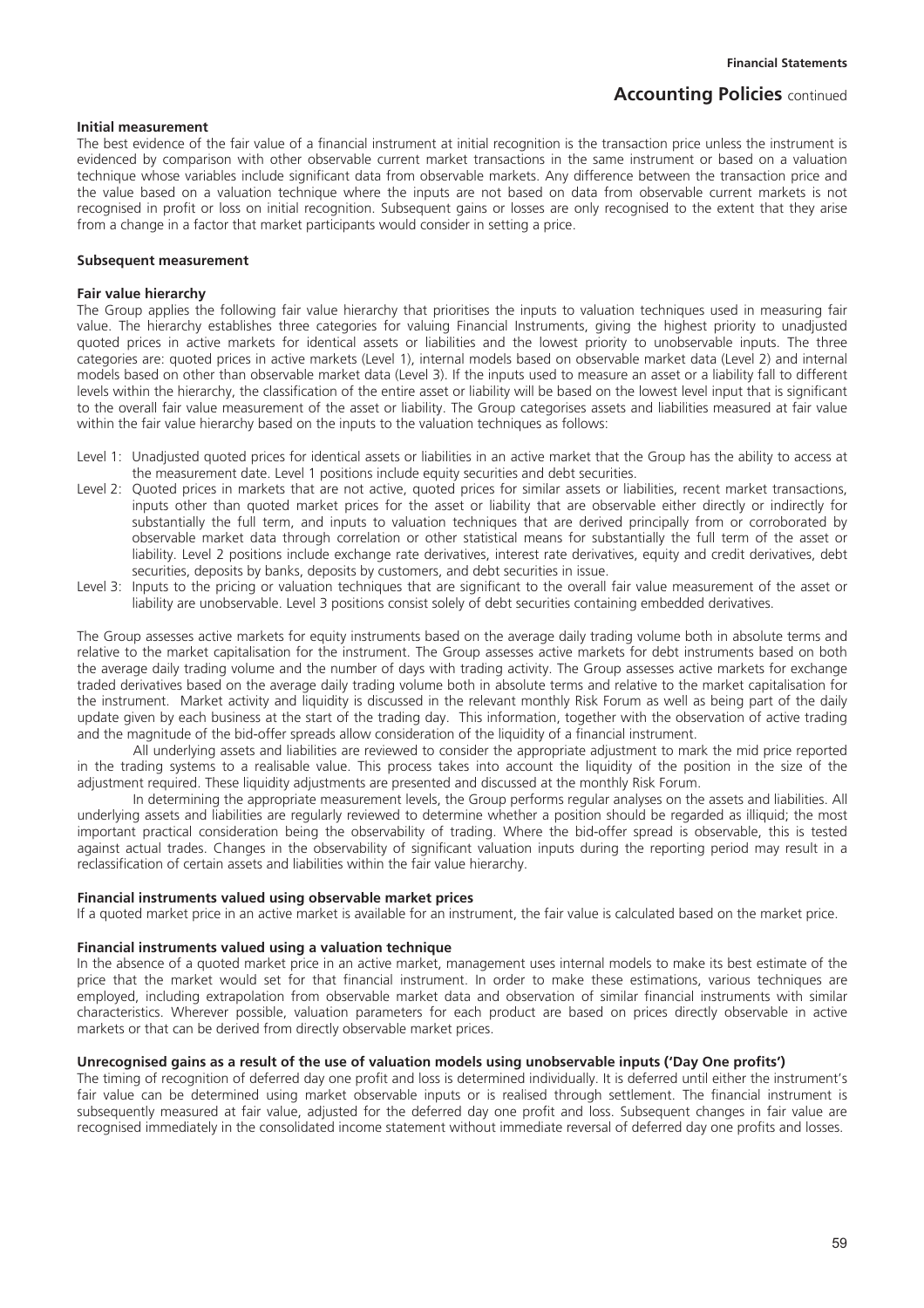### **Offsetting financial assets and liabilities**

Financial assets and liabilities including derivatives are offset and the net amount reported in the balance sheet when there is a legally enforceable right to set off the recognised amounts and there is an intention to settle on a net basis, or realise the asset and settle the liability simultaneously.

### **Sale and repurchase agreements (including stock borrowing and lending)**

Securities sold subject to a linked repurchase agreement ('repos') are retained in the Financial Statements as 'Loan and receivable securities' and the counterparty liabilities are included in 'Deposits by customers'.

## **Derivative financial instruments**

Transactions are undertaken in derivative financial instruments ('derivatives'), which include interest rate, cross currency, other index-related swaps, forwards, caps, floors and swaptions, as well as credit default and total return swaps. Derivatives are contracts or agreements whose value is derived from one or more underlying indices or asset values inherent in the contract or agreement, which require no or little initial net investment and are settled at a future date.

Derivatives are initially recognised at fair value on the date on which a derivative contract is entered into and are subsequently re-measured at their fair value. Fair values are obtained from quoted market prices in active markets, including recent market transactions, and valuation techniques, including discounted cash flow models and option pricing models as appropriate. All derivatives are carried as assets when fair value is positive and as liabilities when fair value is negative, except where netting is permitted.

Certain derivatives embedded in other financial instruments, such as the conversion option in a convertible bond, are treated as separate derivatives when their economic characteristics and risks are not closely related to those of the host contract and the hybrid contract is not carried at fair value through profit or loss. These embedded derivatives are measured at fair value with changes in fair value recognised in the income statement. Contracts containing embedded derivatives are not subsequently reassessed for separation unless there has been a change in the terms of the contract which significantly modifies the cash flows, or where assets have been reclassified where they are reassessed at the time of reclassification.

## **Hedge accounting**

The Group designates certain derivatives as hedging instruments of the fair value of recognised assets or liabilities or firm commitments (fair value hedge). The Group also designates cash flow hedges to hedge exposures to variability in cash flows, such as variable rate financial assets and liabilities. Hedge accounting is used for derivatives designated in this way provided certain criteria are met.

At the time a financial instrument is designated as a hedge, the Group formally documents the relationship between the hedging instrument(s) and hedged item(s). Documentation includes risk management objectives and the strategy in undertaking the hedge transaction, together with the methods that will be used to assess the effectiveness of the hedging relationship. Accordingly, the Group formally assesses, both at the inception of the hedge and on an ongoing basis, whether the hedging derivatives have been and will be highly effective in offsetting changes in the fair value of the hedged items. A hedge is normally regarded as highly effective if, at inception and throughout its life, the Group can expect, and actual results indicate, that changes in the fair value of the hedged items are effectively offset by changes in the fair value of the hedging instrument, and actual results are within a range of 80% to 125%.

The Group discontinues hedge accounting when it is determined that: a derivative is not, or has ceased to be, highly effective as a hedge; when the derivative expires, or is sold, terminated or exercised; or when the hedged item matures or is sold or repaid. On discontinuance of hedge accounting amortisation of the adjustment to the hedged item is included in net trading and other income.

The hedge adjustment for fair value hedges is classified in the balance sheet in the same category as the hedged item, unless it relates to a macro hedging relationship where the hedge adjustment is recognised as a macro hedge on the face of the balance sheet.

For fair value hedges, changes in the fair value of the hedged risk and hedged item are recognised in net trading and other income. Hedge ineffectiveness represents the amount by which the changes in the fair value of the hedging derivative differ from changes in the fair value of the hedged item. Such gains and losses are recorded in current period earnings within net trading and other income.

For cash flow hedges, the effective portion of change in the fair value of the hedging instrument is recognised in equity, and recycled to profit or loss in the periods when the hedged item will affect profit or loss. Hedge ineffectiveness represents the amount by which the changes in the fair value of the hedging derivative differ from changes in the fair value of the hedged item. Such gains and losses are recorded in current period earnings within net trading and other income. Gains and losses on components of a hedging derivative that are excluded from assessing hedge effectiveness are also included in net trading and other income.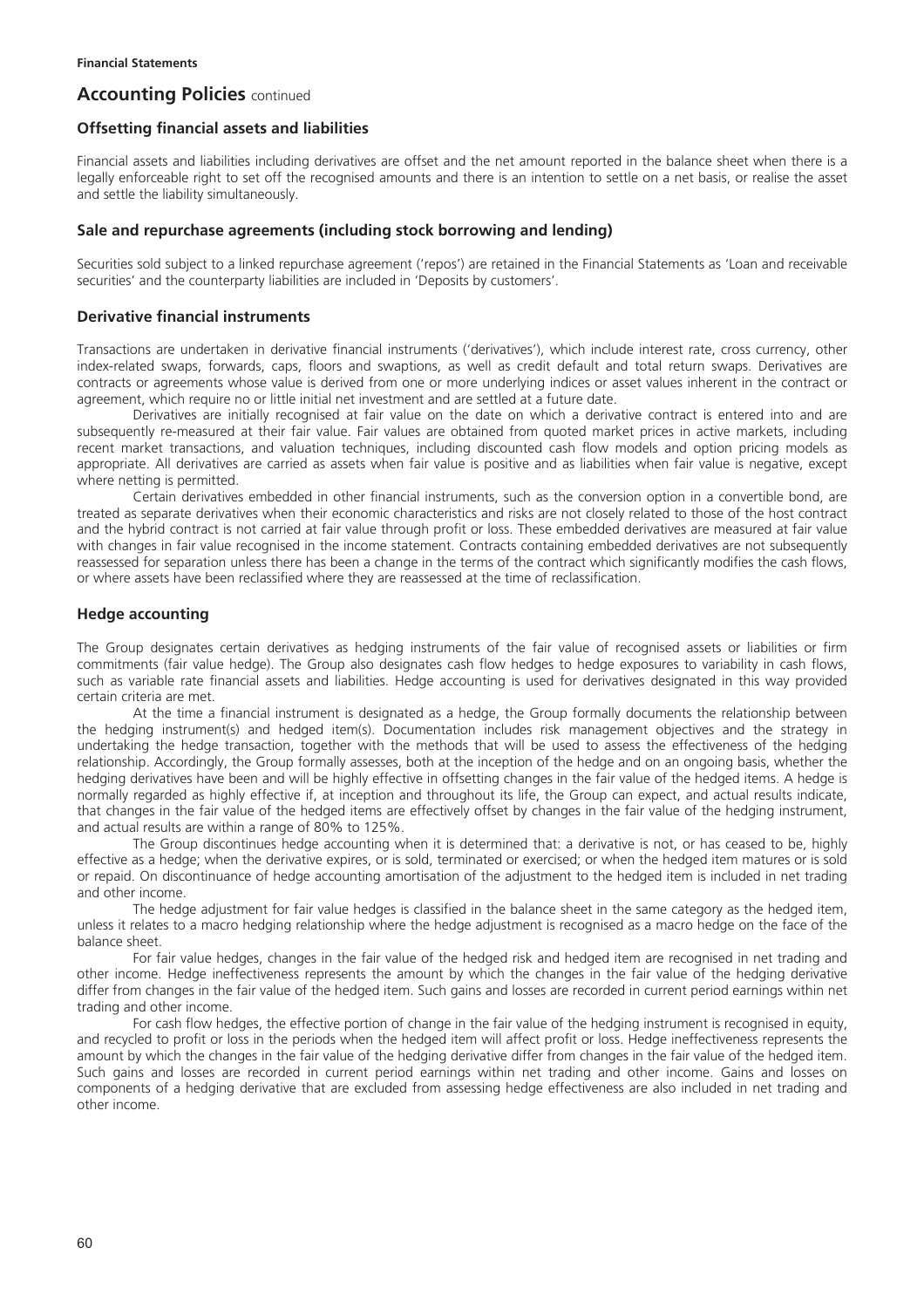### **Securitisation transactions**

The Group has entered into certain arrangements where undertakings have issued mortgage-backed securities or have entered into funding arrangements with lenders in order to finance specific loans and advances to customers. As the Group has retained substantially all the risks and rewards of the underlying assets, all such financial instruments continue to be held on the Group balance sheet, and a liability recognised for the proceeds of the funding transaction.

### **Impairment of financial assets**

At each balance sheet date the Group assesses whether, as a result of one or more events occurring after initial recognition, there is objective evidence that a financial asset or group of financial assets classified as available-for-sale or loans and receivables have become impaired. Evidence of impairment may include indications that the borrower or group of borrowers have defaulted, are experiencing significant financial difficulty, or the debt has been restructured to reduce the burden to the borrower.

# **(a) Financial assets carried at amortised cost**

**Retail assets** 

Impairment losses are assessed individually for the financial assets that are individually significant and individually or collectively for assets that are not individually significant. Balance sheet provisions are maintained at the level that management deems sufficient to absorb probable incurred losses in the Group's loan portfolio from homogeneous portfolios of assets and individually identified loans.

A provision for observed losses is established for all past due loans after a specified period of repayment default where it is probable that some of the capital will not be repaid or recovered through enforcement of any applicable security. Once a loan misses a payment (breach of contractual terms) an assessment of the likelihood of collecting the principal and overdue payments is made. This assessment is generally made using statistical techniques based on historic experience. These determinations are supplemented by various formulaic calculations and the application of management judgement.

For individually assessed assets, the Group measures the amount of the loss as the difference between the carrying amount of the asset or group of assets and the present value of the estimated future cash flows from the asset or group of assets discounted at the original effective interest rate of the asset.

In making collective assessment for impairment, financial assets are assessed for each portfolio segmented by similar risk characteristics. For each risk segment, future cash flows from these portfolios are estimated through the use of historical loss experience. The historical loss experience is adjusted for current observable data, including estimated current property prices, to reflect the effects of current conditions not affecting the period of historical experience. The loss is discounted at the effective interest rate, except where portfolios meet the criteria for short-term receivables. The unwind of the discount over time is reported through interest receivable within the income statement, with the provision on the balance sheet increasing.

Loans that are part of a homogeneous pool of similar loans are placed on default status based on the number of months in arrears, which is determined through the number of missed payments or the number of months in collection. Loans that are not part of a homogeneous pool of similar loans are analysed based on the number of months in arrears on a case-bycase basis and are placed on default status when the probability of default is likely.

Generally, the length of time before an asset is placed on default status for provisioning is when one payment is missed. Repayment default periods vary depending on the nature of the collateral that secures the advances. On advances secured by residential property, the default period is three months.

On unsecured advances, such as personal term loans, the default period is generally four missed payments (three months in arrears). Exceptions to the general rule exist with respect to revolving facilities, such as bank overdrafts, which are placed on default upon a breach of the contractual terms governing the applicable account.

A provision for inherent losses is made for loan losses that have been incurred but have not been separately identified at the balance sheet date because the loan is not yet past due. An example of this situation is where a borrower has not yet missed a payment but is experiencing financial difficulties at the reporting date, e.g. due to loss of employment or divorce. In these circumstances, an inherent loss had been incurred at the reporting date. The provision for inherent losses is determined on a portfolio basis based on management's best estimate of the current position based on past experience adjusted by current trends. These statistical techniques involve the following (i) estimation of a period of time called the emergence period, which is discussed below, (ii) assessment of the number of accounts that go into arrears over the emergence period, and (iii) application of the provision methodology outlined for observed provisions to these accounts identified as impaired as a result of this exercise. Accounts that suffered credit deterioration after the reporting date are accordingly excluded from the statistical analysis.

#### The emergence period

This is the period which the Group's statistical analysis shows to be the period in which losses that had been incurred but have not been separately identified at the balance sheet date, become evident as the loans turn into past due. Based on the Group's statistical analysis at 31 December 2009, the emergence period was two to three months for unsecured lending and 12 months for secured lending. The longer emergence period for secured lending reflects the fact that a customer is more likely to default on unsecured debt before defaulting on secured lending. The factors considered in determining the length of the emergence period for unsecured lending are recent changes in customers' debit/credit payment profiles and credit scores. The factors considered for secured lending are the frequency and duration of exceptions from adherence to the contractual payment schedule.

Once a financial asset or a group of financial assets has been written down as a result of an impairment loss, the assets are not placed onto a non-accrual status. Subsequent interest income continues to be recognised on an effective interest rate basis, though on the asset value after provisions have been deducted.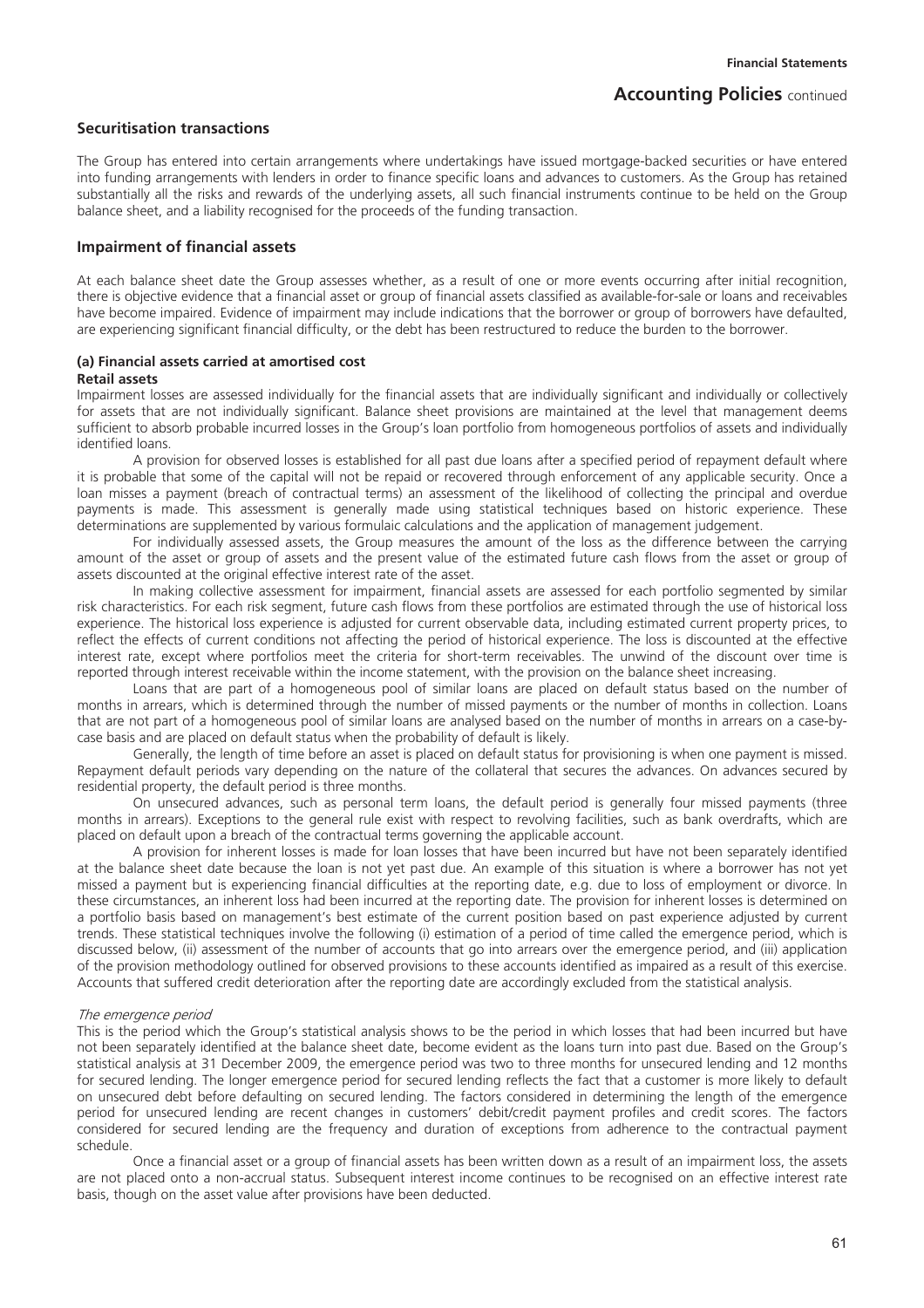Impairment losses are recognised in the income statement and the carrying amount of the financial asset or group of financial assets is reduced by establishing an allowance for impairment losses. If in a subsequent period the amount of the impairment loss reduces and the reduction can be ascribed to an event after the impairment was recognised, the previously recognised loss is reversed by adjusting the allowance. For secured loans, a write-off is only made when all collection procedures have been exhausted and the security has been sold. For unsecured loans, a write-off is only made when all internal avenues of collecting the debt have been exhausted and the debt is passed over to external collection agencies. Write-offs are charged against previously established provisions for impairment.

Recoveries of loan losses are not included in the loan loss allowance, but are taken to income and offset against charges for loan losses. Loan loss recoveries are classified in the income statement as 'Impairment losses on loans and advances to customers'.

#### **Corporate assets**

Impairments for these assets are assessed on both an individual and a collective basis. For individual assets impairment reviews are conducted monthly for those assets on the Group's 'Watchlist' of new, emerging and serious circumstances relating to the portfolio, with a particular focus on the following scenarios: (1) where an asset has a payment default which has been outstanding for 90 days or more; (2) where non-payment defaults have occurred and/or where it has become evident that some sort of workout or rescheduling exercise is to be undertaken; or (3) where, for example with Real Estate Finance, it has become evident that the value of the Group's security is no longer considered adequate.

In such situations, the file is transferred to the Corporate Banking Workouts team within Credit Risk As part of their assessment, a full review of the expected future cash flows in relation to the relevant asset, appropriately discounted, will be undertaken with the result compared with the current net book value of the asset. Any shortfall evidenced as a result of such a review, particularly where the shortfall is likely to be permanent, will lead to a suitable impairment recommendation.

Collective impairments are also looked at for portfolios where it is felt that market events, either specific or general, are likely to determine that losses are already inherent in a portfolio notwithstanding that these events may not have manifested themselves in specific defaults or other triggers that would lead to an individual impairment assessment. The amount of any such collective impairment will, for each portfolio concerned, represent management's best estimate of likely loss levels and will take into account inter alia estimates of future actual default rates and likely recovery levels.

Once a financial asset or a group of financial assets has been written down as a result of an impairment loss, the assets are not placed onto a non-accrual status. Subsequent interest income continues to be recognised on an effective interest rate basis, though on the asset value after provisions have been deducted.

For secured loans, a write-off is made when all collection procedures have been exhausted and the security has been sold. For unsecured loans, a write-off is made when all avenues for collecting the debt have been exhausted. There may be occasions where a write-off occurs for other reasons, for example, following a consensual restructure of the debt or where the debt is sold for strategic reasons into the secondary market at a value lower than the face value of the debt. Write-offs are charged against previously established provisions for impairment.

#### **Loans and receivables securities**

Loans and receivables securities are assessed individually for impairment. An impairment loss is incurred if there is objective evidence that an event has occurred since initial recognition of the assets that has an impact in the estimated future cash flows of the loans and receivables securities.

#### **(b) Available-for-sale financial assets**

The Group assesses at each balance sheet date whether there is objective evidence that a financial asset or a group of financial assets is impaired. In assessing whether assets are impaired, a significant or prolonged decline in the fair value of the security below its cost is considered evidence. The cumulative loss is measured as the difference between the acquisition cost and the current fair value, less any impairment loss previously reported in the income statement and is removed from equity and recognised in the income statement.

If in a subsequent period, the fair value of a debt instrument classified as available-for-sale increases and the increase is due to an event occurring after the impairment loss was recognised in the income statement (with objective evidence to support this), the impairment loss is reversed through the income statement.

### **Impairment of non-financial assets**

At each balance sheet date, or more frequently when events or changes in circumstances dictate, property, plant and equipment (including operating lease assets) and intangible assets (including goodwill) are assessed for indicators of impairment. If indications are present, these assets are subject to an impairment review. The impairment review comprises a comparison of the carrying amount of the asset or cash generating unit with its recoverable amount: the higher of the asset's or cash-generating unit's fair value less costs to sell and its value in use. Net selling price is calculated by reference to the amount at which the asset could be disposed of in a binding sale agreement in an arm's length transaction evidenced by an active market or recent transactions for similar assets, less costs to sell. Value in use is calculated by discounting the expected future cash flows obtainable as a result of the asset's continued use, including those resulting from its ultimate disposal, at a market based discount rate on a pre-tax basis.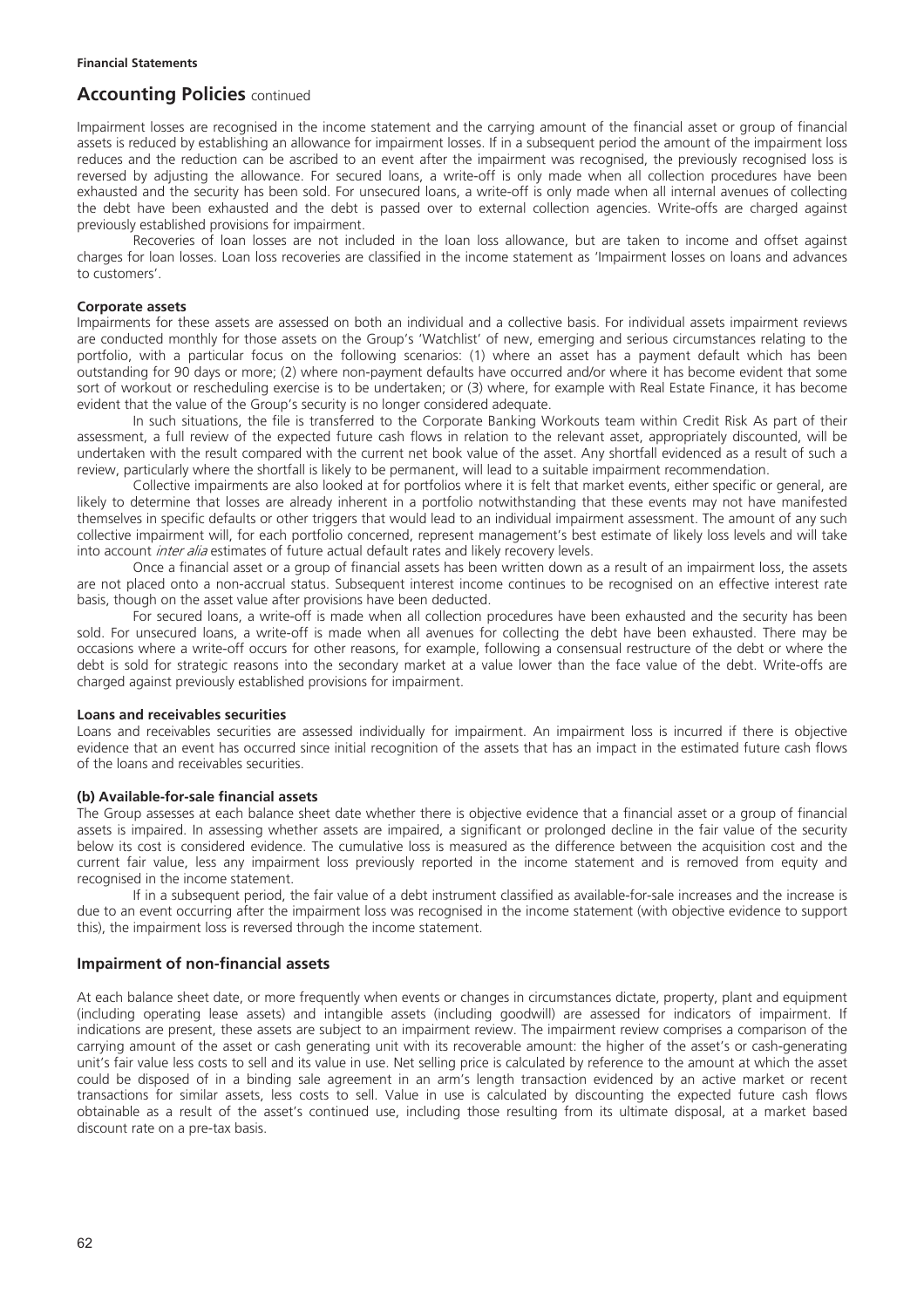The carrying values of fixed assets and goodwill are written down by the amount of any impairment and the loss is recognised in the income statement in the period in which it occurs. Impairment of a cash generating unit is allocated first to goodwill and then to other assets held within the unit on a pro-rata basis. An impairment loss recognised in an interim period is not reversed at the balance sheet date. A previously recognised impairment loss relating to a fixed asset may be reversed in part or in full when a change in circumstances leads to a change in the estimates used to determine the fixed asset's recoverable amount. The carrying amount of the fixed asset will only be increased up to the amount that it would have been had the original impairment not been recognised. Impairment losses on goodwill are not reversed. For conducting impairment reviews, cash generating units are the lowest level at which management monitors the return on investment on assets.

#### **Leases**

The Group as lessor – Operating lease assets are recorded at deemed cost and depreciated over the life of the asset after taking into account anticipated residual values. Operating lease rental income and depreciation is recognised on a straight-line basis over the life of the asset. Amounts due from lessees under finance leases and hire purchase contracts are recorded as receivables at the amount of the Group's net investment in the leases. Finance lease income is allocated to accounting periods so as to reflect a constant periodic rate of return on the Group's net investment outstanding in respect of the leases and hire purchase contracts.

The Group as lessee – The Group enters into operating leases for the rental of equipment or real estate. Payments made under such leases are charged to the income statement on a straight-line basis over the period of the lease. When an operating lease is terminated before the lease period has expired, any payment to be made to the lessor by way of penalty is recognised as an expense in the period in which termination takes place.

If the lease agreement transfers the risk and rewards of the asset, the lease is recorded as a finance lease and the related asset is capitalised. At inception, the asset is recorded at the lower of the present value of the minimum lease payments or fair value and depreciated over the lower of the estimated useful life and the life of the lease. The corresponding rental obligations are recorded as borrowings. The aggregate benefit of incentives, if any, is recognised as a reduction of rental expense over the lease term on a straight-line basis.

### **Income taxes, including deferred taxes**

The tax expense represents the sum of the income tax currently payable and deferred income tax.

Income tax payable on profits, based on the applicable tax law in each jurisdiction, is recognised as an expense in the period in which profits arise. Taxable profit differs from net profit as reported in the income statement because it excludes items of income or expense that are taxable or deductible in other years and it further excludes items that are never taxable or deductible.

The liability for current tax is calculated using tax rates that have been enacted or substantively enacted by the balance sheet date. Deferred income tax is provided in full, using the liability method, on income tax losses available to carry forward and on temporary differences arising between the tax bases of assets and liabilities and their carrying amounts in the Consolidated Financial Statements. Deferred tax liabilities are generally recognised for all taxable temporary differences and deferred tax assets are recognised to the extent that it is probable that taxable profits will be available against which the assets may be utilised as they reverse. Such deferred tax assets and liabilities are not recognised if the temporary difference arises from goodwill and the initial recognition of other assets (other than in a business combination) and liabilities in a transaction that affects neither the taxable profit nor the accounting profit. Deferred tax is calculated at the tax rates that are expected to apply in the period when the liability is settled or the asset is realised, based on rates enacted or substantively enacted at the balance sheet date. Deferred tax is charged or credited in the income statement, except when it relates to items charged or credited directly to equity, in which case the deferred tax is also dealt with in equity.

Deferred tax liabilities are recognised for taxable temporary differences arising on investments in subsidiaries except where the Group is able to control reversal of the temporary difference and it is probable that it will not reverse in the foreseeable future.

The Group reviews the carrying amount of deferred tax assets at each balance sheet date and reduces it to the extent that it is no longer probable that sufficient taxable profits will be available to allow all or part of the asset to be recovered.

Deferred and current tax assets and liabilities are only offset when they arise in the same tax reporting group and where there is both the legal right and the intention to settle on a net basis or to realise the asset and settle the liability simultaneously.

### **Cash and cash equivalents**

For the purposes of the cash flow statement, cash and cash equivalents comprise balances with less than three months' maturity from the date of acquisition, including cash and non-restricted balances with central banks, treasury bills and other eligible bills, loans and advances to banks and short-term investments in securities.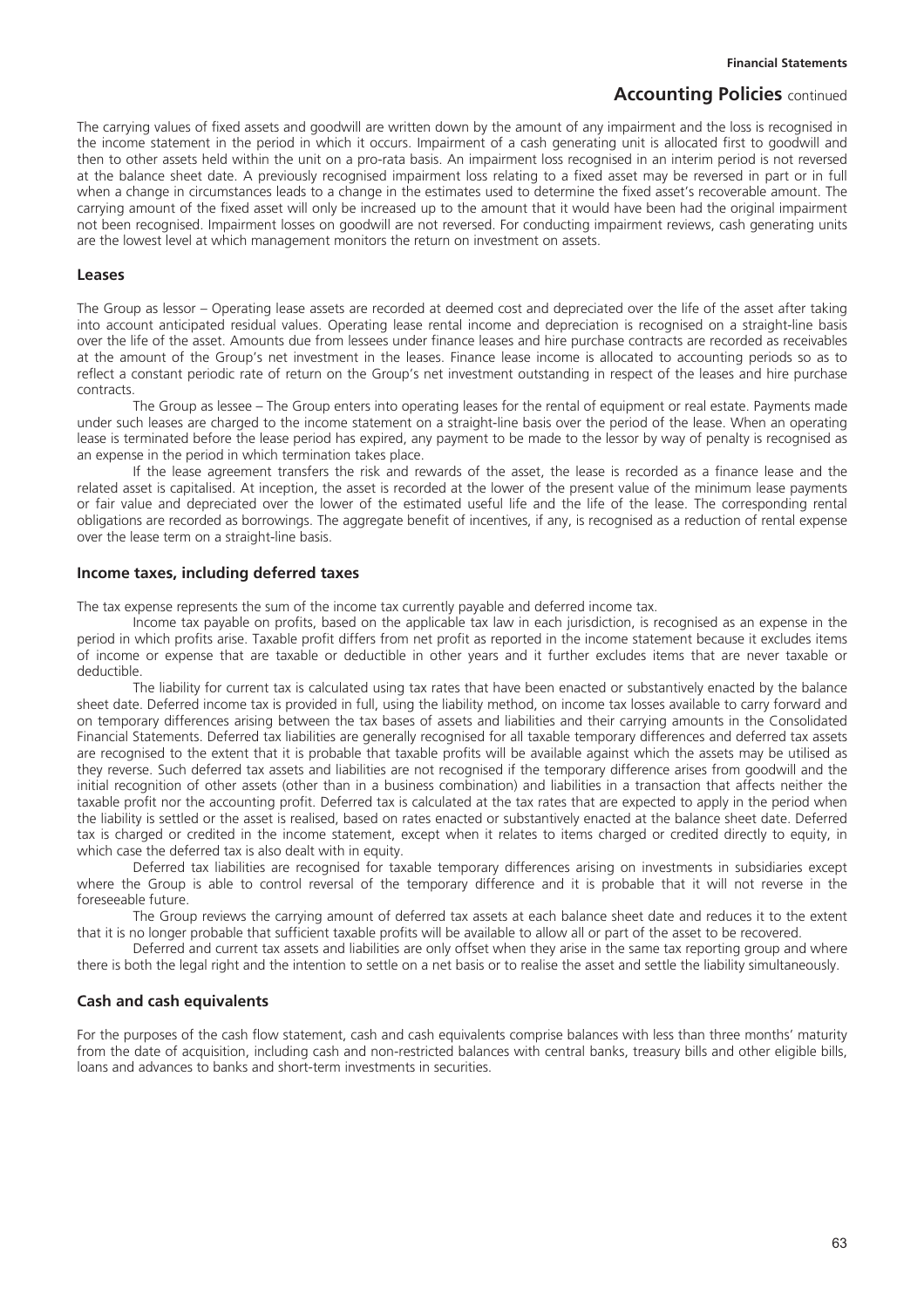# **Financial liabilities**

Financial liabilities are initially recognised when the Group becomes contractually bound to the transfer of economic benefits in the future.

(a) Financial liabilities at fair value through profit or loss

Financial liabilities are classified as fair value through profit or loss if they are either held for trading or otherwise designated at fair value through profit or loss on initial recognition. A financial liability is classified as held for trading if it is a derivative or it is incurred principally for the purpose of selling or being unwound in the near term, or forms part of a portfolio of financial instruments that are managed together and for which there is evidence of short-term profit taking.

In certain circumstances financial liabilities other than those that are held for trading are designated at fair value through profit or loss where this results in more relevant information because it significantly reduces a measurement inconsistency that would otherwise arise from measuring assets and liabilities or recognising the gains or losses on them on a different basis, or where a financial liability contains one or more embedded derivatives which are not closely related to the host contract. These liabilities are initially recognised at fair value and transaction costs are taken directly to the income statement. Gains and losses arising from changes in fair value are included directly in the income statement.

Derivative financial instruments and Financial liabilities designated at fair value are classified as fair value through profit or loss, unless in a hedge relationship.

(b) Other financial liabilities

All other financial liabilities are initially recognised at fair value net of transaction costs incurred. They are subsequently stated at amortised cost and the redemption value recognised in the income statement over the period of the liability using the effective interest method.

Deposits by banks, Deposits by customers, Debt securities in issue (unless designated at fair value) and Subordinated liabilities are classified as amortised cost.

### **Borrowings**

Borrowings, including subordinated liabilities, are recognised initially at fair value, being the proceeds (fair value of consideration received) net of transaction costs incurred. Borrowings are subsequently stated at amortised cost or fair value dependent on designation at initial recognition.

# **Share capital**

Incremental external costs directly attributable to the issue of new shares are deducted from equity net of related income taxes.

### **Provisions**

Provisions are recognised for present obligations arising as consequences of past events where it is more likely than not that a transfer of economic benefits will be necessary to settle the obligation, and it can be reliably estimated. When a leasehold property ceases to be used in the business, provision is made where the unavoidable costs of the future obligations relating to the lease are expected to exceed anticipated rental income. The net costs are discounted using market rates of interest to reflect the long-term nature of the cash flows.

Provision is made for the anticipated cost of restructuring, including redundancy costs, when an obligation exists. An obligation exists when the Group has a detailed formal plan for restructuring a business, and has raised valid expectations in those affected by the restructuring and has started to implement the plan or announce its main features.

Contingent liabilities are possible obligations whose existence will be confirmed only by certain future events or present obligations where the transfer of economic benefit is uncertain or cannot be reliably measured. Contingent liabilities are not recognised but are disclosed unless they are remote.

### **Financial guarantee contracts**

The Group accounts for guarantees that meet the definition of a financial guarantee contract at fair value on initial recognition. In subsequent periods, these guarantees are measured at the higher of the initial fair value less cumulative amortisation and the amount that would be recognised as a provision as described in the Accounting Policies above.

### **Dividends**

Dividends on ordinary shares are recognised in equity in the period in which the right to receive payment is established.

### **Critical accounting policies and areas of significant management judgement**

The preparation of the Group's Consolidated Financial Statements requires management to make estimates and judgements that affect the reported amount of assets and liabilities at the date of the Financial Statements and the reported amount of income and expenses during the reporting period. Management evaluates its estimates and judgements on an ongoing basis. Management bases its estimates and judgements on historical experience and on various other factors that are believed to be reasonable under the circumstances. Actual results may differ from these estimates under different assumptions or conditions.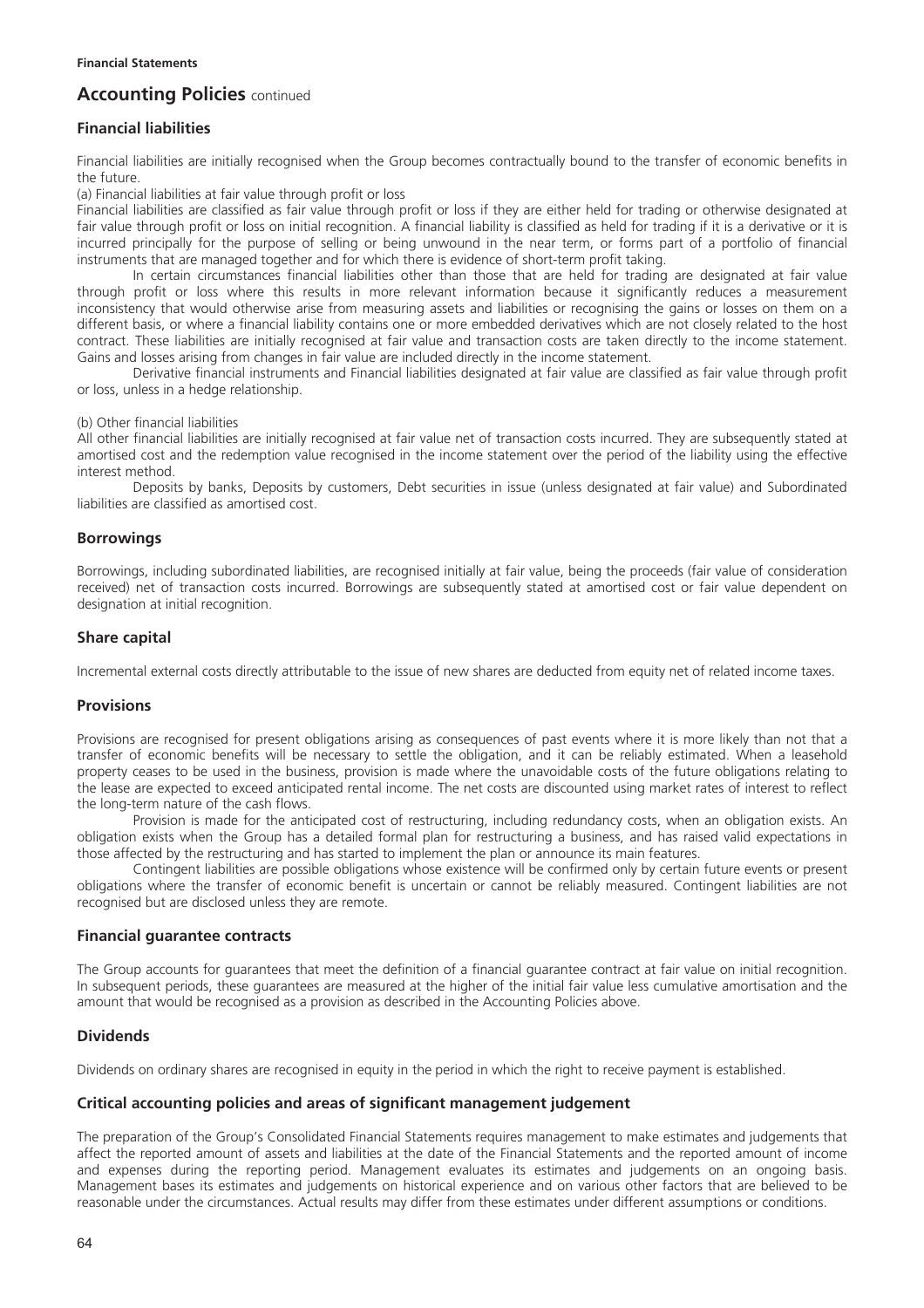The following estimates and judgements are considered important to the portrayal of the Group's financial condition.

#### **(a) Provisions for loans and advances**

The Group estimates provisions for loans and advances to banks, loans and advances to customers, and loan and receivables securities with the objective of maintaining balance sheet provisions at the level believed by management to be sufficient to absorb actual losses ('observed provisions') and inherent losses ('incurred but not yet observed provisions') in the Group's loan portfolio from homogeneous portfolios of assets and individually identified loans in connection with loans and advances to banks and loans and advances to customers. The calculation of provisions on impaired loans and advances is based on the likelihood of the asset being written off (or repossessed in the case of mortgage loans) and the estimated loss on such a write-off. These assessments are made using statistical techniques based on historic experience. These determinations are supplemented by various formulaic calculations and the application of management judgement.

The Group considers accounting estimates related to provisions for loans and advances 'critical accounting estimates' because: (i) they are highly susceptible to change from period to period as the assumptions about future default rates and valuation of potential losses relating to impaired loans and advances are based on recent performance experience, and (ii) any significant difference between the Group's estimated losses (as reflected in the provisions) and actual losses will require the Group to take provisions which, if significantly different, could have a material impact on its future income statement and its balance sheet. The Group's assumptions about estimated losses are based on past performance, past customer behaviour, the credit quality of recent underwritten business and general economic conditions, which are not necessarily an indication of future losses.

Provisions for loans and advances, less amounts released and recoveries of amounts written off in previous years are charged to the line item 'Impairment losses on loans and advances' in the income statement. The provisions are deducted from the 'Loans and advances to banks', 'Loan and receivable securities' and the 'Loans and advances to customers' line items on the balance sheet. If the Group believes that additions to the provisions for such credit losses are required, then the Group records additional provisions for credit losses, which would be treated as a charge in the line item 'Impairment losses on loans and advances to customers' in the income statement.

The Consolidated Financial Statements for the year ended 31 December 2009 include a provision charge for loans and advances in connection with retail lending for an amount equal to £139m and corporate lending for an amount equal to £91m. The provision for retail lending increased reflecting higher default rates in the unsecured portfolios and increased reserving due to a further general deterioration in economic conditions. The provision for corporate lending reflected the current economic down turn and the impact this is having on the corporate sector. In calculating the retail and corporate lending provisions, within the Retail Banking and Corporate Banking segments, a range of outcomes was calculated based principally on management's conclusions regarding the current economic outlook relative to historic experience. Had management used different assumptions regarding the current economic outlook, a larger or smaller provision for loans and advances would have resulted that could have had a material impact on the Group's reported loss before tax in 2009.

Specifically, if management's conclusions as to the current economic outlook were different, but within the range of what management deemed to be reasonably possible economic outlooks, the provision charge for loans and advances in the Retail Banking segment could have decreased in 2009 from an actual provision charge of £139m (2008: £274m) by up to £52m (2008: £22m), with a potential corresponding increase (2008: reduction) in the Group's profit (2008: loss) before tax in 2009 of up to 91% (2008: 2%), or increased by up to £6m (2008: £29m), with a potential corresponding decrease (2008: increase) in the Group's profit (2008: loss) before tax in 2009 of up to 11% (2008: 2%). The provision charge for loans and advances in the Corporate Banking segment could have decreased in 2009 from an actual provision charge of £91m (2008: £275m) by up to £4m (2008: £51m), with a potential corresponding increase (2008: decrease) in the Group's profit (2008: loss) before tax in 2009 of up to 7% (2008: 4%), or increased by up to £3m (2008: £29m), with a potential corresponding decrease (2008: increase) in the Group's profit (2008: loss) before tax in 2009 of up to 5% (2008: 2%).

The actual provision charge for retail lending of £139m (2008: £274m) and corporate lending of £91m (2008: £275m) in 2009 was based on what management estimated to be the most probable economic outlook within the range of reasonably possible assumptions.

The provision charge for the Treasury asset portfolio (securities, loans and advances to banks and the Conduit shown in loans and advances to customers) of £118m (2008: £485m) was based on management's assessment of impairment of each individual asset based on data available at 31 December 2009. A detailed analysis of the Treasury asset portfolio by type of instrument, credit structure, credit rating and geography can be found in the Risk Management Report on pages 29 to 37.

### **(b) Valuation of financial instruments**

The Group considers that the accounting estimate related to the valuation of financial assets and financial liabilities including derivatives where quoted market prices are not available is a 'critical accounting estimate' because: (i) it is highly susceptible to change from period to period because it requires management to make assumptions about interest rates, volatility, exchange rates, the credit rating of the counterparty, valuation adjustments and specific features of the transactions; and (ii) the impact that recognising a change in the valuations would have on the assets reported on its balance sheet as well as its net profit/(loss) could be material.

Changes in the valuation of financial assets and financial liabilities including derivatives where quoted market prices are not available are accounted for in the line item 'Net trading and other income' in the income statement and the 'Trading assets', 'Financial assets designated at fair value', 'Financial liabilities designated at fair value' and 'Derivative financial instruments' line items in the Group's balance sheet.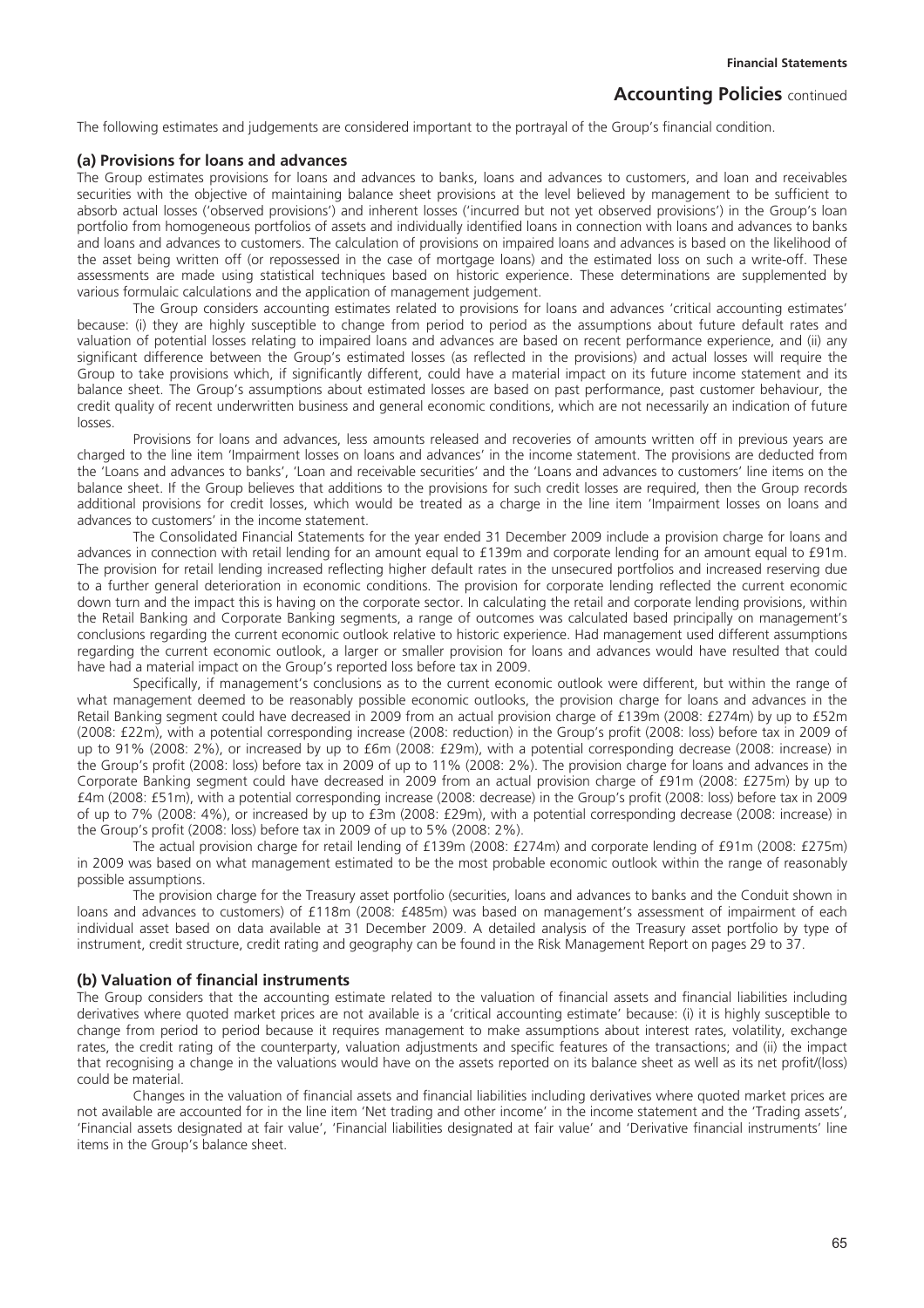The Group trades in a wide variety of financial instruments in the major financial markets and therefore considers a range of interest rates, volatility, exchange rates, counterparty credit ratings, valuation adjustments and other similar inputs, all of which vary across maturity bands. These are chosen to best reflect the particular characteristics of each transaction. Had management used different assumptions regarding the interest rates, volatility, exchange rates, the credit rating of the counterparty, and valuation adjustments, a larger or smaller change in the valuation of financial assets and financial liabilities including derivatives where quoted market prices are not available would have resulted that could have had a material impact on the Group's reported profit before tax in 2008. Due to the individual nature of these contracts, the Group does not believe generally it is appropriate to apply a global adjustment to management's estimates, as it would not give a meaningful sensitivity with respect to financial instrument fair values based on data other than market prices.

## **(c) Provisions for misselling**

The Group estimates provisions for misselling with the objective of maintaining reserve levels believed by management to be sufficient to absorb current estimated probable losses in connection with compensation from customers who claim reimbursement of payment protection insurance ('PPI'). The calculation of provisions for misselling is based on the estimated number of claims that may be received, of those, the number that will be upheld, and the estimated average settlement per case. These assessments are based on management's estimate for each of these three factors. In certain instances, the extent to which the Group is required to uphold claims is driven by binding legal decisions or precedents, as described in Note 33.

The Group considers accounting estimates related to misselling provisions 'critical accounting estimates' because: (i) they are highly susceptible to change from period to period per the three factors above, and (ii) any significant difference between the Group's estimated losses as reflected in the provisions and actual losses will require the Group to take provisions which, if significantly different, could have a material impact on its future income statement and its balance sheet. The Group's assumptions about estimated losses are based on past claims uphold rates, past customer behaviour, and past average settlements, which are not necessarily an indication of future losses.

Provisions for misselling are charged to the line item 'Provisions for other liabilities and charges' in the income statement. The provision is included in the 'Provisions' line item on the balance sheet. If the Group believes that additions to the misselling provision are required, then the Group records additional provisions, which would be treated as a charge in the line item 'Provisions for other liabilities and charges' in the income statement.

The Consolidated Financial Statements for the year ended 31 December 2009 include a provision charge for misselling in the Retail Banking segment for an amount equal to £70m (2008: £38m). The balance sheet provision decreased from £34m in 2008 to £nil in 2009, reflecting settlement of claims principally relating to Payment Protection Insurance. In calculating the misselling provision within the Retail Banking segment, management's best estimate of the provision was calculated based on conclusions regarding the number of claims that may be received, of those, the number that will be upheld, and the estimated average settlement per case. Had management used different assumptions regarding these factors, a larger or smaller provision for misselling would have resulted in the Retail Banking segment that could have had a material impact on the Group's reported profit before tax in 2009.

Specifically, if management's conclusions as to the number of claims that will be received, of those, the number that will be upheld, and the estimated average settlement per case were different, but within the range of what management deemed to be reasonably possible, the provision charge for misselling in the Retail Banking segment could have decreased in 2009 by up to £4m (2008: £25m), with a potential corresponding increase (2008: decrease) in the Group's profit (2008: loss) before tax in 2009 of up to 8% (2008: 2%), or increased by up to £5m (2008: £16m), with a potential corresponding decrease (2008: increase) in the Group's profit (2008: loss) before tax in 2009 of up to 9% (2008: 1%). The actual charge in 2009 was based on what management estimated to be the most probable number of claims that will be received, of those, the number that will be upheld, and the estimated average settlement per case within the range of reasonably possible outcomes.

### **(d) Pensions**

The Group operates a funded and an unfunded defined benefit pension scheme as described in Note 32 to the Consolidated Financial Statements. The assets of the funded scheme are measured at their fair values at the balance sheet date. The liabilities of the schemes are estimated by projecting forward the growth in current accrued pension benefits to reflect inflation and salary growth to the date of pension payment, discounted to present value using the interest rate applicable to high quality AA rated corporate bonds of the same currency and term as the scheme liabilities. Any surplus or deficit of scheme assets over liabilities is recognised in the balance sheet as an asset (surplus) or liability (deficit). An asset is only recognised to the extent that the surplus can be recovered through reduced contributions in the future or through refunds from the scheme. In determining the value of scheme liabilities, assumptions are made by management as to mortality, price inflation, discount rates, pension increases, and earnings growth. Financial assumptions are based on market conditions at the balance sheet date and can generally be derived objectively. Demographic assumptions require a greater degree of estimation and judgement to be applied to externally derived data.

The Group considers accounting estimates related to pension provisions 'critical accounting estimates' because: (i) they are highly susceptible to change from period to period, and (ii) any significant difference between the Group's estimates of the scheme liabilities and actual liabilities could significantly alter the amount of the surplus or deficit recognised in the balance sheet and the pension cost charged to the income statement. The Group's assumptions principally about mortality, but also about price inflation, discount rates, pension increases, and earnings growth, are based on past experience and current economic trends, which are not necessarily an indication of future experience.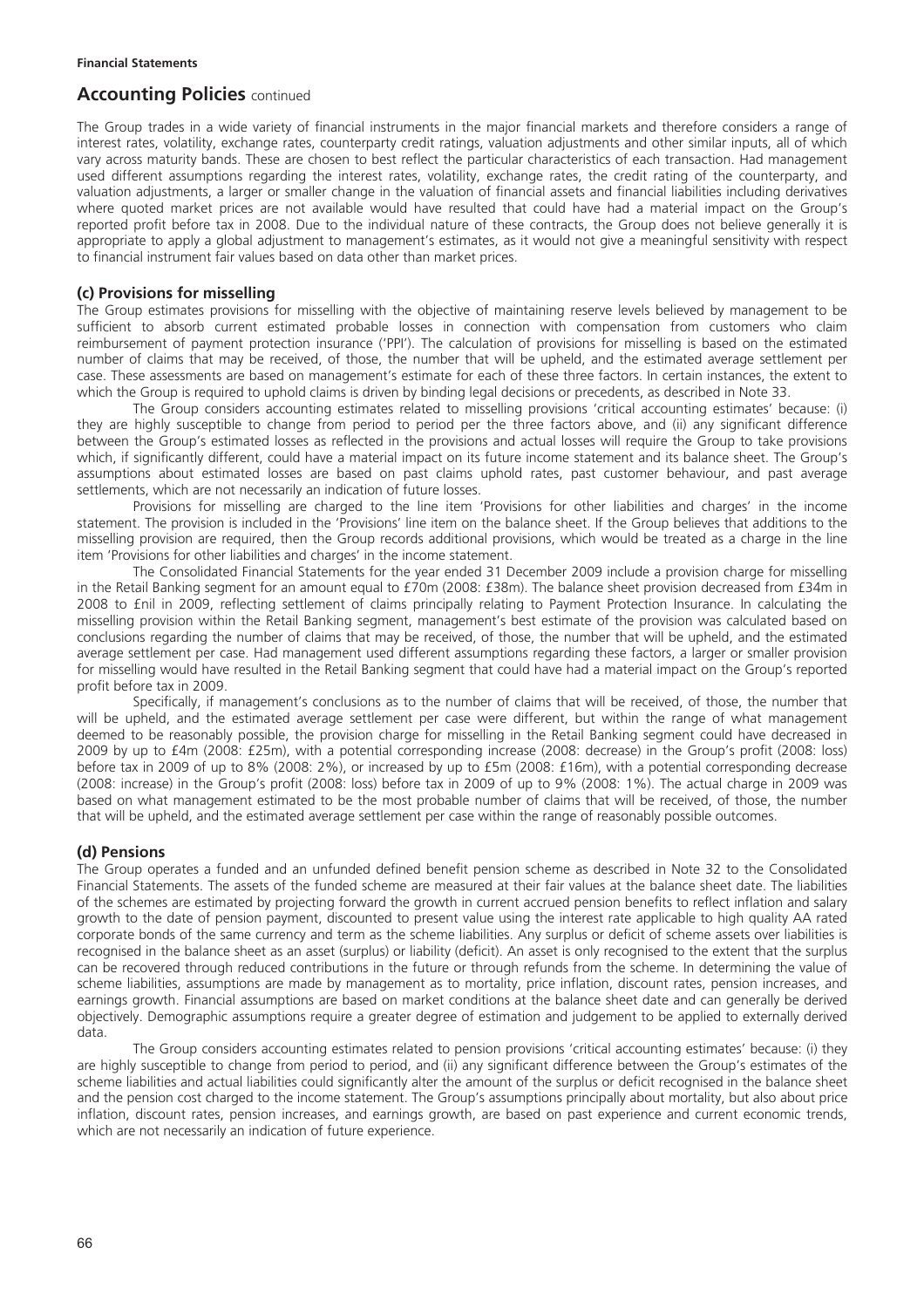Pension service costs are charged to the line item 'Administration expenses', with the interest cost on liabilities and the expected return on scheme assets included within 'Net trading and other income' in the income statement. The provision is included in the 'Retirement benefit obligations' line item in the balance sheet. If the Group believes that increases to the pensions cost are required, then the Group records additional costs that would be treated as a charge in the line item Administration expenses or Net trading and other income in the income statement.

The Consolidated Financial Statements for the year ended 31 December 2009 include current year defined benefit service cost of £8m and a pension scheme deficit of £139m. The current year service cost of £8m (2008: £19m) was reduced, reflecting reductions in scheme membership, salary reviews, changes in pension increases, changes in mortality assumptions, changes in price inflation assumptions and changes in discount rates. The current year pension scheme deficit of £139m (2008: £7m) was increased, reflecting changes in price inflation assumptions, changes in discount rates, reductions in scheme membership, salary reviews, changes in pension increases and changes in mortality assumptions. In calculating the current year service cost and deficit, a range of outcomes was calculated based principally on management's estimates regarding mortality, price inflation, discount rates, pension increases, and earnings growth. Had management used different assumptions principally regarding mortality, but also price inflation, discount rate, pensions increases and earnings growth, a larger or smaller charge for pension costs would have resulted that could have had a material impact on the Group's reported profit before tax in 2009.

Specifically, if management's conclusions as to mortality, price inflation, discount rates, pensions increases and earnings growth were different, but within the range of what management deemed to be reasonably possible conclusions, the charge for pension costs could have decreased in 2009 from an actual pension charge of £8m (2008: £19m) by up to £2m (2008: £10m), with a potential corresponding increase (2008: decrease) in the Group's profit (2008: loss) before tax in 2009 of up to 4% (2008: 1% decrease in loss), or increased by up to £2m (2008: £5m), with a potential corresponding decrease (2008: increase) in the Group's profit (2008: loss) before tax in 2009 of up to 4% (2008: 0%). The actual current year service pension charge of £8m (2008: £19m) in 2009 was based on what management estimated to be the most probable mortality, price inflation, discount rates, pensions increases and earnings growth within the range of reasonably possible values. In addition, if management's conclusions as to mortality, price inflation, discount rates, pensions increases and earnings growth were different, but within the range of what management deemed to be reasonably possible conclusions, the value of the deficit at the year end could have moved in 2009 from an actual deficit of £139m (2008: £7m deficit) to a deficit of up to £9m (2008: surplus of up to £117m), or increased to a deficit of up to £243m (2008: deficit of up to £90m).

#### **(e) Deferred tax**

The Group recognises deferred tax assets with respect to tax losses carried forward to the extent that it is probable that future taxable profits will be available against which the unused tax losses and unused tax credits can be utilised. At 31 December 2009 and 2008 the Group has recognised such deferred tax assets in full. As at 31 December 2009 this amounted to £297m (2008: £368m). The value of the deferred tax asset is based on management's best estimate of the amount that will be recoverable in the foreseeable future. This estimate is based on management's assessment of future taxable profits that are expected to arise over this period.

The Group considers accounting estimates related to deferred tax assets 'critical accounting estimates' because: (i) they are highly susceptible to change from period to period as the assumptions about future taxable profits represent forward-looking estimates which are inherently vulnerable to changes in economic and market conditions, and (ii) any significant shortfall between the Group's estimated taxable profits and actual taxable profits could require the Group to take charges which, if significant, could have a material impact on its future income statement and its balance sheet. The Group's assumptions about estimated future taxable profits are based on assumptions about future performance within the Santander UK plc group, of which Alliance & Leicester plc has become a part, and general economic conditions, which are not necessarily an indication of future performance.

Changes to the value of deferred tax assets are charged to the line item 'Taxation credit' in the income statement. The changes in deferred tax assets are deducted from the 'Deferred tax assets' line item on the balance sheet.

The Consolidated Financial Statements for the year ended 31 December 2009 do not include a charge for changes in the value of deferred tax assets arising in connection with the non recoverability of taxable losses. If management estimates of future tax profits were not met, it is possible that the deferred tax asset would still be recovered, but over a longer period, therefore it is not possible to quantify reliably a meaningful sensitivity or range of possible outcomes. Under current UK tax legislation, the tax losses in respect of which deferred tax assets have been recognised do not expire.

It is management's view that the recoverable value of the deferred tax asset will be unaffected by the scheme allowed by Part VII of the Financial Services and Markets Act 2000 under which the Company intends to transfer Alliance & Leicester plc's business into Santander UK plc later this year, as described in Note 42.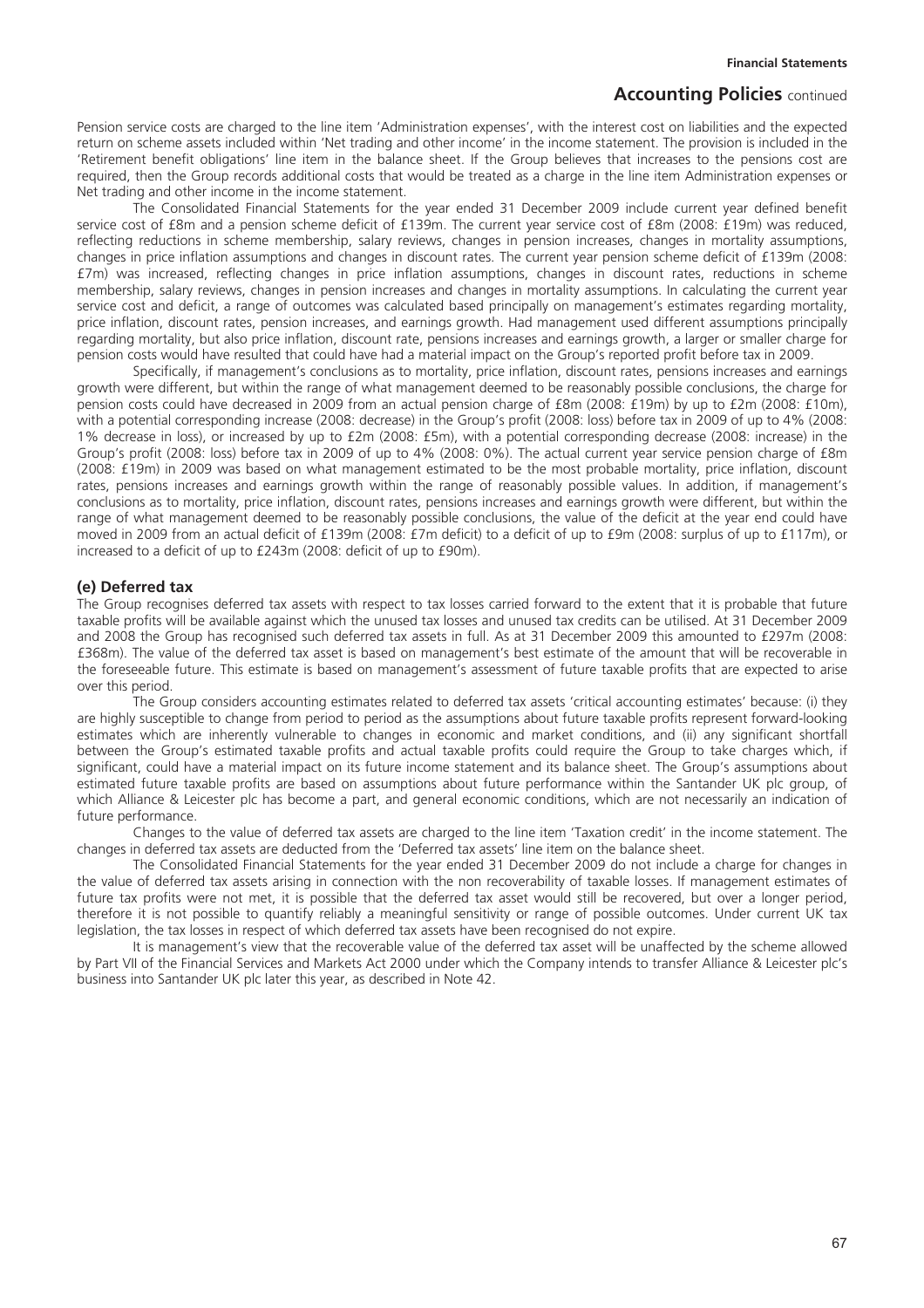# **Notes to the Financial Statements**

## **1. Segments**

The principal activity of the Group is financial services. The Group's business is managed and reported on the basis of the following segments:

- > Retail Banking;
- > Corporate Banking;
- > Private Banking; and
- > Group Infrastructure.

In 2009, the off-shore deposit-taking company was managed and reported separately from the rest of the Retail Banking businesses and renamed Private Banking. The segmental analysis of the Group's results for 2008 has been amended to reflect this change. In addition, in 2009, the Group's transfer pricing arrangements were updated to reflect the greater benefit of retail deposits in a period of higher funding costs. 2008 has been adjusted for consistency.

The Group's segments are strategic business units that offer different products and services. They are managed separately because each business requires different technology and marketing strategies. The Group has four segments. Retail Banking offers a range of personal banking, savings and mortgage products and services. Corporate Banking offers banking services principally to small and mid-sized UK companies. It also contains operations in run down. Private Banking offers specialist banking services. Group Infrastructure consists of Asset and Liability Management activities and the Treasury asset portfolio.

The segment information below is presented on the basis used by the Company's Board to evaluate performance, in accordance with IFRS 8. The Company's Board reviews discrete financial information for each of its segments, including measures of operating results and assets. The segments are managed primarily on the basis of their results, which are measured on a 'trading' basis. The trading basis differs from the statutory basis (described in the Accounting Policies section on pages 54 to 67) as a result of the application of various adjustments. Management considers that the trading basis provides the most appropriate way of reviewing the performance of the business. Management reviews the Group's performance on a basis consistent with its presentation at the Santander UK group level. Therefore those items that either eliminate, or are treated as non-trading, at a Santander UK group level are treated as non-trading by the Group.

The adjustments are:

- > **Reorganisation and other items** These comprise implementation costs in relation to the integration of Alliance & Leicester into Santander UK plc, as well as certain remediation administration expenses, credit provisions and other oneoff items. Management needs to understand the underlying drivers of the cost base that will remain after these exercises are complete, and does not want this view to be clouded by these costs, which are managed independently.
- > **Depreciation of operating lease assets** The operating lease businesses are managed as financing businesses and, therefore, management needs to see the margin earned on the businesses. Residual value risk is separately managed. As a result, the depreciation is netted against the related income.
- > **Hedging and other variances** The Balance Sheet and Income Statement are subject to mark-to-market volatility including that arising from the accounting for elements of derivatives deemed under IFRS to be ineffective as hedges. Where appropriate, such volatility is separately identified to enable management to view the underlying performance of the business.
- > **Treasury asset portfolio –** This portfolio is managed separately as a run-down portfolio.
- > **Capital and other charges** These principally comprise internal nominal charges for capital invested in the Group's businesses. Management implemented this charge with effect from 2009 to assess the effectiveness of capital investments.

Transactions between the business segments are on normal commercial terms and conditions. The accounting policies of the segments are the same as those described in the summary of significant accounting policies. Internal charges and transfer pricing adjustments have been reflected in the performance of each business. Revenue sharing agreements are used to allocate external customer revenues to a business segment on a reasonable basis. Funds are ordinarily reallocated between segments, resulting in funding cost transfers disclosed in total trading income. Interest charged for these funds is based on the Group's cost of capital.

Interest receivable and interest payable have not been reported separately. The majority of the revenues from the segments presented below are from interest and the Company's Board relies primarily on net interest revenues to both assess the performance of the segment and to make decisions regarding allocation of segmental resources.

Segment assets and liabilities comprise operating assets and liabilities, being the majority of the balance sheet.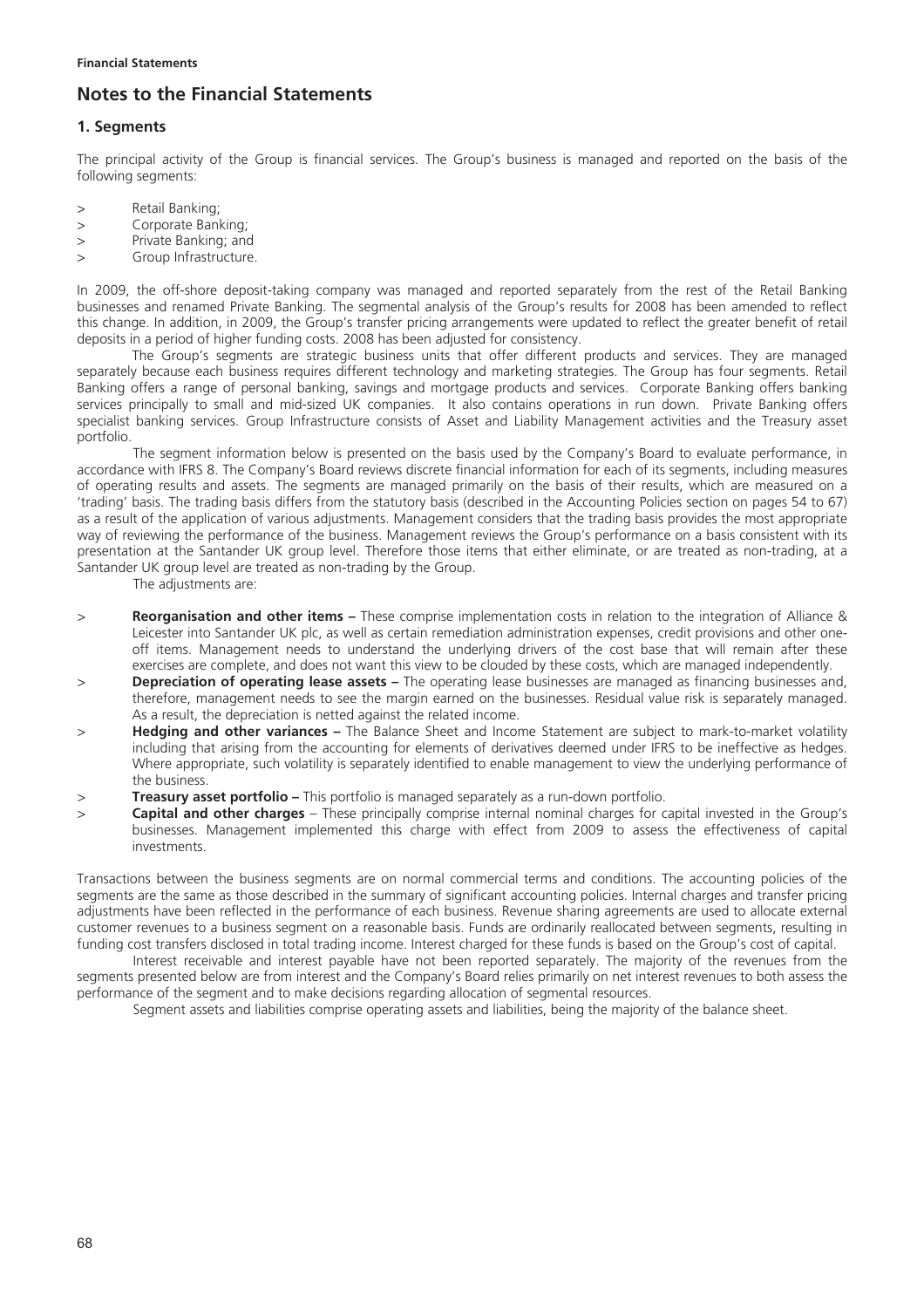|                                              | Retail         | Corporate      |                | Private Group Infra- |         |                    | Group        |
|----------------------------------------------|----------------|----------------|----------------|----------------------|---------|--------------------|--------------|
|                                              | <b>Banking</b> | <b>Banking</b> | <b>Banking</b> | structure            | Total   | <b>Adjustments</b> | <b>Total</b> |
| 2009                                         | £m             | £m             | £m             | £m                   | £m      | £m                 | £m           |
| Net interest income                          | 835            | 162            | 8              | (177)                | 828     | (66)               | 762          |
| Non-interest income                          | 179            | 110            |                | (30)                 | 260     | 191                | 451          |
| <b>Total trading income</b>                  | 1,014          | 272            | 9              | (207)                | 1,088   | 125                | 1,213        |
| Administration expenses                      | (301)          | (128)          | (4)            | (19)                 | (452)   | (154)              | (606)        |
| Depreciation and amortisation                | (30)           | (13)           | (1)            | (4)                  | (48)    | (73)               | (121)        |
| <b>Total trading expenses</b>                | (331)          | (141)          | (5)            | (23)                 | (500)   | (227)              | (727)        |
| Impairment losses on loans and advances      | (143)          | (4)            |                | (57)                 | (204)   | (144)              | (348)        |
| Provisions for other liabilities and charges | ٠              |                |                |                      |         | (81)               | (81)         |
| Trading profit/(loss) before tax             | 540            | 127            | 4              | (287)                | 384     | (327)              | 57           |
| Adjust for:                                  |                |                |                |                      |         |                    |              |
| Reorganisation and other items               | (66)           | (85)           |                | (14)                 | (165)   |                    |              |
| Hedging and other variances                  |                |                |                | 57                   | 57      |                    |              |
| Treasury asset portfolio                     | -              |                | ۰              | (219)                | (219)   |                    |              |
| Capital and other charges                    | (75)           | (70)           |                | 145                  |         |                    |              |
| Profit/(loss) before tax                     | 399            | (28)           | 4              | (318)                | 57      |                    |              |
|                                              |                |                |                |                      |         |                    |              |
| Average number of staff                      | 5,375          | 404            | 31             | 91                   | 5,901   |                    |              |
| <b>Total assets</b>                          | 56,643         | 19,595         | 4              | 33,696               | 109,938 |                    |              |

| <b>Adjustments comprise:</b>           | Net<br>interest<br>income<br>£m | Non<br>interest<br>income<br>£m | <b>Administration</b><br>expenses<br>£m | <b>Depreciation</b><br>and<br>amortisation | <b>Impairment</b><br>losses on<br>advances<br>£m | <b>Provisions</b><br>for other<br>loans and liabilities and<br>charges<br>£m | Profit/(loss)<br>before tax |
|----------------------------------------|---------------------------------|---------------------------------|-----------------------------------------|--------------------------------------------|--------------------------------------------------|------------------------------------------------------------------------------|-----------------------------|
|                                        |                                 |                                 |                                         | £m                                         |                                                  |                                                                              | £m                          |
| Reorganisation and other items         | 50                              | 104                             | (154)                                   |                                            | (84)                                             | (81)                                                                         | (165)                       |
| Depreciation on operating lease assets |                                 | 73                              |                                         | (73)                                       |                                                  |                                                                              |                             |
| Hedging and other variances            | 43                              | 14                              |                                         |                                            |                                                  | $\overline{\phantom{a}}$                                                     | 57                          |
| Treasury asset portfolio               | (159)                           |                                 |                                         |                                            | (60)                                             | $\overline{\phantom{a}}$                                                     | (219)                       |
|                                        | (66)                            | 191                             | (154)                                   | (73)                                       | (144)                                            | (81)                                                                         | (327)                       |

Changes in interest and exchange rates mean that period on period comparisons of gross interest and other trading income and expense are not meaningful and therefore management only considers these items on a net basis. Similarly, management considers the trading income generated by each segment on the basis of the margin earned on the customer relationship. There is therefore no split that is meaningful of trading income between external customers and intra-Group. No analysis of total trading income from external customers and intra-Group is therefore presented.

|                                              | Retail  | Corporate | Private                  | Group                    |         |             | Group   |
|----------------------------------------------|---------|-----------|--------------------------|--------------------------|---------|-------------|---------|
|                                              | Banking | Banking   | Banking                  | Infrastructure           | Total   | Adjustments | Total   |
| 2008                                         | £m      | £m        | £m                       | £m                       | £m      | £m          | £m      |
| Net interest income                          | 592     | 147       | 10                       | (132)                    | 617     | (233)       | 384     |
| Non-interest income                          | 211     | 131       |                          | (14)                     | 330     | 110         | 440     |
| <b>Total trading income</b>                  | 803     | 278       | 12                       | (146)                    | 947     | (123)       | 824     |
| Administration expenses                      | (344)   | (174)     | (4)                      | (30)                     | (552)   | (375)       | (927)   |
| Depreciation and amortisation                | (26)    | (20)      |                          | (2)                      | (48)    | (66)        | (114)   |
| <b>Total trading expenses</b>                | (370)   | (194)     | (4)                      | (32)                     | (600)   | (441)       | (1,041) |
| Impairment losses                            | (133)   | (50)      |                          | $\overline{\phantom{a}}$ | (183)   | (850)       | (1,033) |
| Provisions for other liabilities and charges |         |           |                          |                          |         | (38)        | (38)    |
| Trading profit/(loss) before tax             | 300     | 34        | 8                        | (178)                    | 164     | (1,452)     | (1,288) |
| Adjust for:                                  |         |           |                          |                          |         |             |         |
| Reorganisation and other items               | (366)   | (202)     |                          | (321)                    | (889)   |             |         |
| Hedging and other variances                  |         |           |                          | (78)                     | (78)    |             |         |
| Treasury asset portfolio                     |         |           | $\overline{\phantom{a}}$ | (485)                    | (485)   |             |         |
| Profit/(loss) before tax                     | (66)    | (168)     | 8                        | (1,062)                  | (1,288) |             |         |
|                                              |         |           |                          |                          |         |             |         |
| Average number of staff                      | 5,370   | 404       | 31                       | 91                       | 5,896   |             |         |
| <b>Total assets</b>                          | 40,891  | 9,954     | 3                        | 24,396                   | 75,244  |             |         |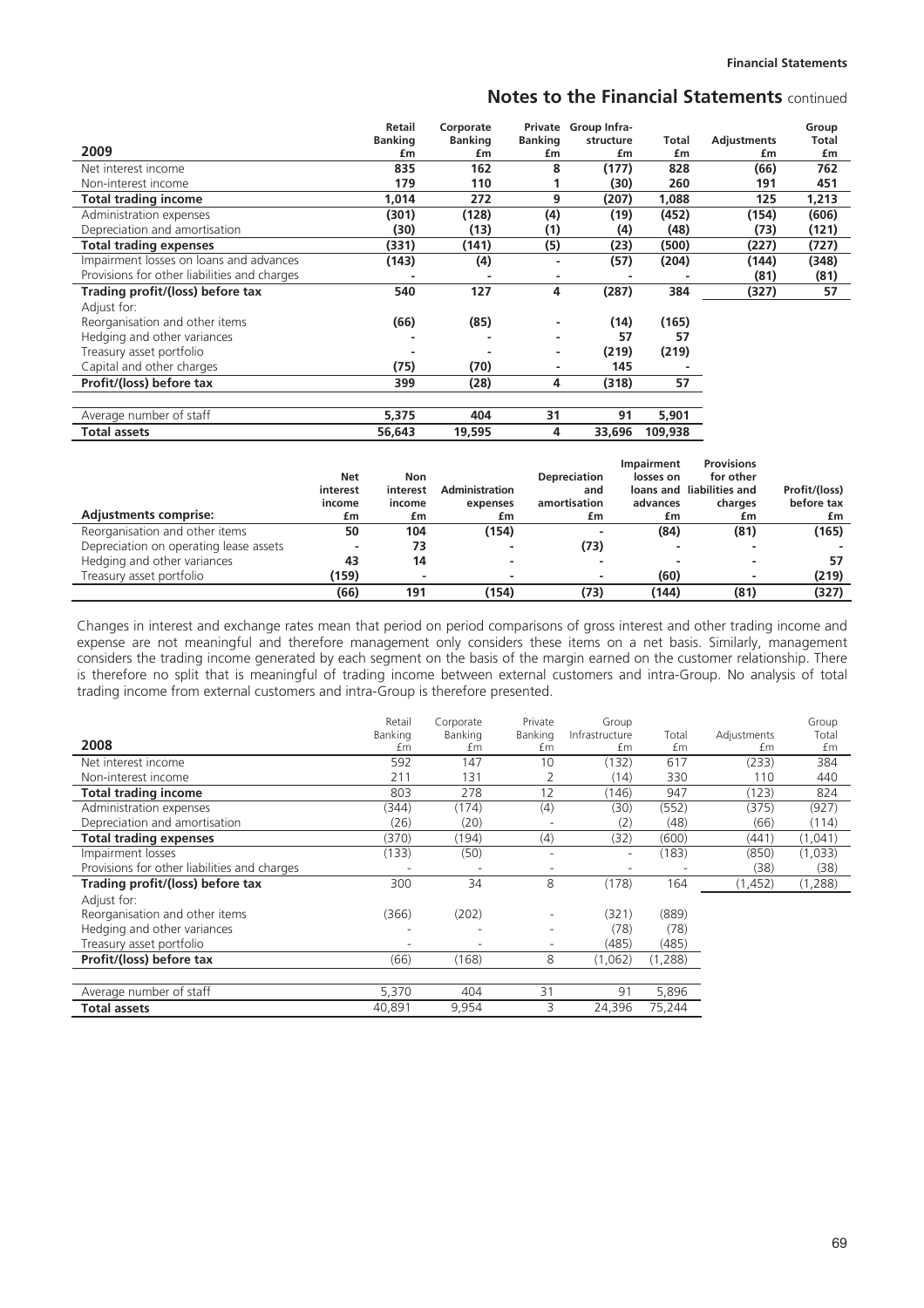| <b>Adjustments comprise:</b>           | Net<br>interest<br>income<br>£m | Non<br>interest<br>income<br>£m | Administration<br>expenses<br>£m | Depreciation<br>and<br>amortisation<br>£m | Impairment<br>losses on<br>loans and<br>advances<br>£m | Provisions<br>for other<br>liabilities<br>and charges<br>£m | Profit/(loss)<br>before tax<br>£m |
|----------------------------------------|---------------------------------|---------------------------------|----------------------------------|-------------------------------------------|--------------------------------------------------------|-------------------------------------------------------------|-----------------------------------|
| Reorganisation and other items         | (269)                           | 158                             | (375)                            |                                           | (365)                                                  | (38)                                                        | (889)                             |
| Depreciation on operating lease assets |                                 | 66                              |                                  | (66)                                      |                                                        |                                                             |                                   |
| Hedging and other variances            | 36                              | (114)                           | ۰                                |                                           |                                                        |                                                             | (78)                              |
| Treasury asset portfolio               |                                 |                                 |                                  |                                           | (485)                                                  |                                                             | (485)                             |
|                                        | 233)                            | 110                             | (375)                            | (66)                                      | (850)                                                  | (38)                                                        | (1, 452)                          |

No geographical analysis is presented because substantially all of the Group's activities are in the UK.

# **2. Net interest income**

|                                              |       | Group |
|----------------------------------------------|-------|-------|
|                                              | 2009  | 2008  |
|                                              | £m    | £m    |
| Interest and similar income:                 |       |       |
| On loans and advances to Group undertakings  | 203   |       |
| Loans and advances to banks                  |       | 242   |
| Loans and advances to customers              | 1,938 | 2,987 |
| Other interest-earning financial assets      | 222   | 803   |
| <b>Total interest and similar income</b>     | 2,364 | 4,032 |
| Interest expense and similar charges:        |       |       |
| On deposits by Group undertakings            | 428   |       |
| Deposits by banks                            | 166   | 1,017 |
| Deposits by customers                        | 505   | 1,262 |
| Debt securities in issue                     | 341   | 1,219 |
| Other interest-bearing financial liabilities | 162   | 150   |
| Total interest expense and similar charges   | 1,602 | 3,648 |
| <b>Net interest income</b>                   | 762   | 384   |

# **3. Net fee and commission income**

|                                         |      | Group |
|-----------------------------------------|------|-------|
|                                         | 2009 | 2008  |
|                                         | £m   | £m    |
| Fee and commission income:              |      |       |
| Retail products                         | 332  | 418   |
| Insurance products                      | 47   | 53    |
| Asset management                        | 18   |       |
| Total fee and commission income         | 397  | 471   |
| Fee and commission expense:             |      |       |
| Other fees paid                         | 44   | 79    |
| <b>Total fee and commission expense</b> | 44   | 79    |
| Net fee and commission income           | 353  | 392   |
|                                         |      |       |

# **4. Net trading and other income**

|                                                                                                  |      | Group |
|--------------------------------------------------------------------------------------------------|------|-------|
|                                                                                                  | 2009 | 2008  |
|                                                                                                  | £m   | fm    |
| Net trading and funding of other items by the trading book                                       |      |       |
| Income from operating lease assets                                                               | 95   | 88    |
| Losses on assets designated at fair value through profit or loss                                 | (2)  |       |
| Funding on liabilities designated at fair value through profit or loss                           |      |       |
| Gains on derivatives managed with assets / liabilities held at fair value through profit or loss |      |       |
| Excess on sale of credit cards to MBNA                                                           |      | 16    |
| Profit on sale of fixed assets                                                                   |      |       |
| Mark-to-market losses on credit default swaps                                                    | 17   | (115) |
| Hedge ineffectiveness and other                                                                  | (13) | 78    |
|                                                                                                  | 98   | 48    |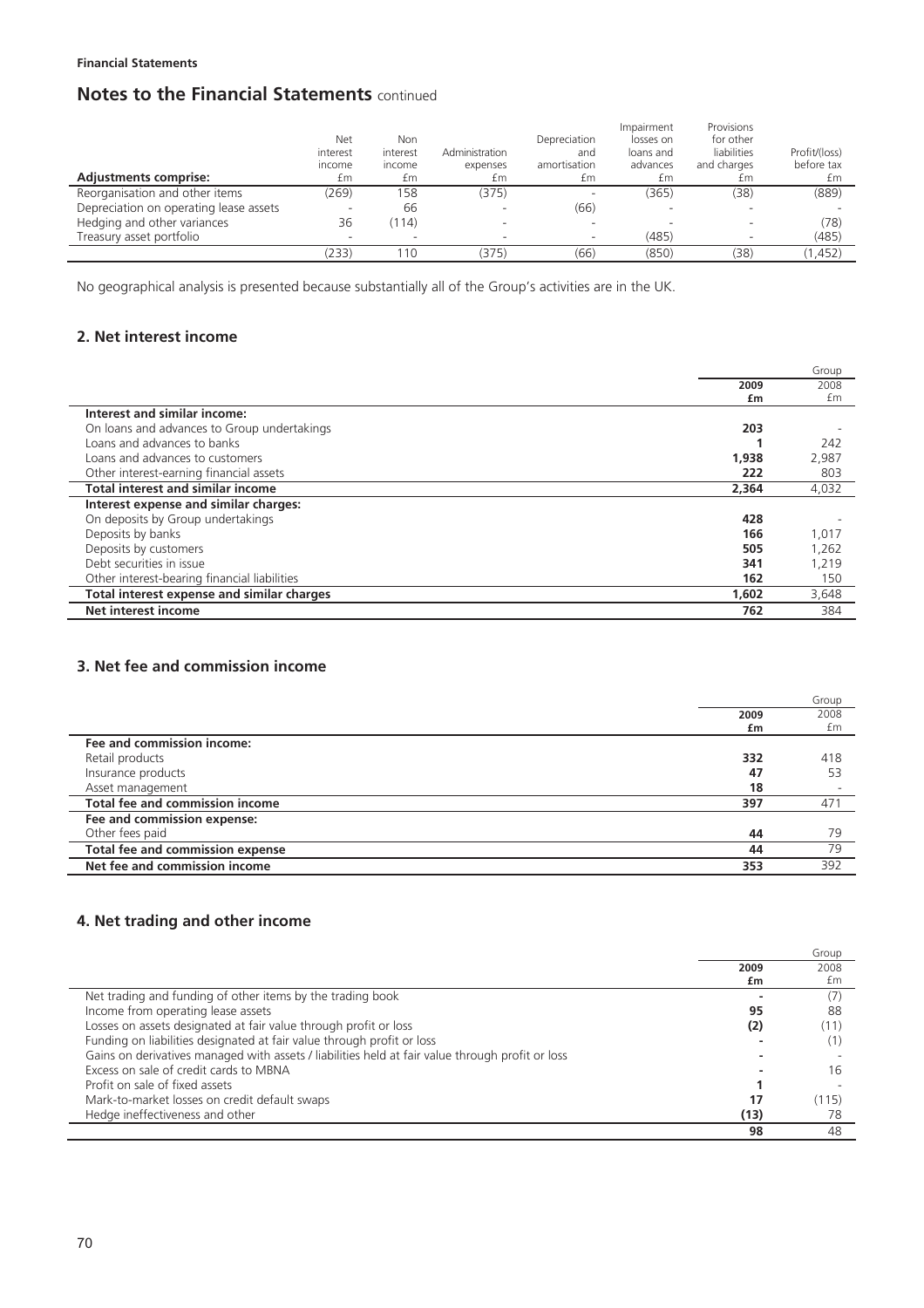# **5. Administration expenses**

|                                              |      | Group |
|----------------------------------------------|------|-------|
|                                              | 2009 | 2008  |
|                                              | £m   | £m    |
| <b>Staff costs:</b>                          |      |       |
| Wages and salaries                           | 184  | 221   |
| Social security costs                        | 19   | 20    |
| Pensions costs: - defined contribution plans | 11   | 10    |
| - defined benefit plans                      |      | 15    |
| Other personnel costs                        | 21   | 74    |
|                                              | 242  | 340   |
| Property, plant and equipment expenses       | 68   | 39    |
| Information technology expenses              | 43   | 42    |
| Intangible and tangible assets write offs    |      | 163   |
| Other administrative expenses                | 253  | 343   |
|                                              | 606  | 927   |

Other personnel costs include restructuring costs.

# **6. Depreciation and amortisation**

|                                                                                |      | Group |
|--------------------------------------------------------------------------------|------|-------|
|                                                                                | 2009 | 2008  |
|                                                                                | £m   | £m    |
| Depreciation of property, plant and equipment excluding operating lease assets | 36   |       |
| Depreciation of operating lease assets                                         | 74   | 66    |
| Amortisation of intangible assets                                              |      |       |
|                                                                                |      |       |

# **7. Audit services**

The fees for audit services payable to the Company's auditors, Deloitte LLP, are analysed as follows:

| $\sim$ . The records and the property of the equipment $\sim$ and the state of $\sim$ . The distribution of the state of $\sim$ |      | Group |
|---------------------------------------------------------------------------------------------------------------------------------|------|-------|
|                                                                                                                                 | 2009 | 2008  |
|                                                                                                                                 | £m   | £m    |
| Fees payable to the Company's auditors for the audit of the Group's annual accounts                                             | 0.3  | 0.8   |
| Fees payable to the Company's auditors and its associates for the audit of the Company's subsidiaries pursuant to               | 0.6  | 0.6   |
| legislation                                                                                                                     |      |       |
| Total audit fees                                                                                                                | 0.9  |       |

# **8. Impairment losses on loans and advances**

|                                         |      | Group |
|-----------------------------------------|------|-------|
|                                         | 2009 | 2008  |
|                                         | £m   | £m    |
| Impairment losses on loans and advances | 363  | ,045  |
| Recoveries of loans and advances        | (15) |       |
|                                         | 348  | .033  |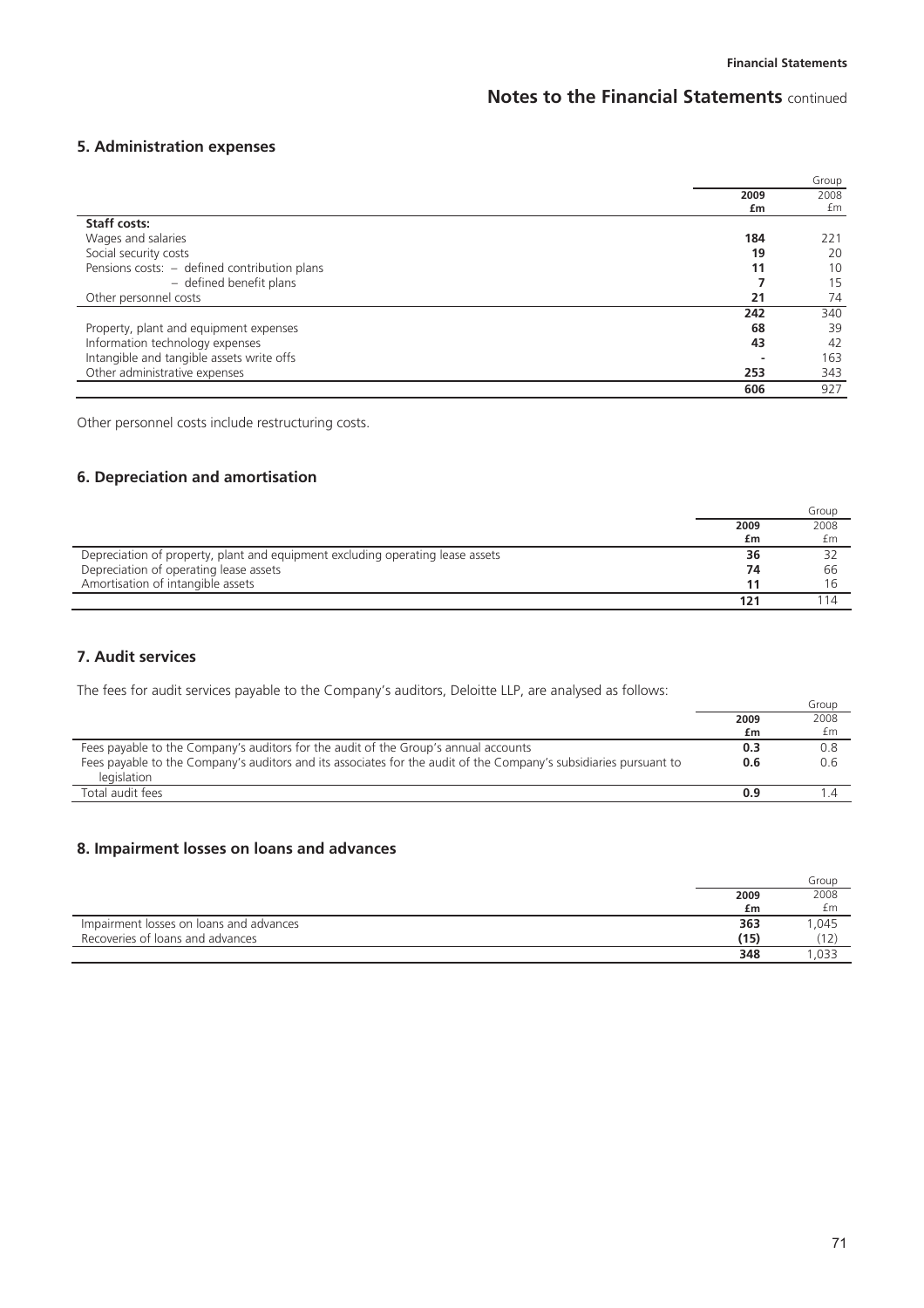# **9. Taxation credit**

|                                                               |       | Group |
|---------------------------------------------------------------|-------|-------|
|                                                               | 2009  | 2008  |
|                                                               | £m    | £m    |
| Current tax:                                                  |       |       |
| UK corporation tax on profit of the year                      | (161) |       |
| Adjustments and reclassifications in respect of prior periods | (36)  | (45)  |
| Overseas taxation                                             |       |       |
| Total current tax credit                                      | (196) | (44)  |
| Deferred tax charge/(credit):                                 |       |       |
| Current year                                                  | 151   | (340) |
| Adjustments and reclassifications in respect of prior periods | 42    | 14    |
| Total deferred tax charge/(credit)                            | 193   | (326) |
| Tax credit for the year                                       | (3)   | (370) |

UK corporation tax is calculated at 28% (2008: 28.5%) of the estimated assessable profits for the year. The low effective corporation tax rate reflects non-equalised items. The standard rate of UK corporation tax reduced from 30% to 28% with effect from 1 April 2008. Taxation for other jurisdictions is calculated at the rates prevailing in the relevant jurisdictions.

The tax on the Group's profit/(loss) before tax differs from the theoretical amount that would arise using the basic tax rate of the Company as follows:

|                                                                  |      | Group   |
|------------------------------------------------------------------|------|---------|
|                                                                  | 2009 | 2008    |
|                                                                  | £m   | £m      |
| Profit/(loss) before tax                                         | 57   | (1,288) |
| Tax calculated at a tax rate of 28% (2008: 28.5%)                | 16   | (367)   |
| Effect of non-allowable provisions and other non-equalised items | (23) | 24      |
| Tax relief in respect of Innovative Tier 1                       |      | (5)     |
| Impact of loss of capital allowances                             |      |         |
| Effect of non-UK profits and losses                              | (2)  |         |
| Effect of change in tax rate on deferred tax provision           |      |         |
| Adjustment to prior year provisions                              | 6    | (31)    |
| Income tax credit                                                | (3)  | (370)   |

In addition to the income tax expense charged to profit or loss, a deferred tax asset of £1m (2008:£3m) has been recognised in equity in the year. Further information about deferred income tax is presented in Note 23.

### **10. Loss on ordinary activities after tax**

The loss after tax of the Company attributable to the shareholders is £78m (2008: £275m). As permitted by Section 408 of the UK Companies Act 2006, the Company's profit and loss account has not been presented in these Consolidated Financial Statements.

# **11. Cash and balances at central banks**

|                             | Group |      |      | Company |  |
|-----------------------------|-------|------|------|---------|--|
|                             | 2009  | 2008 | 2009 | 2008    |  |
|                             | £m    | £m   | £m   | £m      |  |
| Cash in hand                | 400   | 457  | 400  | 457     |  |
| Balances with central banks | 46    | .096 | 46   | ,096    |  |
|                             | 446   | .553 | 446  | .553    |  |

For regulatory purposes, certain minimum cash balances are required to be maintained with the Bank of England. At 31 December 2009, these amounted to £46m (2008: £48m).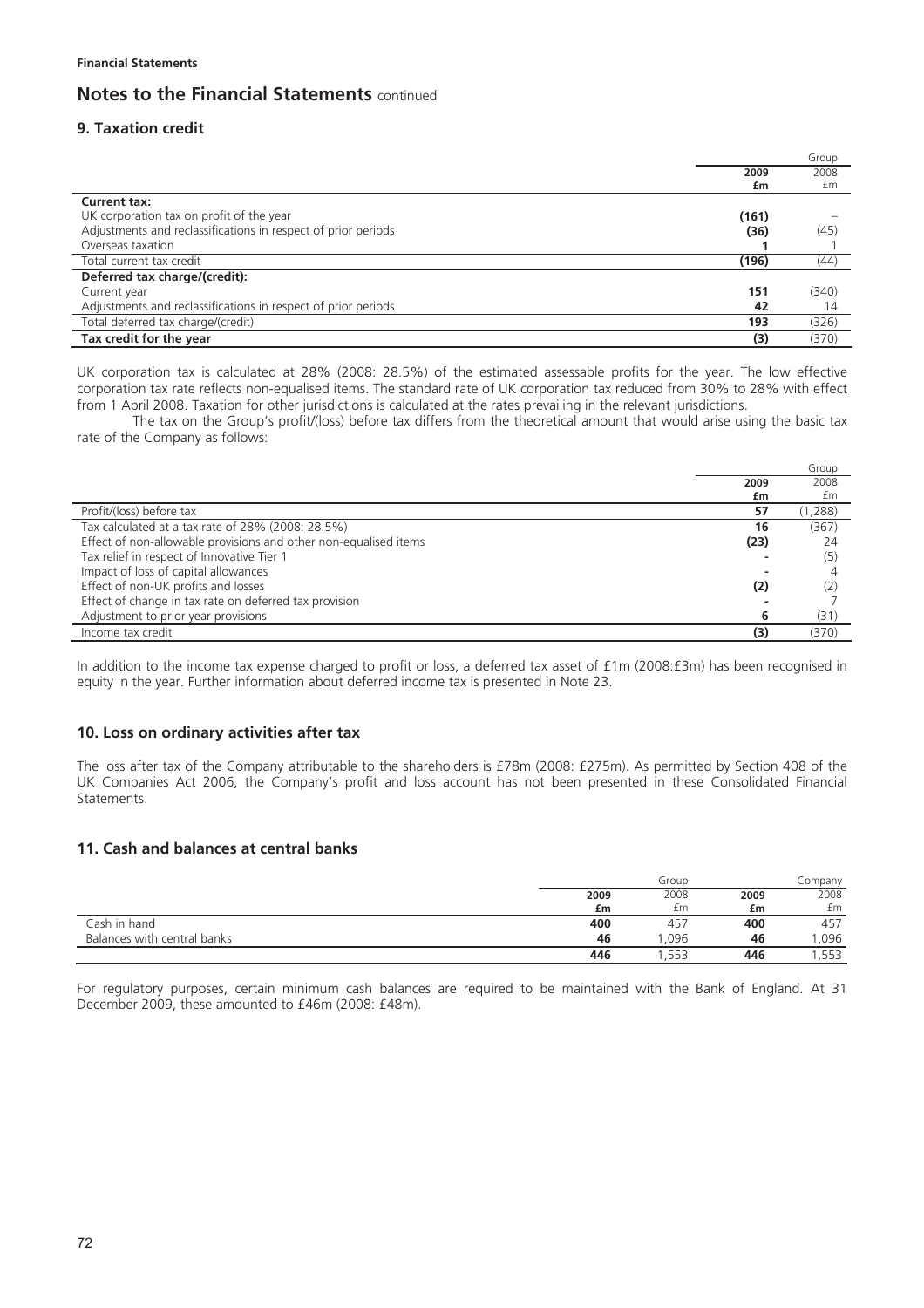### **12. Derivative financial instruments**

All derivatives are required to be classified as held at fair value through profit or loss and classified as held for trading (except where in a hedge relationship) and held at fair value through profit or loss. Derivatives are held for trading or for risk management purposes. The Group chooses to designate certain derivatives as in a hedging relationship if they meet specific criteria.

### **Derivatives held for trading purposes**

The Group does not hold derivative products for trading purposes. Derivatives held for economic hedging purposes that do not qualify for hedge accounting under IAS 39 are required to be classified as "held for trading purposes". Responsibility for implementing derivative hedging with the external market is transferred to Santander UK.

Trading derivatives include interest rate, cross-currency, equity, property and other index related swaps, forwards, caps, floors, swaptions, as well as credit default and total return swaps, equity index contracts and exchange traded interest rate futures and equity index options.

### **Derivatives held for risk management purposes**

The main derivatives are interest rate and cross-currency swaps, which are used to hedge the Group's exposure to interest rates and exchange rates. These risks are inherent in non-trading assets, liabilities and positions, including fixed-rate lending and structured savings products within the relevant operations throughout the Group, including medium-term note issues, capital issues and fixed-rate asset purchases. Such risks may also be managed using natural offsets within other on-balance sheet instruments as part of an integrated approach to risk management.

Derivative products which are combinations of more basic derivatives (such as swaps with embedded option features), or which have leverage features, may be used in circumstances where the underlying position being hedged contains the same risk features. In such cases, the derivative used will be structured to match the risks of the underlying asset or liability. Exposure to market risk on such contracts is therefore hedged. The fair values of derivative instruments held both for trading and hedging purposes are set out in the following tables. The tables below show the contract or underlying principal amounts, positive and negative fair values of derivatives analysed by contract. Contract or notional amounts indicate the volume of business outstanding at the balance sheet date and do not represent amounts of risk. The fair values represent the amount at which a contract could be exchanged in an arm's length transaction, calculated at market rates at the balance sheet date.

Derivatives classified as held for trading or held for risk management purposes that have not been designated as in a hedging relationship are classified as derivatives held for trading in the table below. Derivatives that have been designated as in a hedging relationship are classified as derivatives held for hedging below:

|                                                          |                   |                   | Group              |
|----------------------------------------------------------|-------------------|-------------------|--------------------|
|                                                          | Contract/notional | <b>Fair value</b> | <b>Fair value</b>  |
| 2009                                                     | Amount            | Assets            | <b>Liabilities</b> |
| Derivatives held for trading                             | £m                | £m                | £m                 |
| Exchange rate contracts:                                 |                   |                   |                    |
| - Cross-currency swaps                                   | 4,053             | 758               | 20                 |
| - Foreign exchange swaps and forwards                    | 428               |                   | 22                 |
|                                                          | 4,481             | 761               | 42                 |
| Interest rate contracts:                                 |                   |                   |                    |
| - Interest rate swaps                                    | 2,493             | 89                | 134                |
| - Caps, floors and swaptions                             | 1.044             | 21                | 20                 |
|                                                          | 3,537             | 110               | 154                |
| Credit contracts:                                        |                   |                   |                    |
| - Credit default swaps                                   | 15                |                   |                    |
| Total derivative assets and liabilities held for trading | 8.033             | 871               | 198                |
|                                                          |                   |                   |                    |
|                                                          |                   |                   | Group              |

|                                                                     |                   |            | ----               |
|---------------------------------------------------------------------|-------------------|------------|--------------------|
|                                                                     | Contract/notional | Fair value | Fair value         |
| 2009                                                                | Amount            | Assets     | <b>Liabilities</b> |
| Derivatives held for fair value hedging                             | £m                | £m         | £m                 |
| Interest rate contracts:                                            |                   |            |                    |
| - Interest rate swaps                                               | 2.562             | 237        | -                  |
| Total derivative assets and liabilities held for fair value hedging | 2.562             | 237        | -                  |
| Total recognised derivative assets and liabilities                  | 10,595            | l.108      | 198                |
|                                                                     |                   |            |                    |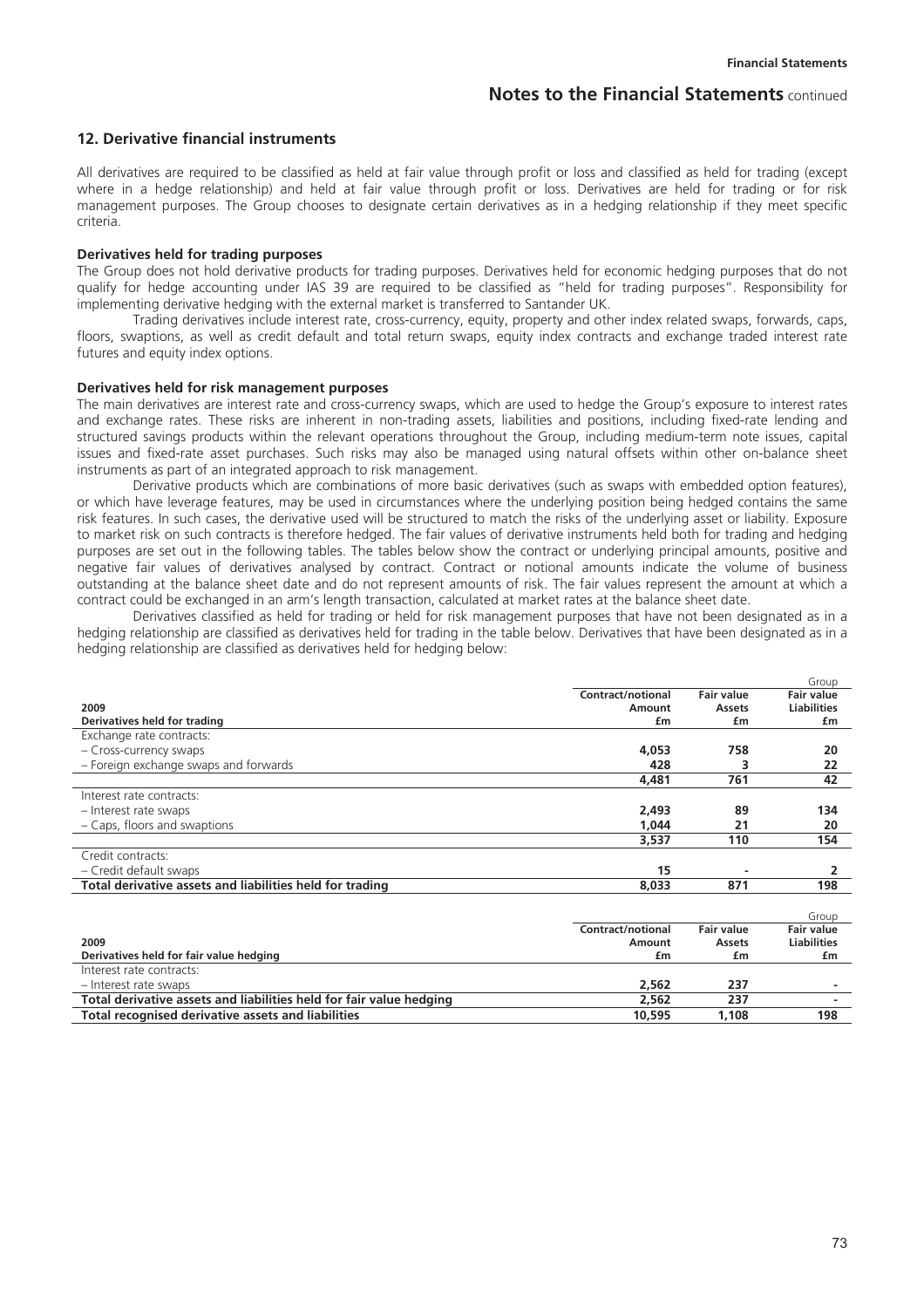|                                                                     |                             |                   | Company                   |
|---------------------------------------------------------------------|-----------------------------|-------------------|---------------------------|
|                                                                     | Contract/notional           | <b>Fair value</b> | <b>Fair value</b>         |
| 2009                                                                | Amount                      | <b>Assets</b>     | <b>Liabilities</b>        |
| Derivatives held for trading                                        | £m                          | £m                | £m                        |
| Exchange rate contracts:                                            |                             |                   |                           |
| - Cross-currency swaps                                              | 1,450                       | 176               | 45                        |
| - Foreign exchange swaps and forwards                               | 428                         | 3                 | 22                        |
|                                                                     | 1,878                       | 179               | 67                        |
| Interest rate contracts:                                            |                             |                   |                           |
|                                                                     | 8,284                       | 142               | 223                       |
| - Interest rate swaps                                               |                             |                   |                           |
| - Caps, floors and swaptions                                        | 1,044                       | 21                | 20                        |
|                                                                     | 9,328                       | 163               | 243                       |
| Credit contracts:                                                   |                             |                   |                           |
| - Credit default swaps                                              | 162                         | 2                 | 8                         |
| Total derivative assets and liabilities held for trading            | 11,368                      | 344               | 318                       |
|                                                                     |                             |                   |                           |
|                                                                     |                             |                   | Company                   |
|                                                                     | <b>Contract/notional</b>    | <b>Fair value</b> | <b>Fair value</b>         |
| 2009                                                                | Amount                      | Assets            | <b>Liabilities</b>        |
| Derivatives held for fair value hedging                             | £m                          | £m                | £m                        |
| Interest rate contracts:                                            |                             |                   |                           |
| - Interest rate swaps                                               | 2.562                       | 238               |                           |
| Total derivative assets and liabilities held for fair value hedging | 2,562                       | 238               |                           |
| <b>Total recognised derivative assets and liabilities</b>           | 13,930                      | 582               | 318                       |
|                                                                     |                             |                   |                           |
|                                                                     |                             |                   |                           |
|                                                                     |                             |                   | Group                     |
| 2008                                                                | Contract/notional<br>Amount | Fair value        | Fair value<br>Liabilities |
|                                                                     | £m                          | Assets<br>£m      | £m                        |
| Derivatives held for trading<br>Exchange rate contracts:            |                             |                   |                           |
|                                                                     |                             |                   |                           |
| - Cross-currency swaps                                              | 6,044                       | 1,738             | 21                        |
| - Foreign exchange swaps and forwards                               | 2,461                       |                   | 336                       |
|                                                                     | 8,505                       | 1.738             | 357                       |
| Interest rate contracts:                                            |                             |                   |                           |
| - Interest rate swaps                                               | 20,629                      | 386               | 286                       |
| - Caps, floors and swaptions                                        | 496                         | 7                 |                           |
|                                                                     | 21,125                      | 393               | 287                       |
| Credit contracts:                                                   |                             |                   |                           |
| - Credit default swaps                                              | 25                          | 1                 | 12                        |
| Total derivative assets and liabilities held for trading            | 29,655                      | 2,132             | 656                       |
|                                                                     |                             |                   |                           |
|                                                                     |                             |                   | Group                     |
|                                                                     | Contract/notional           | Fair value        | Fair value                |
| 2008                                                                | Amount                      | Assets            | Liabilities               |
| Derivatives held for hedging                                        | £m                          | £m                | £m                        |
| Exchange rate contracts:                                            |                             |                   |                           |
| - Cross-currency swaps                                              | 170                         | 80                |                           |
| Interest rate contracts:                                            |                             |                   |                           |
| - Interest rate swaps                                               | 39,291                      | 664               | 877                       |
|                                                                     | 39,461                      | 744               |                           |
| Total derivative assets and liabilities held for hedging            |                             |                   | 877                       |
| Total recognised derivative assets and liabilities                  | 69,116                      | 2,876             | 1,533                     |
|                                                                     |                             |                   |                           |
|                                                                     |                             |                   | Company                   |
|                                                                     | Contract/notional           | Fair value        | Fair value                |
| 2008                                                                | Amount                      | Assets            | Liabilities               |
| Derivatives held for trading                                        | £m                          | £m                | £m                        |
| Exchange rate contracts:                                            |                             |                   |                           |
| - Cross-currency swaps                                              | 2,790                       | 714               | 83                        |
| - Foreign exchange swaps and forwards                               | 2,486                       |                   | 334                       |
|                                                                     | 5,276                       | 714               | 417                       |
| Interest rate contracts:                                            |                             |                   |                           |
| - Interest rate swaps                                               | 32,953                      | 562               | 431                       |
| - Caps, floors and swaptions                                        | 496                         | 6                 |                           |
|                                                                     | 33,449                      | 568               | 432                       |
| Credit contracts:                                                   |                             |                   |                           |
| - Credit default swaps                                              | 185                         | (11)              | 66                        |
| Total derivative assets and liabilities held for trading            | 38,910                      | 1,271             | 915                       |
|                                                                     |                             |                   |                           |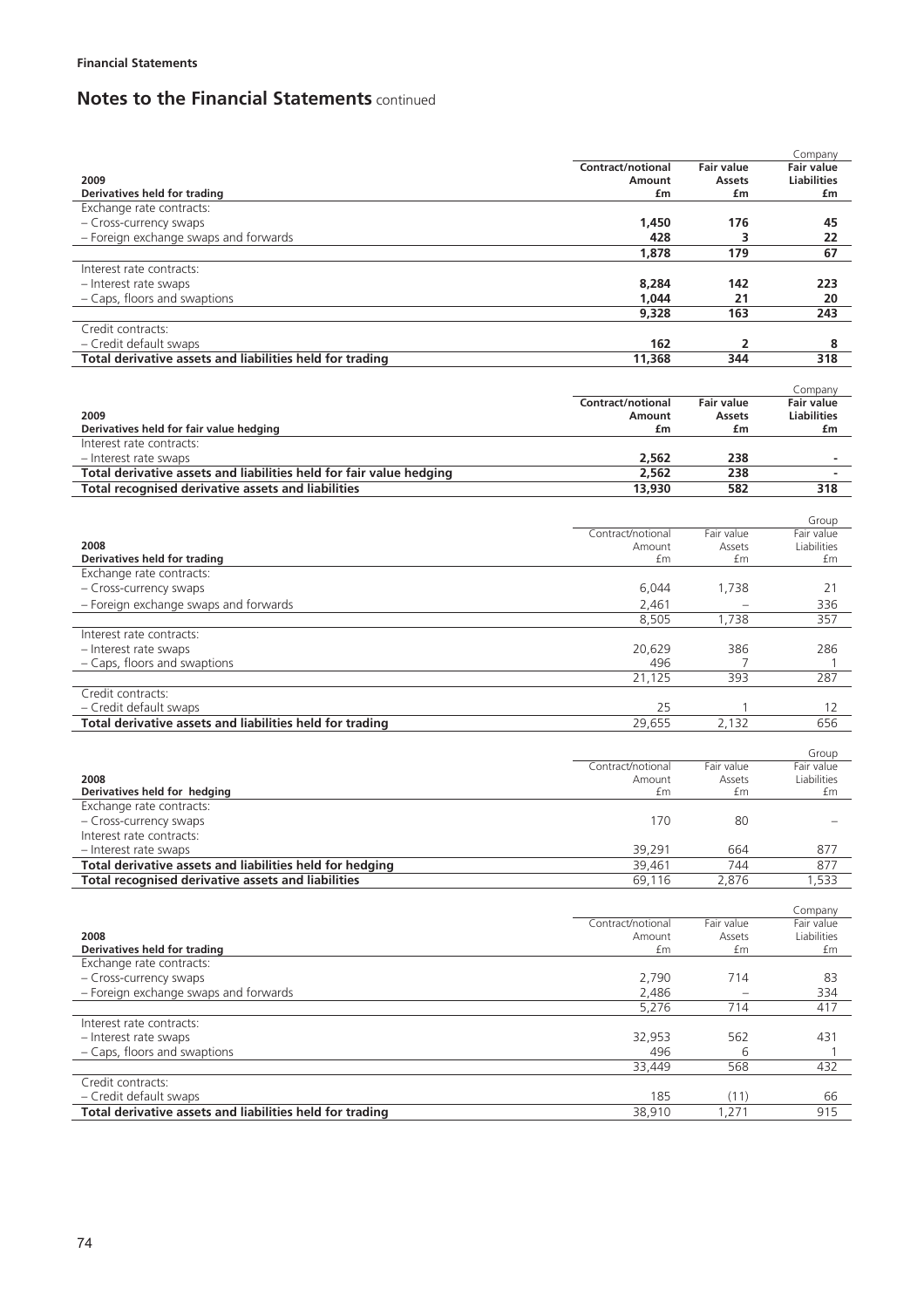|                                                          |                   |            | Company     |
|----------------------------------------------------------|-------------------|------------|-------------|
|                                                          | Contract/notional | Fair value | Fair value  |
| 2008                                                     | Amount            | Assets     | Liabilities |
| Derivatives held for hedging                             | £m                | £m         | £m          |
| Exchange rate contracts:                                 |                   |            |             |
| - Cross-currency swaps                                   | 170               | 73         |             |
| Interest rate contracts:                                 |                   |            |             |
| - Interest rate swaps                                    | 37.581            | 498        | 627         |
| Total derivative assets and liabilities held for hedging | 37.751            | 571        | 627         |
| <b>Accrued interest</b>                                  |                   | 348        | 129         |
| Total recognised derivative assets and liabilities       | 76.661            | 2.190      | .671        |

#### **Net gains/(losses) and transfers arising from fair value hedges and transfers from cash flow reserve included in net trading and other income**

|                                                | Group |       |       | Company |  |
|------------------------------------------------|-------|-------|-------|---------|--|
|                                                | 2009  | 2008  | 2009  | 2008    |  |
|                                                | £m    | £m    | £m    | £m      |  |
| Net gains/(losses):                            |       |       |       |         |  |
| - on hedging instruments                       | 436   | (521) | 436   | (297)   |  |
| - on hedged items attributable to hedged risks | (394) | 509   | (394) | 343     |  |
| Transferred from the cash flow reserve         | (48)  |       | (48)  | 24      |  |
| Other                                          |       |       |       | 156     |  |
|                                                | (6)   | 20    | (6)   | 226     |  |

The Group hedges its exposures to various risks, including interest rate risk and foreign currency risk, in connection with certain mortgage assets and subordinated and senior debt securities in issue. The gains/(losses) arising on these assets and liabilities are included in the table above on a combined basis.

The Company previously applied cash flow hedge accounting to cash flow hedges of interest rate risk on a portfolio of variable rate assets. Due to the administrative burden associated with the detailed hedge accounting provisions of IAS 39 the Company opted to cease claiming hedge accounting during 2009.

### **13. Financial assets designated at fair value**

|                      | Group     |                    |      | .ompany            |
|----------------------|-----------|--------------------|------|--------------------|
|                      | 2009      | 2008               | 2009 | 2008               |
|                      | £m        | £m                 | £m   | £m                 |
| nahi<br>: securities | - -<br>эu | $\sim$ $\sim$<br>ັ | 50   | $\sim$ $\sim$<br>ັ |

Financial assets are designated at fair value through profit or loss where this results in more relevant information because it significantly reduces a measurement inconsistency that would otherwise arise from measuring the assets or liabilities or recognising gains or losses on them on a different basis, or where a contract contains one or more embedded derivatives.

Debt securities representing holdings of collateralised synthetic obligations of £50m (2008: £nil) and asset-backed securities of £nil (2008: £63m) have been designated at fair value through profit or loss:

- > The collateralised synthetic obligations contain embedded derivatives which would otherwise require bifurcation and separate recognition as derivatives. The collateralised synthetic obligations were initially recognised in 2009 upon the consolidation of the assets of the Group's Conduit vehicles as described in 'Exposure to Off-Balance Sheet Entities sponsored by the Group - Secured Loan to Conduit' in the Risk Management Report.
- > The asset-backed securities were managed, and their performance was evaluated, on a fair value basis in accordance with a documented investment strategy and information about them was provided internally on that basis to the Group's key management personnel.

The maximum exposure to credit risk on the financial assets held at fair value through profit or loss at the balance sheet date was £94m (2008: £97m) for the Group and £94m (2008: £97m) for the Company.

Debt securities can be analysed by listing status as follows:

|                   | Group |                          |        | Company           |
|-------------------|-------|--------------------------|--------|-------------------|
|                   | 2009  | 2008                     | 2009   | 2008              |
|                   | £m    | £m                       | £m     | £m                |
| Listed outside UK | 50    | 38                       | 50     | 38                |
| Unlisted          |       | _ _                      | $\sim$ | $\sim$ $-$<br>ت ک |
|                   | 50    | $\sim$ $\sim$<br>∽<br>ບບ | 50     | бэ                |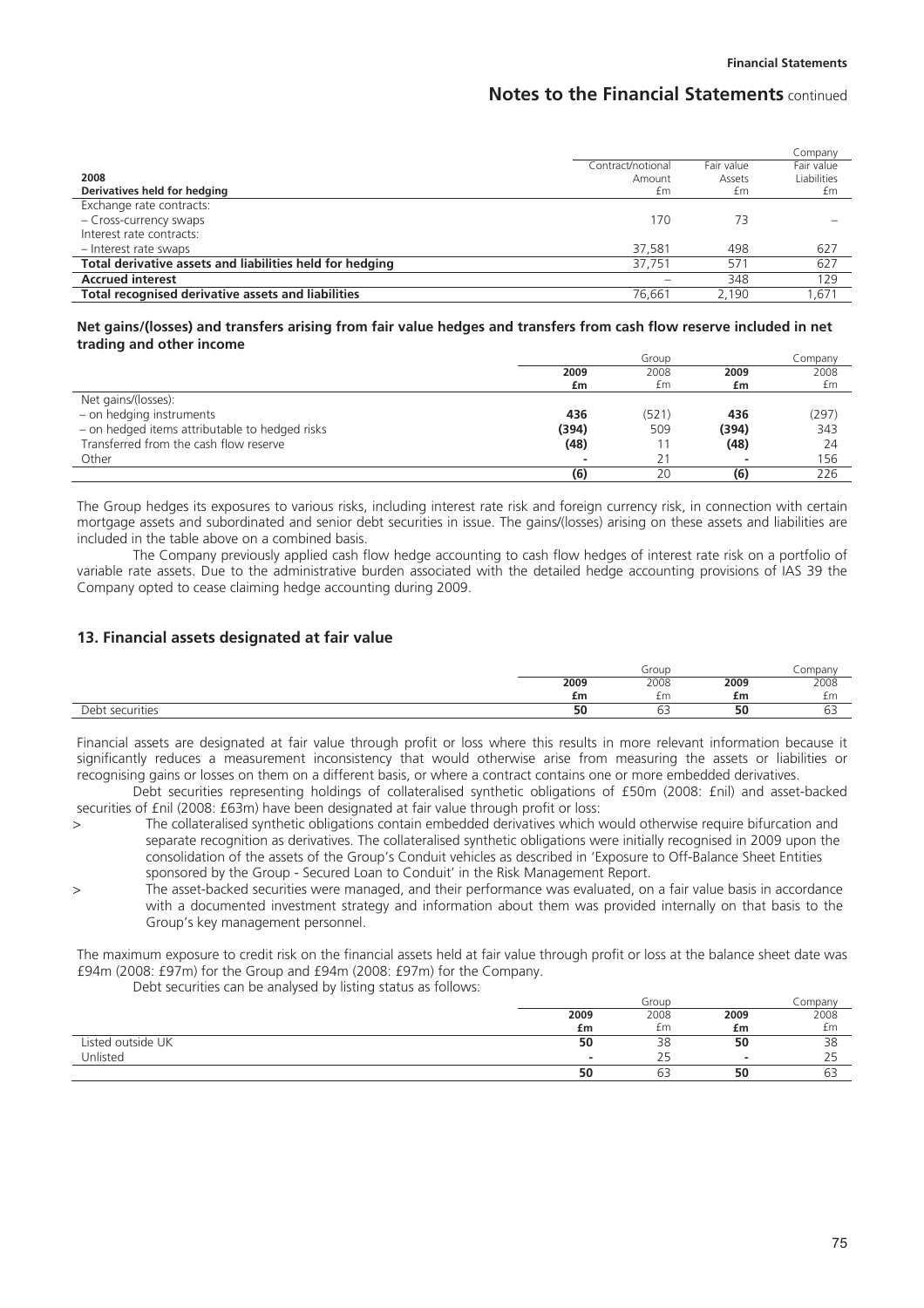### **14. Loans and advances to banks**

|                                                |        | Group                    |        | Company |
|------------------------------------------------|--------|--------------------------|--------|---------|
|                                                | 2009   | 2008                     | 2009   | 2008    |
|                                                | £m     | £m                       | £m     | £m      |
| Placements with other banks                    | 325    | 1,239                    | 297    | 1,236   |
| Amounts due from fellow subsidiaries           | 49,532 |                          | 45,911 |         |
|                                                | 49,857 | 1,239                    | 46,208 | 1,236   |
|                                                |        |                          |        |         |
|                                                |        | Group                    |        | Company |
|                                                | 2009   | 2008                     | 2009   | 2008    |
| Repayable:                                     | £m     | £m                       | £m     | £m      |
| On demand                                      | 2,621  | 816                      | 2.222  | 814     |
| In not more than 3 months                      | 12,204 | 77                       | 12,193 |         |
| In more than 3 months but not more than 1 year | 14,529 | 346                      | 13,256 | 345     |
| In more than 1 year but not more than 5 years, | 15,343 | ۰                        | 15,343 |         |
| Due in more than 5 years                       | 5,160  | $\overline{\phantom{a}}$ | 3,194  |         |
|                                                | 49,857 | 1.239                    | 46,208 | 1,236   |

# **15. Loans and advances to customers**

|                                                              |        | Group  |        | Company |
|--------------------------------------------------------------|--------|--------|--------|---------|
|                                                              | 2009   | 2008   | 2009   | 2008    |
|                                                              | £m     | £m     | £m     | £m      |
| Loans secured on residential properties                      | 37,729 | 37,665 | 37,728 | 37,665  |
| Corporate loans                                              | 7,598  | 9,058  | 4,408  | 5,419   |
| Finance leases                                               | 1,602  | 1,791  |        |         |
| Other secured advances                                       | 37     | 57     | 29     | 10      |
| Other unsecured advances                                     | 215    | 3,477  | 215    | 188     |
| Amounts due from subsidiaries                                |        |        | 10,255 | 9,661   |
| Amounts due from fellow subsidiaries                         | 38     |        | 38     |         |
| Loans and advances to customers                              | 47,219 | 52,048 | 52,673 | 52,943  |
| Less: Joan Joss allowances                                   | (423)  | (646)  | (541)  | (339)   |
| Loans and advances to customers, net of loan loss allowances | 46,796 | 51,402 | 52,132 | 52,604  |
|                                                              |        |        |        |         |
|                                                              |        | Group  |        | Company |
|                                                              | 2009   | 2008   | 2009   | 2008    |
| Repayable:                                                   | £m     | £m     | £m     | £m      |
| On demand                                                    | 275    | 108    | 681    | 3,374   |
| In no more than 3 months                                     | 1,827  | 831    | 4,722  | 5,211   |
| In more than 3 months but not more than 1 year               | 1,488  | 3,262  | 2,508  | 2,721   |
| In more than 1 year but not more than 5 years                | 8,894  | 10,282 | 10,156 | 7,118   |
| In more than 5 years                                         | 34,735 | 37,565 | 34,606 | 34,519  |
| Loans and advances to customers                              | 47,219 | 52,048 | 52,673 | 52,943  |
| Less: Joan Joss allowances                                   | (423)  | (646)  | (541)  | (339)   |
| Loans and advances to customers, net of loan loss allowances | 46,796 | 51,402 | 52,132 | 52,604  |

The Group's leasing subsidiary, Alliance & Leicester Commercial Finance plc and its subsidiaries, enters into finance lease and hire purchase arrangements with customers.

|                                                                                          | 2009  | 2008  |
|------------------------------------------------------------------------------------------|-------|-------|
| Gross investment in finance leases and hire purchase contracts receivable                | £m    | fm    |
| Within 1 year                                                                            | 240   | 333   |
| Between 1-5 years                                                                        | 543   | 699   |
| In more than 5 years                                                                     | 1,570 | 1,556 |
|                                                                                          | 2.353 | 2,588 |
| Unearned future finance income on finance leases and hire purchase contracts             | (751) | (797) |
| Net investment in finance leases and hire purchase contracts                             | 1,602 | 1.791 |
|                                                                                          |       |       |
|                                                                                          | 2009  | 2008  |
| The net investment in finance leases and hire purchase contracts is analysed as follows: | £m    | £m    |
| Within 1 year                                                                            | 246   | 230   |
| Between 1-5 years                                                                        | 435   | 484   |
| In more than 5 years                                                                     | 921   | 1,077 |
| Net investment in finance leases and hire purchase contracts                             | 1,602 | 1,791 |

Included in the carrying value of Net investment in finance leases and hire purchase contracts is £13m (2008: £48m) residual value at the end of the current lease terms, which will be recovered through re-letting or sale.

Included within loans and advances to customers are £nil (2008: £3,222m) of mortgage advances assigned to a bankruptcy remote special purpose entity, Alliance & Leicester Covered Bonds LLP. These loans provide security to issues of covered bonds made by the Company.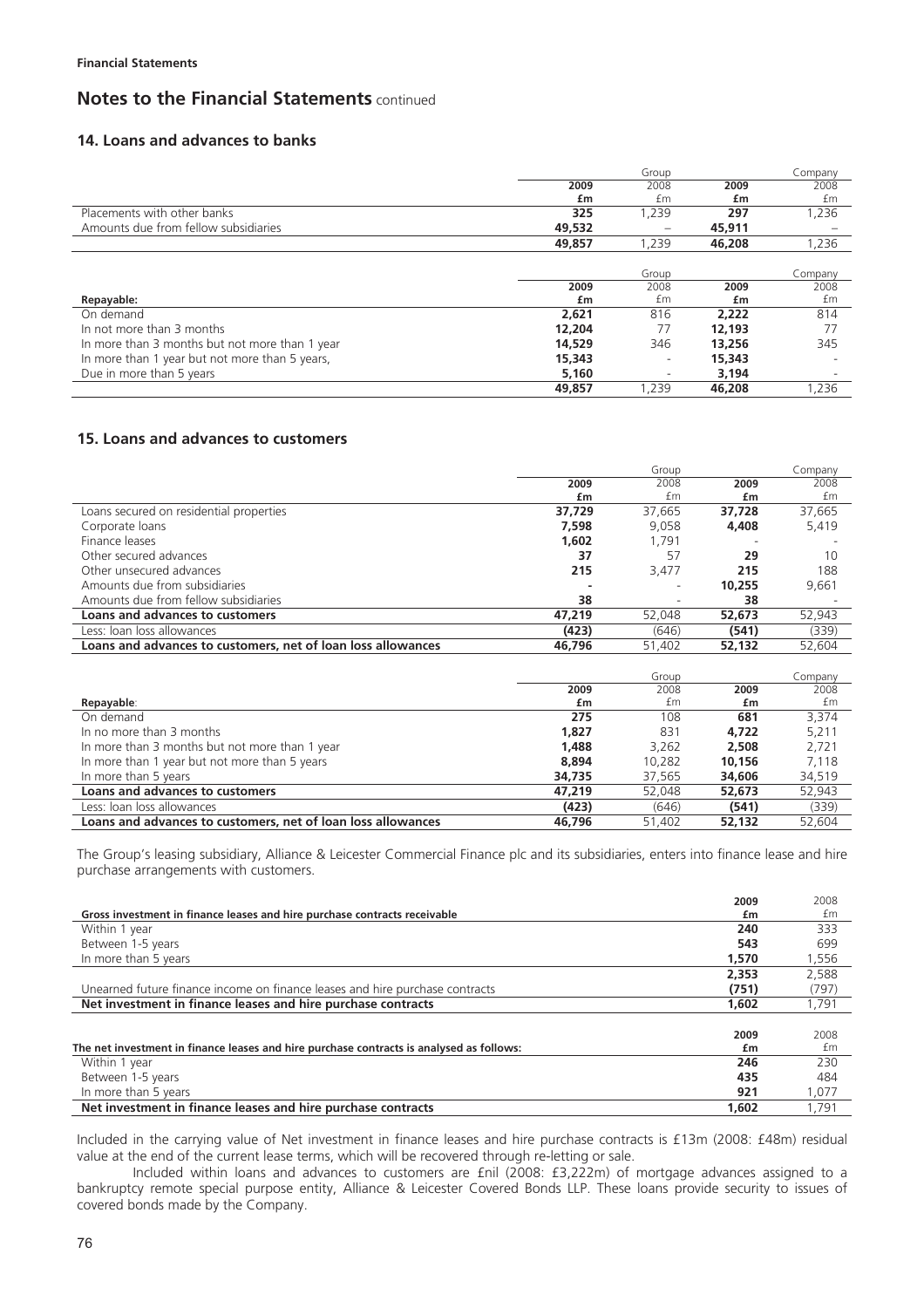Loans and advances to customers have the following interest rate structures:

|                            |        | Group  |        | Company |
|----------------------------|--------|--------|--------|---------|
|                            | 2009   | 2008   | 2009   | 2008    |
|                            | £m     | £m     | £m     | £m      |
| Fixed rate                 | 15,084 | 24.788 | 14,984 | 19.765  |
| Variable rate              | 32,135 | 27.260 | 37,689 | 33,178  |
| Less: Joan Joss allowances | (423)  | (646)  | (541)  | (339)   |
|                            | 46,796 | 51,402 | 52.132 | 52.604  |

Movement in loan loss allowances:

|                                           |                |                |                |          |           | Group |
|-------------------------------------------|----------------|----------------|----------------|----------|-----------|-------|
|                                           | Loans secured  |                |                | Other    | Other     |       |
|                                           | on residential | Corporate      | <b>Finance</b> | secured  | unsecured |       |
|                                           | property       | loans          | leases         | advances | advances  | Total |
| 2009                                      | £m             | £m             | £m             | £m       | £m        | £m    |
| As at 1 January 2009:                     |                |                |                |          |           |       |
| - Individually assessed                   | 45             | 138            | 4              |          | 289       | 477   |
| - Collectively assessed                   | 14             | 132            |                |          | 22        | 169   |
|                                           | 59             | 270            | 5              |          | 311       | 646   |
| Disposal of portfolio:                    |                |                |                |          |           |       |
| - Individually assessed                   |                | $\blacksquare$ |                | ٠        | (73)      | (73)  |
| - Collectively assessed                   |                | ٠              |                | ۰        | (11)      | (11)  |
|                                           | ۰              | ۰              | ۰              | ۰        | (84)      | (84)  |
| Charge/(release) to the income statement: |                |                |                |          |           |       |
| - Individually assessed                   | 34             | 122            | 5              | (1)      | 113       | 273   |
| - Collectively assessed                   | 41             | (34)           |                |          | (9)       | (2)   |
|                                           | 75             | 88             | 5              | (1)      | 104       | 271   |
| Write offs                                | (16)           | (96)           | (8)            | ٠        | (290)     | (410) |
| At 31 December 2009:                      |                |                |                |          |           |       |
| - Individually assessed                   | 63             | 164            |                |          | 39        | 267   |
| - Collectively assessed                   | 55             | 98             |                | ٠        | 2         | 156   |
|                                           | 118            | 262            | 2              |          | 41        | 423   |

During the year, Alliance & Leicester Personal Finance Limited sold its unsecured loan portfolio to Santander UK plc. There was no profit or loss on the sale.

|                                           |                      |           |                          |                          |           | Group |
|-------------------------------------------|----------------------|-----------|--------------------------|--------------------------|-----------|-------|
|                                           | Loans secured on     |           |                          | Other                    | Other     |       |
|                                           | residential property | Corporate | Finance                  | secured                  | unsecured |       |
|                                           | £m                   | loans     | leases                   | advances                 | advances  | Total |
| 2008                                      |                      | £m        | £m                       | £m                       | £m        | £m    |
| As at 1 January 2008:                     |                      |           |                          |                          |           |       |
| - Individually assessed                   | 8                    |           | 4                        |                          | 15        | 128   |
| - Collectively assessed                   |                      | 18        |                          |                          | 6         | 35    |
|                                           | 12                   | 18        |                          |                          | 121       | 163   |
| Charge/(release) to the income statement: |                      |           |                          |                          |           |       |
| - Individually assessed                   | 46                   | 155       |                          |                          | 272       | 473   |
| - Collectively assessed                   | 10                   | 114       | (6)                      | $\overline{\phantom{a}}$ | 16        | 134   |
|                                           | 56                   | 269       | (6)                      |                          | 288       | 607   |
| Write offs                                | (9)                  | (17)      | $\overline{\phantom{a}}$ |                          | (98)      | (124) |
| At 31 December 2008:                      |                      |           |                          |                          |           |       |
| - Individually assessed                   | 45                   | 138       | 4                        |                          | 289       | 477   |
| - Collectively assessed                   | 14                   | 132       |                          |                          | 22        | 169   |
|                                           | 59                   | 270       | 5                        |                          | 311       | 646   |

|                                          |                                    |                                           |           |                          |                          |                    | Company |
|------------------------------------------|------------------------------------|-------------------------------------------|-----------|--------------------------|--------------------------|--------------------|---------|
|                                          | Loans<br>secured<br>on residential | <b>Amounts</b><br>due from<br>subsidiarie | Corporate | <b>Finance</b>           | Other<br>secured         | Other<br>unsecured |         |
|                                          | property                           | s                                         | loans     | leases                   | advances                 | advances           | Total   |
| 2009                                     | £m                                 | £m                                        | £m        | £m                       | £m                       | £m                 | £m      |
| As at 1 January 2009                     | 59                                 | 39                                        | 160       | $\qquad \qquad$          |                          | 105                | 364     |
| Charge/(release) to the income statement | 75                                 | 222                                       | 27        | $\overline{\phantom{0}}$ | (1)                      | 47                 | 370     |
| Write-offs                               | (17)                               |                                           | (66)      | -                        | $\overline{\phantom{m}}$ | (110)              | (193)   |
| At 31 December 2008                      | 117                                | 261                                       | 121       |                          | -                        | 42                 | 541     |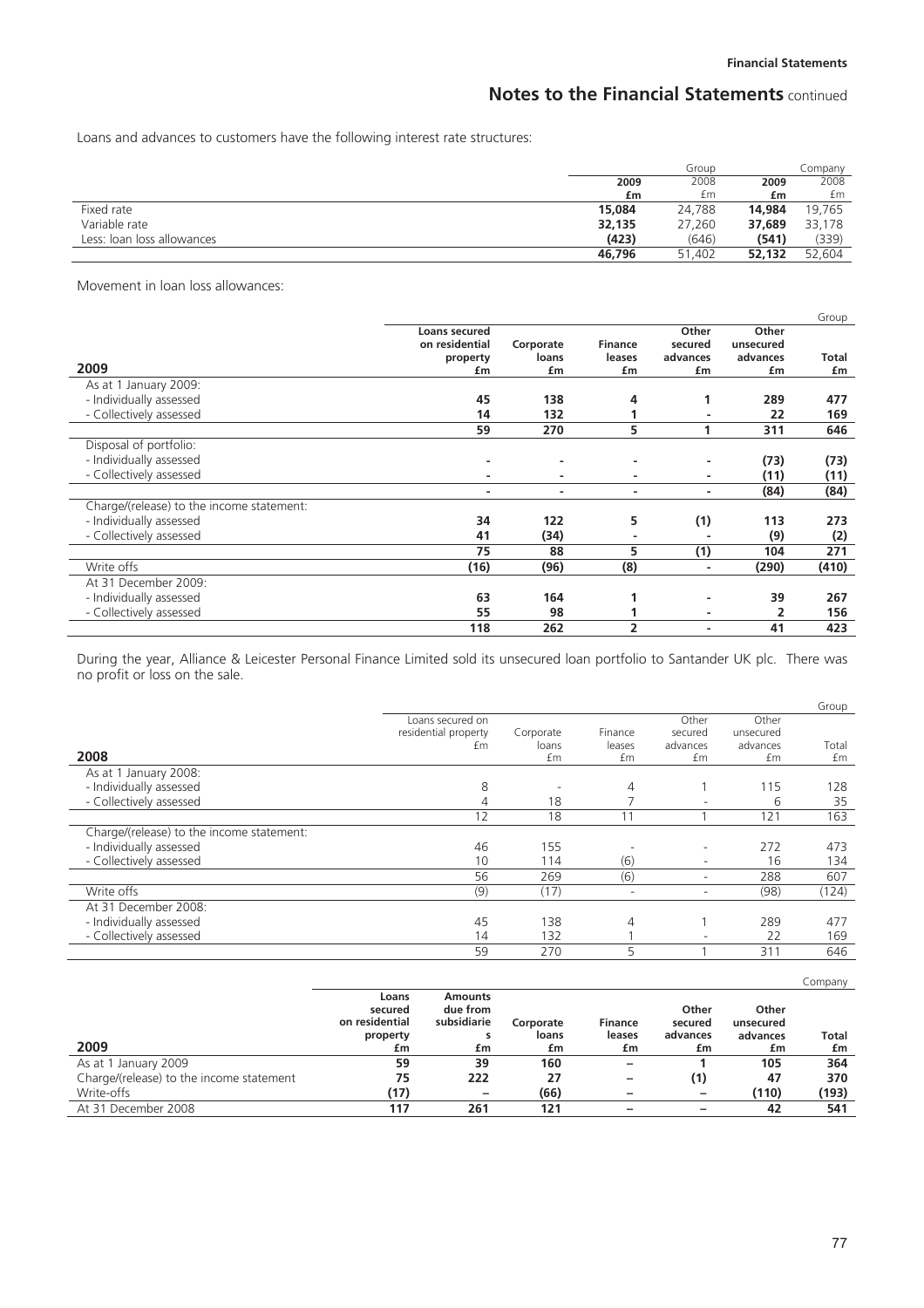|                                |                |              |           |         |          |           | Company |
|--------------------------------|----------------|--------------|-----------|---------|----------|-----------|---------|
|                                | Loans secured  | Amounts      |           |         | Other    | Other     |         |
|                                | on residential | due from     | Corporate | Finance | secured  | unsecured |         |
|                                | property       | subsidiaries | loans     | leases  | advances | advances  | Total   |
| 2008                           | £m             | £m           | £m        | £m      | £m       | £m        | £m      |
| As at 1 January 2008           |                |              |           |         | 14       | 18        | 44      |
| Charge to the income statement | 56             | 20           |           |         | 88       | 173       | 337     |
| Write-offs                     | (9)            | (6)          |           |         | (5)      | (22)      | (42)    |
| At 31 December 2008            | 59             |              |           |         | 97       | 169       | 339     |

Recoveries:

|      |                |           |                |          |           | Group |
|------|----------------|-----------|----------------|----------|-----------|-------|
|      | Loans secured  |           |                | Other    | Other     |       |
|      | on residential | Corporate | <b>Finance</b> | secured  | unsecured |       |
|      | property       | loans     | leases         | advances | advances  | Total |
|      | £m             | £m        | £m             | £m       | £m        | £m    |
| 2009 |                |           |                | ۰        | 13        | 15    |
| 2008 |                |           |                | -        | ∪'        |       |

## **16. Securitisation of assets**

Loans and advances to customers include portfolios of residential mortgage loans, which are subject to non-recourse finance arrangements. These loans have been purchased by, or assigned to, special purpose securitisation companies, and have been funded primarily through the issue of mortgage-backed securities. No gain or loss has been recognised as a result of these sales. These securitisation companies are consolidated and included in the Group financial statements as subsidiaries.

The Company receives payments from the securitisation companies in respect of fees for administering the loans, and payment of deferred consideration for the sale of the loans. While any notes remain outstanding from a securitised company, the Company has no right or obligation to repurchase the benefit of any securitised loan from that securitised company, except if certain representations and warranties given by the Company at the time of transfer are breached.

### **Master Trust Structures**

The Group makes use of a type of securitisation known as a master trust structure. In this structure, a pool of assets is assigned to a trust company by the asset originator, initially funded by the originator. A funding entity acquires beneficial interests in a share of the portfolios of assets with funds borrowed from qualifying special purpose entities, which at the same time issue asset-backed securities to third-party investors or the Company. The purpose of the special purpose entities is to obtain funding through the issue of asset-backed securities, or to use the asset-backed securities as collateral for raising funds. The share of the pool of assets not purchased from the trust company by the funding entity is known as the beneficial interest of the originator.

The Company established the Fosse Master Trust securitisation structure in 2006. Notes were issued by Fosse Master Issuer plc to third party investors and the proceeds loaned to Fosse Funding (No. 1) Limited, which in turn used the funds to purchase beneficial interests in mortgages held by Fosse Trustee Limited. The Company raised £2,502m in 2007, £396m in 2008 and £nil in 2009 from securitisations involving the Fosse Master Trust. Mortgage backed notes totalling £0.6bn equivalent were redeemed during the year.

In March 2010 the Group issued through the Fosse Master Trust the first publicly-placed mortgage-backed securitisation transaction from a UK bank since 2007; other recent transactions from UK banks had included an investor put. The transaction was denominated in both pounds sterling and euro and raised approximately £1.4bn.

The Company established the Langton Master Trust securitisation structure on 25 January 2008. Notes are issued by Langton Securities (2008-1) plc, Langton Securities (2008-2) plc and Langton Securities (2008-3) plc to the Company, either for the purpose of creating collateral to be used for funding or for subsequent transfer of Notes to investors outside the Group. Each entity loaned the proceeds of the Notes issued to Langton Funding (No.1) Limited, which in turn used the funds to purchase a beneficial interest in the mortgages held by Langton Mortgages Trustee Limited.

The Company and its subsidiaries are under no obligation to support any losses that may be incurred by the Fosse and Langton companies or holders of the securities and do not intend to provide such required support. Holders of the securities are only entitled to obtain payment of principal and interest to the extent that the resources of the companies are sufficient to support such payments, and the holders of the securities have agreed in writing not to seek recourse in any other form.

The Company and its subsidiaries receive payments from the securitisation companies in respect of fees for administering the loans, and payment of deferred consideration for the sale of the loans. The Company and its subsidiaries have no right or obligation to repurchase the benefit of any securitised loan, except if certain representations and warranties given by the Company or its subsidiaries at the time of transfer are breached.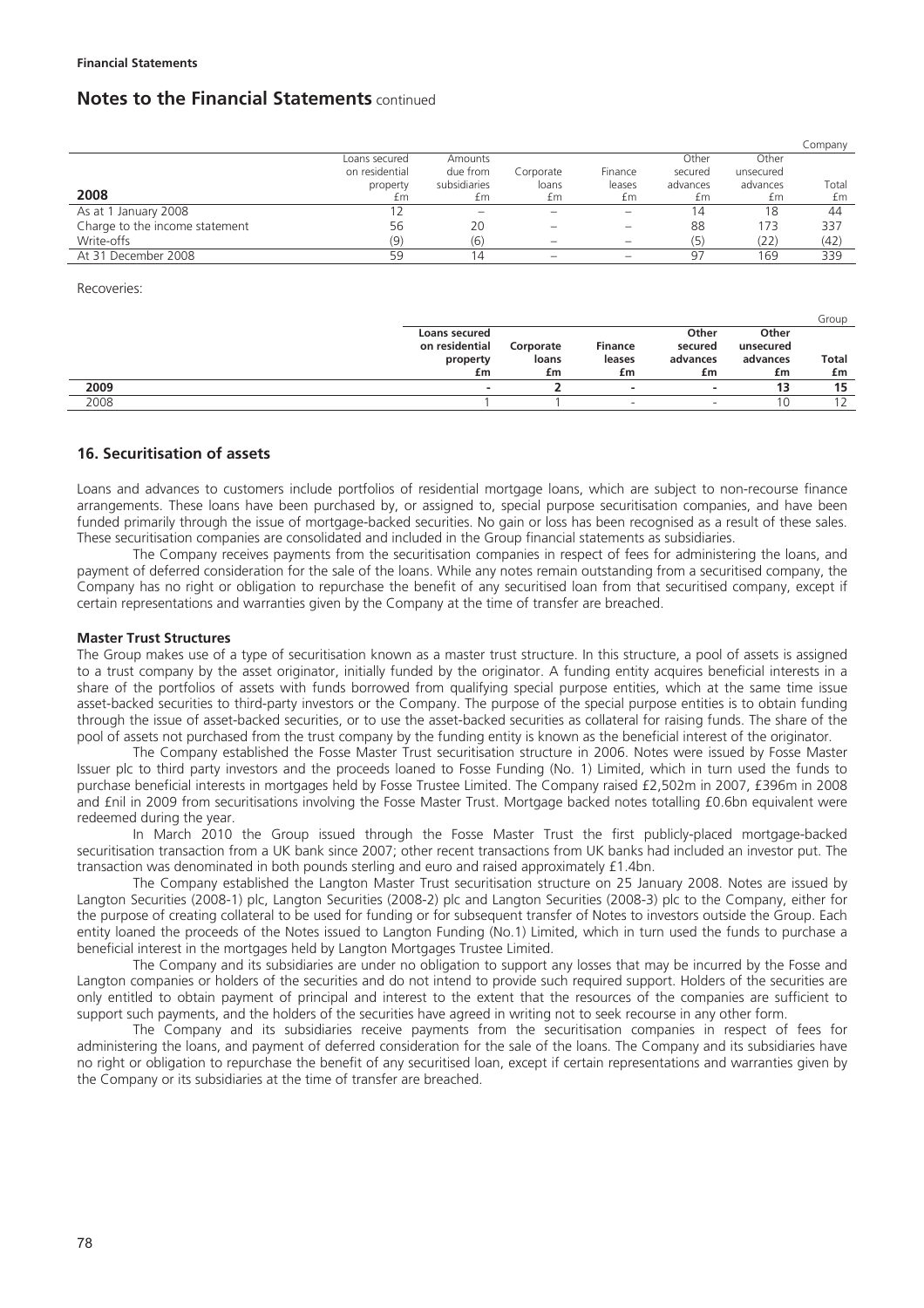#### **Bracken Securities plc**

In October 2007 the Company securitised £10,367m of residential mortgage assets to Bracken Securities plc. Notes of £10,367m were issued by Bracken Securities plc to the Company, either for the purpose of creating collateral to be used for funding or for subsequent transfer of Notes to investors outside the Group.

Outstanding balances of assets securitised and non-recourse finance at 31 December 2009 were as follows:

|                                                                   | Closing date      | Gross assets<br><b>Securitised</b> | Non-recourse<br><b>Finance</b> | <b>Issued to A&amp;L</b><br>as collateral |
|-------------------------------------------------------------------|-------------------|------------------------------------|--------------------------------|-------------------------------------------|
| Securitisation company                                            | of securitisation | £m                                 | £m                             | £m                                        |
| Fosse Master Issuer plc                                           | 28 Nov 2006       | 1,859                              | 1.924                          |                                           |
| Fosse Master Issuer plc                                           | 1 Aug 2007        | 2.050                              | 2,080                          |                                           |
| Fosse Master Issuer plc                                           | 21 Aug 2008       | 287                                | 314                            |                                           |
| Bracken Securities plc                                            | 11 Oct 2007       | 6.736                              | $\overline{\phantom{a}}$       | 6,909                                     |
| Langton Securities (2008-1) plc                                   | 25 Jan 2008       | 1.227                              | -                              | 1,228                                     |
| Langton Securities (2008-2) plc                                   | 5 Mar 2008        | 2,210                              | -                              | 2,211                                     |
| Langton Securities (2008-3) plc                                   | 17 Jun 2008       | 3.521                              | ۰                              | 3,522                                     |
| Beneficial interest in mortgages held by Fosse Master Trust Ltd   |                   | 2.251                              | -                              |                                           |
| Beneficial interest in mortgages held by Langton Master Trust Ltd |                   | 1.572                              |                                |                                           |
|                                                                   |                   | 21,713                             | 4,318                          | 13,870                                    |

The securitisation companies have cash deposits totalling £115m, which have been accumulated to finance the redemption of a number of Securities issued by the Securitisation Companies. The securitisation companies' contractual interest in advances secured on residential property is therefore reduced by this amount. The Company does not own directly, or indirectly, any of the share capital of any of the above Securitisation Companies or their parents.

Issues under the Group's covered bond programmes are not included in the tables above. For more information, see Note 28.

## **17. Available-for-sale securities**

|                   |      | Group |                          | Company |
|-------------------|------|-------|--------------------------|---------|
|                   | 2009 | 2008  | 2009                     | 2008    |
|                   | £m   | £m    | £m                       | £m      |
| Debt securities   |      | 1,648 | $\overline{\phantom{a}}$ | ,644    |
| Equity securities |      |       |                          |         |
|                   |      | .658  |                          | ,654    |

Maturities of debt securities:

|                                                   |                          | Group |      | Company |
|---------------------------------------------------|--------------------------|-------|------|---------|
|                                                   | 2009                     | 2008  | 2009 | 2008    |
|                                                   | £m                       | £m    | £m   | £m      |
| Due in less than 3 months                         | $\overline{\phantom{a}}$ | 1.644 |      | .644    |
| Due in more than 3 months but less than 1 year    |                          |       |      |         |
| Due in more than 1 year but not more than 5 years | -                        |       |      |         |
|                                                   |                          | 1.648 |      | .644    |

Debt securities do not include any Treasury Bills (2008: £1,644m) in either the Group or Company. Equity securities do not bear interest and are all unlisted.

The movement in available-for-sale securities can be summarised as follows:

|                            | Group<br>£m | Company<br>£m |
|----------------------------|-------------|---------------|
| At 1 January 2009          | 1,658       | 1,654         |
| Additions                  | 3           |               |
| Redemptions and maturities | (1,650)     | (1,649)       |
| At 31 December 2009        | 11          | 8             |
|                            |             |               |
|                            | Group       | Company       |
|                            | £m          | £m            |
| At 1 January 2008          | 12,773      | 12,761        |
| Additions                  | 2,078       | 2,078         |
| Redemptions and maturities | (2,385)     | (2,385)       |
| Transfers                  | (13, 436)   | (13, 428)     |
| Movement in fair value     | (251)       | (251)         |
| Other movements            | 2,879       | 2,879         |
| At 31 December 2008        | 1,658       | 1,654         |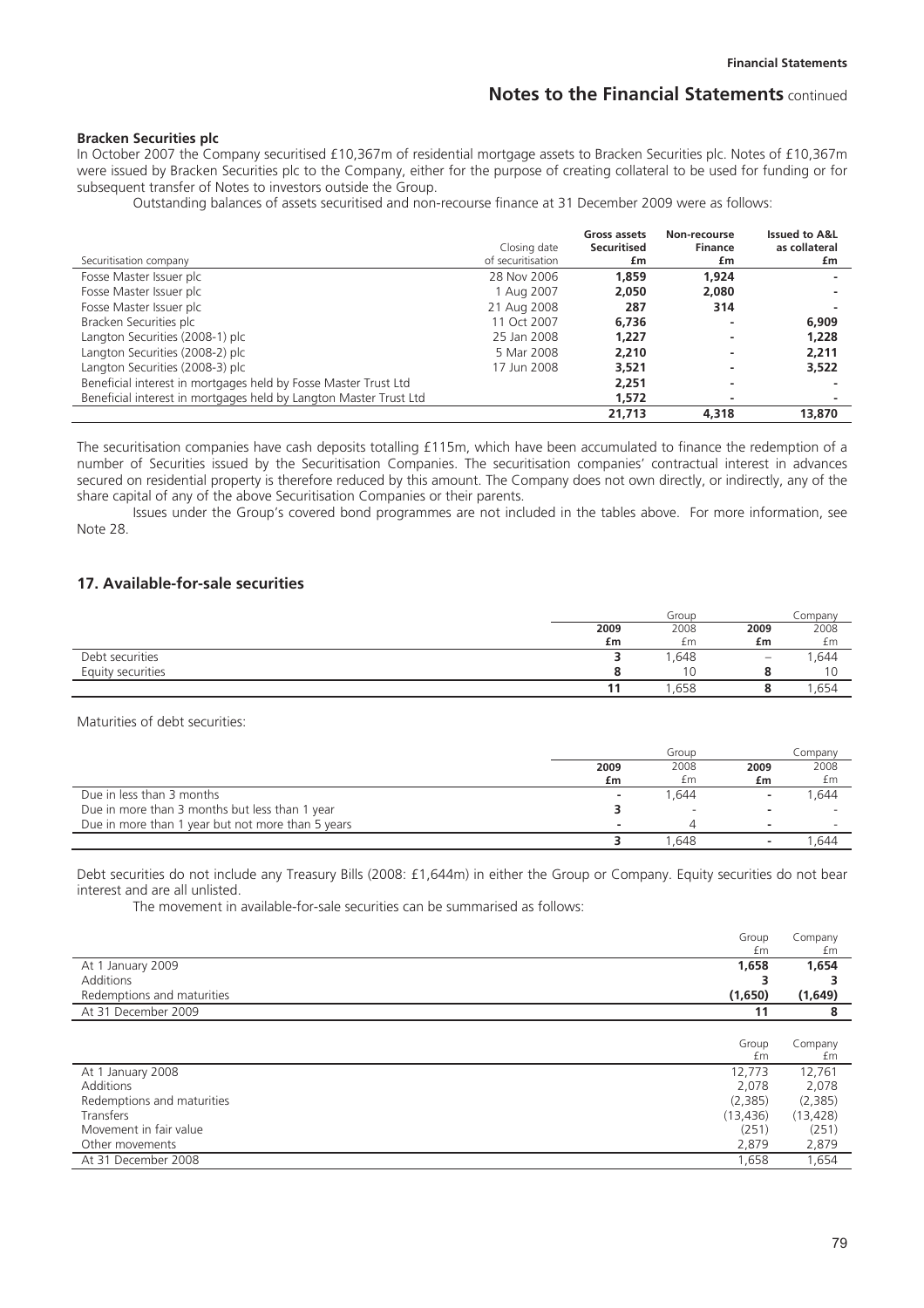## **18. Loan and receivable securities**

|                                |       | Group      |       | _ompany                    |
|--------------------------------|-------|------------|-------|----------------------------|
|                                | 2009  | 2008       | 2009  | 2008                       |
|                                | £m    | £m         | £m    | £m                         |
| Loan and receivable securities | 9,828 | 1.250<br>4 | 9.994 | $\sim$ $\sim$<br>$14,32$ . |

In 2008, the Group applied the amendment to IAS 39 regarding the reclassification of financial assets out of 'fair value through profit & loss' and 'available-for-sale' categories into 'loans & receivables'. If these assets had remained as 'available-for-sale', the pre-tax impact on the 'available-for-sale' reserve would have been a credit of £577m (2008: charge of £1,018m) based on exit prices for these debt securities rather than their recoverable values. The credit for the year is a result of the significant improvement in the mark-to-market deficit and effective disposal programme. The net income recognised in the income statement on these assets in 2009 was £128m. The pre-tax charge to the 'available-for-sale' reserve on these assets in 2008 prior to the reclassification was £264m.

The amount reclassified out of 'held-for-trading' and into 'loans & receivables' in 2008 was £732m. If these assets had remained as 'held-for-trading' a £25m fair value gain (2008: £54m fair value loss) would have been recognised in the income statement. The net income recognised in the income statement on these assets in 2009 was £27m. The loss recognised in income in 2008 on these assets prior to the reclassification was £6m. There has been no change in the way net interest income is recognised in the income statement on these assets reclassified. The reclassifications were made as there was no active trading market in the assets. The reduction in the carrying value of the reclassified assets prior to their reclassification is expected to be recovered over the period to maturity of the assets. This is being recognised on a straight-line basis over the period to maturity, which is considered to be immaterially different to using an Effective Interest Rate basis.

The assets were reclassified as the Group identified that a rare circumstance of extreme market illiquidity had arisen. At the date of reclassification, management had the intention to hold the assets for the foreseeable future or until maturity, and the assets would have met the 'loans and receivables' classification had they not originally been required to be classified as held-fortrading or designated as available-for-sale.

In 2009, the Group recognised additional securities as a result of the requirement to consolidate the assets of the Group's Conduit vehicles, rather than recognising the Group's loans to the Conduit vehicles and treating the assets of the Conduit vehicles as off-balance sheet, as described in "Exposure to Off-Balance Sheet Entities sponsored by the Group - Secured Loan to Conduit" in the Risk Management Report on page 36. Upon initial recognition by the Group, these securities were classified as 'loans and receivables' as the Group identified that a rare circumstance of extreme market illiquidity existed at that time.

Detailed analysis of these securities is contained in the Risk Management Report.

### **19. Investment in subsidiary undertakings**

Investments in subsidiaries are held at cost subject to impairment. The movement in investments in Group undertakings was as follows:

|                            |       |                          | Company        |
|----------------------------|-------|--------------------------|----------------|
|                            | Cost  | Impairment               | Net book value |
|                            | £m    | £m                       | £m             |
| At 1 January 2009          | 1,097 | (6)                      | 1,091          |
| Disposals within the Group | (158) |                          | (158)          |
| Impairments                |       | (46)                     | (46)           |
| At 31 December 2009        | 939   | (52)                     | 887            |
|                            |       |                          |                |
|                            | Cost  | Impairment               | Net book value |
|                            | £m    | £m                       | £m             |
| At 1 January 2008          | 1,091 | $\overline{\phantom{a}}$ | 1,091          |
| Additions                  | 6     |                          | h              |
| Impairments                |       | (6)                      | (6)            |
| At 31 December 2008        | 1,097 | (6)                      | 1,091          |

The principal subsidiaries of Alliance & Leicester plc at 31 December 2009 are shown below. The Directors consider that to give full particulars of all subsidiary undertakings would lead to a statement of excessive length. In accordance with Section 410(2) of the Companies Act 2006, the following information relates to those subsidiary undertakings whose results or financial position, in the opinion of the Directors, principally affect the results of the Group. Full particulars of all subsidiary undertakings will be annexed to the Company's next annual return in accordance with Section 410(3)(b) of the Companies Act 2006.

| Principal subsidiary                                                                                            | Nature of business      | % Interest held | Country of incorporation or registration |
|-----------------------------------------------------------------------------------------------------------------|-------------------------|-----------------|------------------------------------------|
| Alliance & Leicester Personal Finance Limited                                                                   | Unsecured lending       | 100             | England & Wales                          |
| Alliance & Leicester International Limited*                                                                     | Offshore deposit taking | 100             | Isle of Man                              |
| Alliance & Leicester Commercial Finance plc*                                                                    | Asset Finance           | 100             | England & Wales                          |
| the contract of the contract of the contract of the contract of the contract of the contract of the contract of |                         |                 |                                          |

\* Held indirectly through subsidiary companies.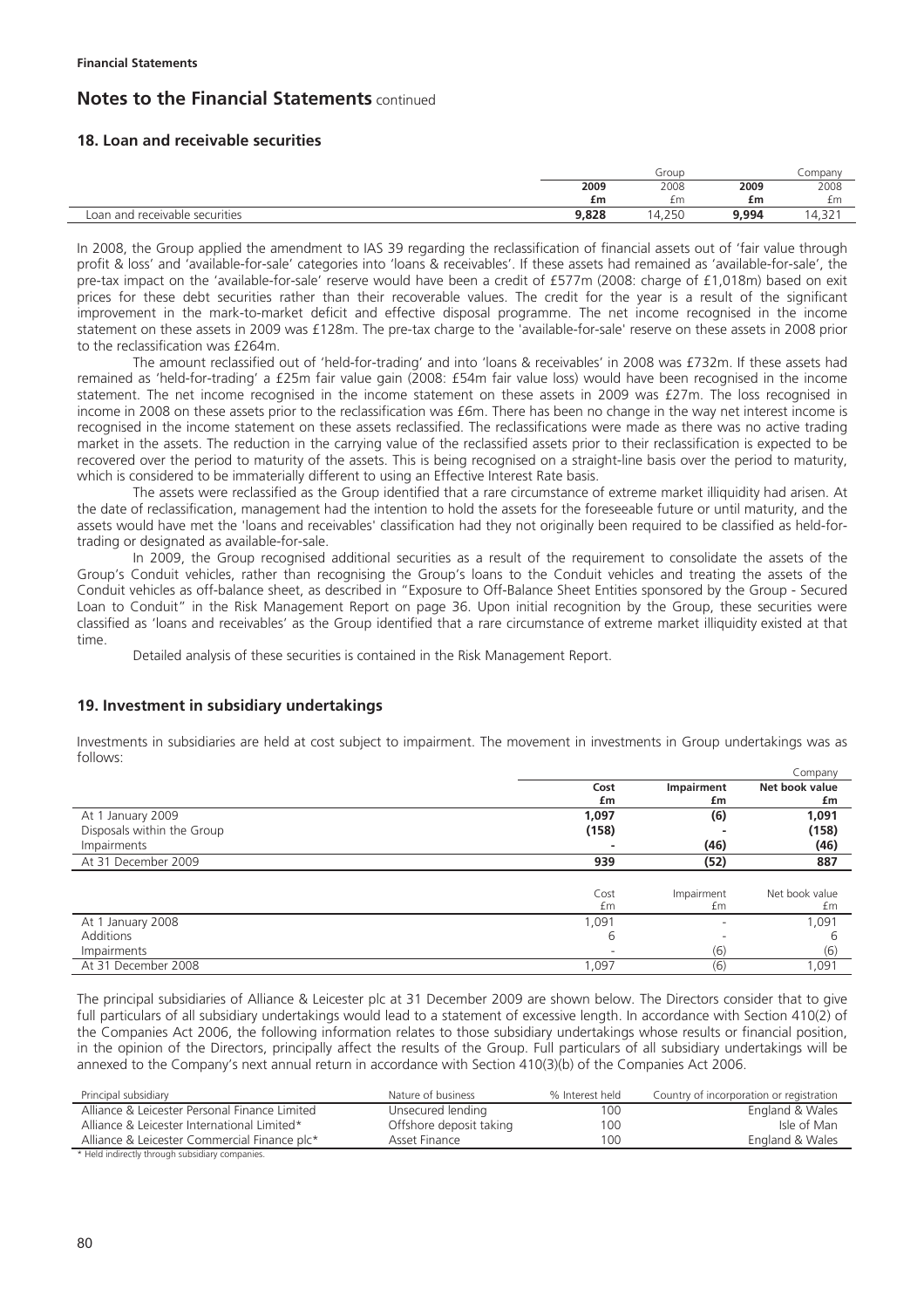All the above companies are included in the Consolidated Financial Statements. The Company holds directly or indirectly 100% of the issued ordinary share capital of its principal subsidiaries. All companies operate principally in their country of incorporation or registration. The Company has a branch in the Isle of Man. The ability of Alliance & Leicester International Limited to pay dividends to the Company is restricted by regulatory capital requirements.

## **20. Intangible assets**

### **a) Goodwill**

|                               |      | Group                    |
|-------------------------------|------|--------------------------|
|                               | 2009 | 2008                     |
|                               | £m   | £m                       |
| Cost                          |      |                          |
| At 1 January                  | 22   |                          |
| Acquisitions                  |      |                          |
| At 31 December                | 22   | 22                       |
| <b>Accumulated impairment</b> |      |                          |
| At 1 January                  | 22   |                          |
| Impairment losses             |      | 20                       |
| At 31 December                | 22   | 22                       |
| Net book value                | -    | $\overline{\phantom{a}}$ |

#### **Impairment of goodwill**

A review of the economic value of goodwill was carried out at 31 December 2008. The goodwill on the Group's balance sheet was considered fully impaired.

### **b) Other intangibles**

|                                     |                  |                   | Group        |
|-------------------------------------|------------------|-------------------|--------------|
|                                     | Software         | Intangible assets |              |
|                                     | development cost | under development | <b>Total</b> |
|                                     | £m               | £m                | £m           |
| Cost                                |                  |                   |              |
| At 1 January 2009                   | 46               |                   | 46           |
| Additions                           | 32               |                   | 32           |
| At 31 December 2009                 | 78               |                   | 78           |
| Accumulated amortisation/impairment |                  |                   |              |
| At 1 January 2009                   | 29               |                   | 29           |
| Charge for the year                 | 11               |                   | 11           |
| At 31 December 2009                 | 40               |                   | 40           |
| Net book value                      | 38               |                   | 38           |

|                                     |                                    |                                              | Group       |
|-------------------------------------|------------------------------------|----------------------------------------------|-------------|
|                                     | Software<br>development cost<br>£m | Intangible assets<br>under development<br>£m | Total<br>£m |
| Cost                                |                                    |                                              |             |
| At 1 January 2008                   | 54                                 | 71                                           | 125         |
| Additions                           | 14                                 | 52                                           | 66          |
| <b>Disposals</b>                    | (22)                               | (123)                                        | (145)       |
| At 31 December 2008                 | 46                                 |                                              | 46          |
| Accumulated amortisation/impairment |                                    |                                              |             |
| At 1 January 2008                   | 18                                 |                                              | 18          |
| Charge for the year                 | 16                                 |                                              | 16          |
| <b>Disposals</b>                    | (5)                                |                                              | (5)         |
| At 31 December 2008                 | 29                                 |                                              | 29          |
| Net book value                      | 17                                 |                                              | 17          |

|                                            |                  |                   | Company      |
|--------------------------------------------|------------------|-------------------|--------------|
|                                            | Software         | Intangible assets |              |
|                                            | development cost | under development | <b>Total</b> |
|                                            | £m               | £m                | £m           |
| Cost                                       |                  |                   |              |
| At 1 January 2009                          | 44               |                   | 44           |
| Additions                                  | 33               |                   | 33           |
| At 31 December 2009                        | 77               |                   | 77           |
| <b>Accumulated amortisation/impairment</b> |                  |                   |              |
| At 1 January 2009                          | 28               |                   | 28           |
| Charge for the year                        | 11               |                   | 11           |
| At 31 December 2009                        | 39               |                   | 39           |
| Net book value                             | 38               |                   | 38           |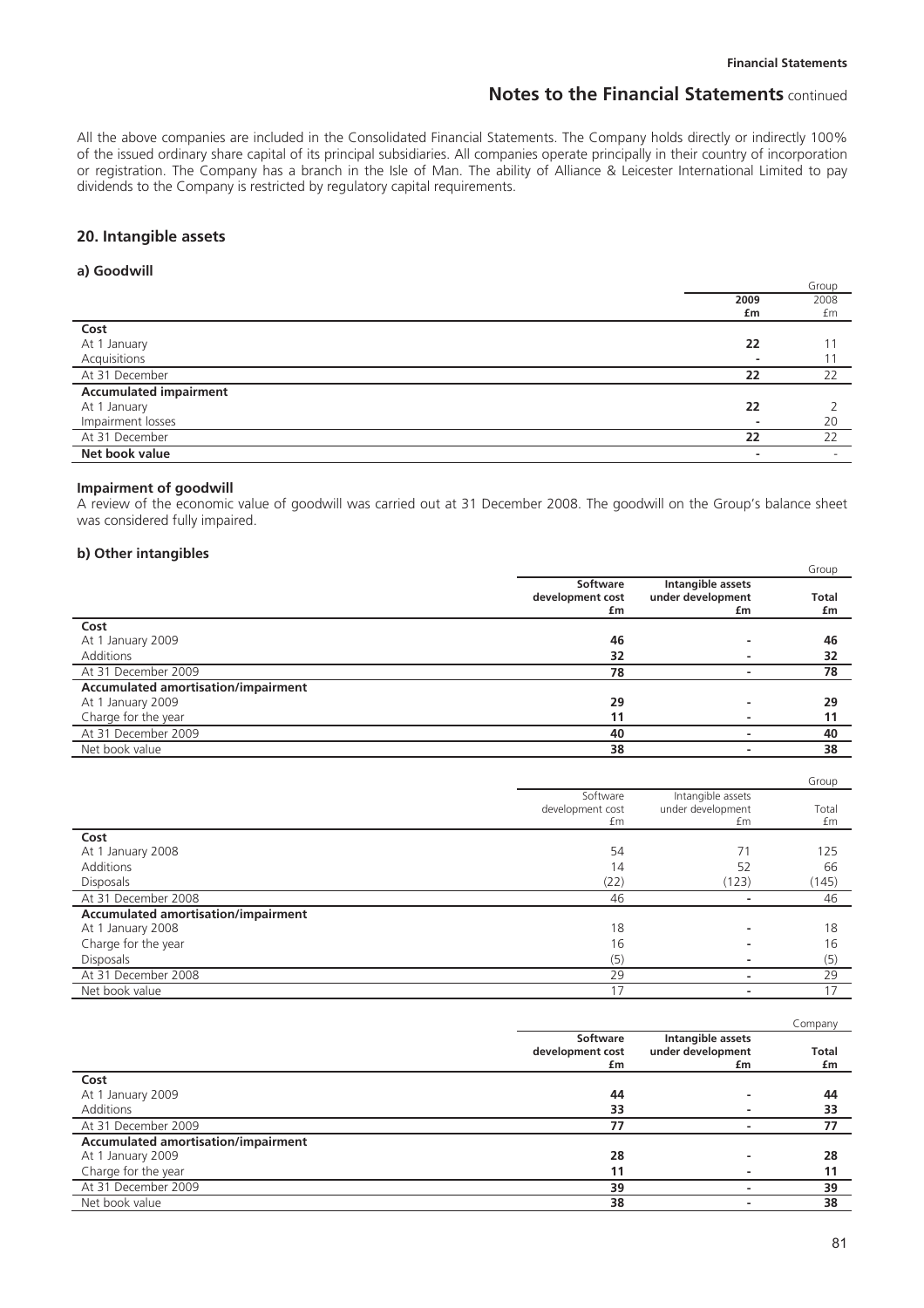|                                            |                  |                   | Company |
|--------------------------------------------|------------------|-------------------|---------|
|                                            | Software         | Intangible assets |         |
|                                            | development cost | under development | Total   |
|                                            | £m               | £m                | £m      |
| Cost                                       |                  |                   |         |
| At 1 January 2008                          | 54               | 71                | 125     |
| Additions                                  | 10               | 52                | 62      |
| <b>Disposals</b>                           | (20)             | (123)             | (143)   |
| At 31 December 2008                        | 44               |                   | 44      |
| <b>Accumulated amortisation/impairment</b> |                  |                   |         |
| At 1 January 2008                          | 18               |                   | 18      |
| Charge for the year                        | 14               |                   | 14      |
| <b>Disposals</b>                           | (4)              |                   | (4)     |
| At 31 December 2008                        | 28               |                   | 28      |
| Net book value                             | 16               |                   | 16      |

Disposals in 2008 include the costs capitalised in relation to the development of a new banking engine which were written off following the acquisition of the Company by Banco Santander, S.A. as it intends to implement its banking system, Partenon.

# **21. Property, plant and equipment (excluding operating lease assets)**

|                                  |                |                        | Group        |
|----------------------------------|----------------|------------------------|--------------|
|                                  | Owner-occupied | <b>Office fixtures</b> |              |
|                                  | properties     | and equipment          | <b>Total</b> |
|                                  | £m             | £m                     | £m           |
| Cost:                            |                |                        |              |
| At 1 January 2009                | 363            | 242                    | 605          |
| Additions                        |                | 19                     | 19           |
| <b>Disposals</b>                 |                | (46)                   | (46)         |
| At 31 December 2009              | 363            | 215                    | 578          |
| <b>Accumulated depreciation:</b> |                |                        |              |
| At 1 January 2009                | 190            | 192                    | 382          |
| Charge for the year              | 10             | 26                     | 36           |
| <b>Disposals</b>                 |                | (46)                   | (46)         |
| At 31 December 2009              | 200            | 172                    | 372          |
| Net book value                   | 163            | 43                     | 206          |

|                                  |                |                 | Group |
|----------------------------------|----------------|-----------------|-------|
|                                  | Owner-occupied | Office fixtures |       |
|                                  | properties     | and equipment   | Total |
|                                  | £m             | £m              | £m    |
| Cost:                            |                |                 |       |
| At 1 January 2008                | 360            | 440             | 800   |
| Additions                        | 4              | 9               | 13    |
| <b>Disposals</b>                 | (1)            | (207)           | (208) |
| At 31 December 2008              | 363            | 242             | 605   |
| <b>Accumulated depreciation:</b> |                |                 |       |
| At 1 January 2008                | 184            | 364             | 548   |
| Charge for the year              |                | 25              | 32    |
| <b>Disposals</b>                 | (1)            | (206)           | (207) |
| Impairment                       |                | 9               | 9     |
| At 31 December 2008              | 190            | 192             | 382   |
| Net book value                   | 173            | 50              | 223   |

|                                  |                |                        | Company      |
|----------------------------------|----------------|------------------------|--------------|
|                                  | Owner-occupied | <b>Office fixtures</b> |              |
|                                  | properties     | and equipment          | <b>Total</b> |
|                                  | £m             | £m                     | £m           |
| Cost:                            |                |                        |              |
| At 1 January 2009                | 256            | 226                    | 482          |
| Additions                        |                | 83                     | 83           |
| <b>Disposals</b>                 |                | (110)                  | (110)        |
| At 31 December 2009              | 256            | 199                    | 455          |
| <b>Accumulated depreciation:</b> |                |                        |              |
| At 1 January 2009                | 157            | 177                    | 334          |
| Charge for the year              | 9              | 25                     | 34           |
| <b>Disposals</b>                 | ٠              | (46)                   | (46)         |
| At 31 December 2009              | 166            | 156                    | 322          |
| Net book value                   | 90             | 43                     | 133          |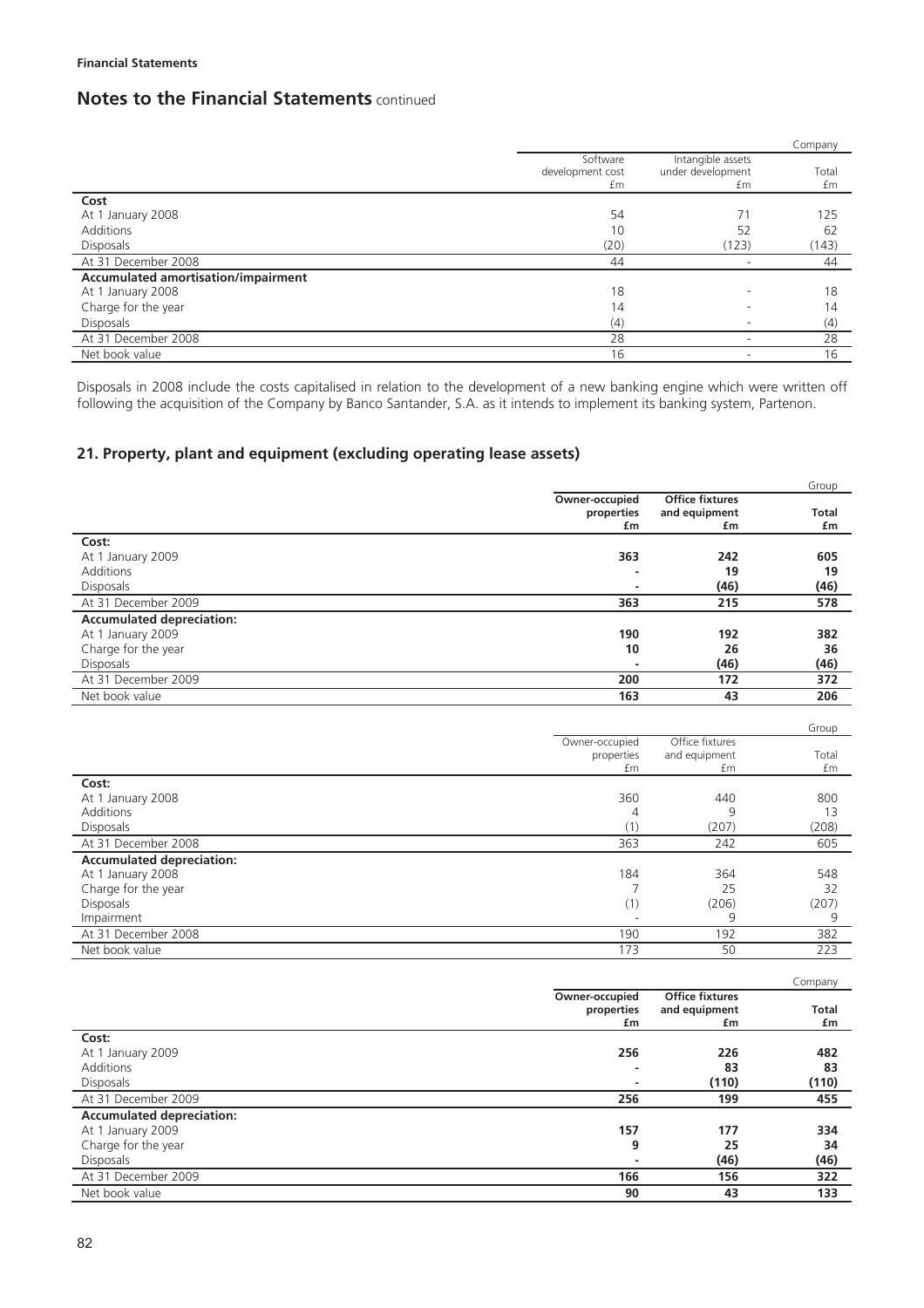|                                  |                                    |                                        | Company     |
|----------------------------------|------------------------------------|----------------------------------------|-------------|
|                                  | Owner-occupied<br>properties<br>£m | Office fixtures<br>and equipment<br>£m | Total<br>£m |
| Cost:                            |                                    |                                        |             |
| At 1 January 2008                | 252                                | 425                                    | 677         |
| Additions                        |                                    | 8                                      | 13          |
| <b>Disposals</b>                 |                                    | (207)                                  | (208)       |
| At 31 December 2008              | 256                                | 226                                    | 482         |
| <b>Accumulated depreciation:</b> |                                    |                                        |             |
| At 1 January 2008                | 152                                | 351                                    | 503         |
| Charge for the year              | 6                                  | 24                                     | 30          |
| <b>Disposals</b>                 | (1)                                | (206)                                  | (207)       |
| Impairment                       |                                    | 8                                      | 8           |
| At 31 December 2008              | 157                                | 177                                    | 334         |
| Net book value                   | 99                                 | 49                                     | 148         |

At 31 December 2009 capital expenditure contracted, but not provided for was £nil (2008: £nil) in respect of property, plant and equipment. Of the carrying value as at 31 December 2009, £nil (2008: £nil) related to assets under construction. The cost of office fixtures and equipment held under finance leases was £26m (2008: £26m).

At the balance sheet date, the Group and Company had contracted with lessees for the following future minimum lease payments in leases relating to freehold properties:

|                      | Group |      | Company |      |
|----------------------|-------|------|---------|------|
|                      | 2009  | 2008 | 2009    | 2008 |
| Leases which expire  | £m    | £m   | £m      | £m   |
| Within 1 year        |       |      |         |      |
| Between 1-5 years    |       |      |         |      |
| In more than 5 years |       |      |         |      |
|                      |       |      |         |      |

# **22. Operating lease assets**

|                                    |       | Group |
|------------------------------------|-------|-------|
|                                    | 2009  | 2008  |
|                                    | £m    | £m    |
| Cost                               |       |       |
| At 1 January                       | 475   | 355   |
| Additions                          | 81    | 152   |
| Disposals                          | (101) | (32)  |
| At 31 December                     | 455   | 475   |
| <b>Depreciation and impairment</b> |       |       |
| At 1 January                       | 127   | 71    |
| Charge for the year                | 74    | 66    |
| Disposals                          | (58)  | (10)  |
| At 31 December                     | 143   | 127   |
| Net book value                     | 312   | 348   |

The operating lease assets of the Group consist of commercial vehicles. Future minimum lease receipts under non-cancellable operating leases are due over the following periods:

|                                              |      | Group          |
|----------------------------------------------|------|----------------|
|                                              | 2009 | 2008           |
|                                              | £m   | £m             |
| In no more than 1 year                       |      | 8 <sup>1</sup> |
| In more than 1 year but no more than 5 years | 96   | 133            |
| In more than 5 years                         | 26   |                |
| <b>Total</b>                                 | 193  |                |

The Company has no operating lease assets.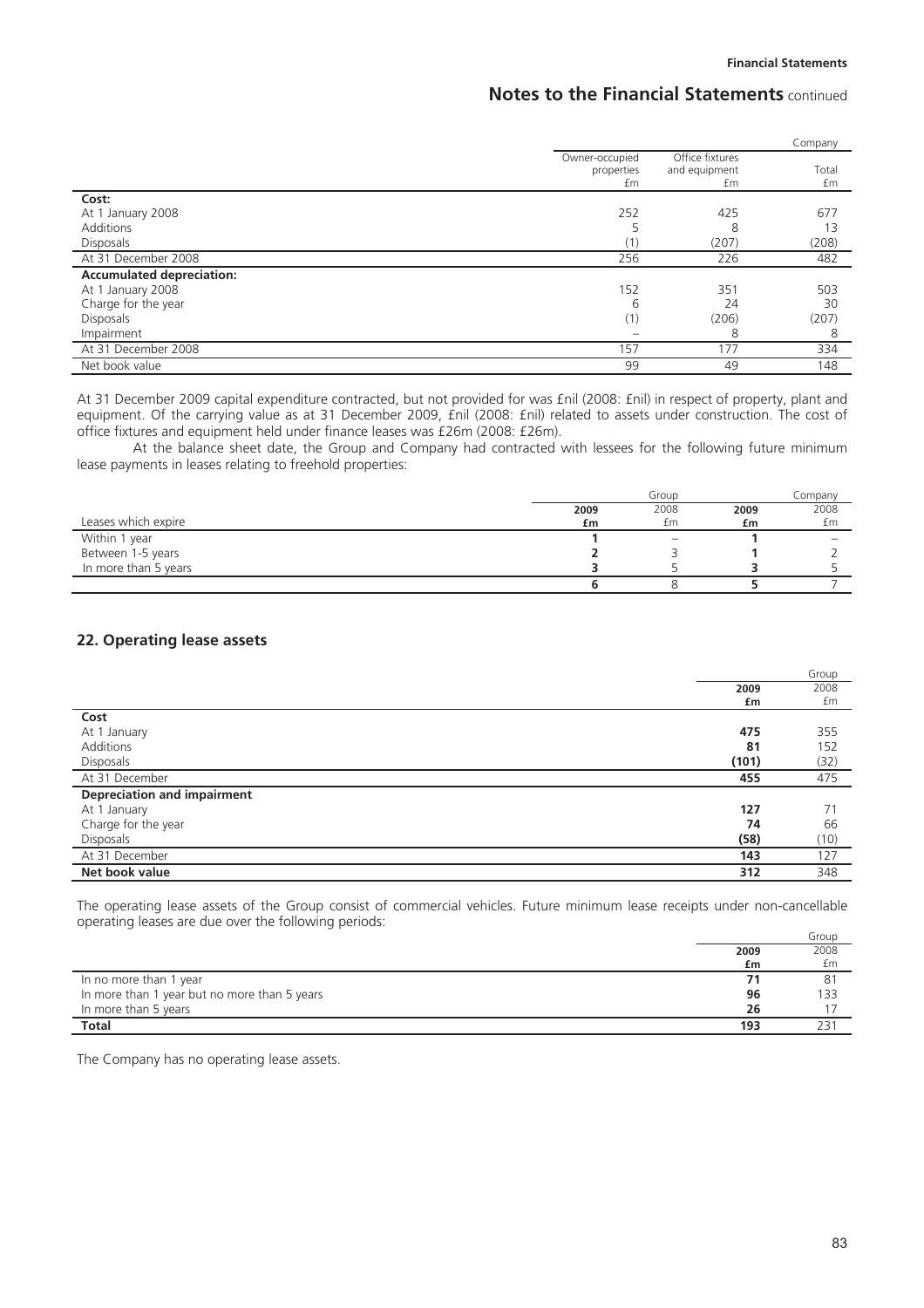# **23. Deferred tax**

Deferred taxes are calculated on temporary differences under the liability method using the tax rates expected to apply when the liability is settled or the asset is realised. The movement on the deferred tax account was as follows:

|                                            | Group |      | Company |      |
|--------------------------------------------|-------|------|---------|------|
|                                            | 2009  | 2008 | 2009    | 2008 |
|                                            | £m    | £m   | £m      | £m   |
| At 1 January                               | 348   |      | 285     | (8)  |
| Income statement (charge)/credit           | (193) | 326  |         | 279  |
| Credited/(charged) to equity               |       |      | (2)     | 14   |
| Deferred tax on acquisitions and disposals | (2)   | 14   |         |      |
| At 31 December                             | 154   | 348  | 286     | 285  |

Deferred tax assets and liabilities are attributable to the following items:

|                                                    |       | Group |      | Company |
|----------------------------------------------------|-------|-------|------|---------|
|                                                    | 2009  | 2008  | 2009 | 2008    |
|                                                    | £m    | £m    | £m   | £m      |
| <b>Deferred tax liabilities</b>                    |       |       |      |         |
| Provision for loan impairment and other provisions |       |       |      | (1)     |
| Accelerated tax depreciation                       | (236) | (193) |      | (2)     |
| Cash flow hedging                                  | (6)   | (64)  |      | (47)    |
| Other temporary differences                        | (13)  | (21)  |      | (23)    |
|                                                    | (255) | (278) |      | (73)    |
|                                                    |       |       |      |         |
|                                                    |       | Group |      | Company |
|                                                    | 2009  | 2008  | 2009 | 2008    |
|                                                    | £m    | £m    | £m   | £m      |
| Deferred tax assets                                |       |       |      |         |
| Pensions and other post-retirement benefits        | 41    | 20    | 41   | 20      |
| Accelerated book depreciation                      | 120   | 202   |      |         |
| Cash flow hedging                                  | (53)  |       | (53) |         |
| Provision for loan impairment and other provisions | 6     | 22    |      |         |
| Other temporary differences                        | (2)   | 14    | (5)  |         |
| Tax losses carried forward                         | 297   | 368   | 297  | 338     |
|                                                    | 409   | 626   | 286  | 358     |

The deferred tax assets scheduled above have been recognised in both the Company and the Group on the basis that sufficient future taxable profits are forecast within the foreseeable future, in excess of the profits arising from the reversal of existing taxable temporary differences, to allow for the utilisation of the assets as they reverse. Under current UK tax legislation, the tax losses in respect of which deferred tax assets have been recognised do not expire. The benefit of the tax losses carried forward in the Company may only be realised by utilisation against the future taxable profits of the Company. In 2008, deferred tax assets and liabilities are not offset as it is uncertain whether there will be an intention to settle on a net basis or to realise the asset and settle the liability simultaneously.

The deferred tax (charge)/credit in the income statement comprises the following temporary differences:

|                                                    |      | Group |
|----------------------------------------------------|------|-------|
|                                                    | 2009 | 2008  |
|                                                    | £m   | £m    |
| Accelerated tax depreciation                       | 123  | (16)  |
| Pensions and other post-retirement benefits        | 27   |       |
| Provision for loan impairment and other provisions | (7)  | (8)   |
| Tax losses carried forward                         | 31   | (309) |
| Other temporary differences                        | 19   |       |
|                                                    | 193  | (326) |

# **24. Other assets**

|                             |      | Group |      | Company          |
|-----------------------------|------|-------|------|------------------|
|                             | 2009 | 2008  | 2009 | 2008             |
|                             | £m   | £m    | £m   | £m               |
| Trade and other receivables | 297  |       | 282  | ,337             |
| Prepayments                 | 26   | 74    | 22   | 82               |
| Accrued income              | 29   | 4     |      |                  |
|                             | 352  | 259   | 310  | ,43 <sup>.</sup> |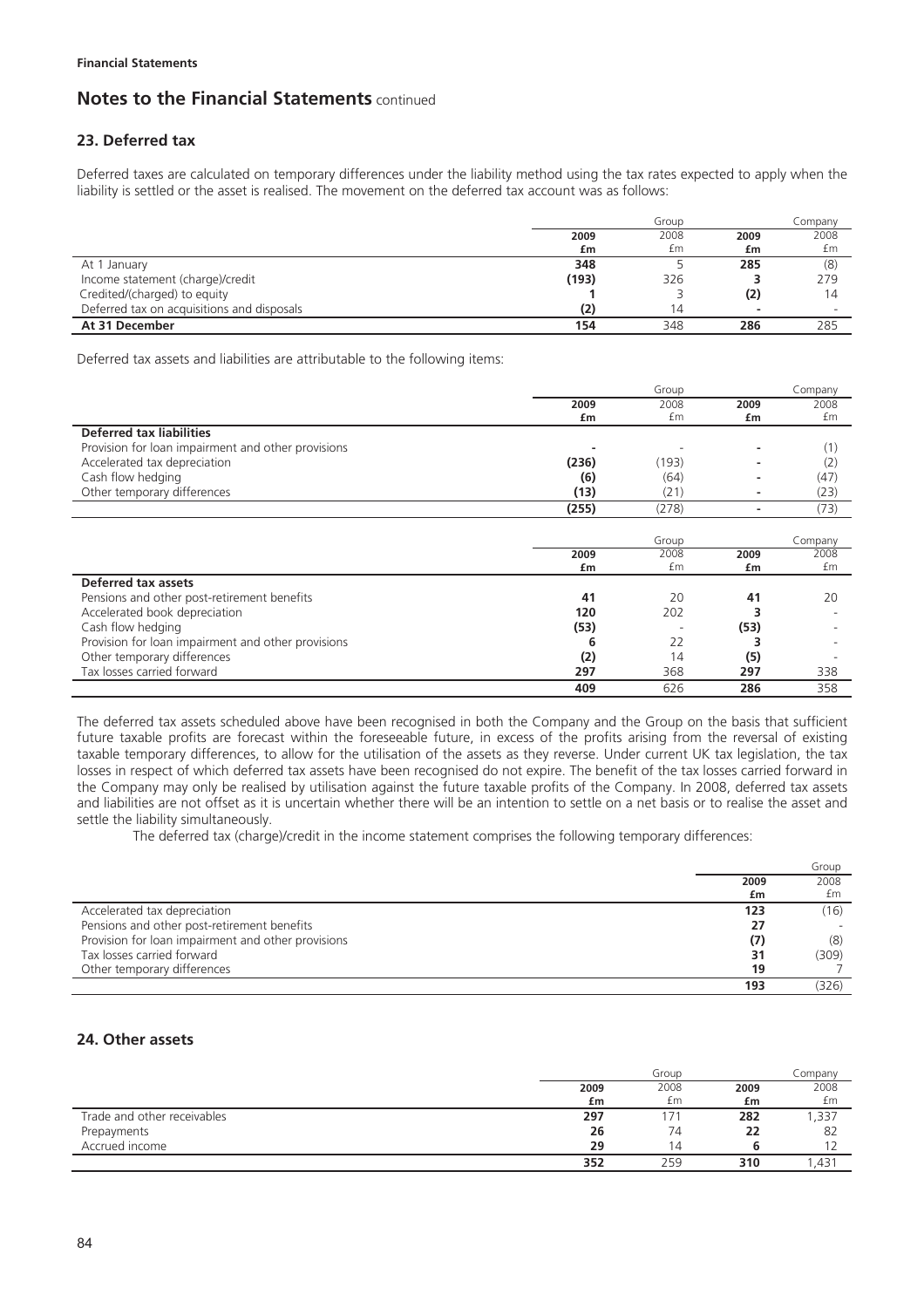### **25. Deposits by banks**

|                                                                                                 |        | Group                    |        | Company |
|-------------------------------------------------------------------------------------------------|--------|--------------------------|--------|---------|
|                                                                                                 | 2009   | 2008                     | 2009   | 2008    |
|                                                                                                 | £m     | £m                       | £m     | £m      |
| Amounts due to subsidiaries                                                                     |        |                          | 2,112  | 2,090   |
| Amounts due to fellow subsidiaries                                                              | 51,317 | $\overline{\phantom{a}}$ | 51,215 |         |
| Items in the course of transmission                                                             | 57     | 178                      | 46     | 160     |
| Sale and repurchase agreements                                                                  |        | 8,816                    |        | 8,816   |
| Other deposits                                                                                  | 1,084  | 2,522                    | 712    | 2,519   |
|                                                                                                 | 52,458 | 11,516                   | 54,085 | 13,585  |
|                                                                                                 |        |                          |        |         |
|                                                                                                 |        |                          |        |         |
|                                                                                                 |        | Group                    |        | Company |
|                                                                                                 | 2009   | 2008                     | 2009   | 2008    |
|                                                                                                 | £m     | £m                       | £m     | £m      |
| Repayable:                                                                                      |        |                          |        |         |
| On demand                                                                                       | 16,155 | 1,279                    | 16,163 | 1,907   |
| In not more than 3 months                                                                       | 12,020 | 6,897                    | 12,462 | 8,333   |
|                                                                                                 | 3,100  | 517                      | 4,216  | 521     |
| In more than 3 months but not more than 1 year<br>In more than 1 year but not more than 5 years | 12,228 | 2,823                    | 12,254 | 2,824   |
| In more than 5 years                                                                            | 8,955  |                          | 8,990  |         |

### **26. Deposits by customers**

|                                               |        | Group  |        | Company |
|-----------------------------------------------|--------|--------|--------|---------|
|                                               | 2009   | 2008   | 2009   | 2008    |
|                                               | £m     | £m     | £m     | £m      |
| Retail deposits                               | 26,477 | 24.978 | 24,490 | 23,050  |
| Amounts due to subsidiaries                   |        |        | 6,242  | 3,385   |
| Amounts due to fellow subsidiary              | 10,460 | 8.741  | 10,460 | 8,741   |
| Wholesale deposits by customers               | 6,499  | 6,046  | 6,499  | 6,046   |
|                                               | 43,436 | 39,765 | 47,691 | 41,222  |
| Repayable:                                    |        |        |        |         |
| On demand                                     | 27.547 | 28.435 | 28,586 | 30,556  |
| In no more than 3 months                      | 12,497 | 8,025  | 15,917 | 7,592   |
| In more than 3 months but no more than 1 year | 2.678  | 3.119  | 2.494  | 2,902   |
| In more than 1 year but not more than 5 years | 713    | 95     | 694    | 81      |
| In more than 5 years                          |        | 91     |        | 91      |
|                                               | 43,436 | 39.765 | 47,691 | 41.222  |

Retail deposits and wholesale deposits by customers are interest-bearing.

## **27. Financial liabilities designated at fair value**

|                          |      | Group |      | Company |
|--------------------------|------|-------|------|---------|
|                          | 2009 | 2008  | 2009 | 2008    |
|                          | £m   | £m    | £m   | £m      |
| Deposits by banks        | 44   | 153   | 44   | 153     |
| Deposits by customers    | 12   | 252   | 12   | 252     |
| Debt securities in issue | 27   | 323   | 27   | 323     |
|                          | 83   | 728   | 83   | 728     |

Financial liabilities are designated at fair value through profit or loss where this results in more relevant information because it significantly reduces a measurement inconsistency that would otherwise arise from measuring assets and liabilities or recognising the gains or losses on them on a different basis. The 'fair value option' has been used where deposits by banks, deposits by customers and debt securities in issue would otherwise be measured at amortised cost, and the associated derivatives used to economically hedge the risk are held at fair value.

No material amount of the movements in the fair value of the above debt securities in issue reflects any element of the Group's own credit risk. This was calculated by applying current spreads at the next call date or maturity date to the nominal value of the security to determine the extra cost of the debt security for the remaining period of the debt security were it to have been issued at current spreads.

The amount that would be required to be contractually paid at maturity of the deposits by banks, deposits by customers, and debt securities in issue above is £5m lower (2008: £14m higher) than the carrying value.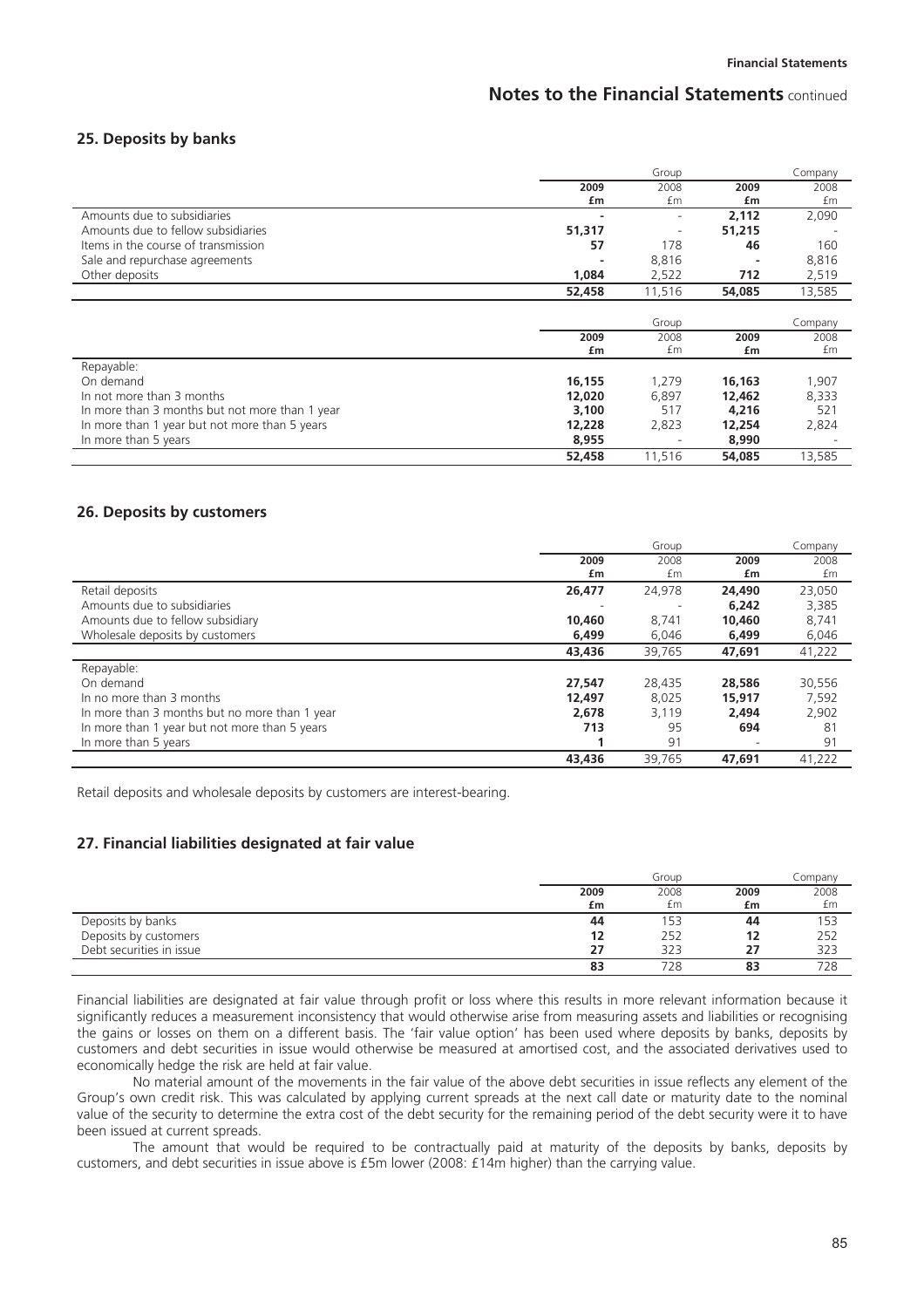# **28. Debt securities in issue**

|                                            |                | Group  |                          | Company |
|--------------------------------------------|----------------|--------|--------------------------|---------|
|                                            | 2009           | 2008   | 2009                     | 2008    |
|                                            | £m             | £m     | £m                       | £m      |
| Bonds and medium-term notes:               |                |        |                          |         |
| - Euro 10bn Global Covered Bond Programme  | $\overline{a}$ | 2,800  |                          | 2,800   |
| - US\$40bn Euro Medium Term Note Programme | 5,879          | 9.683  | 5,879                    | 9,284   |
|                                            | 5,879          | 12,483 | 5,879                    | 12,084  |
| Securitisation programmes:                 |                |        |                          |         |
| - Fosse                                    | 4,102          | 4.331  | $\overline{\phantom{a}}$ |         |
| Other debt securities in issue             |                | 663    | $\overline{\phantom{a}}$ |         |
|                                            | 9.981          | 17.477 | 5,879                    | 12.084  |

### **Euro 10bn Global Covered Bond Programme**

Alliance & Leicester plc previously issued certain Covered Bonds under the euro 10bn Global Covered Bond Programme. On 17 November 2009, the outstanding Covered Bonds issued under the Programme were redeemed and the Programme was discontinued.

The Programme provided that Covered Bonds may be listed or admitted to trading, on the official list of the UK Listing Authority and on the London Stock Exchange's Regulated Market or any other stock exchanges or regulated or unregulated markets. The Programme also provided for the issue of unlisted Covered Bonds and/or Covered Bonds not admitted to trading on any regulated or unregulated market.

Alliance & Leicester Covered Bonds LLP ("LLP") guaranteed payments of interest and principal under the Covered Bonds pursuant to a guarantee which was secured over its portfolio of mortgages and its other assets. Recourse against LLP under its guarantee was limited to its portfolio of mortgages and such assets.

### **US\$40bn Euro Medium Term Note Programme**

In January 2009, it was decided that no further issuance would be made under the US\$40bn Euro Medium Term Note Programme. Outstanding notes will remain in issue until maturity.

Alliance & Leicester plc issued both senior notes and subordinated notes and from time to time issued notes denominated in any currency as agreed with the relevant dealer under the US\$40bn Euro Medium Term Notes Programme. The notes are direct, unsecured and unconditional obligations of Alliance & Leicester plc. The Programme provided for issuance of Fixed Rate Notes, Floating Rate Notes, Index Linked Notes, Dual Currency Notes and Zero-Coupon Notes. The notes are listed on the London Stock Exchange or may be listed on any other or further stock exchange(s) or may be unlisted, as agreed.

The notes were issued in bearer form. The maximum aggregate nominal amount of all notes from time to time outstanding under the Programme did not exceed US\$40bn (or its equivalent in other currencies), subject to any modifications in accordance with the terms of the Programme agreement.

|                  |                   |               |       | Group  |                          | Company |
|------------------|-------------------|---------------|-------|--------|--------------------------|---------|
|                  |                   |               | 2009  | 2008   | 2009                     | 2008    |
|                  | Interest Rate     | Maturity      | £m    | £m     | £m                       | £m      |
| Euro             | $0.00\% - 3.99\%$ | Up to 2010    | 934   | 1,897  | 934                      | 1,897   |
|                  |                   | $2011 - 2019$ | 2,041 | 1,939  | 2,041                    | 1,939   |
|                  |                   | $2040 - 2059$ | 1,836 |        |                          |         |
|                  | $4.00\% - 4.99\%$ | Up to 2010    |       | 443    |                          | 443     |
|                  |                   | $2011 - 2019$ |       | 193    |                          | 193     |
|                  | $5.00\% - 7.99\%$ | Up to 2010    | 276   | 406    | 276                      | 406     |
|                  |                   | $2011 - 2019$ |       | 148    |                          | 148     |
|                  |                   | $2030 - 2039$ |       | 139    |                          |         |
|                  |                   | $2040 - 2059$ |       | 2,105  | ۰                        |         |
| US Dollar        | $0.00\% - 3.99\%$ | Up to 2010    | 309   | 753    | 309                      | 753     |
|                  |                   | $2011 - 2019$ | 618   | 95     | 618                      |         |
|                  |                   | $2040 - 2059$ | 917   |        |                          |         |
|                  | $4.00\% - 6.87\%$ | Up to 2010    | 20    | 390    | 20                       | 390     |
|                  |                   | $2011 - 2019$ | 49    | 743    | 49                       | 743     |
|                  |                   | $2040 - 2059$ |       | 1,650  | ٠                        |         |
| Pounds sterling  | $0.00\% - 3.99\%$ | Up to 2010    | 121   | 3,048  | 121                      | 3,047   |
|                  |                   | $2011 - 2019$ | 207   | 427    | 207                      | 427     |
|                  |                   | $2040 - 2059$ | 1,349 |        |                          |         |
|                  | $4.00\% - 6.99\%$ | Up to 2010    | 626   | 693    | 626                      | 693     |
|                  |                   | $2011 - 2019$ | 302   | 113    | 302                      | 113     |
|                  |                   | $2040 - 2059$ |       | 1,388  | $\overline{\phantom{a}}$ |         |
| Other currencies | $0.00\% - 5.99\%$ | Up to 2010    | 337   | 852    | 337                      | 852     |
|                  |                   | $2011 - 2019$ | 39    | 40     | 39                       | 40      |
|                  | $6.00\% - 8.99\%$ | $2011 - 2039$ |       | 15     |                          |         |
|                  |                   |               | 9,981 | 17,477 | 5,879                    | 12,084  |

A breakdown, by issue currency, of the above is as follows: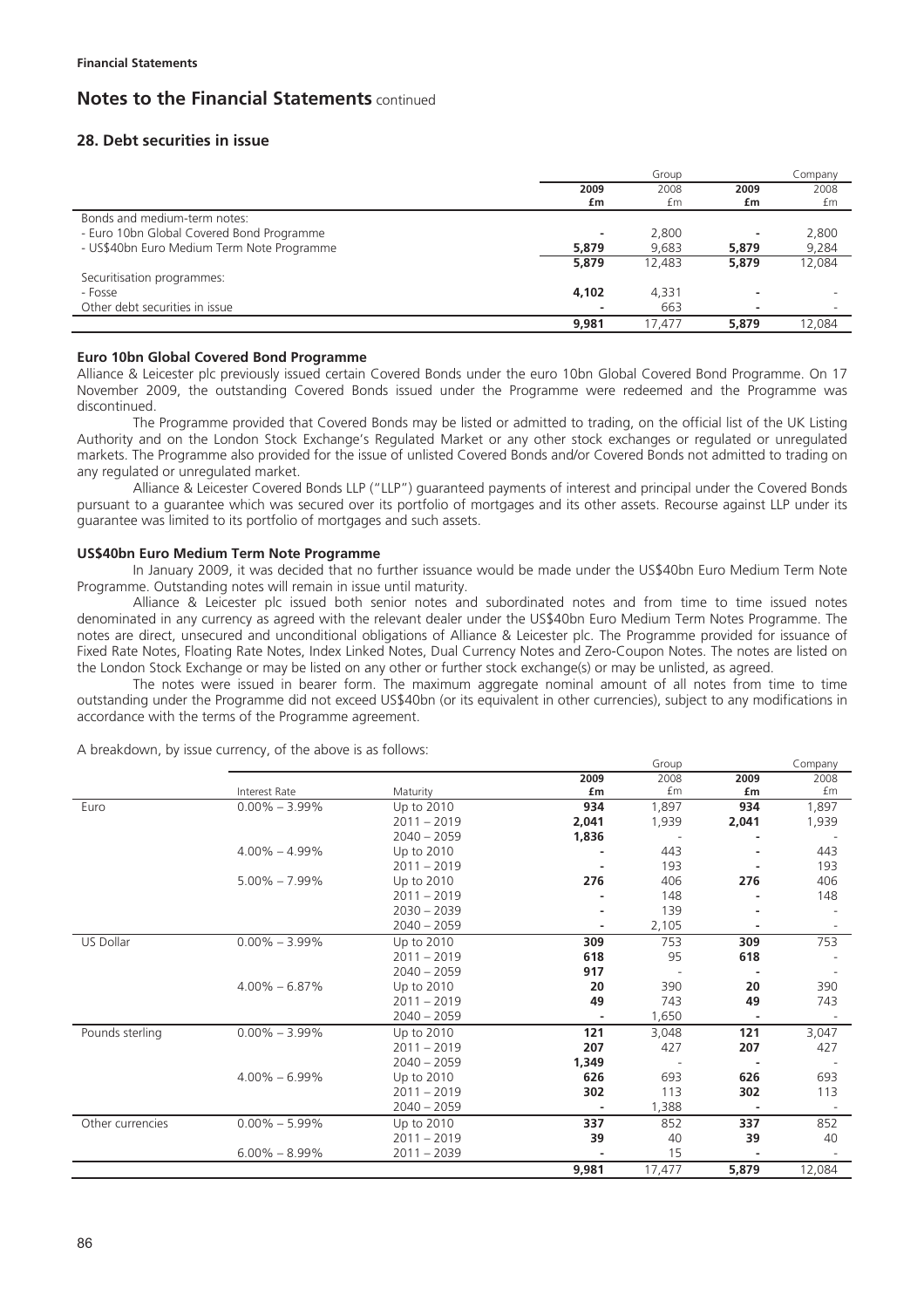### **29. Subordinated liabilities**

|                                                         | Group and Company |       |
|---------------------------------------------------------|-------------------|-------|
|                                                         | 2009              | 2008  |
|                                                         | £m                | £m    |
| Dated subordinated liabilities:                         |                   |       |
| 5.875% Subordinated notes 2031                          | 168               | 191   |
| 5.25% Subordinated notes 2023                           | 162               | 171   |
| Subordinated floating rate EURIBOR notes 2017           | 133               | 145   |
| Subordinated floating rate US\$ LIBOR notes 2015        | 93                | 102   |
| Subordinated floating rate EURIBOR notes 2017           | 89                | 97    |
| 9.625% Subordinated notes 2023                          | 383               | 399   |
|                                                         | 1,028             | 1,105 |
| <b>Undated subordinated liabilities:</b>                |                   |       |
| Subordinated floating rate US\$ LIBOR notes (US\$ 100m) |                   | 69    |
| Subordinated floating rate US\$ LIBOR notes (US\$ 220m) |                   | 151   |
| Subordinated floating rate EURIBOR notes (euro 115m)    |                   | 111   |
|                                                         |                   | 331   |
| <b>Total subordinated liabilities</b>                   | 1.028             | 1.436 |

The subordinated floating rate notes pay a rate of interest related to the LIBOR of the currency of denomination.

In 2009, the subordinated floating rate US\$ LIBOR notes (US\$ 100m), subordinated floating rate US\$ LIBOR notes (US\$ 220m) and subordinated floating rate EURIBOR notes (euro 115m) were redeemed in full.

The subordinated liabilities are redeemable in whole at the option of the Company, on any interest payment date, in the event of certain tax changes affecting the treatment of payments of interest on the subordinated liabilities in the UK, at their principal amount together with any accrued interest.

Subordinated liabilities in issue are repayable:

|                      |                          | Group and Company |
|----------------------|--------------------------|-------------------|
|                      | 2009                     | 2008              |
|                      | £m                       | £m                |
| In more than 5 years | 1,028                    | 1,105             |
| Undated              | $\overline{\phantom{0}}$ | 331               |
|                      | 1,028                    | ,436              |

# **30. Other liabilities**

|                          |      | Group |      | Company |
|--------------------------|------|-------|------|---------|
|                          | 2009 | 2008  | 2009 | 2008    |
|                          | £m   | £m    | £m   | £m      |
| Trade and other payables | 443  | 600   | 539  | 4,545   |
| Deferred income          | 60   |       |      | 104     |
|                          | 503  | 631   | 540  | 4.649   |

Trade and other payables include £37m (2008: £40m) of finance lease obligations mainly relating to a lease and leaseback of Group property. The maturity of net obligations under finance leases are as follows:

|                      |      | Group |      | Company |
|----------------------|------|-------|------|---------|
|                      | 2009 | 2008  | 2009 | 2008    |
|                      | £m   | £m    | £m   | £m      |
| Within 1 year        |      |       |      |         |
| Between 1-5 years    | 20   |       |      |         |
| In more than 5 years | 12   | ר ו   |      |         |
|                      | 37   | 40    |      |         |

### Future minimum lease payments are:

|                      |      | Group |      | Company                  |
|----------------------|------|-------|------|--------------------------|
|                      | 2009 | 2008  | 2009 | 2008                     |
|                      | £m   | £m    | £m   | £m                       |
| Within 1 year        |      |       |      |                          |
| Between 1-5 years    | 25   |       |      |                          |
| In more than 5 years | 13   |       |      | $\overline{\phantom{a}}$ |
|                      | 45   | 50    |      |                          |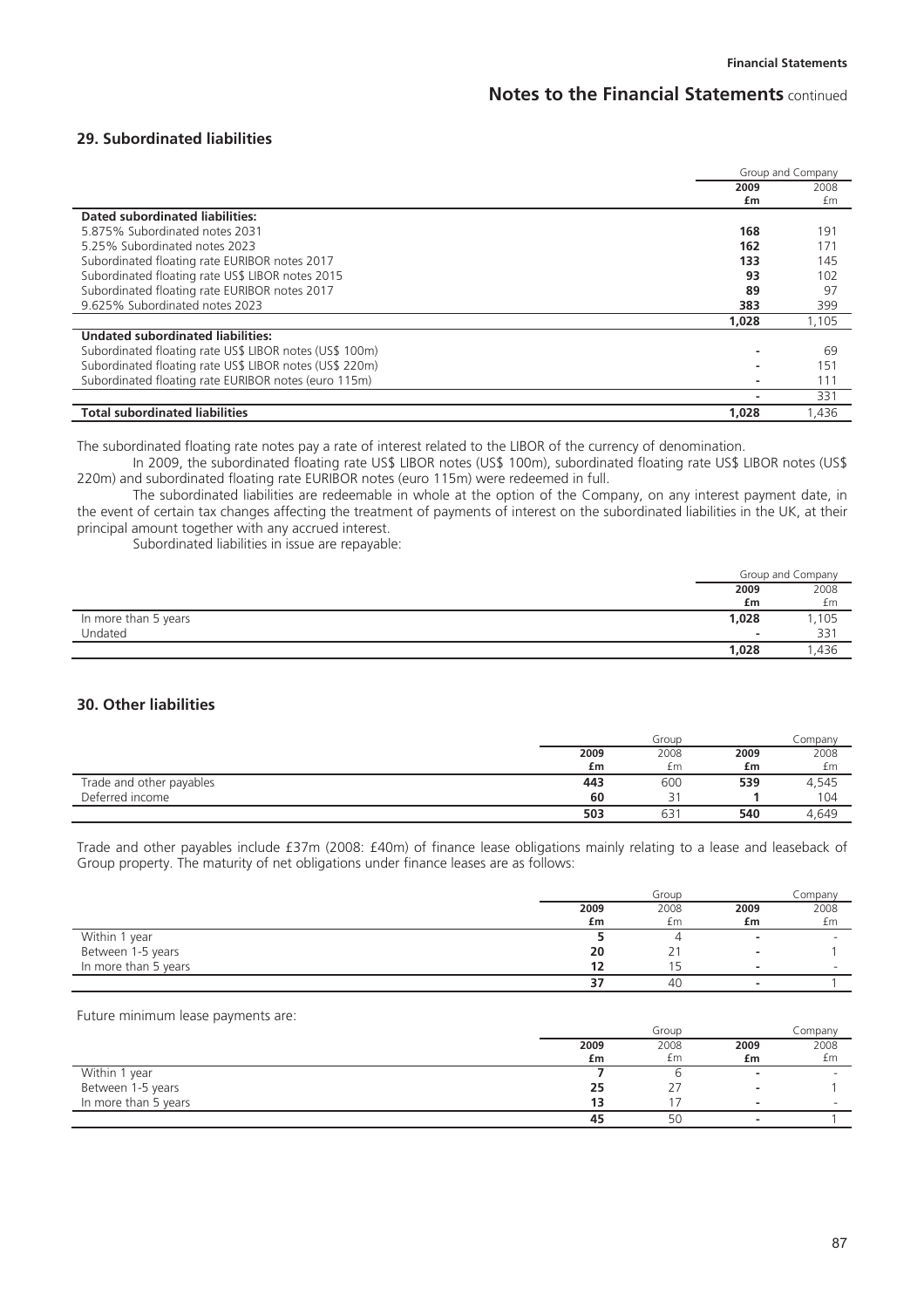At the balance sheet date, the Group and the Company had contracted with lessees for the following future minimum lease payments on sub-leases:

|                     |                          | Group |          | Company |
|---------------------|--------------------------|-------|----------|---------|
|                     | 2009                     | 2008  | 2009     | 2008    |
| Leases which expire | £m                       | £m    | £m       | £m      |
| Within 1 year       | $\overline{\phantom{a}}$ |       |          |         |
| Between 1-5 years   | $\sim$                   |       | <b>.</b> |         |
|                     |                          |       |          |         |

During the year, £3m (2008: £3m) was incurred as a finance lease interest charge.

# **31. Provisions**

|                                     |                          |                          | Group           |
|-------------------------------------|--------------------------|--------------------------|-----------------|
|                                     | <b>Misselling</b>        | Other                    | Total           |
|                                     | £m                       | £m                       | £m              |
| At 1 January 2009                   | 34                       | $\blacksquare$           | 34              |
| Additional provisions               | 70                       | 11                       | 81              |
| Disposal of subsidiary undertakings | (16)                     | (14)                     | (30)            |
| Used during the year                | (88)                     | (3)                      | (91)            |
| Reclassifications                   | $\sim$                   | 18                       | 18              |
| At 31 December 2009                 | $\blacksquare$           | 12                       | 12              |
|                                     |                          |                          |                 |
| To be settled:                      |                          |                          |                 |
| Within 12 months                    | $\overline{\phantom{a}}$ | 12                       | 12              |
|                                     |                          |                          | Company         |
|                                     | <b>Misselling</b>        | Other                    | Total           |
|                                     | £m                       | £m                       | £m              |
| At 1 January 2009                   | $\overline{\phantom{a}}$ | $\blacksquare$           | $\blacksquare$  |
| Additional provisions               | $\sim$                   | 11                       | 11              |
| At 31 December 2009                 | $\sim$                   | 11                       | 11              |
|                                     |                          |                          |                 |
| To be settled:                      |                          |                          |                 |
| Within 12 months                    | $\overline{\phantom{a}}$ | 11                       | 11              |
|                                     |                          |                          | Group           |
|                                     | Misselling               | Other                    | Total           |
|                                     | £m                       | £m                       | £m              |
| At 1 January 2008                   | $\overline{\phantom{a}}$ |                          |                 |
| Additional provisions               | 38                       |                          | 38              |
| Used during the year                | (4)                      | $\overline{\phantom{a}}$ | (4)             |
| At 31 December 2008                 | $\overline{34}$          | $\overline{\phantom{a}}$ | $\overline{34}$ |
|                                     |                          |                          |                 |
| To be settled:                      |                          |                          |                 |
| Within 12 months                    | 34                       | $\overline{\phantom{a}}$ | 34              |
|                                     |                          |                          |                 |

There were no provisions in the Company in 2008.

The misselling provision comprises various claims with respect to product misselling. In calculating the misselling provision, management's best estimate of the provision was calculated based on conclusions regarding the number of claims that will be received, of those, the number that will be upheld, and the estimated average settlement per case. Further information on misselling provisions can be found in 'Critical Accounting Policies' within the Accounting Policies on page 66.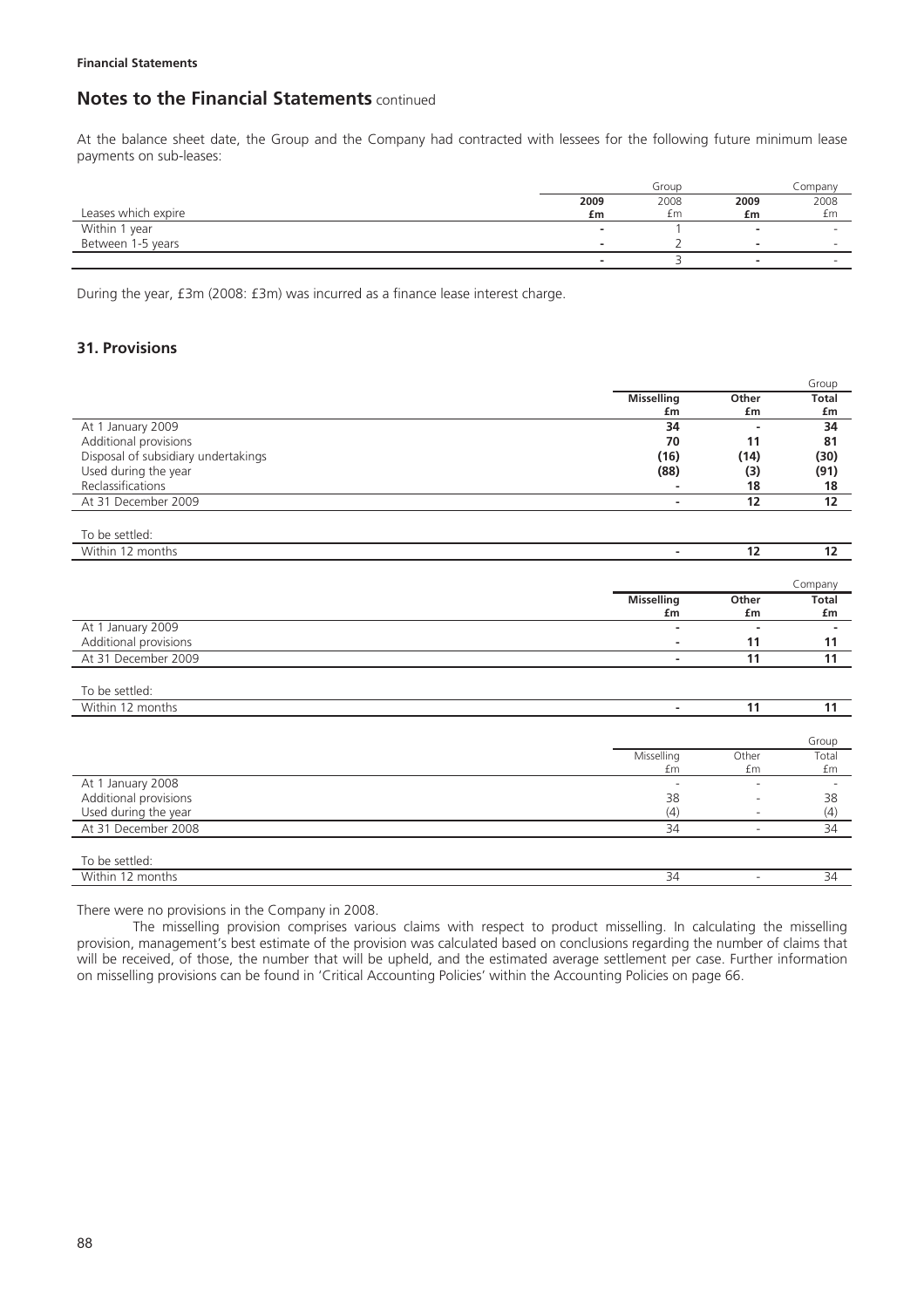### **32. Retirement benefit obligations**

The amounts recognised in the balance sheet were as follows:

|                                             | Group and Company |      |
|---------------------------------------------|-------------------|------|
|                                             | 2009              | 2008 |
|                                             | £m                | £m   |
| Assets/(liabilities)                        |                   |      |
| Funded defined benefit pension scheme       |                   | 4    |
| Funded defined benefit pension scheme       | (126)             |      |
| Unfunded defined benefit pension scheme     | (13)              | (11) |
| Net defined benefit obligation              | (139)             |      |
| Post-retirement medical benefits (unfunded) | (11)              | (10) |
| <b>Total net liabilities</b>                | (150)             |      |

The total net deficit on the Group's defined benefit schemes, and other post-retirement benefit schemes, increased significantly from £17m at 31 December 2008 to £150m at 31 December 2009. The key reason for the increase was a reduction of 100 basis points in the net discount rate (i.e. the discount rate less the inflation rate) used to value the defined benefit scheme liabilities. The increase in assumed inflation also impacted the expected rate of pension increase, in turn leading to a further increase in scheme liabilities. These changes have increased the scheme liabilities, partly offset by contributions made and increase in asset values.

#### **Defined Contribution Pension schemes**

The Group operates one defined contribution scheme, which is part of the Alliance & Leicester Pension Scheme. Employees of the Group were eligible to join the scheme from 1 April 1998. The assets of the schemes are held and administered separately from those of the Company in a separate trustee-administered fund.

An expense of £11m (2008: £10m) was recognised for defined contribution plans in the year, and is included in staff costs classified within administration expenses in the income statement. None of this amount was recognised in respect of key management personnel for the years ended 31 December 2009 and 2008.

#### **Defined Benefit Pension schemes**

The Group operates one defined benefit pension scheme, the Alliance & Leicester Pension Scheme, covering 30% (2008: 31%) of the Group's employees. The defined benefit section of this scheme closed to new entrants on 31 March 1998 and has a defined contribution section for employees who joined the Company after this date. As the defined benefit section of the scheme is closed to new entrants, under the projected unit method, the current service cost when expressed as a percentage of pensionable salaries, will gradually increase over time.

Formal actuarial valuations of the scheme are carried out on a biennial basis by an independent professionally qualified actuary and updated for accounting purposes at each balance sheet date. The latest formal actuarial valuation was made as at 31 March 2008.

The total amount charged to the income statement was determined as follows:

|                                          |      | Group |
|------------------------------------------|------|-------|
|                                          | 2009 | 2008  |
|                                          | £m   | £m    |
| Current service cost                     |      | 19    |
| Past service cost                        | 14   |       |
| Expected return on pension scheme assets | (75) | (84)  |
| Interest cost                            | 77   |       |
|                                          | 24   |       |

The net (liability)/asset recognised in the balance sheet was determined as follows:

|                                                    |          |       |         |         | Group and Company |
|----------------------------------------------------|----------|-------|---------|---------|-------------------|
|                                                    | 2009     | 2008  | 2007    | 2006    | 2005              |
|                                                    | £m       | £m    | £m      | £m      | £m                |
| Present value of funded defined benefit obligation | (1, 477) | 1,209 | (1,324) | (1,327) | (1, 305)          |
| Fair value of plan assets                          | 1,351    | .213  | .377    | .311    | 1,230             |
|                                                    | (126)    | 4     | 53      | (16)    | (75)              |
| Unfunded benefit obligation                        | (13)     | 11    |         | (10)    | (9)               |
|                                                    | (139)    |       |         | (26)    | (84)              |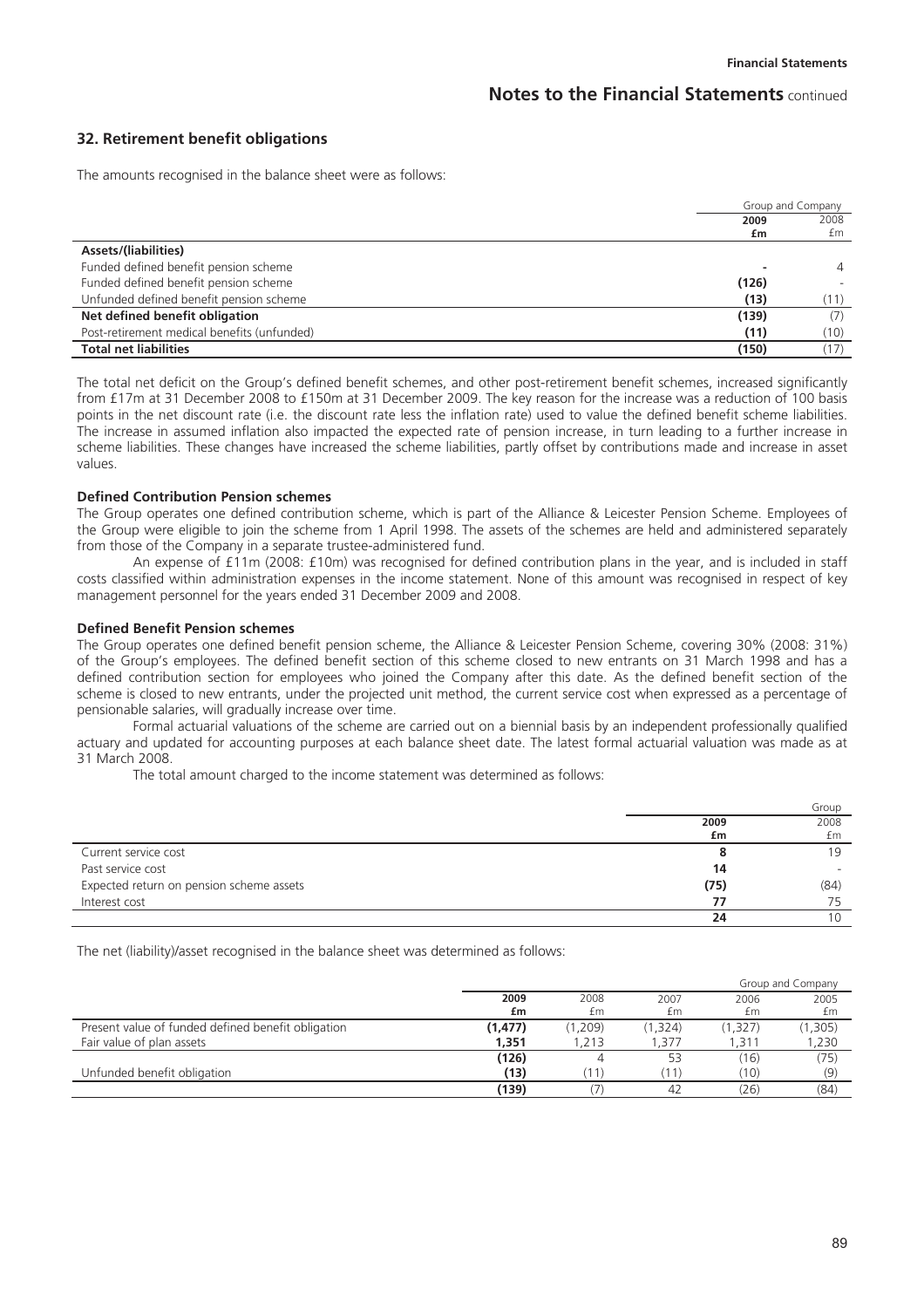Movements in the defined benefit obligations during the year were as follows:

|                         | Group and Company |          |
|-------------------------|-------------------|----------|
|                         | 2009              | 2008     |
|                         | £m                | £m       |
| Balance at 1 January    | (1,220)           | (1, 335) |
| Current service cost    | (8)               | (19)     |
| Interest cost           | (77)              | (75)     |
| Employee contributions  | (4)               | (2)      |
| Past service cost       | (14)              |          |
| Actuarial (loss)/gain   | (222)             | 170      |
| Actual benefit payments | 55                | 41       |
| Balance at 31 December  | (1,490)           | (1,220)  |

Movements in the present value of fair value of scheme assets during the year were as follows:

|                                        | Group and Company |       |
|----------------------------------------|-------------------|-------|
|                                        | 2009              | 2008  |
|                                        | £m                | £m    |
| Balance at 1 January                   | 1,213             | 1,377 |
| Expected return on scheme assets       | 75                | 84    |
| Actuarial gain/(loss) on scheme assets | 30                | (230) |
| Company contributions paid             | 83                | 20    |
| Employee contributions                 |                   |       |
| Actual benefit payments                | (55)              | (40)  |
| Balance at 31 December                 | 1,351             | 1.213 |

The amounts recognised in the Consolidated Statement of Comprehensive Income for each of the five years indicated were as follows:

|                                             |      |      |      |      | Group and Company |
|---------------------------------------------|------|------|------|------|-------------------|
|                                             | 2009 | 2008 | 2007 | 2006 | 2005              |
|                                             | £m   | fm   | £m   | fm   | £m                |
| Actuarial (gain)/loss on scheme assets      | (30) | 230  |      | 13)  | (108)             |
| Actuarial loss/(gain) on scheme liabilities | 222  | 170  | (57) | (34) | 130               |
| Total net actuarial loss/(gain)             | 192  | 60   | (54  | (47) |                   |

The actual return on scheme assets was a gain of £105m (2008: £146m loss). Cumulative net actuarial loss of £179m (2008: £13m gain) has been recognised in the Consolidated Statement of Comprehensive Income. The Group's pension schemes did not directly hold any equity securities of the Company or any of its related parties at 31 December 2009. In addition, the Group does not hold insurance policies over the schemes, and has not entered into any significant transactions with the schemes.

The assets of the funded plans are held independently of the Group's assets in separate trustee administered funds. The principal duty of the trustees is to act in the best interests of the members of the scheme. Ultimate responsibility for investment strategy rests with the trustees of the scheme who are required under the Pensions Act 2004 to prepare a statement of investment principles.

The trustees of the Group's scheme have developed the following investment objectives:

- > To maintain a portfolio of suitable assets of appropriate quality, suitability and liquidity which will generate income and capital growth to meet, together with new contributions from members and the employers, the cost of current and future benefits which the pension scheme provides, as set out in the trust deed and rules.
- > To limit the risk of the assets failing to meet the liabilities, over the long-term and on a shorter-term basis as required by prevailing legislation.
- > To minimise the long-term costs of the pension scheme by maximising the return on the assets whilst having regard to the objectives shown above.

Asset allocation strategies were reviewed in 2008 and 2009, and automatic rebalancing to the central benchmark positions was suspended as a result of the unprecedented volatility in asset markets during this period. Future allocation strategies will be set to allow for a more dynamic approach. Implementation of these strategies began in 2009 and will continue during 2010 whilst taking into account market conditions.

The statement of investment principles for the scheme adopted in 2009 has set the long-term target allocation of plan assets at 25% Equities, 25% alternative return-seeking assets (including Property), 25% Bonds and 25% Gilts. Movement towards this long term target commenced during the year and progress will be dependent on market conditions.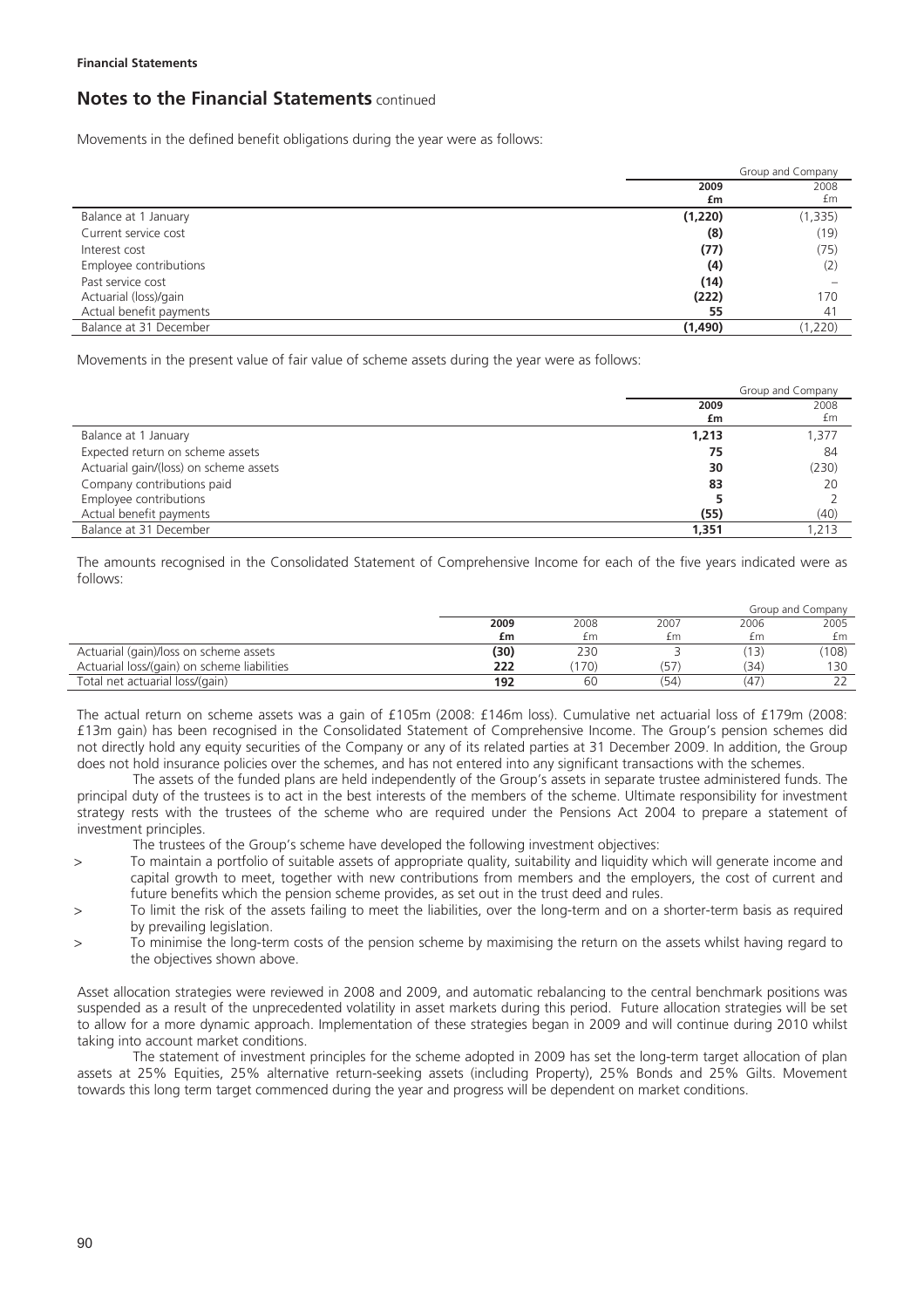**2009** 

2008

# **Notes to the Financial Statements** continued

The categories of assets in the scheme by value and as a percentage of total scheme assets for the Group and Company are as follows:

|                           | 2009  | 2009 | 2008 | 2008           |
|---------------------------|-------|------|------|----------------|
|                           | £m    | %    | £m   | $\%$           |
| UK equities               | 283   | 21   | 283  | 23             |
| Overseas equities         | 269   | 20   | 218  | 18             |
| Corporate bonds           | 333   | 25   | 228  | 19             |
| Government Fixed Interest | 247   | 18   | 252  | 21             |
| Government Index Linked   | 128   | 10   | 117  | 10             |
| Property funds            | 58    |      | 64   | 5              |
| Cash                      |       |      |      |                |
| Other                     | 30    |      | 46   | $\overline{4}$ |
|                           | 1,351 | 100  | .213 | 100            |

Other assets consist of annuities and derivatives that are used to protect against inflation and interest rate movements.

The expected rates of return by asset class used to calculate the expected return for the year were:

|                  | Group and Company |      |
|------------------|-------------------|------|
|                  | 2009              | 2008 |
|                  | %                 | $\%$ |
| Equities         | 8.1               | 7.8  |
| Corporate bonds  | 6.2               | 5.0  |
| Government bonds | 3.9               | 5.0  |
| Property         | 6.3               | 6.4  |

The expected return on plan assets is determined by considering the expected returns available on the assets underlying the current investment policy, as follows:

| $\geq$ | <b>Equities</b>  | Long-term median real rate of return experienced after considering projected movements<br>in asset indices |
|--------|------------------|------------------------------------------------------------------------------------------------------------|
| >      | Corporate bonds  | Gross redemption yields as at the balance sheet date, less a margin for default risk                       |
| $\geq$ | Government bonds | Gross redemption yields as at the balance sheet date                                                       |
| $\geq$ | Property funds   | Average of returns for UK equities and government bonds                                                    |
| $\geq$ | Cash             | Expected long term bank rate, after considering projected inflation rate                                   |

### **Actuarial assumptions**

The principal actuarial assumptions used were as follows:

|                                                                                 | 2009  | ZUUÖ  |
|---------------------------------------------------------------------------------|-------|-------|
|                                                                                 | $\%$  | $\%$  |
| To determine benefit obligations:                                               |       |       |
| - Discount rate for scheme liabilities                                          | 5.8   | 6.4   |
| - General price inflation                                                       | 3.4   | 3.0   |
| - General salary increase                                                       | 3.4   | 3.5   |
| - Expected rate of pension increase                                             | 3.3   | 3.0   |
| To determine net periodic benefit cost:                                         |       |       |
| - Discount rate                                                                 | 6.4   | 5.7   |
| - Expected rate of pension increase                                             | 3.0   | 3.3   |
| - Expected rate of return on plan assets                                        | 6.4   | 6.5   |
| <b>Medical cost trend rates:</b>                                                |       |       |
| - Initial rate                                                                  | 5.5   | 6.0   |
| - Ultimate rate                                                                 | 4.5   | 4.5   |
| - Year of ultimate rate                                                         | 2013  | 2013  |
|                                                                                 |       |       |
|                                                                                 | Years | Years |
| Longevity at 60 for current pensioners, on the valuation date:                  |       |       |
| - Males                                                                         | 27.6  | 27.5  |
| - Females                                                                       | 30.0  | 29.9  |
| Longevity at 60 for future pensioners currently aged 40, on the valuation date: |       |       |
| - Males                                                                         | 29.7  | 29.6  |
| - Females                                                                       | 31.3  | 31.2  |

The rate used to discount the retirement benefit obligation is determined to reflect duration of the liabilities based on the annual yield at 31 December of the sterling 15+ year AA Corporate Bond iBoxx Index, representing the market yield of high quality corporate bonds on that date, adjusted to match the terms of the scheme liabilities. The inflation assumption is set based on the Bank of England projected inflation rates over the duration of scheme liabilities weighted by projected scheme cash flows.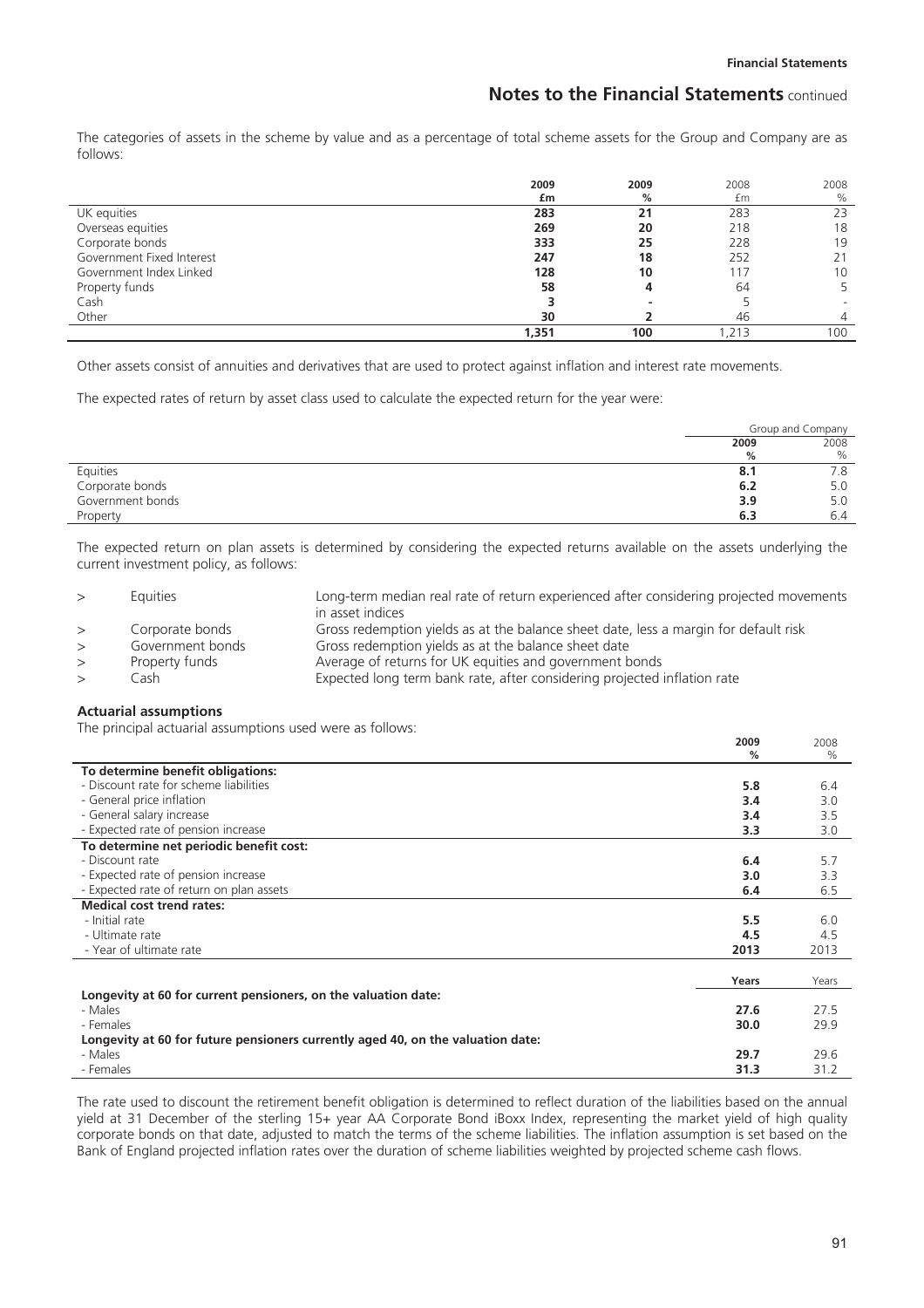The mortality assumption used in preparation of the valuation was the Continuous Mortality Investigation Table PXA 92MCC 2009 with a future improvement underpin of 1% for males and 0.5% for females. The table above shows that a member retiring at age 60 as at 31 December 2009 is assumed to live for, on average, 27.6 years for a male and 30.0 years for a female. In practice, there will be variation between individual members but these assumptions are expected to be appropriate across all members. It is assumed that younger members will live longer in retirement than those retiring now. This reflects the expectation that mortality rates will continue to fall over time as medical science and standards of living improve. To illustrate the degree of improvement assumed the table also shows the life expectancy for members aged 40 now, when they retire in 20 years time at age 60.

The Group determined its expense measurements above based upon long-term assumptions taking into account target asset allocations of assets set at the beginning of the year, offset by actual returns during the year. Year-end obligation measurements are determined by reference to market conditions at the balance sheet date. Assumptions are set in consultation with third party advisors and in-house expertise.

The Group currently expects to contribute £19m to its defined benefit pension schemes in 2010. The benefits expected to be paid in each of the next five years, and in the aggregate for the five years thereafter are:

| Year ending 31 December: | £m  |
|--------------------------|-----|
| 2010                     | 55  |
| 2011                     | 57  |
| 2012                     | 59  |
| 2013                     | 61  |
| 2014                     | 63  |
| Five years ended 2019    | 347 |

### **Post Retirement Medical Benefit Plans**

The Group also operates unfunded post retirement medical benefit plans for a number of its former employees. The post retirement medical benefit plans in operation are accounted for in the same manner as defined benefit pension plans.

Formal actuarial valuations of the liabilities of the schemes are carried out on a triennial basis by an independent professionally qualified actuary and updated for accounting purposes at each balance sheet date. The latest formal actuarial valuation was made as at 31 December 2006 and updated to 31 December 2009 by a qualified independent actuary.

Actuarial assumptions used for the Group's post retirement medical benefit plan are the same as those used for the Group's defined benefit pension schemes. There was an actuarial loss during the year of £1m (2008: £nil) on the Group's postretirement medical benefits liability. A one percentage point movement in medical cost trends would increase or decrease the post-retirement medical benefit liability and interest cost by £1m (2008: £1m).

# **33. Contingent liabilities and commitments**

The estimated maximum exposure in respect of contingent liabilities and commitments granted is:

|                                                                                     |       | Group                    |         | Company |
|-------------------------------------------------------------------------------------|-------|--------------------------|---------|---------|
|                                                                                     | 2009  | 2008                     | 2009    | 2008    |
|                                                                                     | £m    | £m                       | £m      | £m      |
| Guarantees given to subsidiaries                                                    |       | $\overline{\phantom{0}}$ | 208,232 |         |
| Guarantees given to third parties                                                   | 137   | 202                      | 137     | 200     |
| Formal standby facilities, credit lines and other commitments with original term to |       |                          |         |         |
| maturity of:                                                                        |       |                          |         |         |
| - 1 year or less                                                                    | 2.014 | 380                      | 1,620   | 323     |
| $-$ More than 1 year                                                                | 137   | 1.595                    | 137     | 725     |
|                                                                                     | 2.288 | 2.177                    | 210.126 | .248    |

### **Unauthorised overdraft fees**

A number of financial institutions have been involved in legal proceedings with the Office of Fair Trading ("OFT"), regarding the legal status and enforceability of unarranged overdraft fees (the "OFT Proceedings"). The Company was not a party to the OFT Proceedings but its parent company, Santander UK plc, was. The OFT Proceedings were concerned with whether certain of the financial institutions' terms and conditions are subject to the fairness test in the Unfair Terms in Consumer Contract Regulations 1999 (the "Regulations") and whether they are capable of being 'penalties' at common law.

In April 2008 the High Court confirmed that the then current terms and conditions of Santander UK plc were not capable of being penalties at common law. This finding was not appealed by the OFT. The High Court also found that the relevant terms were assessable for fairness under the Regulations. On 26 February 2009, the Court of Appeal dismissed the appeal against the High Court's judgment made by the relevant financial institutions and held that unarranged overdraft fees were assessable for fairness under the Regulations.

The House of Lords gave the relevant financial institutions permission to appeal this judgment. The hearing before the House of Lords took place on 23 to 25 June 2009. The Supreme Court (previously The House of Lords) gave its judgment on 25 November 2009 and ruled that the level of the unauthorised overdraft fees of the relevant financial institutions could not be assessed for fairness under the Regulations (to the extent that the terms pursuant to which the fees are levied are in plain and intelligible language), although they may be assessed for fairness on some other basis.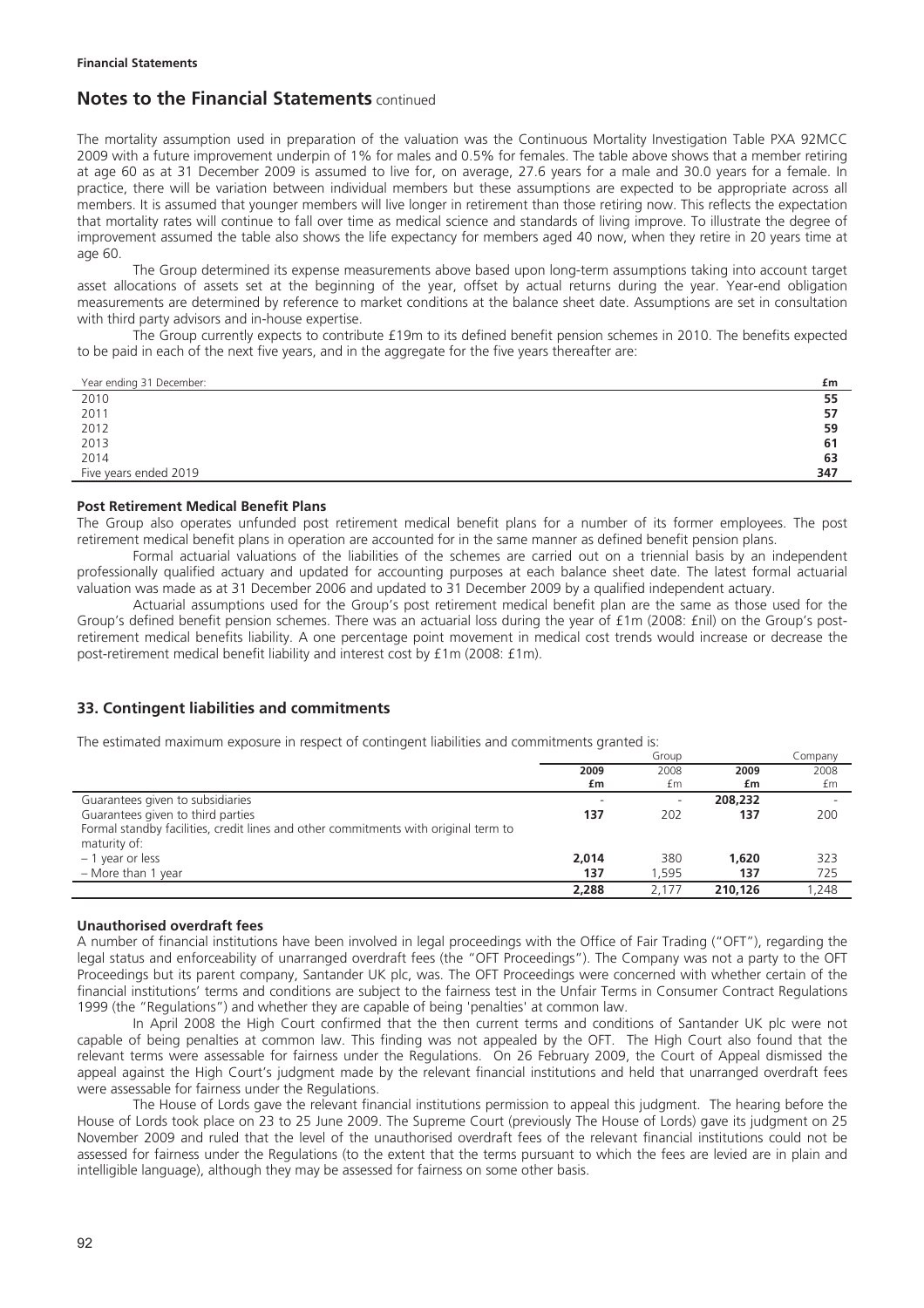On 22 December 2009, the OFT announced that it would not be continuing with its investigation into the fairness of unarranged overdraft fees.

The Company has rejected the vast majority of complaints which remained in respect of unarranged overdraft fees after the Supreme Court decision, and it is understood that the Financial Ombudsman Service has also rejected the vast majority of complaints that it had had on hold since the commencement of the OFT Proceedings. The Company has started to invite County Courts to dismiss those claims against them which have been stayed since the commencement of the OFT Proceedings and which relate to the issues covered in the OFT Proceedings. It is presently anticipated that the Company will continue with this approach.

#### **Financial Services Compensation Scheme**

The Financial Services Compensation Scheme (FSCS), the UK's statutory fund of last resort for customers of authorised financial services firms, pays compensation if a firm is unable to meet its obligations as they fall due. As a result of the failure of a number of deposit-taking institutions during the second half of 2008, the FSCS now stands as a creditor of Bradford & Bingley plc and the administrations of Heritable Bank, Kaupthing Singer & Friedlander and Landsbanki "Icesave". The FSCS has borrowed from HM Treasury to fund the compensation costs associated with those failures. These borrowings are currently on an interest-only basis until 31 March 2012.

The FSCS fulfils its obligations by raising management expenses levies and compensation levies on the industry. In relation to compensation relating to protected deposits, each deposit-taking institution contributes towards these levies in proportion to their share of total protected deposits, subject to a threshold set by the UK Financial Services Authority establishing the maximum that the FSCS can levy for compensation in any one year. The limit on the FSCS management expenses for the three years from September 2008 in relation to the above-mentioned failures has been capped at £1bn per annum. The FSCS has the power to raise levies on firms who have ceased to participate in the scheme and are in the process of ceasing to be authorised (so called 'exit levies') for the amount that the firm would otherwise have been asked to pay during the relevant levy year. The Group has an accrual for its share of management expenses levies for the 2009/10 and 2010/11 levy years as at 31 December 2009 of £25m (2008: £21m).

The FSCS will receive funds from asset sales, surplus cash flow, or other recoveries from each of the above-named banks. These recoveries will be used to reduce the principal amount outstanding on the FSCS's borrowings. Only after the interest-only period which is expected to end on 31 March 2012 will a schedule for repayment of any remaining principal outstanding (after recoveries) on the borrowings be agreed between the FSCS and HM Treasury. It is expected that, from that point, the FSCS will begin to raise compensation levies (principal repayments) relating to the above-named banks. No provision for compensation levies, which could be significant, has been made in these Consolidated Financial Statements.

#### **Regulatory**

The Group engages in discussion, and fully co-operates with the UK Financial Services Authority in their enquiries, including those exercised under statutory powers, regarding its interaction with past and present customers and policyholders both as part of the UK Financial Services Authority's general thematic work and in relation to specific products and services.

#### **Obligations under stock borrowing and lending agreements**

Obligations under stock borrowing and lending agreements represent contractual commitments to return stock borrowed. These obligations totalling £13,619m at 31 December 2009 (2008: £2,795m) are offset by a contractual right to receive stock under other contractual agreements.

#### **Other off-balance sheet commitments**

The Group has commitments to lend at fixed interest rates which expose it to interest rate risk.

#### **Operating lease commitments**

|                                                     |      | Group |      | Company |
|-----------------------------------------------------|------|-------|------|---------|
|                                                     | 2009 | 2008  | 2009 | 2008    |
|                                                     | £m   | £m    | £m   | £m      |
| Rental commitments under operating leases expiring: |      |       |      |         |
| $-$ No later than 1 year                            | 14   |       |      |         |
| - Later than 1 year but no later than 5 years       | 38   |       | 38   |         |
| - Later than 5 years                                | 32   | 64    | 32   | 124     |
|                                                     | 84   |       |      |         |

At 31 December 2009, the Group held various leases on land and buildings, many for extended periods, and other leases for equipment, which require the following aggregate minimum lease payments:

|                                         | Group | Company |
|-----------------------------------------|-------|---------|
| Leases expiring year ended 31 December: | £m    | £m      |
| 2010                                    | 14    | 13      |
| 2011                                    | 11    |         |
| 2012                                    | 10    | 10      |
| 2013                                    | 9     |         |
| 2014                                    | 8     |         |
| Total thereafter                        | 32    | 32      |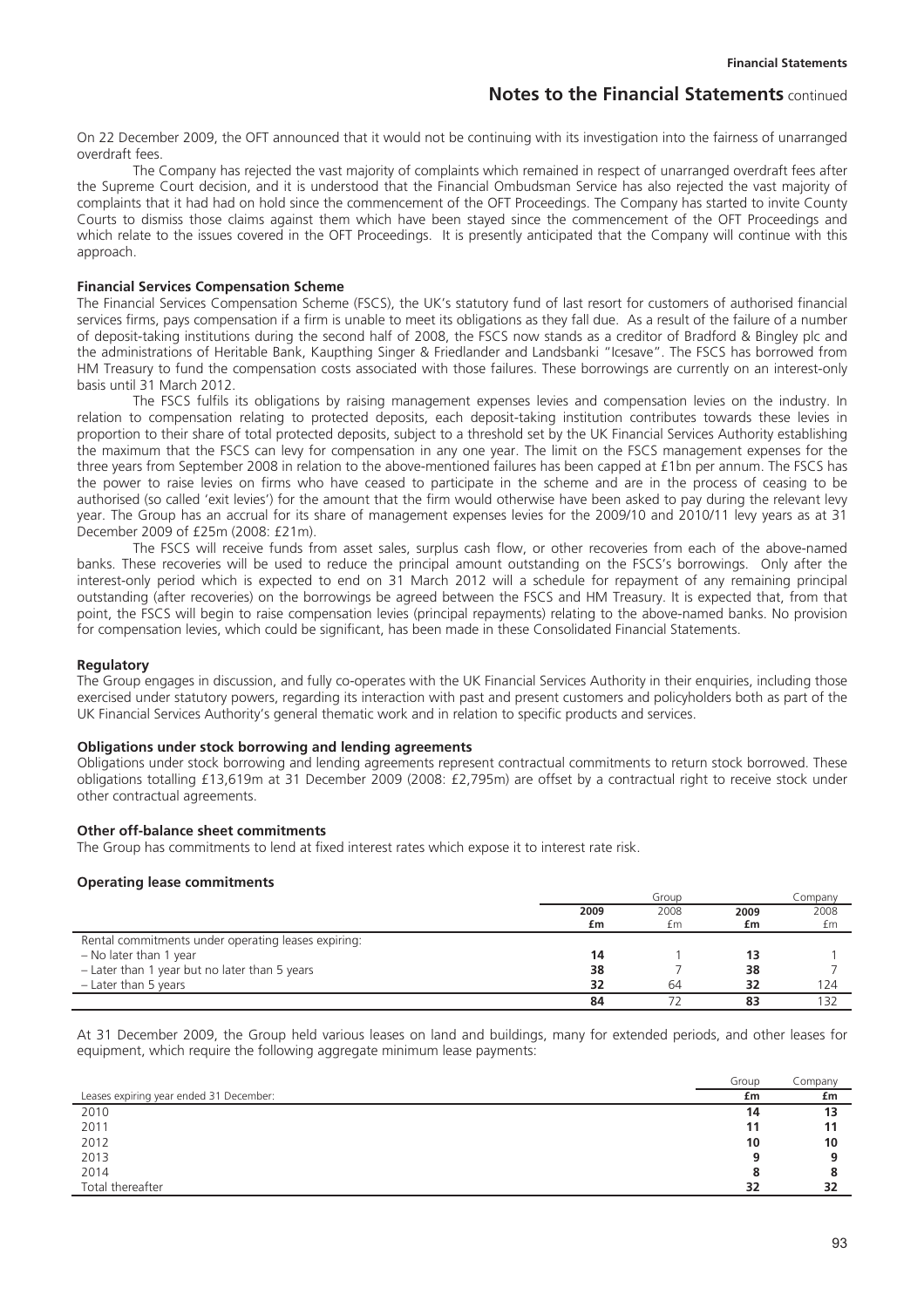Group rental expense comprises:

|                               |                          | Group |
|-------------------------------|--------------------------|-------|
|                               | 2009                     | 2008  |
|                               | £m                       | £m    |
| In respect of minimum rentals |                          |       |
| Less: sub-lease rentals       | $\overline{\phantom{a}}$ |       |
|                               |                          |       |

## **34. Innovative Tier 1**

On 22 March 2004, the Company issued £300m of innovative Tier 1 capital securities. The Tier 1 securities are perpetual securities and pay a coupon on 22 March each year, with the first coupon paid on 22 March 2005. At each payment date, the Company can decide whether to declare or defer the coupon indefinitely. If a coupon is deferred then the Company may not pay a dividend on any share until it next makes a coupon payment. The Company can be obliged to make payment in the event of winding up.

The coupon is 5.827% per annum until 22 March 2016. Thereafter the coupon steps up to a rate, reset every five years, of 2.13% per annum above the gross redemption yield on a UK Government Treasury Security. The Tier 1 securities are redeemable at the option of the Company on 22 March 2016 or on each payment date thereafter. No such redemption may be made without the consent of the UK Financial Services Authority. In both 2009 and 2008 the coupon of £17.5m was paid.

### **35. Share capital and preference shares**

|                                     | Ordinary shares of<br>50 pence each<br>£m |
|-------------------------------------|-------------------------------------------|
| Share capital                       |                                           |
| Issued and fully paid share capital |                                           |
| At 1 January 2009                   | 328                                       |
| Shares issued                       | 600                                       |
| At 31 December 2009                 | 928                                       |
| At 1 January 2008                   | 210                                       |
| Shares issued                       | 118                                       |
| At 31 December 2008                 | 328                                       |

The Company has one class of ordinary shares which carry no right to fixed income. On 10 June 2009 the Company issued 116,583 ordinary shares of £0.50 each to Alliance & Leicester Share Ownership Trust Limited as nominee and on behalf of participants in the Alliance & Leicester Deferred Bonus Scheme. These shares were subsequently transferred to Santander UK plc in accordance with the Scheme of Arrangement, in exchange for 38,817 shares in Banco Santander, S.A.

On 30 June 2009 the Company issued 1,200,000,000 ordinary shares of £0.50 each in capital of the Company to Santander UK plc, utilising £600,000,000 of the Company's share premium account to issue new bonus shares at par.

|                       | Ordinary shares of<br>50 pence each<br>£m |
|-----------------------|-------------------------------------------|
| Share premium account |                                           |
| At 1 January 2009     | 724                                       |
| Shares issued         | (600)                                     |
| At 31 December 2009   | 124                                       |
| At 1 January 2008     | 125                                       |
| Shares issued         | 599                                       |
| At 31 December 2008   | 724                                       |
|                       |                                           |

#### **Preference shares**

On 24 May 2006, the Company issued £300m fixed/floating rate non-cumulative callable preference shares, resulting in net proceeds of £294m. The preference shares entitle the holders to a fixed non-cumulative dividend, at the discretion of the Board, of 6.22% per annum payable annually from 24 May 2007 until 24 May 2019 and quarterly thereafter at a rate of 1.13% per annum above three month sterling LIBOR. The preference shares are redeemable only at the option of the Company on 24 May 2019 or on each quarterly dividend payment date thereafter. No such redemption may be made without the consent of the UK Financial Services Authority.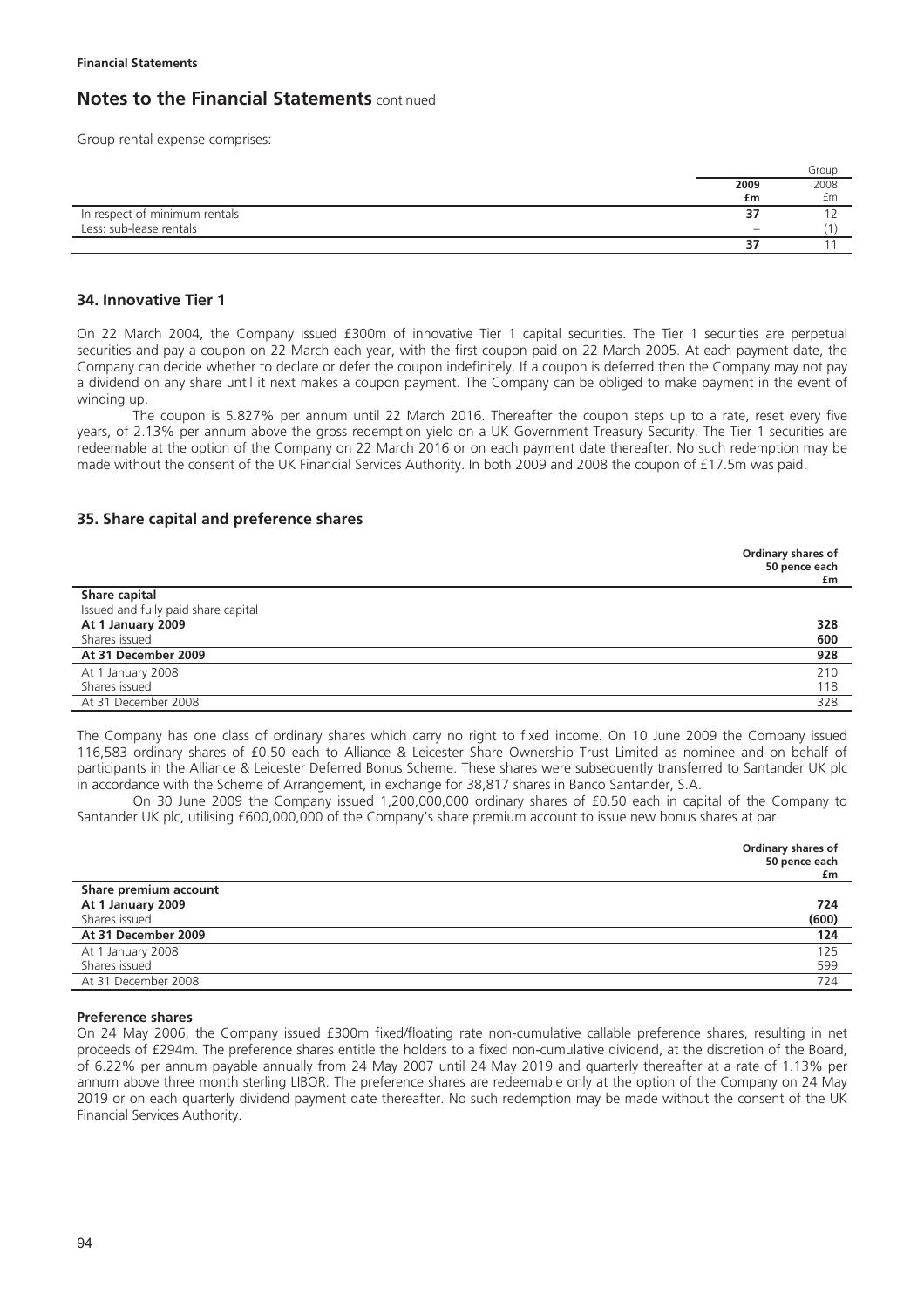On 26 February 2010 it was announced that as the Company's preference shares will not transfer to Santander UK plc under the proposed Part VII Transfer, the Company and Santander UK plc have agreed that the holders of the Company's preference shares should be given the opportunity to exchange their Alliance & Leicester plc preference shares for new preference shares to be issued by Santander UK plc. It is intended that the exchange will be carried out by a scheme of arrangement under Part 26 of the Companies Act 2006, which, if approved by the Court as well as holders of the Company's preference shares and Santander UK plc (as holder of the ordinary shares of Alliance & Leicester plc), the Company's preference shares would be substituted with new preference shares to be issued by Santander UK plc on substantially similar terms.

## **36. Dividends**

Analysis of dividends paid is as follows:

|                           | Group and Company        |           |
|---------------------------|--------------------------|-----------|
|                           | 2009                     | 2008      |
|                           | Pence per                | Pence per |
|                           | Share                    | Share     |
| Ordinary shares (equity): |                          |           |
| 2007 interim              | $\overline{\phantom{0}}$ | 18.8      |
| 2007 final                | $\overline{\phantom{0}}$ | 36.5      |
| 2008 interim              | $\overline{\phantom{a}}$ | 18.0      |
|                           | $\overline{\phantom{a}}$ | 73.3      |

### **37. Cash flow statement**

#### **a) Reconciliation of profit/(loss) after tax to net cash flow from operating activities:**

|                                                                        |           | Group   |           | Company  |
|------------------------------------------------------------------------|-----------|---------|-----------|----------|
|                                                                        | 2009      | 2008    | 2009      | 2008     |
|                                                                        | £m        | £m      | £m        | £m       |
| Profit/(loss) for the year                                             | 60        | (918)   | (78)      | (275)    |
| Non-cash items included in net profit                                  |           |         |           |          |
| Increase in prepayments and accrued income                             | (128)     | (4)     | (142)     | (7)      |
| (Decrease)/increase in accruals and deferred income                    | (358)     | (36)    | 130       | (29)     |
| Depreciation and amortisation                                          | 121       | 114     | 45        | 44       |
| Provisions for liabilities and charges                                 | 81        | 15      | 11        | (19)     |
| Provision for impairment                                               | 363       | 1,033   | 532       | 783      |
| Other non-cash items                                                   | 263       | (221)   | 278       | (153)    |
|                                                                        | 402       | (17)    | 776       | 344      |
| <b>Changes in operating assets and liabilities</b>                     |           |         |           |          |
| Net decrease in trading assets                                         |           | 1,439   |           | 1,439    |
| Net decrease/(increase) in derivative assets                           | 1,768     | (1,905) | 1,608     | (1,286)  |
| Net decrease/(increase) in financial assets designated at fair value   | 13        | 828     | 13        | (27)     |
| Net (increase)/decrease in loans and advances to banks and customers   | (25, 553) | 5,114   | (26, 703) | 4,750    |
| Net decrease/(increase) in other assets                                | 185       | (5,887) | 1,224     | (6, 813) |
| Net increase/(decrease) in deposits by banks and deposits by customers | 44,991    | 2,794   | 46,870    | 4,583    |
| Net (decrease)/increase in derivative liabilities                      | (1, 335)  | 990     | (1, 353)  | 1,013    |
| Net decrease in financial liabilities designated at fair value         | (650)     | (3,299) | (650)     | (3,299)  |
| Net (decrease)/increase in debt issued                                 | (4,760)   | 3,603   | (4, 513)  | 2,582    |
| Net decrease in other liabilities                                      | (457)     | (29)    | (4, 174)  | (391)    |
| Effects of exchange rate differences                                   | (841)     |         | (409)     |          |
| Net cash flow from operating activities before tax                     | 13,763    | 3,631   | 12,689    | 2,895    |
| Income tax (paid)/received                                             | (3)       | 21      | (3)       | 32       |
| Net cash flow from operating activities                                | 13,760    | 3,652   | 12,686    | 2,927    |

#### **b) Analysis of the balances of cash and cash equivalents in the balance sheet:**

|                                      |        | Group |        | Lompany |
|--------------------------------------|--------|-------|--------|---------|
|                                      | 2009   | 2008  | 2009   | 2008    |
|                                      | £m     | £m    | £m     | £m      |
| Cash and balances with central banks | 446    | .553  | 446    | 1,553   |
| Loans and advances to banks          | 14.825 | 816   | 14,416 | 814     |
| <b>Cash and cash equivalents</b>     | 15,271 | 2.369 | 14,862 | 2,367   |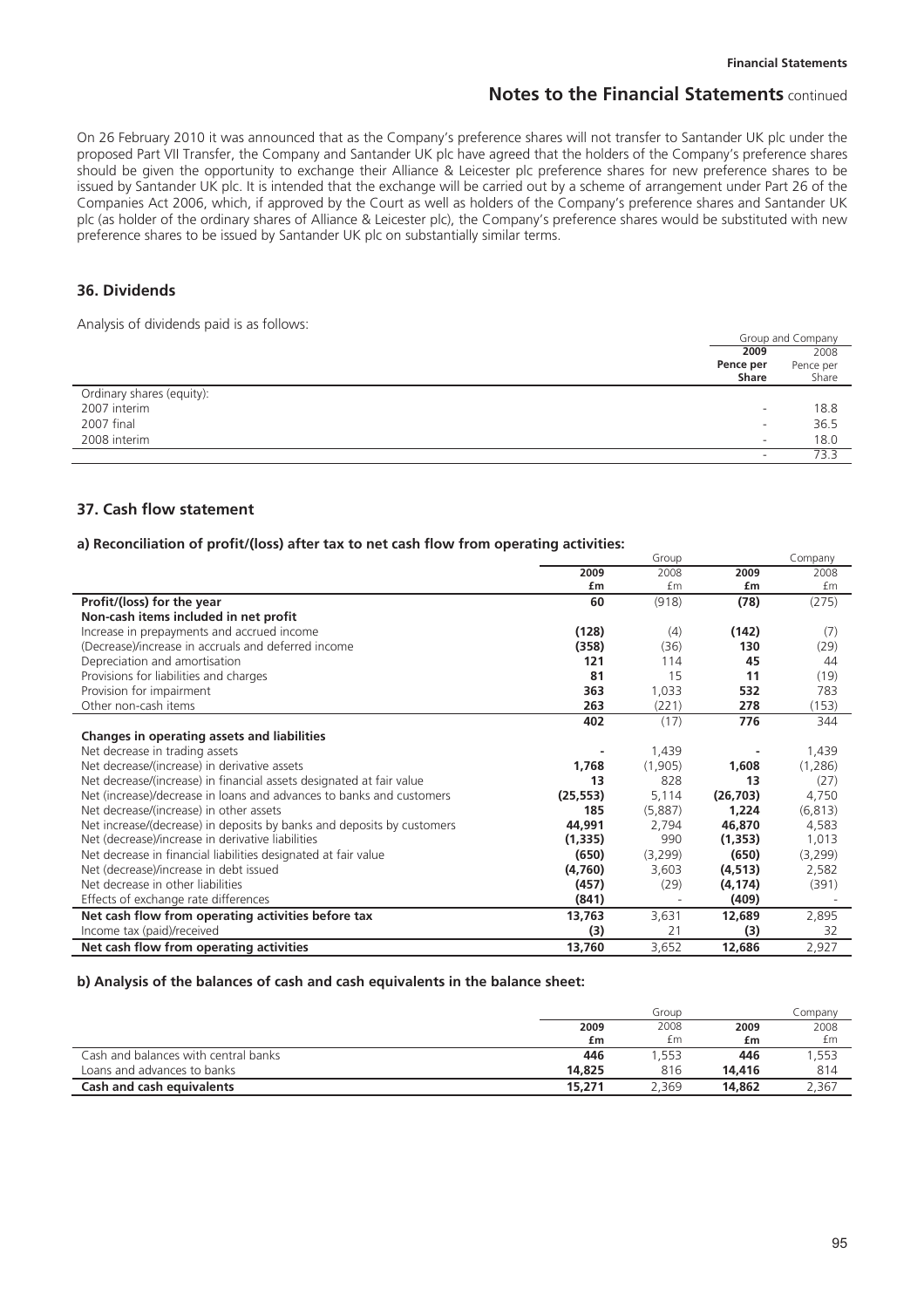# **38. Collateral pledged and received**

The Group pledges assets as collateral in the following areas of the business.

The Company enters into securitisation transactions whereby portfolios of residential mortgage loans are purchased by or assigned to special purpose securitisation companies, and have been funded through the issue of mortgage-backed securities. Holders of the securities are only entitled to obtain payments of principal and interest to the extent that the resources of the securitisation companies are sufficient to support such payments and the holders of the securities have agreed in writing not to seek recourse in any other form. At 31 December 2009, £21,713m (2008: £22,582m) of residential mortgage loans were so assigned.

In 2008, the Company also established a covered bond programme, whereby securities are secured by a pool of ringfenced residential mortgages. At 31 December 2009, £nil (2008: £3,222m) of residential mortgage loans had been so secured.

Collateral is also provided in the normal course of derivative business to counterparties. As at 31 December 2009, £21m (2008: £196m) of such collateral in the form of cash had been pledged.

The Company enters into sale and repurchase agreements and similar transactions, which are accounted for as secured borrowings. Upon entering into such transactions, the Company provides collateral equal to 100%-131% of the borrowed amount. The fair value of assets that were so pledged at 31 December 2009 was £19,395m (2008: £21,133m).

The Company also enters into purchase and resale agreements and similar transactions whereby the Company receives collateral. The Company is permitted to sell or re-pledge the collateral held. The carrying amount of assets that were so provided at 31 December 2009 was £4,643m (2008: £2,795m) of which £4,643m (2008: £2,763m) was sold or re-pledged.

## **39. Share-based compensation**

During the year ended 31 December 2009, the Group had four share-based payment arrangements, including Share Incentive Plan (SIP) partnership shares. Three other share-based payment arrangements ceased to operate in 2008 following the acquisition by Banco Santander, S.A.. The Executive Directors of the Company also participate in schemes as disclosed in the Annual Report & Accounts of Santander UK plc.

Options held under the ShareSave plan, share option plan and senior manager deferred bonus scheme became exercisable on 7 October 2008 and lapsed, if they had not been exercised, on 7 April 2009. Shares acquired upon exercise of the option in that period were automatically exchanged for Banco Santander, S.A. shares in the same three for one ratio as was applicable to all shareholders upon acquisition by Banco Santander, S.A. Outstanding executive deferred bonus scheme options were all exercised on 7 October 2008 and Long-Term Incentive Plan (LTIP) shares all lapsed on 7 October 2008. Restricted share plan shares vested and were converted to Banco Santander, S.A. shares on acquisition in the same three for one ratio, in accordance with the scheme rules.

The following table summarises the movement in the number of options over shares between those outstanding at the beginning and end of the year, together with the changes in weighted average exercise price over the same period:

|                                                |                          | <b>Share</b>  | Senior manager<br>deferred |
|------------------------------------------------|--------------------------|---------------|----------------------------|
|                                                | <b>ShareSave</b>         | option plan   | bonus $(1)$                |
| 2009                                           | No. of shares            | No. of shares | No. of shares              |
| Outstanding at 1 January                       | 564,675                  | 2,232,426     | 64,726                     |
| Lapsed                                         | (564, 675)               | (2,232,426)   |                            |
| Exercised                                      |                          |               | (64, 726)                  |
| Outstanding at 31 December 2009 <sup>(3)</sup> |                          |               |                            |
| Weighted average exercise price in 2009        | $\overline{\phantom{a}}$ |               | 285.5p                     |

|                                         |               |                 |                |                  | Long term        |                               |
|-----------------------------------------|---------------|-----------------|----------------|------------------|------------------|-------------------------------|
|                                         |               | Share           | Executive      | Restricted       | incentive plan   | Senior manager                |
|                                         | ShareSave     | option plan     | deferred bonus | share plan       | (LTIP)           | deferred bonus <sup>(1)</sup> |
| 2008                                    | No. of shares | No. of shares   | No. of shares  | No. of shares    | No. of shares    | No. of shares                 |
| Outstanding at 1 January                | 3,388,840     | 3,830,524       | 58,721         | 306,932          | 1,083,669        | 243,597                       |
| Granted $(4)$                           |               | 376,255         | ۰              | 627,598          | 676.876          | 291,901                       |
| Lapsed                                  | (2,768,842)   | (1, 974, 353)   | (32, 514)      | (627, 361)       | (1,736,241)      | (137, 725)                    |
| Exercised                               | (55, 323)     |                 | (26, 207)      | (307, 169)       | (24, 304)        | (333,047)                     |
| Outstanding at 31 December 2008         | 564.675       | 2,232,426       |                |                  |                  | 64.726                        |
| Exercisable at 31 December 2008         | 564.675       | 2,232,426       |                |                  |                  | 64,726                        |
| Weighted average exercise price in 2008 | 630.2p        | n/a             | 525.5p         | 274.2p           | 525.5p           | 285.5p                        |
| Range of exercise prices for options    | 632p - 815p   | 544p - 1,093p   | n/a            | n/a              | n/a              | n/a                           |
| Weighted average remaining contractual  | n/a           | n/a             | n/a            | n/a              | n/a              | n/a                           |
| Weighted average fair value options     | n/a           | 84 <sub>p</sub> | n/a            | 390 <sub>p</sub> | 428 <sub>p</sub> | $1,553p^{(2)}$                |

(1) The figures in the table relate to the level of bonus deferred, i.e. excluding the matching element.

(2) The option value includes the deferred share and the fair value of the matched element less the cash bonus foregone.<br>(3) Upon exercise, Alliance & Leicester plc shares were automatically converted to Banco Santander S.

(4) No shares have been granted under any of the schemes since acquisition by Banco Santander, S.A. on 7 October 2008.

The Share Incentive Plan (SIP) was available to all employees. Prior to the Company's acquisition by Banco Santander, S.A., participants could elect to invest up to £125 per month from pre-tax salary to purchase shares at the prevailing market price. Shares can be released from Trust after five years free of income tax and national insurance contributions.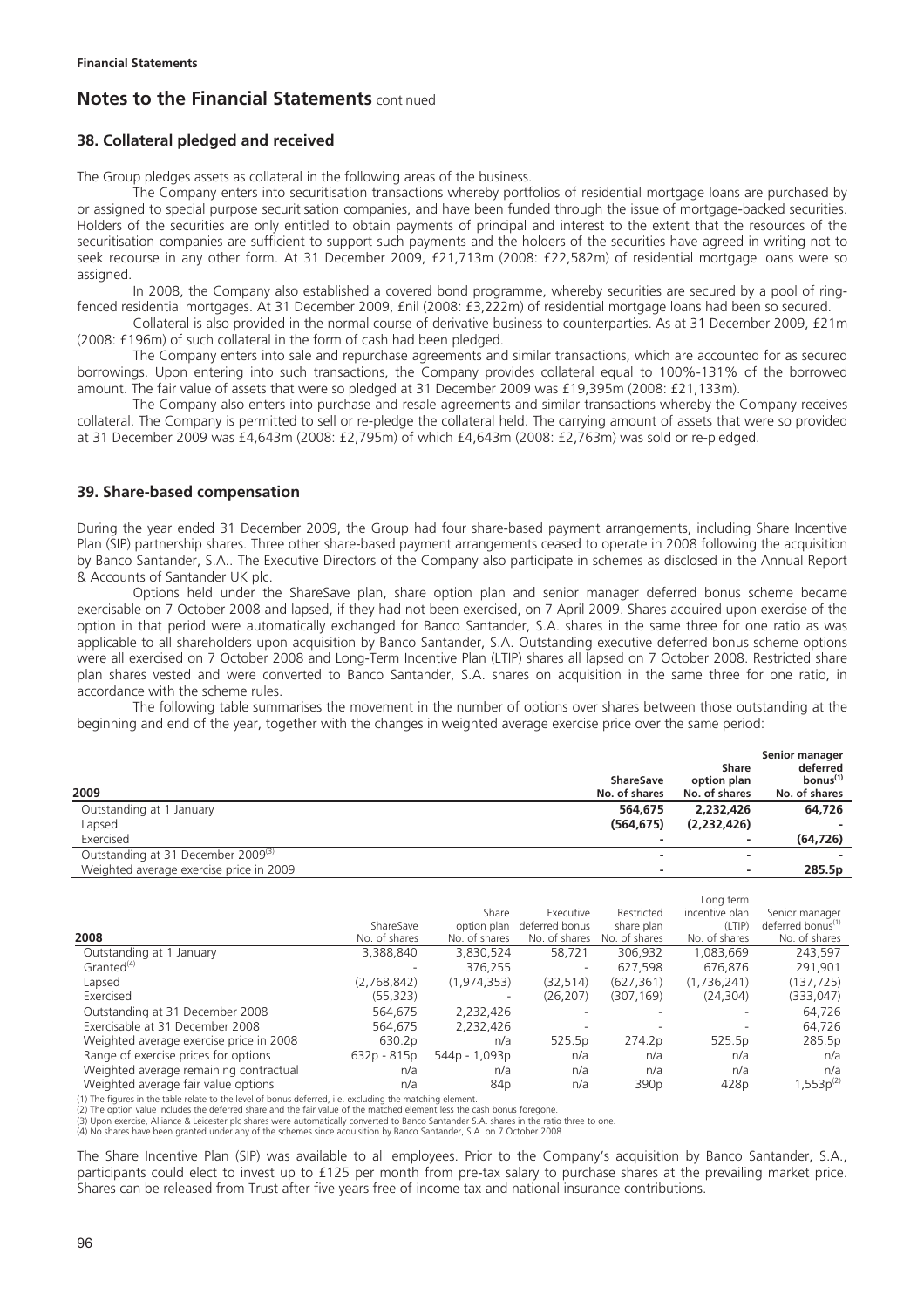On the acquisition of the Company by Banco Santander, S.A., Alliance & Leicester plc shares held in the SIP were converted to Banco Santander, S.A. shares on the same three for one basis as was applicable to all other shareholders upon acquisition by Banco Santander, S.A.. These will remain in the SIP Trust under the terms of the SIP rules. 195,454 SIP partnership shares were issued during 2008 prior to acquisition, at the then prevailing market rate of Alliance & Leicester plc shares, at a weighted average price of 428p per share. All were converted to Banco Santander, S.A. shares on acquisition. No Banco Santander SIP shares have been issued since acquisition.

For these schemes, the estimated fair value is calculated as the value of the share price option plus the present value of any deferred dividends.

The assumptions used in the model are as follows:

| Input               | Assumption                                                                                           |
|---------------------|------------------------------------------------------------------------------------------------------|
| Share price         | Price at date of grant                                                                               |
| Exercise price      | Per scheme rules                                                                                     |
| Expected volatility | Estimated by calculating the annualised, exponential weighted monthly volatility of share price over |
|                     | prior two years                                                                                      |
| Option life         | Per scheme rules                                                                                     |
| Risk free rate      | Generated from LIBOR swap curve                                                                      |

### **40. Directors' emoluments and interests**

Any loans, quasi loans and credit transactions entered into or agreed by the Company or its subsidiaries with persons who are or were Directors, Other Key Management Personnel and each of their connected persons during the year are set out in the Annual Report & Accounts of Santander UK plc for 2009, and for 2008 are set out below:

|                                                                                                                                                                                     | Number of | Aggregate amount<br>Outstanding |
|-------------------------------------------------------------------------------------------------------------------------------------------------------------------------------------|-----------|---------------------------------|
| Other Key Management Personnel Loans*                                                                                                                                               | persons   | £000                            |
| 2008                                                                                                                                                                                |           |                                 |
| * Other Key Management Personnel are defined as the Executive Committee of the Company and the Roard and Executive Committee of Alliance 8, Leicester's narent company Santander UK |           |                                 |

\* Other Key Management Personnel are defined as the Executive Committee of the Company and the Board and Executive Committee of Alliance & Leicester's parent company, Santander UK plc who served during the year.

Secured and unsecured loans are made to Directors, Other Key Management Personnel and their connected persons, in the ordinary course of business, with terms prevailing for comparable transactions and on the same terms and conditions as applicable to other employees or customers within the Group. Such loans do not involve more than the normal risk of collectability or present any unfavourable features.

### **41. Related party disclosures**

#### **Transactions with Directors, Other Key Management Personnel and each of their connected persons**

Any transactions undertaken by Directors, Other Key Management Personnel and their connected persons with the Group in the course of normal banking are set out in the Annual Report & Accounts of Santander UK plc, and for 2008 are set out below.

|                                                                     | Number of Directors and<br>Other Key Management | Amounts in respect of Directors, Other<br>Key Management Personnel <sup>(1)</sup> and their<br>connected persons |
|---------------------------------------------------------------------|-------------------------------------------------|------------------------------------------------------------------------------------------------------------------|
| 2008                                                                | Personnel <sup>(2)</sup>                        | £000                                                                                                             |
| Secured loans, unsecured loans and overdrafts                       |                                                 |                                                                                                                  |
| Loans outstanding at 1 January                                      | 4                                               | 541                                                                                                              |
| Net movements in the year                                           |                                                 | (324)                                                                                                            |
| Loans outstanding at 31 December                                    |                                                 | 217                                                                                                              |
| Deposit, bank and instant access accounts and investments           |                                                 |                                                                                                                  |
| Deposits, bank instant access accounts and investments at 1 January | 10                                              | 850                                                                                                              |
| Net movements in the year                                           | (6)                                             | (580)                                                                                                            |
| Deposit, bank and instant access accounts and investments           |                                                 |                                                                                                                  |
| at 31 December                                                      |                                                 | 270                                                                                                              |
| Life assurance policies                                             |                                                 |                                                                                                                  |

Life assurance policies at 1 January and 31 December **– –** 

(1) In 2008, other Key Management Personnel are defined as the Executive Committee of the Company and the Board and Executive Committee of Alliance & Leicester's parent company,

Santander UK plc who served during the year. (2) In 2007, only the Board of Directors of the Company were Key Management Personnel.

Secured and unsecured loans are made to Directors, Other Key Management Personnel and their connected persons, in the ordinary course of business, with terms prevailing for comparable transactions and on the same terms and conditions as applicable to other employees and customers within the Group. Such loans do not involve more than the normal risk of collectability or present any unfavourable features. Amounts deposited by Directors, Other Key Management Personnel and their connected persons earn interest at the same rates as those offered to the market or on the same terms and conditions applicable to other employees within the Group.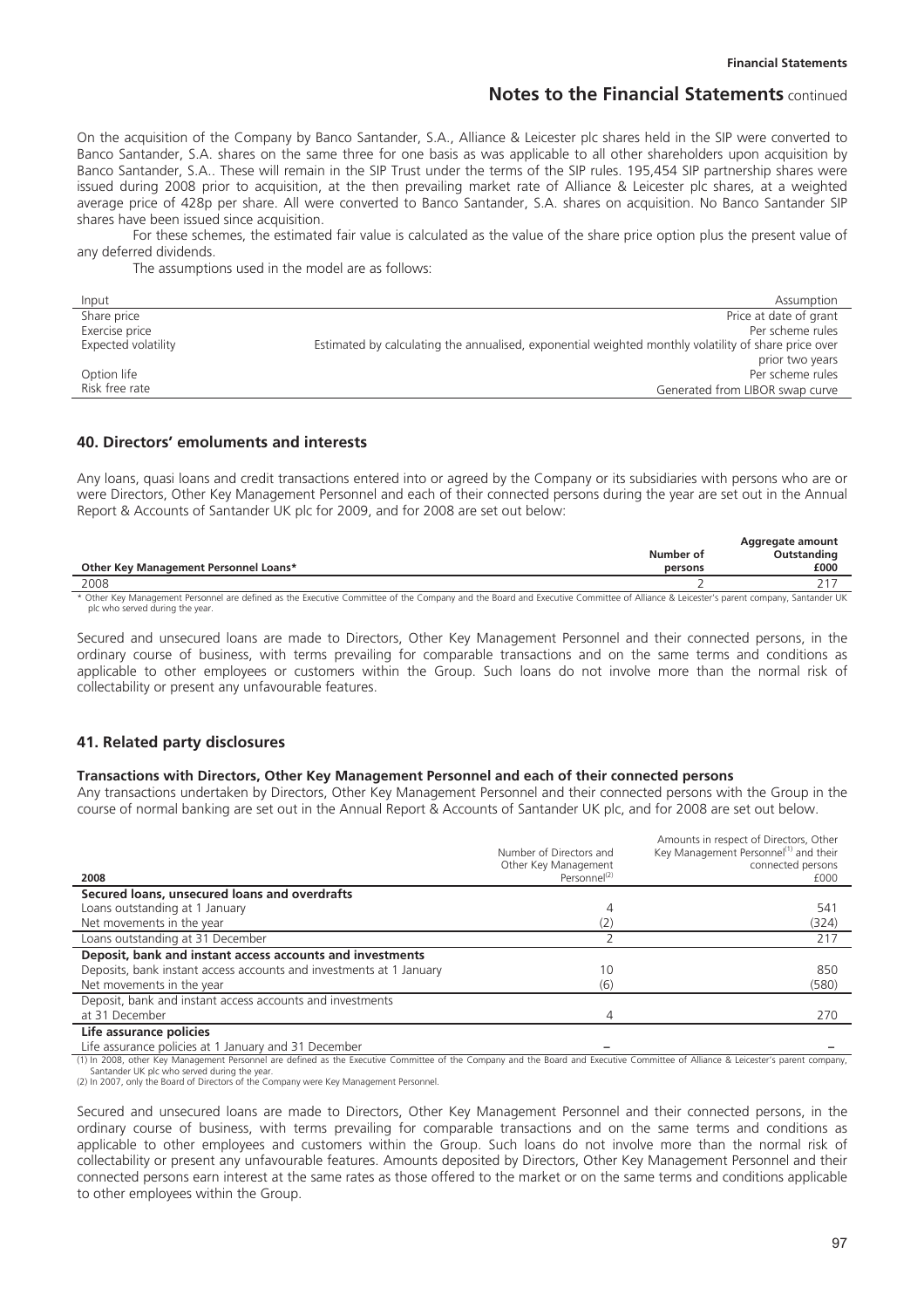No life assurance policies and investments were entered into by Directors, Other Key Management Personnel and their connected persons with the Company or its subsidiaries during the year.

### **Remuneration of Key Management Personnel**

The remuneration of the Directors, and Other Key Management Personnel of Alliance & Leicester plc, in aggregate for each of the categories specified in IAS 24 Related Party Disclosures for 2009 is set out in the Annual Report & Accounts of Santander UK plc, and for 2008 is set out below. Further information about the aggregate remuneration of the Directors in 2009 is provided in the 'Directors' Remuneration' table in the Annual Report & Accounts of Santander UK plc.

|                              | 2008 |
|------------------------------|------|
| Key management compensation  | £m   |
| Short-term employee benefits |      |
| Post-employment benefits     | 0.4  |
| Termination benefits         |      |
| Share-based payments         |      |
|                              |      |

### **Company Share Option Plan**

In 2008, Executive Directors and Other Key Management Personnel were granted options over shares in the Company under the Alliance & Leicester Company Share Option Plan. These options lapsed on 7 April 2009.

In 2005, three Executive Directors and five Other Key Management Personnel were granted options over shares in the Company. The amount of shares participants would receive at the end of the three-year period depended on the Earnings per Share performance of the Company in this period. The performance condition was not met and the options lapsed on 7 April 2008.

### **Deferred Bonus Scheme**

In 2005 and 2004, three Executive Directors and five Other Key Management Personnel were granted deferred and matching options over shares in the Company under the Alliance & Leicester Deferred Bonus Scheme. The amount of matching shares Executive Directors would receive at the end of the three-year period depended on the Company's Total Shareholder Return against a competitor benchmark group. The conditions attached to the matching shares were not met at the end of the threeyear period and the matching options awarded to Executive Directors lapsed. During 2009, all remaining deferred and matching options were exercised. During 2008, three Executive Directors exercised deferred options and four Key Management Personnel exercised deferred and matching options on 7 October 2008.

### **Long-Term Incentive Plan**

In 2008, three Executive Directors and six Other Key Management Personnel were granted conditional awards of shares in the Company under the Alliance & Leicester plc Long-Term Incentive Plan for a total fair value of £518,893, (based on the fair value of £4.28 per share). The value attributable to 2008 of these conditional awards is included in the charge for share-based payments in 2008 in Note 39. Under the Alliance & Leicester plc Long-Term Incentive Plan granted on 27 March 2008, certain Executive Directors, Other Key Management Personnel (as defined in Note 40 above) and other nominated individuals were granted a conditional award of shares in the Company. The amount of shares participants would receive throughout a three-year period depended on the performance of the Company during this period. All awards under the Alliance & Leicester plc Long-Term Incentive Plan depended on the Company's Total Shareholder Return against a competitor benchmark group, Return on Equity and Earnings per Share performance. These conditions were not met at 9 October 2008, when the Scheme of Arrangement for the acquisition of the Company by Banco Santander, S.A. was completed, and the awards lapsed.

### **Parent undertaking and controlling party**

At 31 December 2009, the Company's ultimate parent undertaking and controlling party was Banco Santander, S.A., a company incorporated in Spain. Banco Santander, S.A. is the parent undertaking of the largest Group of undertakings for which Group accounts are drawn up and of which the Company is a member. See Note 42 below for changes in Company ownership since 31 December 2009.

Copies of all sets of Group accounts, which include the results of the Company, are available from Secretariat, 2 Triton Square, Regent's Place, London NW1 3AN.

### **Transactions with related parties**

Transactions with related parties during the year and balances outstanding at the year end:

|                         |                    |                       |      |                     |              |                                         |                    | Group        |  |
|-------------------------|--------------------|-----------------------|------|---------------------|--------------|-----------------------------------------|--------------------|--------------|--|
|                         | Interest, fees and |                       |      | Interest, fees and  |              | Amounts owed by                         |                    | Amounts owed |  |
|                         |                    | other income received |      | other expenses paid |              | related parties                         | to related parties |              |  |
|                         | 2009               | 2008                  | 2009 | 2008                | 2008<br>2009 |                                         | 2009               | 2008         |  |
|                         | £m                 | £m                    | £m   | £m                  | £m           | £m                                      | £m                 | £m           |  |
| Ultimate parent company |                    |                       | 10   |                     |              |                                         | (276)              |              |  |
| Parent company          | (1)                |                       | 20   | $\qquad \qquad -$   | 1,096        | $\qquad \qquad \  \  \, -\qquad \qquad$ | (436)              |              |  |
| Fellow subsidiaries     | (289)              |                       | 416  | 38                  | 48,808       | 149                                     | (61,798)           | 9,465        |  |
|                         | (290)              |                       | 446  | 38                  | 49,904       | 149                                     | (62, 510)          | 9.465        |  |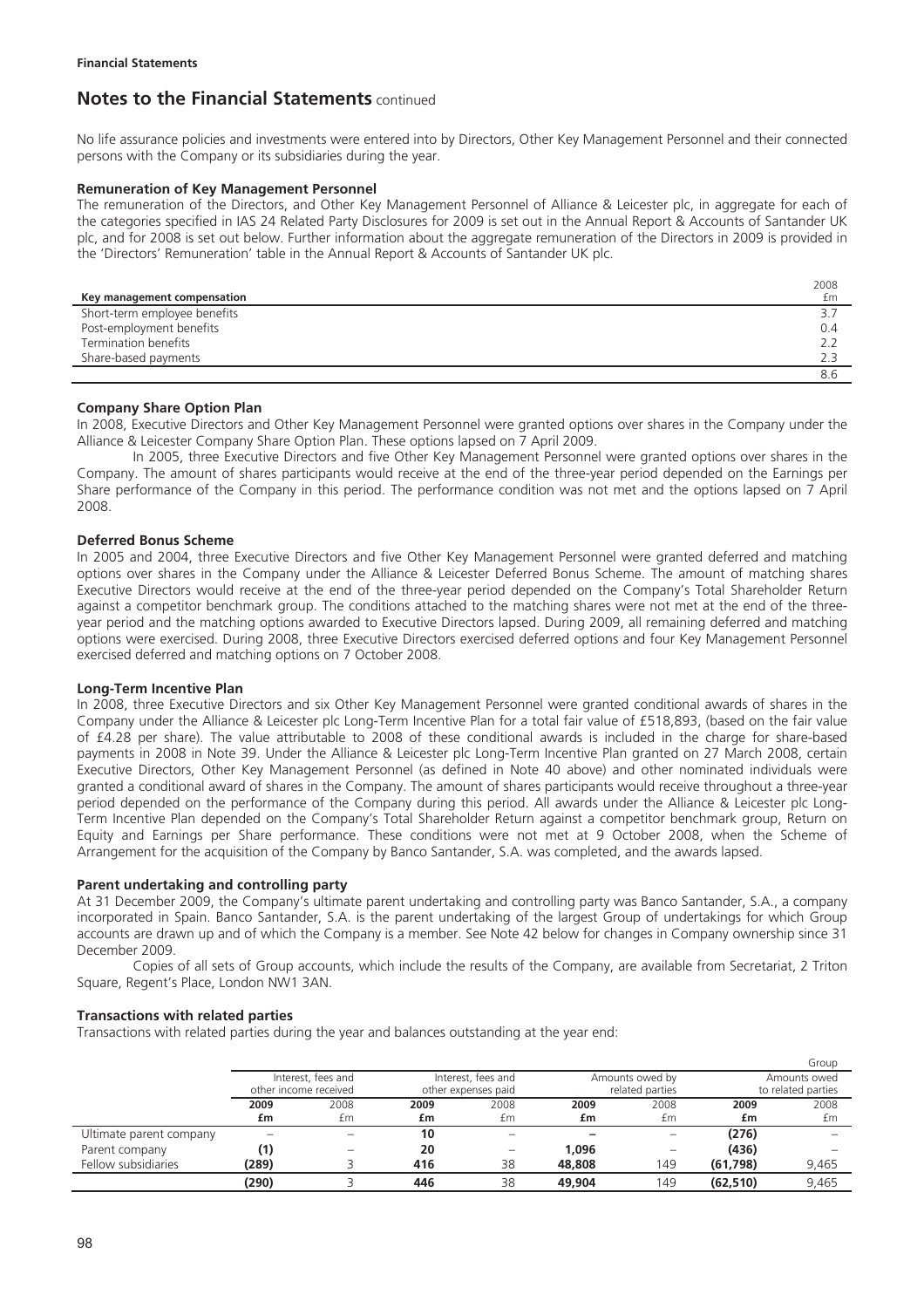|                         |       |                       |      |                     |                      |                                       |          | Company      |
|-------------------------|-------|-----------------------|------|---------------------|----------------------|---------------------------------------|----------|--------------|
|                         |       | Interest, fees and    |      | Interest, fees and  |                      | Amounts owed by                       |          | Amounts owed |
|                         |       | other income received |      | other expenses paid |                      | related parties<br>to related parties |          |              |
|                         | 2009  | 2008                  | 2009 | 2008                | 2008<br>2009<br>2009 |                                       | 2008     |              |
|                         | £m    | £m                    | £m   | £m                  | £m                   | £m                                    | £m       | £m           |
| Ultimate parent company |       |                       | 10   | -                   |                      |                                       | (276)    |              |
| Parent company          |       |                       | 20   |                     |                      |                                       | (340)    |              |
| Subsidiaries            | (400) | .376                  | 271  | 636                 | 10,523               | 11,272                                | (8, 478) | 9,717        |
| Fellow subsidiaries     | (275) |                       | 416  | 38                  | 46.277               | 149                                   | (61,799) | 9,465        |
|                         | (675) | .379                  | 717  | 674                 | 56,805               | 1.421                                 | (70,893) | 19,182       |

The balances above include debt securities in issue held by related parties. In addition, transactions with pension schemes operated by the Group are described in Note 32. Transactions with fellow subsidiaries mainly relate to funding received from Santander UK plc.

### **42. Events after the balance sheet date**

On 25 February 2010 it was announced that the Company intends to transfer its business into Santander UK plc later this year under a scheme allowed by Part VII of the Financial Services and Markets Act 2000. This transfer is subject to UK Financial Services Authority support and Court approval. The transfer will provide benefits for the Company's customers and for Santander UK plc. For Alliance & Leicester plc customers this includes access to Santander UK's full product range plus use of over 1,300 branches, four times as many branches currently available for Alliance & Leicester plc customers. By rationalising systems and improving the sales and risk management processes through having a single view of customers' dealings, Santander UK plc will also benefit from the significant synergies that were announced to the market at the time of the acquisition of Alliance & Leicester plc by Banco Santander, S.A. in 2008.

On 26 February 2010 it was announced that as the Company's preference shares will not transfer to Santander UK plc under the proposed Part VII Transfer, the Company and Santander UK plc have agreed that the holders of the Company's preference shares should be given the opportunity to exchange their Alliance & Leicester plc preference shares for new preference shares to be issued by Santander UK plc. It is intended that the exchange will be carried out by a scheme of arrangement under Part 26 of the Companies Act 2006, which, if approved by the Court as well as holders of the Company's preference shares and Santander UK plc (as holder of the ordinary shares of Alliance & Leicester plc), the Company's preference shares would be substituted with new preference shares to be issued by Santander UK plc on substantially similar terms.

In March 2010 the Group issued through the Fosse Master Trust the first publicly-placed mortgage-backed securitisation transaction from a UK bank since 2007; other recent transactions from UK banks had included an investor put. The transaction was denominated in both pounds sterling and euro and raised approximately £1.4bn.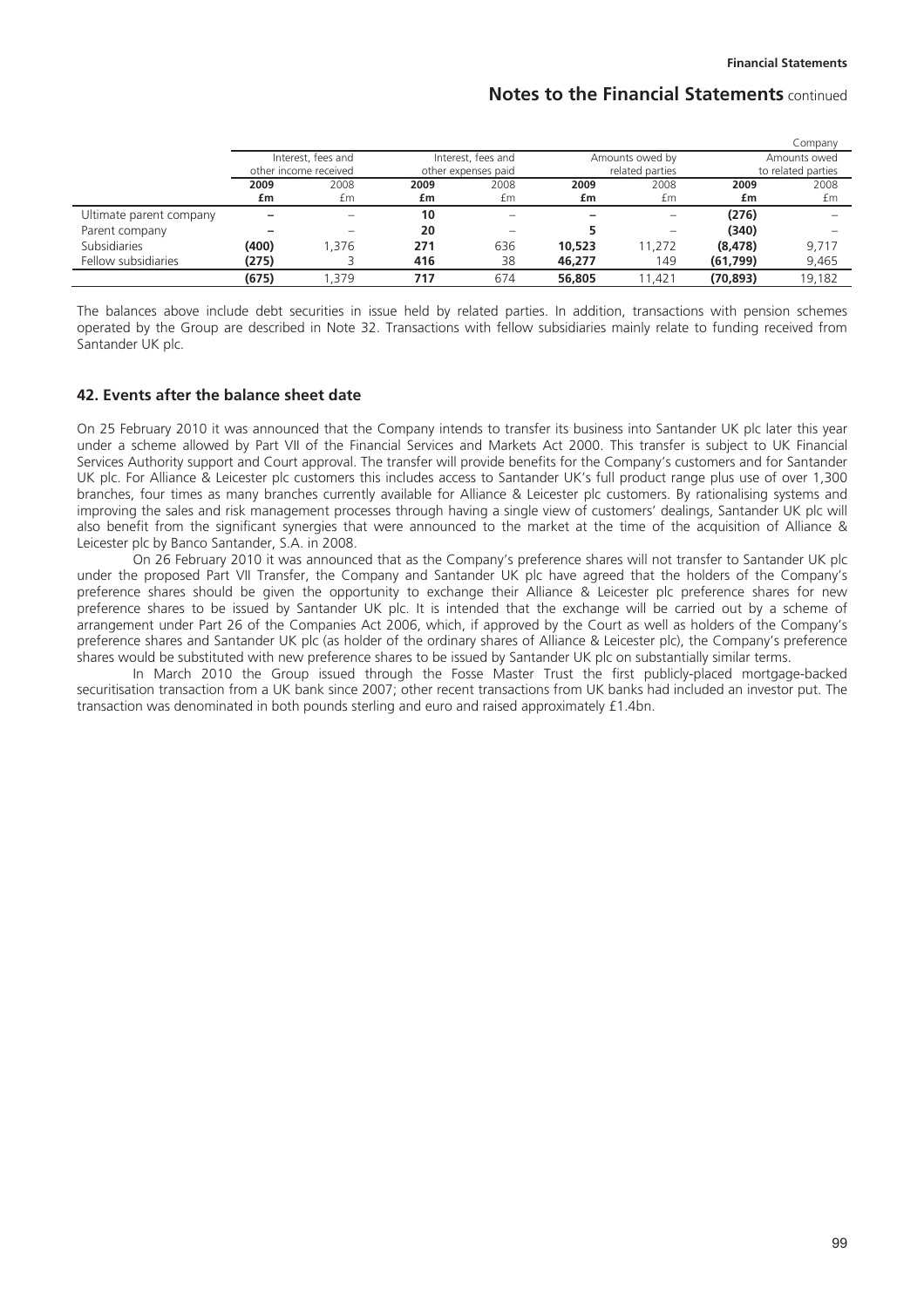# **43. Financial instruments**

Financial assets and financial liabilities are measured on an ongoing basis either at fair value or at amortised cost. The Accounting Policies Note describes how the classes of financial instruments are measured, and how income and expenses, including fair value gains and losses, are recognised. The following tables analyse the Group's financial instruments into those measured at fair value and those measured at amortised cost in the balance sheet:

|                                   |                |                    |                    |            |             |                               |                    | Group    |
|-----------------------------------|----------------|--------------------|--------------------|------------|-------------|-------------------------------|--------------------|----------|
|                                   |                |                    | Held at fair value |            |             | <b>Held at amortised cost</b> | Non-               | Total    |
| 31 December 2009                  | <b>Trading</b> | <b>Derivatives</b> | Designated         | Available- | Loans and   | Financial                     | financial          |          |
|                                   |                | held for           | at fair value      | for-sale   | receivables | liabilities at                | assets /           |          |
|                                   |                | hedging            | through P&L        |            |             | amortised                     | <b>liabilities</b> |          |
|                                   |                |                    |                    |            |             | cost                          |                    |          |
|                                   | £m             | £m                 | £m                 | £m         | £m          | £m                            | £m                 | £m       |
| <b>Assets</b>                     |                |                    |                    |            |             |                               |                    |          |
| Cash & balances at central banks  |                |                    |                    |            | 446         |                               |                    | 446      |
| Derivative financial instruments  | 871            | 237                |                    |            |             |                               |                    | 1,108    |
| Financial assets designated at FV |                |                    | 50                 |            |             |                               |                    | 50       |
| Loans and advances to banks       |                |                    |                    |            | 49,857      |                               |                    | 49,857   |
| Loans and advances to customers   |                |                    |                    |            | 46,796      |                               |                    | 46,796   |
| Available-for-sale securities     |                |                    |                    | 11         |             |                               |                    | 11       |
| Loans and receivables securities  |                |                    |                    |            | 9,828       |                               | ٠                  | 9,828    |
| Macro hedge of interest rate risk |                |                    |                    |            | 444         |                               |                    | 444      |
| Intangible assets                 |                |                    |                    |            |             |                               | 38                 | 38       |
| Property, plant and equipment     |                |                    |                    |            |             |                               | 206                | 206      |
| Operating lease assets            |                |                    |                    |            |             |                               | 312                | 312      |
| Current tax assets                |                |                    |                    |            |             |                               | 81                 | 81       |
| Deferred tax assets               |                |                    |                    |            |             |                               | 409                | 409      |
| Other assets                      |                |                    |                    |            | 326         |                               | 26                 | 352      |
|                                   | 871            | 237                | 50                 | 11         | 107,697     | $\blacksquare$                | 1,072              | 109,938  |
| <b>Liabilities</b>                |                |                    |                    |            |             |                               |                    |          |
| Deposits by banks                 |                |                    |                    |            |             | 52,458                        | $\blacksquare$     | 52,458   |
| Deposits by customers             |                |                    |                    |            |             | 43,436                        |                    | 43,436   |
| Derivative financial liabilities  | 198            |                    |                    |            |             |                               |                    | 198      |
| Financial liabilities at FVTPL    |                |                    | 83                 |            |             |                               |                    | 83       |
| Debt securities in issue          |                |                    |                    |            |             | 9,981                         |                    | 9,981    |
| Subordinated liabilities          |                |                    |                    |            |             | 1.028                         |                    | 1,028    |
| Other liabilities                 |                |                    |                    |            |             | 443                           | 60                 | 503      |
| Provisions                        |                |                    |                    |            |             |                               | 12                 | 12       |
| Current tax liabilities           |                |                    |                    |            |             |                               | 20                 | 20       |
| Deferred tax liabilities          |                |                    |                    |            |             |                               | 255                | 255      |
| Retirement benefit obligations    |                |                    |                    |            |             |                               | 150                | 150      |
|                                   | 198            |                    | 83                 |            |             | 107,346                       | 497                | 108, 124 |

|                                   |                |                    |                           |            |             |                               |                          | Company |
|-----------------------------------|----------------|--------------------|---------------------------|------------|-------------|-------------------------------|--------------------------|---------|
|                                   |                |                    | <b>Held at fair value</b> |            |             | <b>Held at amortised cost</b> | Non-                     | Total   |
| 31 December 2009                  | <b>Trading</b> | <b>Derivatives</b> | <b>Designated</b>         | Available- | Loans and   | <b>Financial</b>              | financial                |         |
|                                   |                | held for           | at fair value             | for-sale   | receivables | liabilities at                | assets /                 |         |
|                                   |                | hedging            | through P&L               |            |             | amortised                     | <b>liabilities</b>       |         |
|                                   |                |                    |                           |            |             | cost                          |                          |         |
|                                   | £m             | £m                 | £m                        | £m         | £m          | £m                            | £m                       | £m      |
| <b>Assets</b>                     |                |                    |                           |            |             |                               |                          |         |
| Cash & balances at central banks  |                |                    |                           |            | 446         |                               |                          | 446     |
| Derivative financial instruments  | 344            | 238                |                           |            |             |                               | ۰                        | 582     |
| Financial assets designated at FV |                |                    | 50                        |            |             |                               | ۰                        | 50      |
| Loans and advances to banks       |                |                    |                           |            | 46,208      |                               | ٠                        | 46,208  |
| Loans and advances to customers   |                |                    |                           |            | 52,132      |                               | ٠                        | 52,132  |
| Available-for-sale securities     |                |                    |                           | 8          |             |                               |                          | 8       |
| Loan and receivables securities   |                |                    |                           |            | 9,994       |                               | $\overline{\phantom{a}}$ | 9,994   |
| Marco hedge of interest rate risk |                |                    |                           |            | 306         |                               | ٠                        | 306     |
| Investment in sub undertakings    |                |                    |                           |            |             |                               | 887                      | 887     |
| Intangible assets                 |                |                    |                           |            |             |                               | 38                       | 38      |
| Property, plant and equipment     |                |                    |                           |            |             |                               | 133                      | 133     |
| Current tax assets                |                |                    |                           |            |             |                               | 76                       | 76      |
| Deferred tax assets               |                |                    |                           |            |             |                               | 286                      | 286     |
| Other assets                      |                |                    |                           |            | 288         |                               | 22                       | 310     |
|                                   | 344            | 238                | 50                        | 8          | 109,374     |                               | 1,442                    | 111,456 |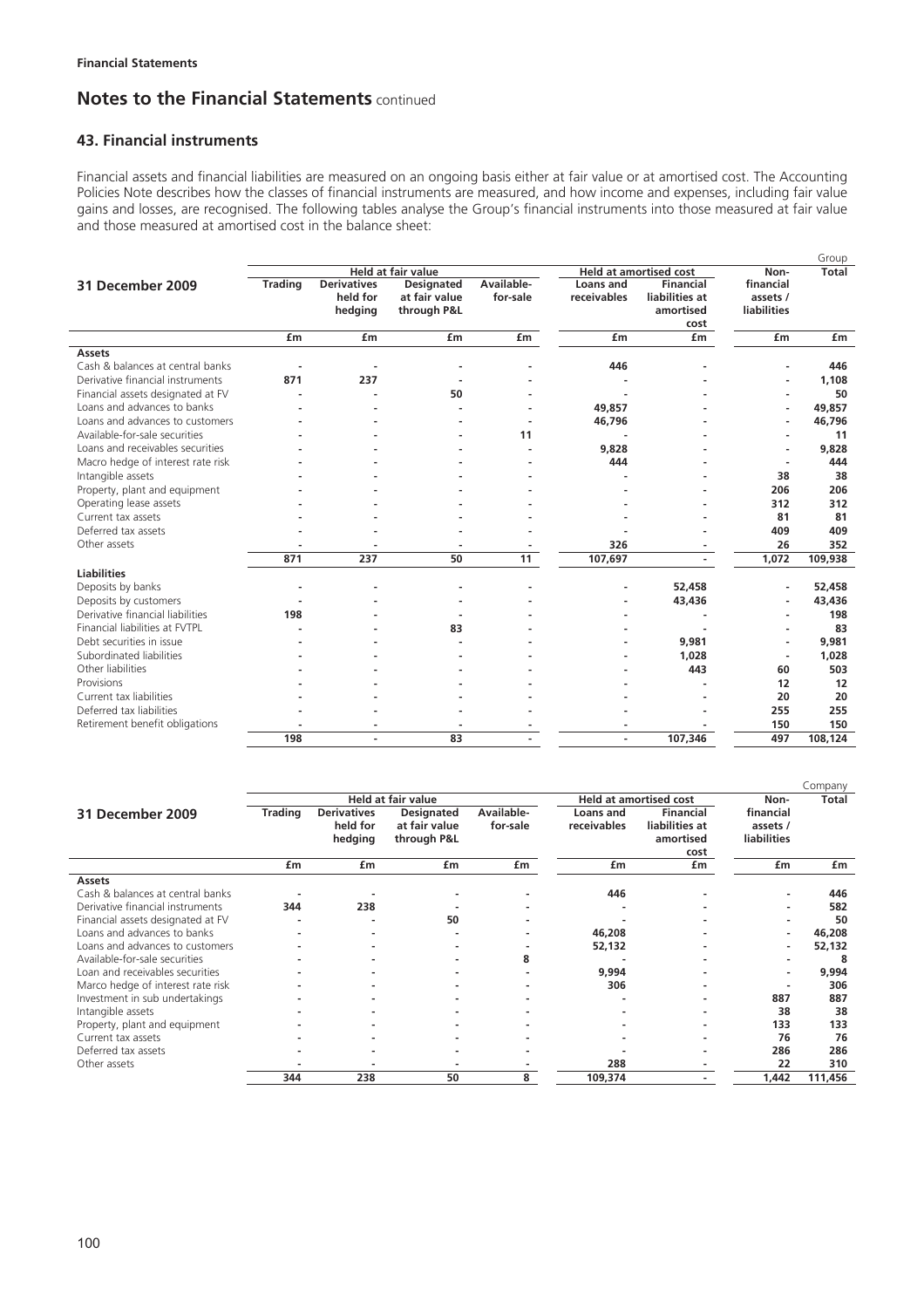|                                  |                |                                           |                                                   |                          |                                 |                                                         |                                             | Company      |
|----------------------------------|----------------|-------------------------------------------|---------------------------------------------------|--------------------------|---------------------------------|---------------------------------------------------------|---------------------------------------------|--------------|
|                                  |                |                                           | <b>Held at fair value</b>                         |                          |                                 | <b>Held at amortised cost</b>                           | Non-                                        | <b>Total</b> |
|                                  | <b>Trading</b> | <b>Derivatives</b><br>held for<br>hedging | <b>Designated</b><br>at fair value<br>through P&L | Available-<br>for-sale   | Loans and<br><b>Receivables</b> | <b>Financial</b><br>liabilities at<br>amortised<br>cost | financial<br>assets /<br><b>liabilities</b> |              |
|                                  | £m             | £m                                        | £m                                                | £m                       | £m                              | £m                                                      | £m                                          | £m           |
| <b>Liabilities</b>               |                |                                           |                                                   |                          |                                 |                                                         |                                             |              |
| Deposits by banks                |                |                                           |                                                   |                          |                                 | 54,085                                                  | $\overline{\phantom{a}}$                    | 54,085       |
| Deposits by customers            |                |                                           |                                                   |                          |                                 | 47,691                                                  | ٠                                           | 47,691       |
| Derivative financial liabilities | 318            |                                           |                                                   |                          |                                 |                                                         | ٠                                           | 318          |
| Financial liabilities at FVTPL   |                |                                           | 83                                                |                          |                                 |                                                         | ٠                                           | 83           |
| Debt securities in issue         |                | $\overline{\phantom{a}}$                  |                                                   | $\overline{\phantom{a}}$ |                                 | 5,879                                                   | ۰.                                          | 5,879        |
| Subordinated liabilities         |                |                                           |                                                   |                          |                                 | 1,028                                                   | $\overline{\phantom{a}}$                    | 1,028        |
| Other liabilities                |                |                                           |                                                   |                          |                                 | 539                                                     |                                             | 540          |
| Provisions                       |                |                                           |                                                   | $\overline{\phantom{a}}$ |                                 | $\overline{\phantom{a}}$                                | 11                                          | 11           |
| Retirement benefit obligations   |                |                                           | -                                                 |                          |                                 |                                                         | 150                                         | 150          |
|                                  | 318            |                                           | 83                                                |                          |                                 | 109,222                                                 | 162                                         | 109,785      |

|                                   |         |                                    |                                            |                        |                          |                                                  |                                      | Group  |
|-----------------------------------|---------|------------------------------------|--------------------------------------------|------------------------|--------------------------|--------------------------------------------------|--------------------------------------|--------|
|                                   |         |                                    | Held at fair value                         |                        | Held at amortised cost   |                                                  | Non-                                 | Total  |
| At 31 December 2008               | Trading | Derivatives<br>held for<br>hedging | Designated at<br>fair value<br>through P&L | Available-<br>for-sale | Loans and<br>Receivables | Financial<br>liabilities at<br>amortised<br>cost | financial<br>assets /<br>liabilities |        |
|                                   | £m      | £m                                 | £m                                         | £m                     | £m                       | <b>fm</b>                                        | £m                                   | £m     |
| <b>Assets</b>                     |         |                                    |                                            |                        |                          |                                                  |                                      |        |
| Cash & balances at central banks  |         |                                    |                                            |                        | 1,553                    |                                                  |                                      | 1,553  |
| Derivative financial instruments  | 2,132   | 744                                |                                            |                        |                          |                                                  | $\overline{\phantom{a}}$             | 2,876  |
| Financial assets designated at FV |         |                                    | 63                                         |                        |                          |                                                  |                                      | 63     |
| Loans and advances to banks       |         |                                    |                                            |                        | 1,239                    |                                                  | $\overline{\phantom{a}}$             | 1,239  |
| Loans and advances to customers   |         |                                    |                                            |                        | 51,402                   |                                                  | $\overline{a}$                       | 51,402 |
| Available-for-sale securities     |         |                                    |                                            | 1,658                  |                          |                                                  | $\overline{\phantom{a}}$             | 1,658  |
| Loans and receivables securities  |         |                                    |                                            |                        | 14,250                   |                                                  | $\sim$                               | 14,250 |
| Macro hedge of interest rate risk |         |                                    |                                            |                        | 713                      |                                                  | $\sim$                               | 713    |
| Intangible assets                 |         |                                    |                                            |                        |                          |                                                  | 17                                   | 17     |
| Property, plant and equipment     |         |                                    |                                            |                        |                          |                                                  | 223                                  | 223    |
| Operating lease assets            |         |                                    |                                            |                        |                          |                                                  | 348                                  | 348    |
| Current tax assets                |         |                                    |                                            |                        |                          |                                                  | 17                                   | 17     |
| Deferred tax assets               |         |                                    |                                            |                        |                          |                                                  | 626                                  | 626    |
| Other assets                      |         |                                    |                                            |                        | 185                      |                                                  | 74                                   | 259    |
|                                   | 2.132   | 744                                | 63                                         | 1.658                  | 69,342                   |                                                  | 1.305                                | 75,244 |
| <b>Liabilities</b>                |         |                                    |                                            |                        |                          |                                                  |                                      |        |
| Deposits by banks                 |         |                                    |                                            |                        |                          | 11,516                                           | $\overline{\phantom{a}}$             | 11,516 |
| Deposits by customers             |         |                                    |                                            |                        |                          | 39,765                                           |                                      | 39,765 |
| Derivative financial liabilities  | 656     | 877                                |                                            |                        |                          |                                                  |                                      | 1,533  |
| Financial liabilities at FVTPL    |         |                                    | 728                                        |                        |                          |                                                  |                                      | 728    |
| Debt securities in issue          |         |                                    |                                            |                        |                          | 17,477                                           | $\overline{\phantom{a}}$             | 17,477 |
| Subordinated liabilities          |         |                                    |                                            |                        |                          | 1,436                                            |                                      | 1,436  |
| Other liabilities                 |         |                                    |                                            |                        |                          | 600                                              | 31                                   | 631    |
| Provisions                        |         |                                    |                                            |                        |                          |                                                  | 34                                   | 34     |
| Current tax liabilities           |         |                                    |                                            |                        |                          |                                                  | $\mathbf{1}$                         |        |
| Deferred tax liabilities          |         |                                    |                                            |                        |                          |                                                  | 278                                  | 278    |
| Retirement benefit obligations    |         |                                    |                                            |                        |                          |                                                  | 17                                   | 17     |
|                                   | 656     | 877                                | 728                                        | ٠                      | ×.                       | 70.794                                           | 361                                  | 73,416 |

|                                   |         |             |                    |            |                        |                |                          | Company |
|-----------------------------------|---------|-------------|--------------------|------------|------------------------|----------------|--------------------------|---------|
|                                   |         |             | Held at fair value |            | Held at amortised cost |                | Non-                     | Total   |
| At 31 December 2008               | Trading | Derivatives | Designated at      | Available- | Loans and              | Financial      | financial                |         |
|                                   |         | held for    | fair value         | for-sale   | Receivables            | liabilities at | assets /                 |         |
|                                   |         | hedging     | through P&L        |            |                        | amortised      | liabilities              |         |
|                                   |         |             |                    |            |                        | cost           |                          |         |
|                                   | £m      | £m          | £m                 | £m         | £m                     | £m             | £m                       | £m      |
| Assets                            |         |             |                    |            |                        |                |                          |         |
| Cash & balances at central banks  |         |             |                    | ۰          | 1,553                  | ٠              | ٠                        | 1,553   |
| Derivative financial instruments  | 1,461   | 729         |                    |            |                        | ٠              | ٠                        | 2,190   |
| Financial assets designated at FV |         |             | 63                 |            |                        | ۰              | ۰                        | 63      |
| Loans and advances to banks       |         |             |                    |            | 1,236                  |                | $\overline{\phantom{a}}$ | 1,236   |
| Loans and advances to customers   |         |             | ۰                  |            | 52,604                 |                | ٠                        | 52,604  |
| Available-for-sale securities     |         |             | ٠                  | 1,654      |                        | ٠              | ٠                        | 1,654   |
| Loans and receivables securities  |         |             | ۰                  |            | 14,321                 | ۰              | ٠                        | 14,321  |
| Marco hedge of interest rate risk |         |             |                    |            | 557                    |                | $\overline{\phantom{a}}$ | 557     |
| Investment in sub undertakings    |         |             |                    |            |                        | ٠              | 1,091                    | 1,091   |
| Intangible assets                 |         |             |                    | ٠          |                        | ٠              | 16                       | 16      |
| Property, plant and equipment     |         |             |                    | ۰          |                        |                | 148                      | 148     |
| Current tax assets                |         |             |                    |            |                        |                | 58                       | 58      |
| Deferred tax assets               |         |             |                    |            |                        |                | 358                      | 358     |
| Other assets                      |         |             |                    |            | 1,349                  |                | 82                       | 1,431   |
|                                   | 1,461   | 729         | 63                 | 1,654      | 71,620                 | ٠              | 1,753                    | 77,280  |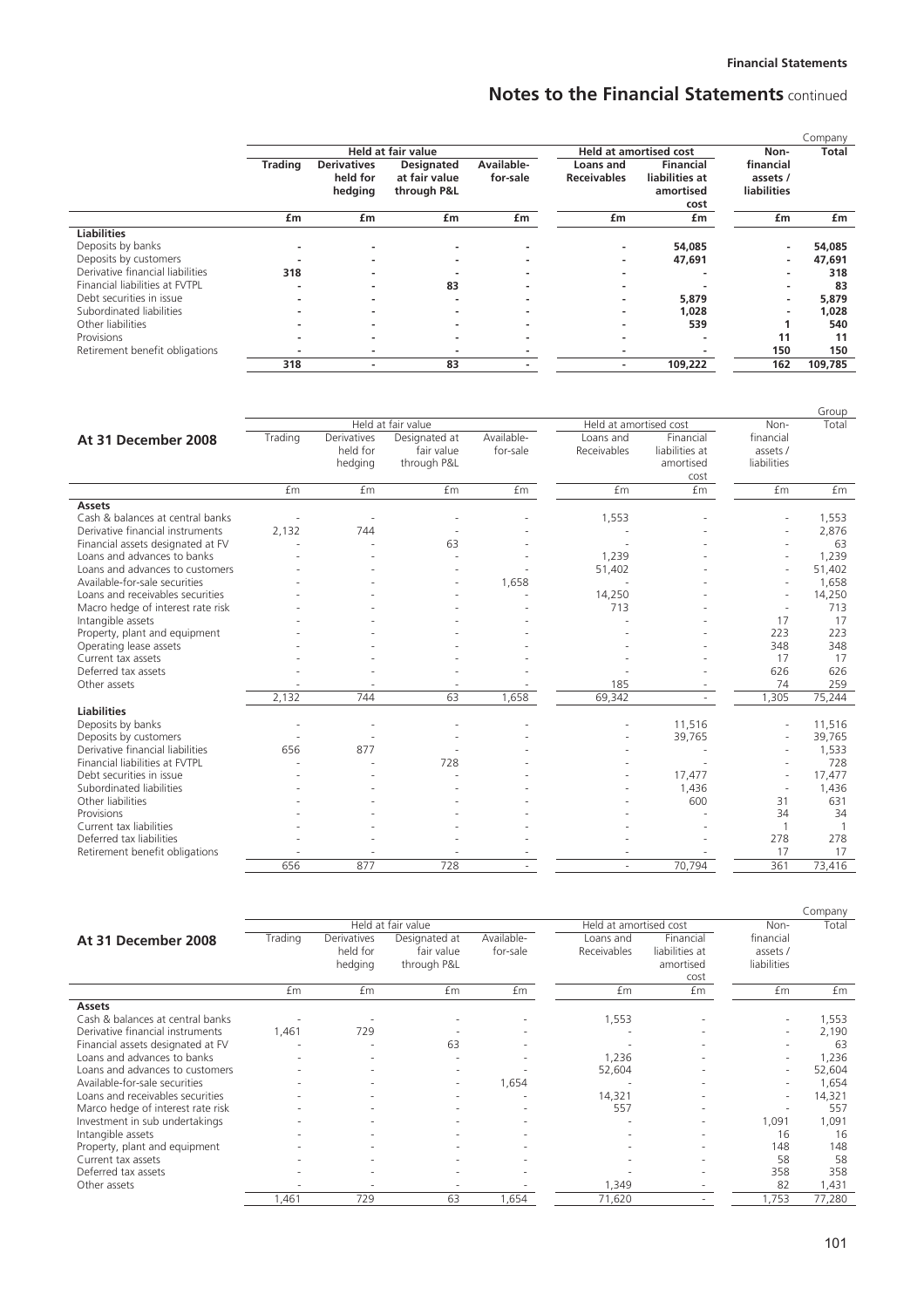|                                  |                          |                                           |                                            |                          |                          |                                                  |                                      | Company |
|----------------------------------|--------------------------|-------------------------------------------|--------------------------------------------|--------------------------|--------------------------|--------------------------------------------------|--------------------------------------|---------|
|                                  |                          |                                           | Held at fair value                         |                          | Held at amortised cost   |                                                  | Non-                                 | Total   |
|                                  | Trading                  | <b>Derivatives</b><br>held for<br>hedging | Designated at<br>fair value<br>through P&L | Available-<br>for-sale   | Loans and<br>Receivables | Financial<br>liabilities at<br>amortised<br>cost | financial<br>assets /<br>liabilities |         |
|                                  | £m                       | £m                                        | £m                                         | £m                       | £m                       | £m                                               | £m                                   | £m      |
| <b>Liabilities</b>               |                          |                                           |                                            |                          |                          |                                                  |                                      |         |
| Deposits by banks                |                          | $\overline{\phantom{a}}$                  | $\overline{\phantom{a}}$                   | $\sim$                   | $\overline{\phantom{a}}$ | 13,585                                           | $\sim$                               | 13,585  |
| Deposits by customers            |                          | $\overline{\phantom{a}}$                  | $\overline{\phantom{a}}$                   | $\sim$                   | ٠                        | 41,222                                           | $\overline{\phantom{0}}$             | 41,222  |
| Derivative financial liabilities | 976                      | 695                                       |                                            | $\overline{\phantom{a}}$ | $\overline{\phantom{a}}$ | ۰                                                | $\sim$                               | 1,671   |
| Financial liabilities at FVTPL   | $\overline{\phantom{a}}$ | $\overline{\phantom{a}}$                  | 728                                        | $\overline{\phantom{a}}$ | $\overline{\phantom{a}}$ |                                                  | $\sim$                               | 728     |
| Debt securities in issue         |                          | $\overline{\phantom{a}}$                  | $\overline{\phantom{a}}$                   | $\overline{\phantom{a}}$ | $\sim$                   | 12,084                                           | $\sim$                               | 12,084  |
| Subordinated liabilities         |                          | ۰                                         | $\overline{\phantom{a}}$                   | $\sim$                   | $\overline{\phantom{a}}$ | 1,436                                            | ۰                                    | 1,436   |
| Other liabilities                |                          | $\overline{\phantom{a}}$                  | $\overline{\phantom{a}}$                   | $\overline{\phantom{a}}$ | ٠                        | 4,545                                            | 104                                  | 4,649   |
| Deferred tax liabilities         |                          | $\overline{\phantom{a}}$                  | н.                                         | $\sim$                   | $\overline{\phantom{a}}$ | ۰                                                | 73                                   | 73      |
| Retirement benefit obligations   |                          | $\overline{\phantom{a}}$                  |                                            |                          |                          |                                                  | 17                                   | 17      |
|                                  | 976                      | 695                                       | 728                                        | $\overline{\phantom{a}}$ | $\overline{\phantom{a}}$ | 72,872                                           | 194                                  | 75,465  |

The following tables analyse the fair value of financial instruments not measured at fair value in the balance sheet:

|                                                     |             |                         | Group           |
|-----------------------------------------------------|-------------|-------------------------|-----------------|
|                                                     | Carrying    |                         | Surplus/        |
|                                                     | Value       | <b>Fair value</b>       | (deficit)       |
| 2009                                                | £m          | £m                      | £m              |
| <b>Assets</b>                                       |             |                         |                 |
| Cash and balances at central banks                  | 446         | 446                     |                 |
| Loans and advances to banks                         | 49,857      | 50,296                  | 439             |
| Loans and advances to customers                     | 46,796      | 47,418                  | 622             |
| Loans & receivables securities                      | 9,828       | 9,377                   | (451)           |
| <b>Liabilities</b>                                  |             |                         |                 |
| Deposits by banks                                   | 52,458      | 53,231                  | (773)           |
| Deposits by customers                               | 43,436      | 43,414                  | 22              |
| Debt securities in issue                            | 9,981       | 9,846                   | 135             |
| Subordinated liabilities                            | 1,028       | 1,226                   | (198)           |
|                                                     |             |                         |                 |
|                                                     |             |                         | Company         |
|                                                     | Carrying    |                         | Surplus/        |
| 2009                                                | Value<br>£m | <b>Fair value</b><br>£m | (deficit)<br>£m |
|                                                     |             |                         |                 |
| <b>Assets</b><br>Cash and balances at central banks | 446         | 446                     |                 |
|                                                     |             |                         |                 |
| Loans and advances to banks                         | 46,208      | 46,584                  | 376             |
| Loans and advances to customers                     | 52,132      | 52,718                  | 586             |
| Loans & receivables securities                      | 9.994       | 9.543                   | (451)           |

| Loans & receivables securities | 9.994  | 9,543  | (451) |
|--------------------------------|--------|--------|-------|
| Liabilities                    |        |        |       |
| Deposits by banks              | 54,085 | 54,858 | (773) |
| Deposits by customers          | 47,691 | 47.674 |       |
| Subordinated liabilities       | 1.028  | 1.226  | (198) |
|                                |        |        |       |

|                                    |                   |            | Group                 |
|------------------------------------|-------------------|------------|-----------------------|
|                                    | Carrying<br>Value | Fair value | Surplus/<br>(deficit) |
| 2008                               | £m                | £m         | £m                    |
| <b>Assets</b>                      |                   |            |                       |
| Cash and balances at central banks | 1,553             | 1,553      |                       |
| Loans and advances to banks        | 1,239             | 1.240      |                       |
| Loans and advances to customers    | 51,402            | 52,377     | 975                   |
| Loans & receivables securities     | 14,250            | 13,153     | (1,097)               |
| <b>Liabilities</b>                 |                   |            |                       |
| Deposits by banks                  | 11,516            | 11,501     | 15                    |
| Deposits by customers              | 39,765            | 39,826     | (61)                  |
| Debt securities in issue           | 17.477            | 16,605     | 872                   |
| Subordinated liabilities           | 1,436             | 1,411      | 25                    |
|                                    |                   |            |                       |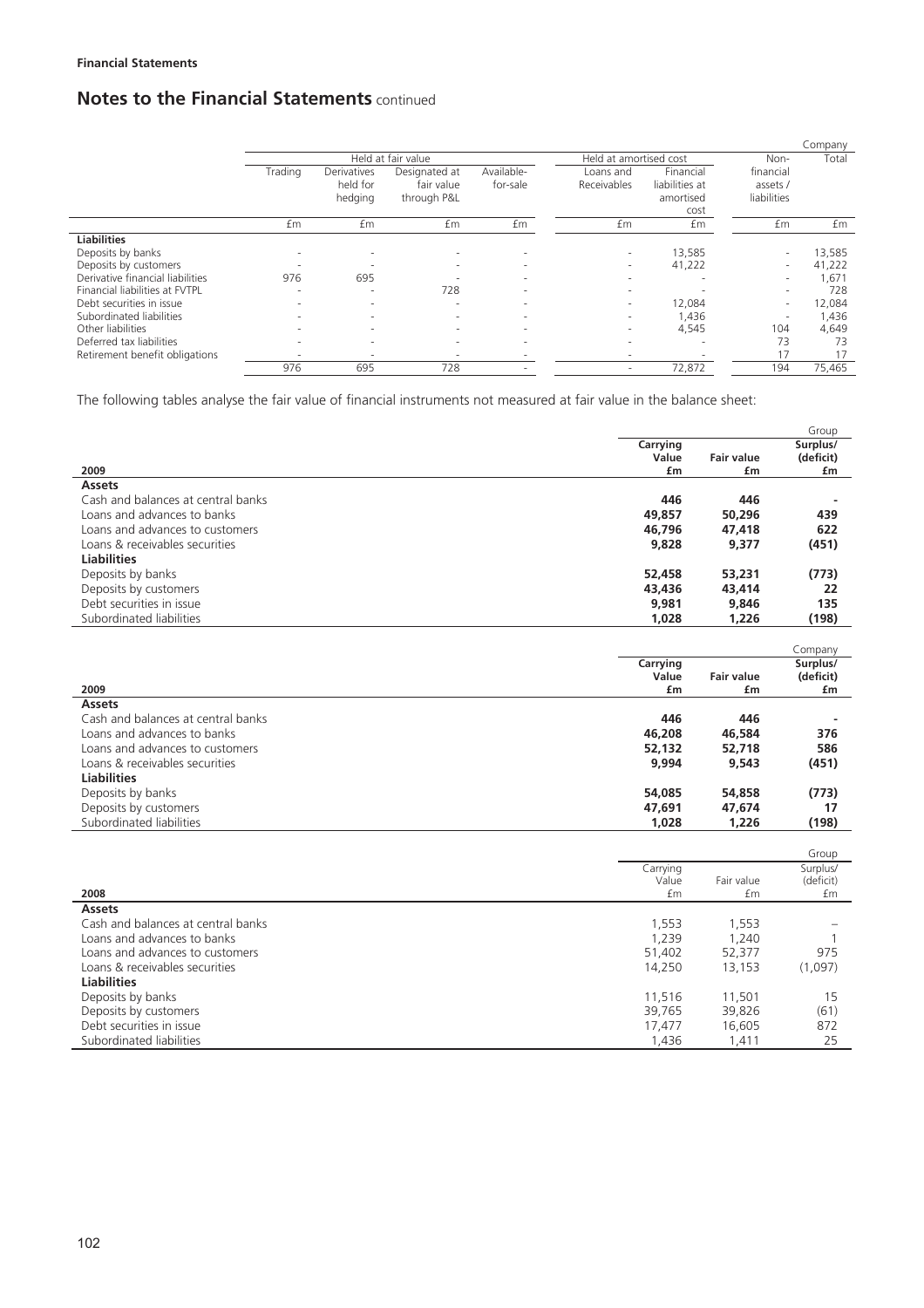|                                    |                         |                  | Company                     |
|------------------------------------|-------------------------|------------------|-----------------------------|
| 2008                               | Carrying<br>Value<br>£m | Fair value<br>£m | Surplus/<br>(deficit)<br>£m |
| <b>Assets</b>                      |                         |                  |                             |
| Cash and balances at central banks | 1,553                   | 1,553            |                             |
| Loans and advances to banks        | 1,236                   | 1,237            |                             |
| Loans and advances to customers    | 52,604                  | 53,275           | 671                         |
| Loans & receivables securities     | 14.321                  | 13,224           | (1,097)                     |
| <b>Liabilities</b>                 |                         |                  |                             |
| Deposits by banks                  | 13,585                  | 13,570           | 15                          |
| Deposits by customers              | 41,222                  | 41,283           | (61)                        |
| Debt securities in issue           | 12.084                  | 11.790           | 294                         |
| Subordinated liabilities           | 1.436                   | 1,411            | 25                          |

The surplus/(deficit) in the table above represents the surplus/(deficit) of fair value compared to the carrying amount of those financial instruments for which fair values have been estimated. The carrying value above of any financial assets and liabilities that are designated as hedged items in a portfolio (or macro) fair value hedge relationship excludes gains and losses attributable to the hedged risk, as this is presented as a single separate line item on the balance sheet.

#### **Fair value measurement**

The fair value of financial instruments is the estimated amount at which the instrument could be exchanged in a current transaction between willing parties, other than in a forced or liquidation sale. If a quoted market price is available for an instrument, the fair value is calculated based on the market price. Where quoted market prices are not available, fair value is determined using pricing models which use a mathematical methodology based on accepted financial theories, depending on the product type and its components. Further information on fair value measurement can be found in the Group's Accounting Policies from pages 58 to 59 and the Valuation techniques section below on page 105 to the Consolidated Financial Statements.

#### **Fair value management**

The fair value exposures, as tabled above, are managed by using a combination of hedging derivatives and offsetting on balance sheet positions. The approach to specific categories of financial instruments is described below.

#### **Assets:**

#### **Cash and balances at central banks/Loans and advances to banks**

The carrying amount is deemed a reasonable approximation of the fair value, because they are short term in nature.

#### **Loans and advances to customers**

Loans and advances to personal customers are made both at variable and at fixed rates. As there is no active secondary market in the UK for such loans and advances, there is no reliable market value available for such a significant portfolio.

### **a) Variable rate**

The Directors believe that the carrying value of the variable rate loans may be assumed to be their fair value.

### **b) Fixed rate**

Certain of the loans secured on residential properties are at a fixed rate for a limited period, typically two to five years from their commencement. At the end of this period these loans revert to the relevant variable rate. The excess of fair value over carrying value of each of these loans has been estimated by reference to the market rates available at the balance sheet date for similar loans of maturity equal to the remaining fixed period.

### **Loan and receivable securities**

These debt securities are valued with the assistance of valuations prepared by an independent, specialist valuation firm.

### **Liabilities:**

### **Deposits by banks**

The carrying amount is deemed a reasonable approximation of the fair value, because it is short-term in nature.

#### **Deposits by customers**

The majority of deposit liabilities are payable on demand and therefore can be deemed short term in nature with the fair value equal to the carrying value. However, given the long-term and continuing nature of the relationships with the Group's customers, the Directors believe there is significant value to the Group in this source of funds. Certain of the deposit liabilities are at a fixed rate until maturity. The deficit of fair value over carrying value of these liabilities has been estimated by reference to the market rates available at the balance sheet date for similar deposit liabilities of similar maturities.

The fair value of such deposits liabilities has been estimated using the same valuation technique for financial instruments accounted for at fair value as described in the Valuation techniques section below on page 105 to the Consolidated Financial Statements.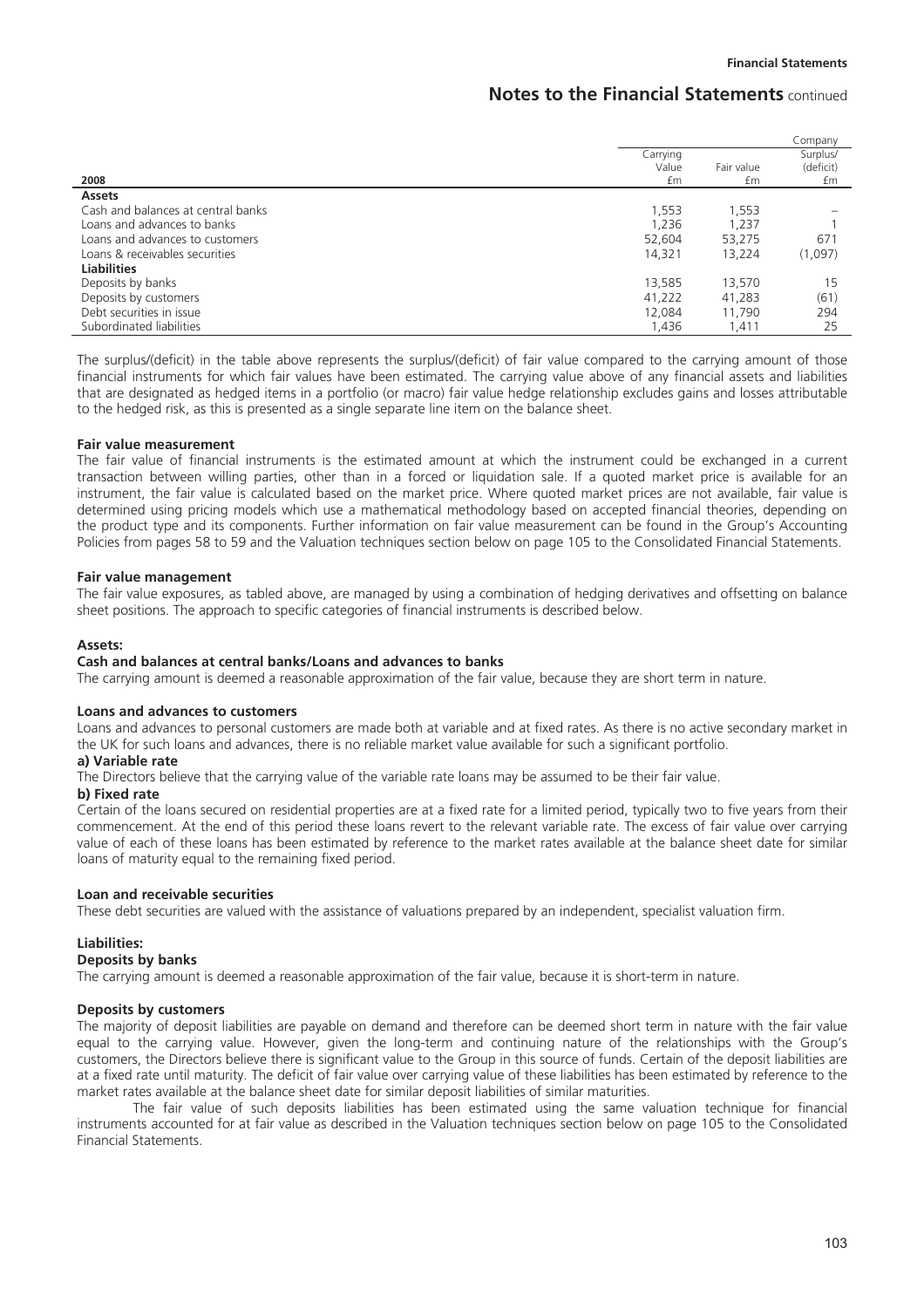### **Debt securities in issue and subordinated liabilities**

Where reliable prices are available, the fair value of debt securities in issue and subordinated liabilities has been calculated using quoted market prices. Other market values have been determined using the same valuation technique for financial instruments accounted for at fair value as described in the Valuation techniques section below on page 105 to the Consolidated Financial **Statements** 

### **Fair value valuation bases**

The following tables summarise the fair values at 31 December 2009 and 2008 of the asset and liability classes accounted for at fair value, by the valuation methodology used by the Group to determine their fair value. The tables also disclose the percentages that the recorded fair values of financial assets and liabilities represent of the total assets and liabilities, respectively, that are recorded at fair value in the balance sheet:

### **At 31 December 2009**

|                                     |                           |                  |                          |                | Internal models based on |                          |                          |                |     |                               |
|-------------------------------------|---------------------------|------------------|--------------------------|----------------|--------------------------|--------------------------|--------------------------|----------------|-----|-------------------------------|
|                                     |                           | Quoted prices in |                          | <b>Market</b>  |                          |                          | Significant              |                |     | <b>Valuation</b><br>technique |
|                                     |                           |                  | active markets           |                | observable               | unobservable data        |                          | <b>Total</b>   |     |                               |
|                                     |                           |                  |                          | data           |                          |                          |                          |                |     |                               |
| <b>Balance sheet category</b>       |                           | £m               | %                        | £m             | $\frac{9}{6}$            | £m                       | %                        | £m             | %   |                               |
| <b>Assets</b>                       |                           |                  |                          |                |                          |                          |                          |                |     |                               |
| Derivative assets                   | Exchange rate contracts   |                  |                          | 761            | 65                       |                          | $\overline{\phantom{a}}$ | 761            | 65  | A                             |
|                                     | Interest rate contracts   |                  |                          | 347            | 30                       |                          | $\overline{\phantom{a}}$ | 347            | 30  | A & C                         |
| Financial assets at FVTPL           | Debt securities           |                  |                          |                | $\overline{\phantom{a}}$ | 50                       | 4                        | 50             | 4   | А                             |
|                                     | Equity securities         | 1                |                          |                |                          |                          | $\overline{\phantom{a}}$ | 1              | ۰   |                               |
| Available-for-sale financial assets | Debt securities           | 3                |                          |                |                          |                          | ٠                        | 3              |     |                               |
|                                     | Equity securities         | 8                |                          |                |                          |                          | $\overline{\phantom{a}}$ | 8              |     | В                             |
| Total assets at fair value          |                           | 12               |                          | 1,108          | 95                       | 50                       | 4                        | 1,170          | 100 |                               |
| <b>Liabilities</b>                  |                           |                  |                          |                |                          |                          |                          |                |     |                               |
| Derivative liabilities              | Exchange rate contracts   |                  |                          | 42             | 15                       |                          |                          | 42             | 15  | Α                             |
|                                     | Interest rate contracts   |                  |                          | 154            | 55                       |                          | $\sim$                   | 154            | 55  | A & C                         |
|                                     | Equity & credit contracts |                  |                          | $\overline{2}$ | 1                        |                          | ٠                        | $\overline{2}$ | 1   | В                             |
| Financial liabilities at FVTPL      | Deposits by banks         |                  |                          | 45             | 16                       |                          | $\overline{\phantom{a}}$ | 45             | 16  | А                             |
|                                     | Deposits by customers     |                  | $\overline{\phantom{a}}$ | 12             | 3                        |                          | ۰                        | 12             | 3   | А                             |
|                                     | Debt securities in issue  | $\blacksquare$   | ۰.                       | 27             | 10                       | $\blacksquare$           | ۰                        | 27             | 10  | А                             |
| Total liabilities at fair value     |                           | ٠                | $\sim$                   | 282            | 100                      | $\overline{\phantom{a}}$ | $\overline{\phantom{a}}$ | 282            | 100 |                               |

### **At 31 December 2008**

|                                              |                                                                                 | Internal models based on<br>Quoted prices<br>market observable data<br>in active markets |                          | Total              |                               | Valuation<br>technique |                                |               |
|----------------------------------------------|---------------------------------------------------------------------------------|------------------------------------------------------------------------------------------|--------------------------|--------------------|-------------------------------|------------------------|--------------------------------|---------------|
| <b>Balance sheet category</b>                |                                                                                 | £m                                                                                       | $\%$                     | f <sub>m</sub>     | $\%$                          | £m                     | $\%$                           |               |
| Assets                                       |                                                                                 |                                                                                          |                          |                    |                               |                        |                                |               |
| Trading assets                               | Debt securities                                                                 |                                                                                          |                          | 1,818              | 40                            | 1,818                  | 40                             | А             |
| Derivative assets                            | Exchange rate contracts                                                         |                                                                                          |                          | 1,058              | 23                            | 1,058                  | 23                             | А             |
| Financial assets at FVTPL                    | Debt securities                                                                 |                                                                                          |                          | 63                 |                               | 63                     |                                | А             |
| Available-for-sale financial assets          | Debt securities<br>Equity securities                                            | 1,648                                                                                    | 36                       | 10                 | $\overline{\phantom{a}}$<br>٠ | 1,648<br>10            | 36<br>$\overline{\phantom{a}}$ | B             |
| Total assets at fair value                   |                                                                                 | 648, ا                                                                                   | 36                       | 2,949              | 64                            | 4,597                  | 100                            |               |
| <b>Liabilities</b><br>Derivative liabilities | Exchange rate contracts<br>Interest rate contracts<br>Equity & credit contracts |                                                                                          | $\overline{\phantom{a}}$ | 357<br>1,164<br>12 | 16<br>51                      | 357<br>1,164<br>12     | 16<br>51                       | А<br>A&C<br>B |
| Financial liabilities at FVTPL               | Deposits by banks<br>Deposits by customers<br>Debt securities in issue          |                                                                                          |                          | 153<br>252<br>323  | 7<br>11<br>14                 | 153<br>252<br>323      | 7<br>11<br>14                  | Α<br>А<br>А   |
| Total liabilities at fair value              |                                                                                 |                                                                                          |                          | 2,261              | 100                           | 2,261                  | 100                            |               |

### **Valuation techniques**

The main valuation techniques employed in the Group's internal models to measure the fair value of the financial instruments disclosed above at 31 December 2009 and 2008 are set out below. In substantially all cases, the principal inputs into these models are derived from observable market data. The Group did not make any material changes to the valuation techniques or internal models it used during the years ended 31 December 2009 and 2008. The Group developed a discounted cash flow model during 2008 for credit default swaps, the effect of which was immaterial.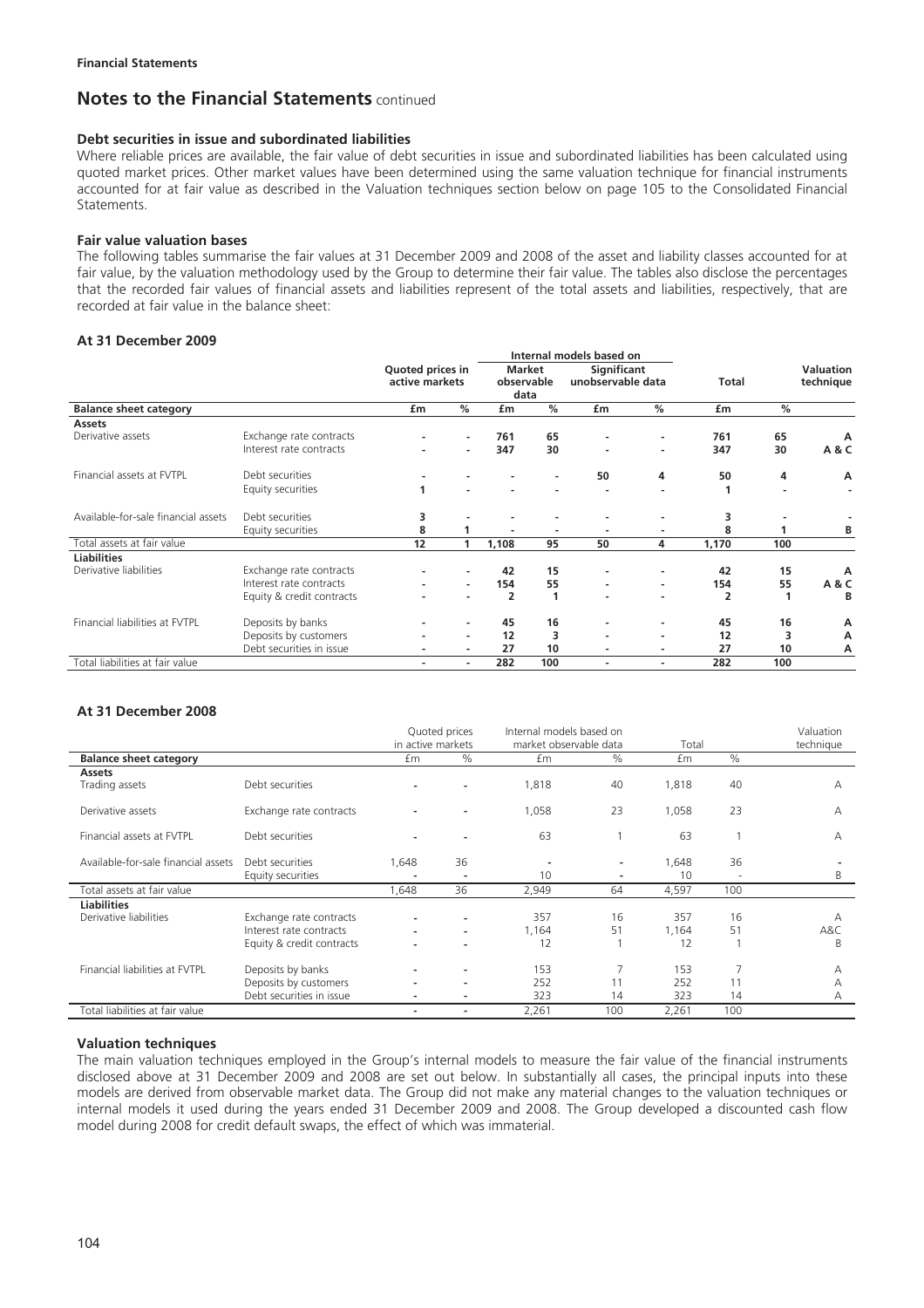- **A** In the valuation of financial instruments requiring static hedging (for example interest rate and currency derivatives) and in the valuation of deposits, the 'present value' method is used. Expected future cash flows are discounted using the interest rate curves of the applicable currencies. The interest rate curves are generally observable market data and reference yield curves derived from quoted interest rates in appropriate time bandings, which match the timings of the cash flows and maturities of the instruments.
- In the valuation of equity financial instrument requiring dynamic hedging (principally equity securities, options and other structured instruments), proprietary stochastic volatility models are used. These types of models are widely accepted in the financial services industry. Observable market inputs are used in these models to generate variables such as the bid-offer spread, foreign currency exchange rates, credit risk, volatility, correlation between indices and market liquidity as appropriate.
- **C** In the valuation of financial instruments exposed to interest rate risk that require either static or dynamic hedging (such as interest rate futures, caps and floors, and options), the present value method (futures), Black's model (caps/floors) and the Hull/White and Markov functional models (Bermudan options) are used. These types of models are widely accepted in the financial services industry. The significant inputs used in these models are observable market data, including appropriate interest rate curves, volatilities, correlations and exchange rates.

In determining fair value, the Group also considers the credit risk of its counterparties, as well as its own creditworthiness, on all over-the-counter (OTC) derivatives in the trading book. The Group attempts to mitigate credit risk to third parties by entering into netting and collateral arrangements. Net counterparty exposure (counterparty positions netted by offsetting transactions and both cash and securities collateral) is then valued for counterparty creditworthiness and this resultant value is incorporated into the fair value of the respective instruments.

The credit risk adjustment is measured as a lifetime expected loss for each counterparty based on the probability of default, the loss given default and the expected exposure of the OTC derivative position with the counterparty.

The probability of default is calculated at the counterparty level through the use of internal rating models. The loss given default ("LGD") is calculated at the facility level and takes into account the counterparty characteristics as well as the instrument traded. Credit ratings and LGD are updated by the credit team as new relevant information becomes available and at periodic reviews performed at least annually.

The expected exposure is calculated on a portfolio level and is based on the underlying risks of the portfolio. The main drivers of the expected exposure are the size of the risk position with the counterparty along with the prevailing market environment.

Broker quotes and external consensus market data are used for validating the fair values of some items in the trading portfolio, or designated at fair value through profit or loss. All derivatives pricing models are validated independently by the Quantitative Risk Group ('QRG'). A validation report is produced for each model-derived payment that assesses the mathematical assumptions behind the model and the implementation of the model and its integration within the trading system. Where there is observable market data the models calibrate to market. Where pricing data is unobservable then the input parameters are regularly reviewed by QRG. The source of pricing data is considered as part of the process that determines the classification of the level of a financial instrument.

The Group also considers its own creditworthiness when determining the fair value of an instrument, including OTC derivative instruments and financial liabilities held at fair value through profit or loss if the Group believes market participants would take that into account when transacting the respective instrument. The approach to measuring the impact of the Group's credit risk on an instrument is done in the same manner as for third party credit risk. The impact of the Group's credit risk is considered when calculating the fair value of an instrument, even when credit risk is not readily observable such as in OTC derivatives contracts. The Group has not realised any profit or loss on revaluing fair values of derivatives to reflect its own creditworthiness. If the Group had reflected such adjustments it would not have had a material impact on the valuations.

The fair values of the financial instruments arising from the Group's internal models take into account, among other things, contract terms and observable market data, which include such factors as bid-offer spread, interest rates, credit risk, exchange rates, the quoted market price of raw materials and equity securities, volatility and prepayments.

The estimates thus obtained could vary if other valuation methods or assumptions were used. The Group believes its valuation methods are appropriate and consistent with other market participants. Nevertheless, the use of different valuation methods or assumptions to determine the fair value of certain financial instruments could result in different estimates of fair value at the reporting date and the amount of gain or loss recorded for a particular instrument. Most of the valuation models are not significantly subjective, because they can be tested and, if necessary, recalibrated by the internal calculation of and subsequent comparison to market prices of actively traded securities, where available.

#### **Internal models based on observable market data**

During 2008 and 2009, there were no transfers between Level 1 and Level 2 financial instruments.

### **Internal models based on information other than market data**

The collateralised synthetic obligations (CSOs) securities are valued using internal models based on information other than market data. These debt securities were initially recognised at transaction price and subsequently measured using valuation prepared by an independent, third party specialist professional valuation firm. At 31 December 2009, the value of these securities was £50m (2008: £nil).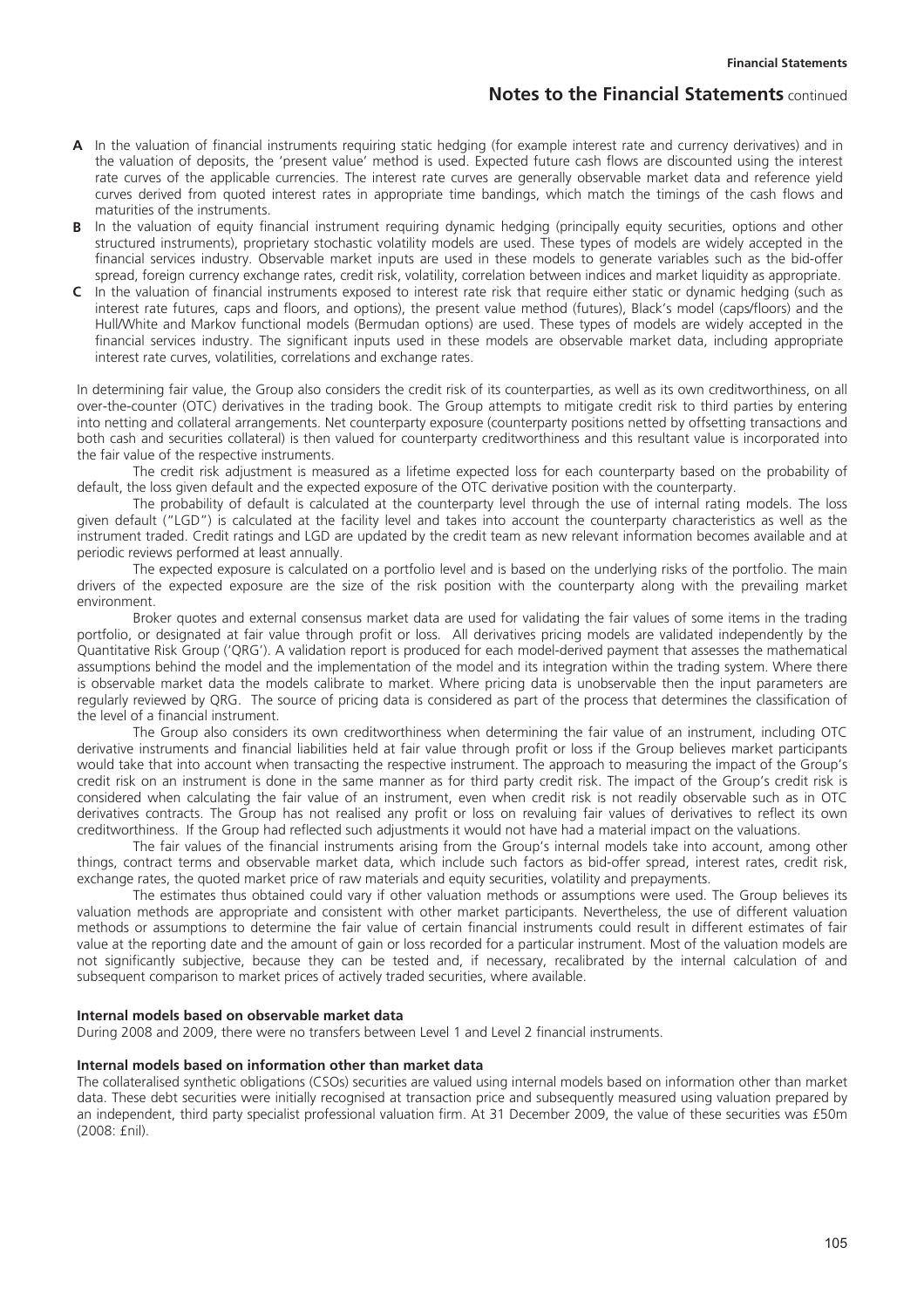### **Internal valuation review**

In all instances, risk control teams review positions to assess a realistic realisable value for the position and develop a methodology for any adjustment to fair value which marks the position to that value using information relevant to that asset. Consideration is given to the quality of the information available that provides the current mark-to-model valuation and estimates of how different these valuations could be on an actual trade, taking into consideration how active the market is. For spot assets that cannot be sold due to illiquidity, forward estimates are discounted to provide an estimate of a realisable value over time. All adjustments for illiquid positions are regularly reviewed to reflect changing market conditions.

### **Reconciliation of fair value measurements in Level 3 of the fair value hierarchy**

The following table provides a reconciliation of the movement between opening and closing balances of Level 3 financial instruments, measured at fair value using a valuation technique with significant unobservable inputs:

|                                                                                                                      | Fair value through<br>profit or loss<br>£m |
|----------------------------------------------------------------------------------------------------------------------|--------------------------------------------|
| At 1 January 2009                                                                                                    |                                            |
| Total gains or losses recognised in profit/loss                                                                      |                                            |
| Transfers in                                                                                                         | 50                                         |
| At 31 December 2009                                                                                                  | 50                                         |
| Total gains or losses recognised in profit/loss relating to those assets and liabilities held at the end of the year |                                            |

### **Financial instrument assets and liabilities at 31 December 2009**

Financial instrument assets valued using internal models based on information other than market data were 4% (2008: nil%) of total assets measured at fair value and 0.05% (2008: nil%) of total assets at 31 December 2009.

Assets designated at fair value through profit or loss valued using internal models based on information other than market data increased in 2009 due to the recognition of collateralised synthetic obligations ('CSOs') upon the consolidation of the assets of the Group's Conduit vehicles as described in 'Exposure to Off-Balance Sheet Entities sponsored by the Group - Secured Loan to Conduit' in the Risk Management Report.

### **Effect of changes in significant unobservable assumptions to reasonably possible alternatives**

No sensitivities are presented for the FVTPL – debt securities as they have been valued by an independent, specialist valuation firm.

# **44. Capital Management and Resources**

### **Capital management and capital allocation**

The Santander UK plc Board is responsible for capital management strategy and policy and ensuring that capital resources are appropriately monitored and controlled within regulatory and internal limits within the Santander UK group of companies ('Santander UK'). Authority for capital management flows to the Chief Executive and from him to specific individuals who are members of Santander UK's Asset and Liability Management Committee ('ALCO').

ALCO adopts a centralised capital management approach that is driven by Santander UK's corporate purpose and strategy. This approach takes into account the regulatory and commercial environment in which Santander UK operates, Santander UK's risk appetite, the management strategy for each of Santander UK's material risks (including whether or not capital provides an appropriate risk mitigant) and the impact of appropriate adverse scenarios and stresses on Santander UK's capital requirements. This approach is reviewed annually as part of Santander's UK's Internal Capital Adequacy Assessment Process ('ICAAP').

Santander UK manages its capital requirements, debt funding and liquidity on the basis of policies and plans reviewed regularly at ALCO and as part of the ICAAP process. To support its capital and senior debt issuance programmes, Santander UK is rated on a stand-alone basis.

On an ongoing basis, and in accordance with the latest ICAAP review, Santander UK forecasts its regulatory and internal capital requirements based on the approved capital volumes allocated to business units as part of the corporate planning process and the need to have access to a capital buffer. Capital allocation decisions are made as part of planning based on the relative returns on capital using both economic and regulatory capital measures. Capital allocations are reviewed in response to changes in risk appetite and risk management strategy, changes to the commercial environment, changes in key economic indicators or when additional capital requests are received.

This combination of regulatory and economic capital ratios and limits, internal buffers and restrictions, together with the relevant costs of differing capital instruments and a consideration of the various other capital management techniques are used to shape the most cost-effective structure to fulfil Santander UK's capital needs.

### **Capital adequacy**

From 1 January 2007, the Group has managed its capital on a Basel II basis. Throughout 2009, the Group held capital over and above its regulatory requirements, and managed internal capital allocations and targets in accordance with its capital and risk management policies.